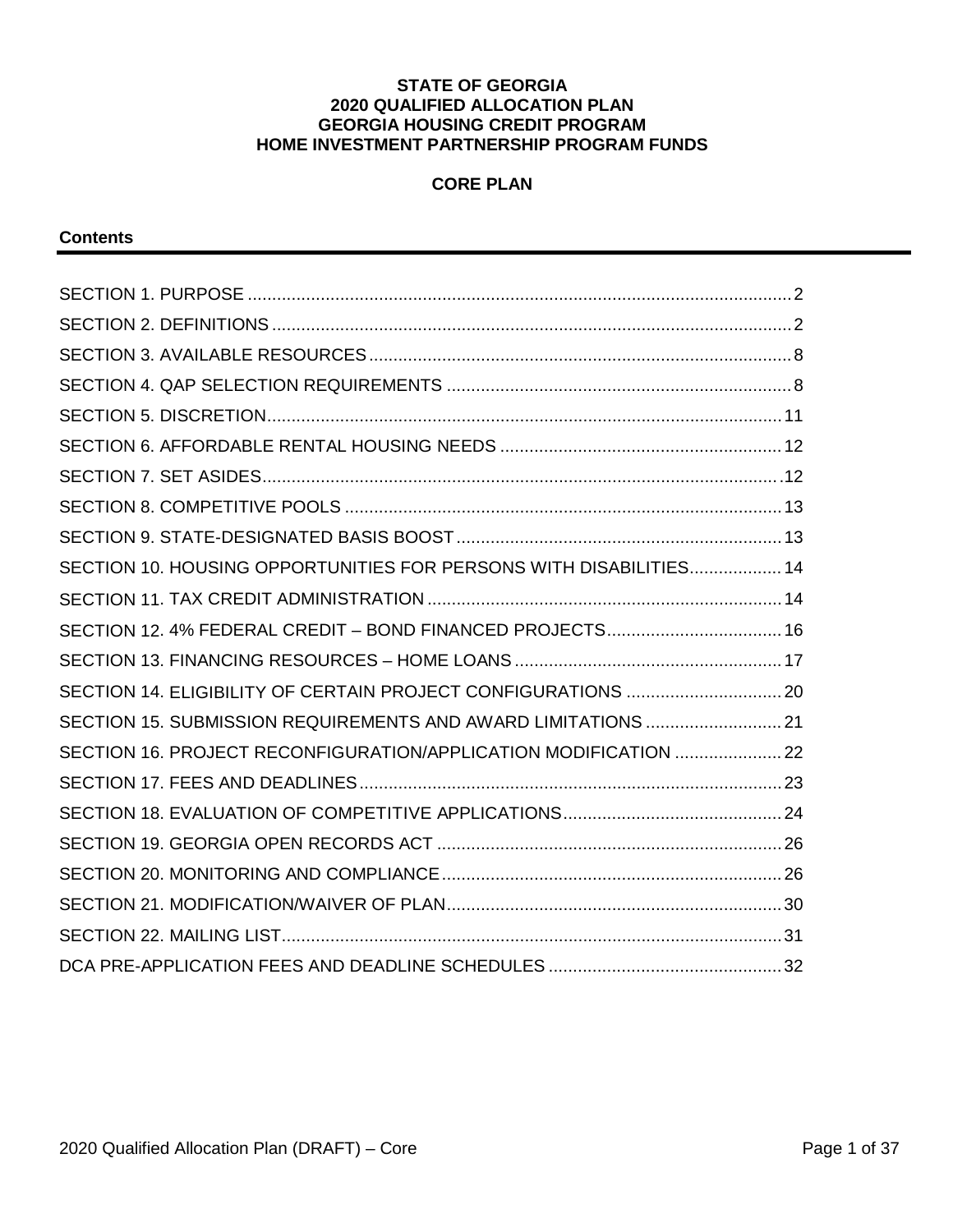# <span id="page-1-0"></span>**SECTION 1. PURPOSE**

The Georgia Housing and Finance Authority (GHFA) is authorized to allocate and issue housing credits under Section 42 of the Internal Revenue Code of 1986, as amended, and to take all other actions and impose all other conditions which are required by federal law or which in the determination of DCA are necessary or convenient to ensure the complete, effective, efficient and lawful allocation of and utilization of the housing credit program (O.C.G.A. 50-26-8(a)). As required by §42(m)(1) of the Code, GHFA approved this 2020 Qualified Allocation Plan (QAP) after extensive public consultation including three public hearings, one through an online webinar as well as in-person hearings in Atlanta and Dublin, and a thirty-day public comment period. The final 2020 QAP has been approved by the Board of Directors of GHFA and the Governor of the State of Georgia.

The purpose of the 2020 Qualified Allocation Plan (Plan) is to set forth:

- Legislative and program requirements for the Georgia housing credit program.
- Federal and State resources that will be awarded under the QAP.
- Housing priorities of the Housing and Finance Authority for the State of Georgia.
- Selection criteria.
- Process for evaluating funding requests and awarding of resources.

#### <span id="page-1-1"></span>**SECTION 2. DEFINITIONS**

The following definitions shall apply for the purposes of this Plan:

**"4% Credits"** means Federal Credit available to Bond Financed Projects which meet the requirements of this Plan.

**"9% Credits"** means Federal Credit allocated on a competitive basis under the provisions of this Plan.

**"Adjacent"** means either immediately contiguous to or abutting a neighboring property, lot or walkway, and excludes property, lots, or walkways across the street from, or diagonally opposite across an intersection from the subject property, lot, or walkway.

**"AMI"** means Area Median Income as defined by HUD.

**"Applicant"** means the General Partner.

**"Application"** means the complete and entire set of required and requested documents, submitted by an Applicant to DCA under this Plan.

**"Application Submission"** means the date and time, as stipulated in the Core Plan, by which the Application must be submitted to DCA in order to be eligible for funding under this Plan.

**"ARRA"** means the American Recovery and Reinvestment Act of 2009.

**"Bond Financed Projects"** means affordable housing developments financed with tax- exempt bonds and therefore eligible for 4% Federal Credit.

**"Capital Improvements or Capital Expenditures"** mean substantial improvements **or Capital Expenditures** to the real estate, for items such as re-roofing, structural repairs, or major projects to replace or upgrade existing furnishings. Capital Improvements do not include replacement of individual appliances or minor repairs.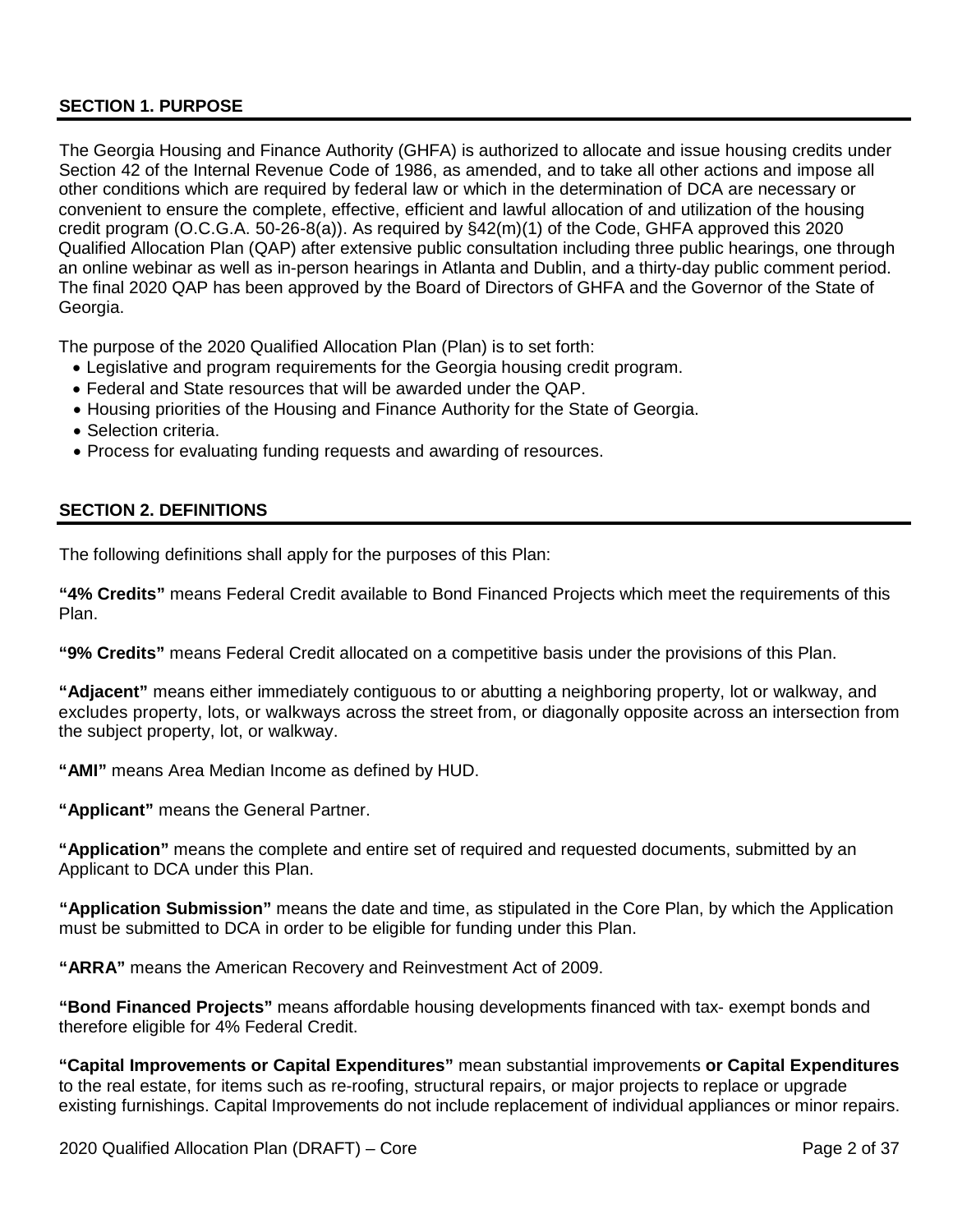**"CHDO"** means a Community Housing Development Organization, as defined in the 2013 HOME regulations at 24 CFR Part 92. CHDO "Owner", "Developer", and "Sponsor" are specifically defined therein.

**"Code"** means Internal Revenue Code (IRC), primarily Section 42.

**"Competitive Scoring"** means the process described in this Plan by which DCA ranks the Applications received.

**"Compliance Period"** means the initial fifteen (15) year period during which a project must operate in accordance with the Credit requirements to avoid Federal Credit recapture. The Compliance Period commences with the first taxable year of the Federal Credit period.

**"Consultant"** means a third-party entity that provides consulting services to Project Participants. An entity acting in the capacity of Owner, Developer, or General Contractor or which provides technical assistance to the Owner, Developer, or General Contractor is considered a Consultant. Consultants include, but are not limited to, construction management consultants, interior design consultants, relocation specialists, tax credit application consultants, resident certification consultants, HOPE VI consultants, etc. All consulting fees are considered part of the calculation of the maximum allowable Developer fee for each project.

**"Conversion"** means the Conversion of a loan from a construction loan to a permanent loan.

**"Credit(s)"** means the Federal and State Housing Tax Credit program.

**"DCA"** means the Georgia Department of Community Affairs, an executive government agency in the State of Georgia. By state law, DCA administers the programs of the Georgia Housing and Finance Authority.

**"Developer"** means the legal entity designated as the Developer in the Application as well as all persons, affiliates of such persons, corporations, partnerships, joint ventures, associations, or other entities that have a direct or indirect ownership interest in the Developer entity. Any entity or individual that receives all or part of the Developer Fee must be designated as a developer. Material Participation is required for all developers and for all entities that receive any portion of the Developer Fee.

Any Person that receives more than five (5) percent of the developer fee including "consultants" are considered in any QAP provision which relates to "caps".

**"Disabled Person and Persons with a Disability"** means any person who has a physical or mental impairment that substantially limits one or more major life activities; has a record of such impairment; or is regarded as having such an impairment. In general, a physical or mental impairment includes hearing, mobility, and visual impairments; chronic substance abuse issues; chronic mental illness; AIDS; AIDS-related complexes; and mental retardation that substantially limit one or more major life activities. Major life activities include walking, talking, hearing, seeing, breathing, learning, performing manual tasks, and caring for oneself. DCA utilizes the HUD definition of "Disabled Person." Applicants can refer to HUD guidance for further information.

**"Elderly"** means a person at least 62 years of age.

**"Elderly Housing"** means housing intended for and only occupied by Elderly persons, including a family in which all members are Elderly. All household members must be Elderly (no children, and no disabled persons under the age of 62).

**"Extended Use Period"** means the period beginning on the 1st day in the compliance period on which such building is part of a qualified low-income housing project, and ending on the later of the date specified by such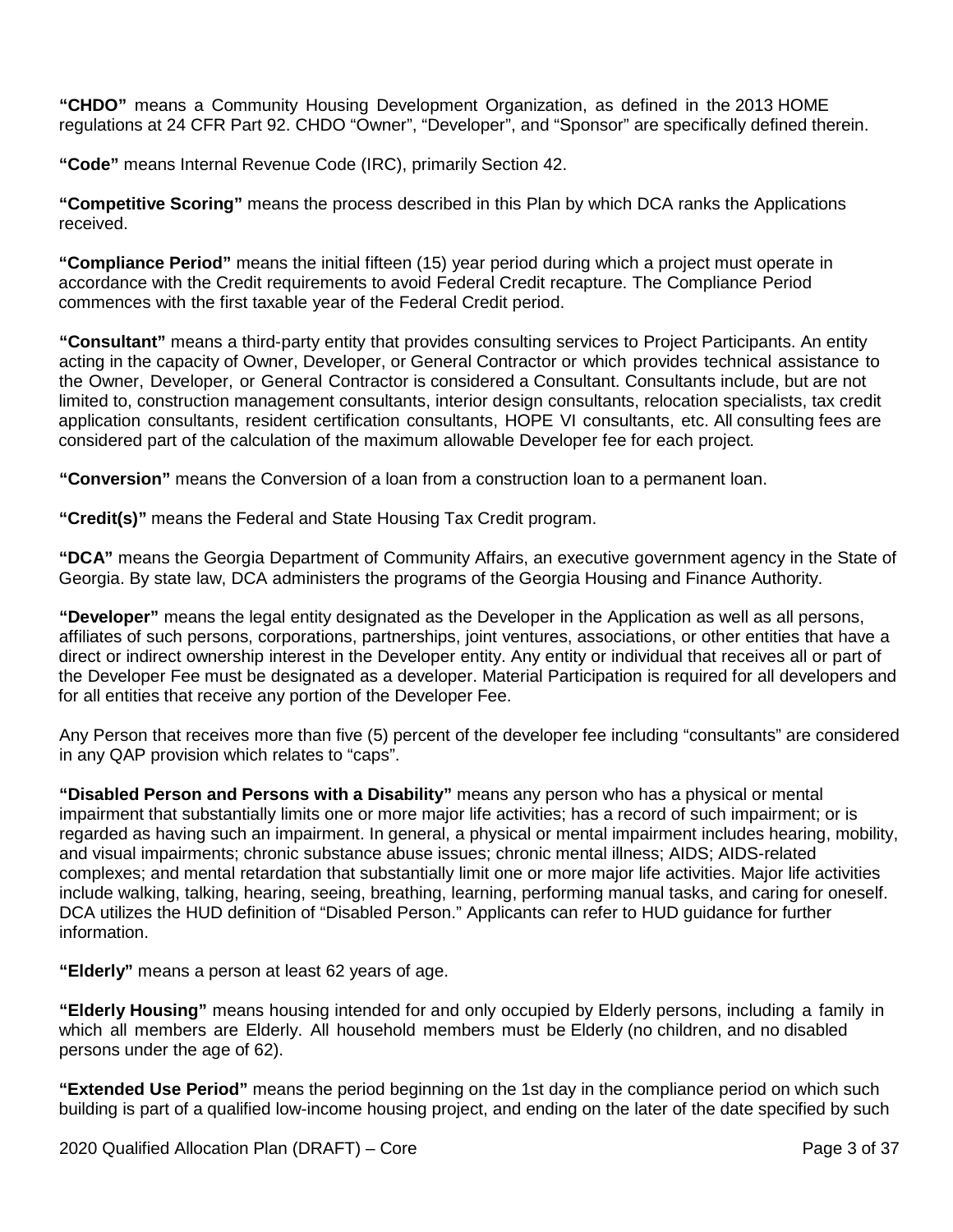agency in such agreement, or the date which is 15 years after the close of the compliance period.

**"Federal Credit"** means the Georgia Housing Tax Credit established by the federal government for the purpose of encouraging the development of affordable housing and governed by the Code.

**"Federal Deposit Insurance Corporation (FDIC) / Affordable Housing Disposition Program (AHDP)"** means the program that the Financial Institutions Reform, Recovery and Enforcement Act of 1989 (FIRREA) required the Resolution Trust Corporation (FDIC) to develop for selling residential properties to provide affordable housing opportunities. In response to this provision, FDIC established the AHDP, or herein referred to as the Affordable Housing Program (AHP).

**"Federal Financial Institutions Examination Council (FFIEC)"** means the interagency body established pursuant to Title X of the Financial Institutions Regulatory and Interest Rate Control Act of 1978 (FIRA) empowered to prescribe uniform principles, standards, and report forms for the federal examination of financial institutions by the Board of Governors of the Federal Reserve System (FRB), the Federal Deposit Insurance Corporation (FDIC), the National Credit Union Administration (NCUA), the Office of the Comptroller of the Currency (OCC), and the Office of Thrift Supervision (OTS) and to make recommendations to promote uniformity in the supervision of financial institutions. The FFIEC website can be found at [www.ffiec.gov.](http://www.ffiec.gov/)

**"FMR"** means the Fair Market Rents issued by HUD.

**"General Partner"** means the Partner which has general liability for the partnership during construction, lease up, and operation of the project as well as all persons, affiliates of such persons, corporations, partnerships, joint ventures, associations, or other entities that have a direct or indirect ownership interest in the General Partner entity. If the entity in question is a limited liability company, the term "General Partner" shall also mean the managing member for the limited liability company.

**"GHFA"** means the Georgia Housing and Finance Authority, a public corporation created by the Georgia General Assembly and designated by the Governor as the State Allocating Agency for Federal and State Housing Tax Credits and the state-level grantee for federal HOME funds.

**"Guarantor Fee"** means a fee paid by an Owner/Developer to an entity or individual that will provide construction completion guarantees to the project equity investor for an agreed upon price.

**"HOME"** means the HOME Investment Partnership Program.

**"HOME Loans"** means DCA's HOME Investment Partnership Program loans.

**"HOME Regulations"** means the regulations at 24 CFR Part 92 governing the use of HOME funds, promulgated by HUD, including any subsequent amendments to such regulations.

**"Housing and Economic Recovery Act of 2008 (HERA)"** means the Act signed into law by President Bush on July 30, 2008 that covers a range of housing issues.

**"Housing for Older Persons"** means housing intended and operated for occupancy by persons 55 years of age or older ("Older Persons"). According to Georgia law, such housing must also have significant facilities and services serving the Older Persons population even though the requirement has been eliminated from the federal definition of an elderly project. At least 80% of the total occupied units in such a housing development must be occupied by at least one Older Person.

Up to 20% of the units may be occupied by others, including the landlord's employees, the surviving spouses or children of residents who were Older Persons when they died, and caregivers. Owner must adhere to policies and procedures which demonstrate an intent by an owner to provide housing for individuals who are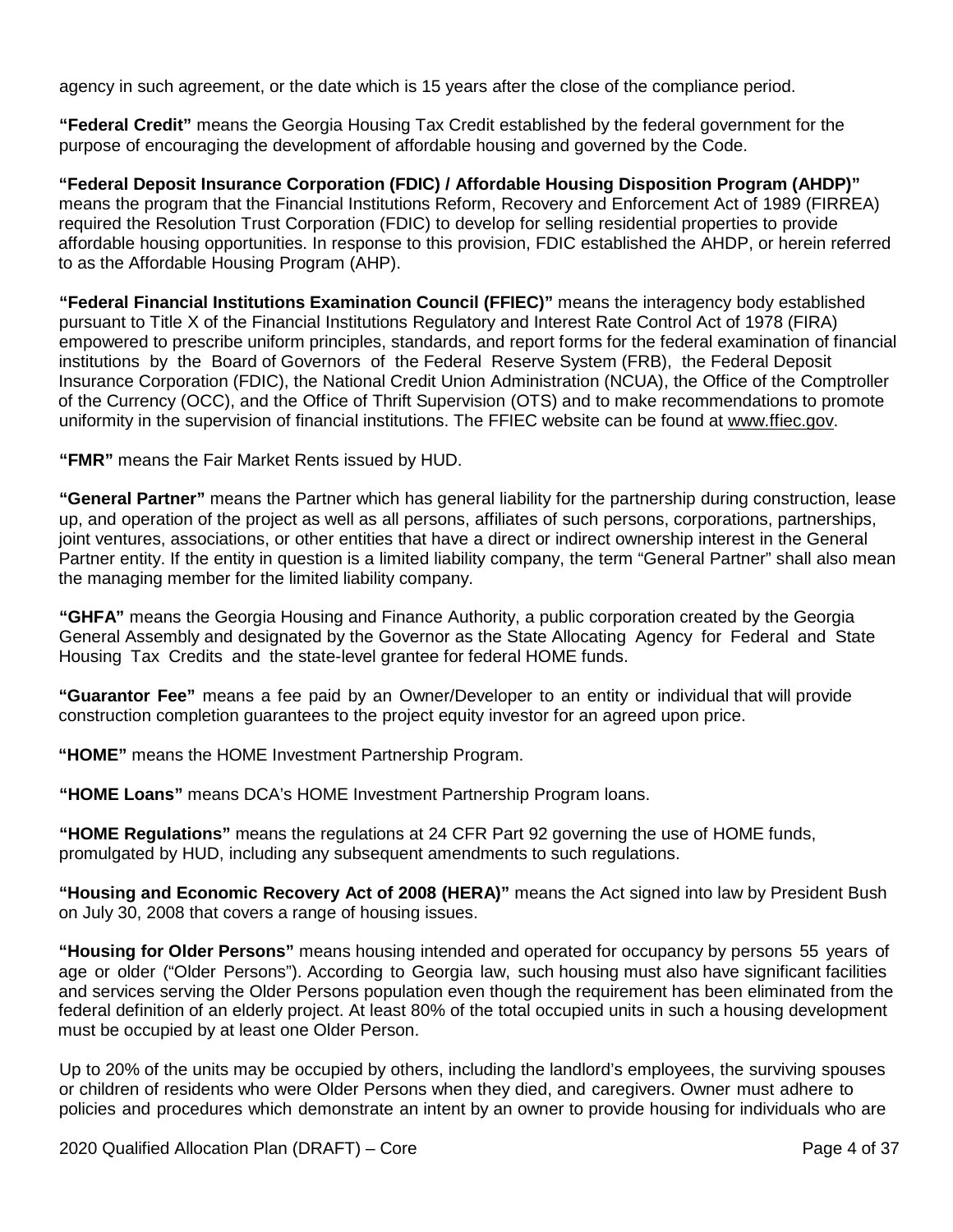55 years of age or older. DCA will monitor the required facilities and services during the applicable Extended Use Period or the Period of Affordability, whichever is longer. This definition also includes Public Housing properties that have combined Older Persons with disabled residents in accordance with HUD program requirements.

**"HTF"** means the Housing Trust Fund for the Homeless established by O.C.G.A. § 8-3-300.

**"HUD"** means the U.S. Department of Housing and Urban Development.

**"Identity of Interest"** means a situation in which a Project Participant has a direct or indirect interest in the ownership of an entity which contracts with a Project Participant to provide land, goods, loans, financial support, or services for the project or where there is a financial, familial, or business relationship that permits less than arm's length transactions.

**"Incomplete Document"** means a document submitted with the Application where the majority of the content is provided, but not the full document or the executed documents meets some but not all of DCA requirements.

**"Innovation"** means a program, design, or methodology not typically seen in affordable housing.

**"Integrated Setting or Integrated Housing**" means the "most integrated setting" which is defined as "a setting that enables individuals with disabilities to interact with non-disabled persons to the fullest extent possible." Integrated settings are those that provide individuals with disabilities opportunities to live, work, and receive services in the greater community in a manner similar to individuals without disabilities. Integrated settings are located in mainstream society and offer access to community activities and opportunities at times, frequencies, and with persons of an individual's choosing. Integrated settings also afford individuals choice in their daily life activities and provide individuals with disabilities the opportunity to interact with non-disabled persons to the fullest extent possible. Settings that are not integrated include, but are not limited to, properties which target more than 20% of the units to individuals with disabilities. (Applicants should review the Justice Department Mandate for additional quidance on this issue: [http://www.ada.gov/olmstead/q&a\\_olmstead.htm\)](http://www.ada.gov/olmstead/q&a_olmstead.htm).

**"Interest - Direct or Indirect"** refers to a person or entity having ownership, financial or controlling interest in another entity.

**"IRS"** means the Internal Revenue Service, a division of the U.S. Department of Treasury.

**"Letter of Determination"** means a notice issued by GHFA to the issuer of tax exempt bonds for a specific project, which states that the project is eligible for 4% Georgia housing tax credits without receiving an allocation of credits from the state housing credit ceiling because the project satisfies the requirements of this Plan and which also sets forth conditions which must be met by the development before GHFA will issue the IRS Form(s) 8609 to the Owner.

**"Local Government"** means the controlling elected governing body of the local jurisdiction (as defined in its Charter) in which the property is located at the time of Application (e.g., city council if within the city limits, or county commission if in an unincorporated area).

**"LURA"** means the Land Use Restriction Agreement that is a recorded agreement between GHFA and the Owner of a HOME-funded project. The LURA is binding upon the Owner and its successors in interest, and that encumbers the project with respect to this Plan and the requirements of the HOME program.

**"LURC"** means the Declaration of Land Use Restrictive Covenant for Low-Income Housing Tax Credits that is a recorded agreement between GHFA and the Owner. The LURC is binding upon the Owner and its successors in interest, and that encumbers the project with respect to this Plan and the requirements of Section 42 of the Code.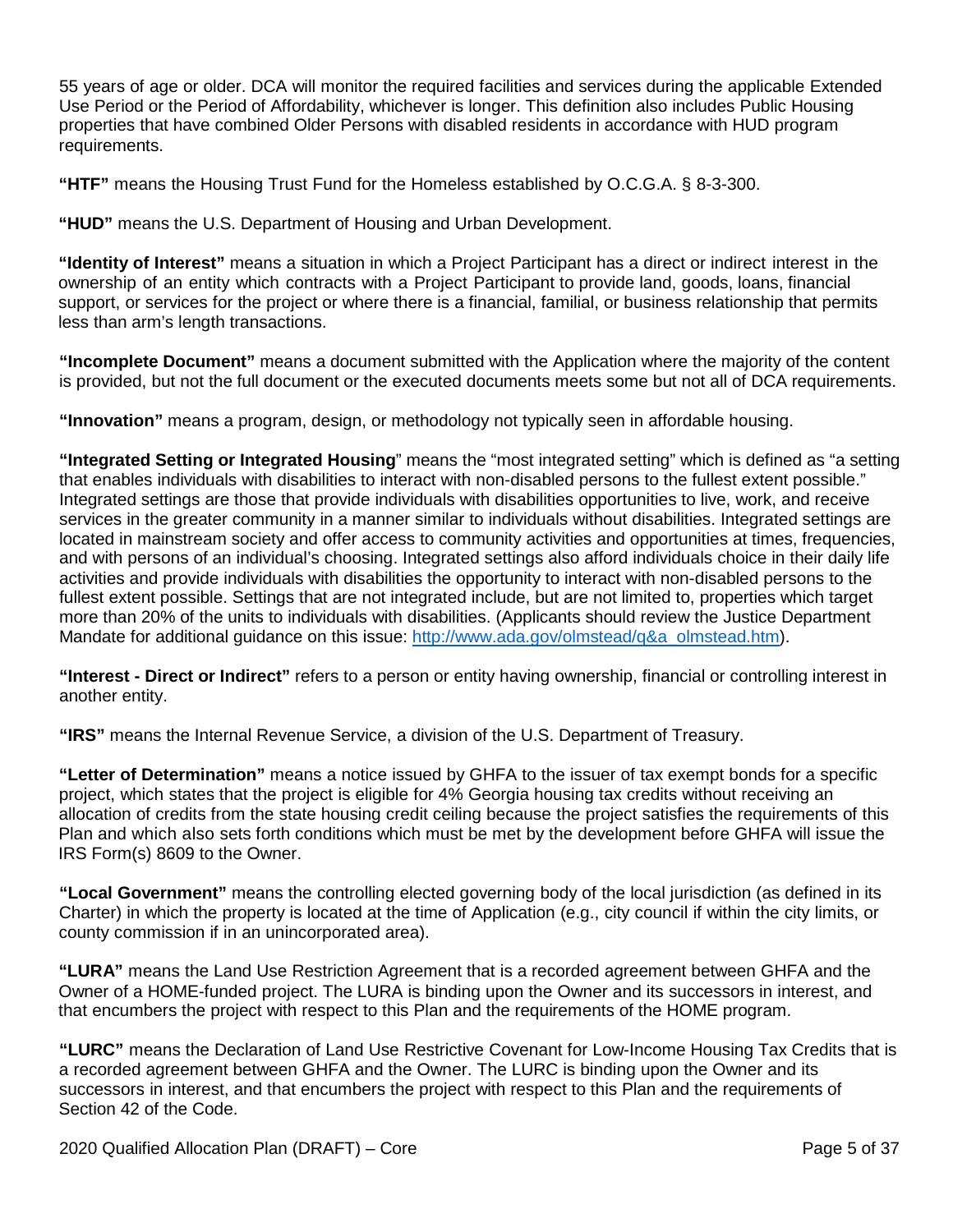**"Major Project Failure"** means foreclosure of an affordable housing property or significant non-compliance resulting in loss of affordability or credit recapture.

**"Material Participation**" means involvement in the development and operation of the project on a basis which is regular, continuous, and substantial as defined in Code Section 42 and 469(h) of the regulations promulgated hereunder.

**"Missing Document"** means a document required as part of the Application that is either not included in the application and/or not executed and dated (as applicable) prior to the Application Submission date.

**"Municipality"** means any incorporated city or town in the state.

**"NHTF"** means the National Housing Trust Fund established by HUD.

**"Non-Metro Median Income Limits"** means the higher of the current non-metro median income (as defined in section 530 of the Housing Act of 1949) or the area median income used to calculate incomes and rents of projects located in designated rural areas, as defined by Department of Agriculture and as outlined in HERA. At this time, HUD has not authorized the use of these non-metro income limits for HOME properties.

**"O.C.G.A."** means the Official Code of Georgia Annotated.

**"Operating Cost"** means the costs associated with operating a DCA funded property after it is placed in service.

**"Owner"** means the single purpose legal entity holding title to the property as well as all persons, affiliates of such persons, corporations, partnerships, joint ventures, associations, or other entities that have a direct or indirect ownership interest in the ownership entity.

**"Period of Affordability"** means the time during which HOME Loan financed units must remain affordable to eligible households, as defined by HOME program regulations and this Plan. The Period of Affordability shall commence upon completion of the project and shall run for the period required under HOME regulations or the term of the HOME Loan, whichever is greater. Completion shall be defined as set forth in the HUD regulations for the HOME program.

**"Permanent Debt Financing"** means long-term debt with a minimum maturity period of 10 years.

**"Person"** means an individual, corporation, partnership, joint venture, Limited Liability Company, association, trust, or any other business entity.

**"PJ"** means a Participating Jurisdiction, which is an agency of State or Local Government that administers the HOME Program in its jurisdiction. GHFA is the PJ for the non-entitlement areas of the State of Georgia**.** The local PJs include the cities of Albany, Atlanta, Macon, and Savannah; Clayton, DeKalb, and Gwinnett Counties; the consolidated governmental units of Athens-Clarke County, Augusta-Richmond County, and Columbus-Muscogee County; the counties and cities comprising the Georgia Urban County Consortium (Cobb, Marietta, Cherokee, Canton); and the Fulton County Consortium (Fulton, Roswell).

**"Plan"** means this 2020 Qualified Allocation Plan.

**"Principal"** means an individual who has at least a direct ownership interest in the general partner or developer entity and who materially participates in the ownership, development and operation of the project through regular, continuous and substantial involvement. For purposes of a non-profit entity, DCA will consider the executive director as a Principal.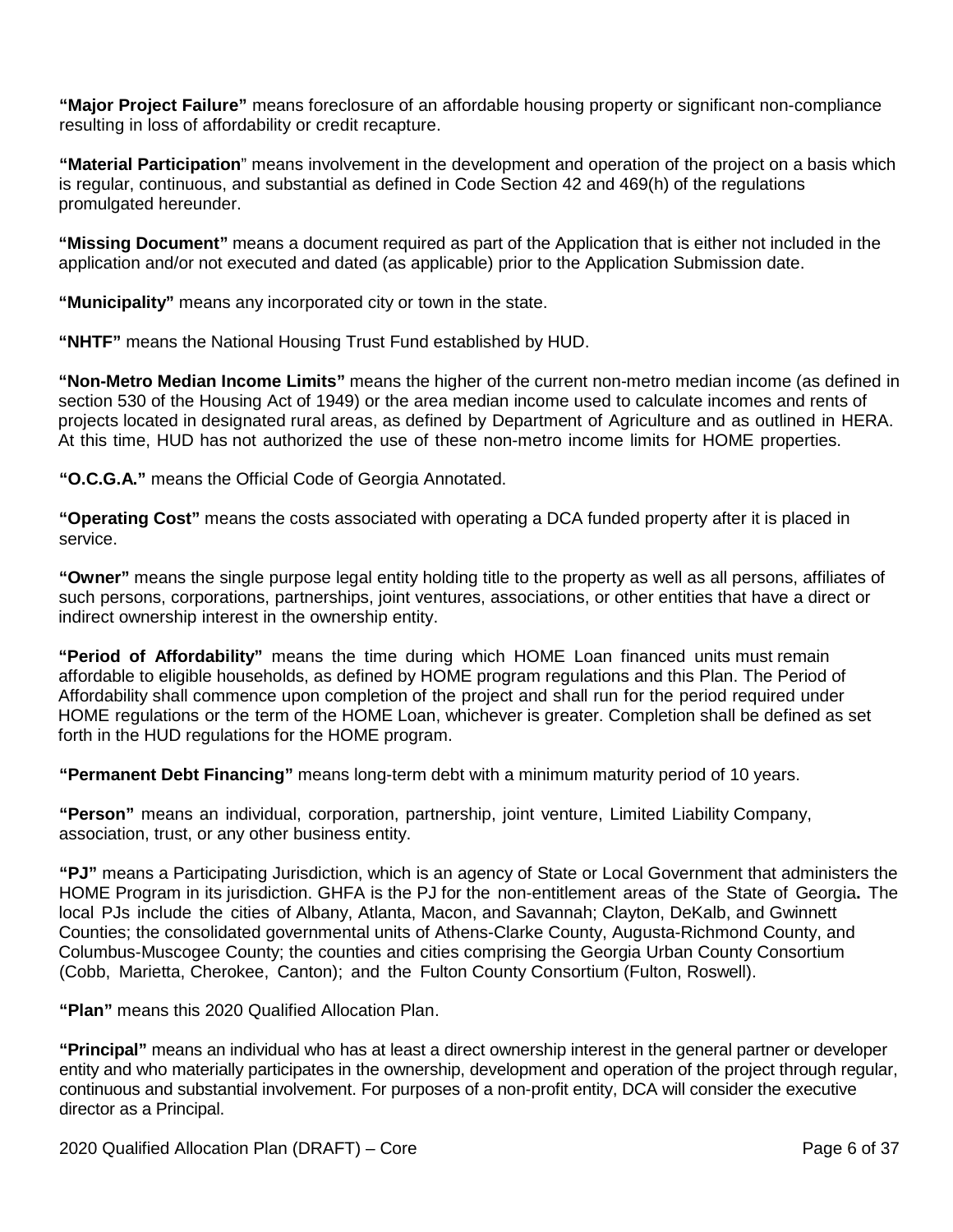**"Project Participants"** mean the Owner, Developer, Management Company, Consultants, and Syndicator for a project for which an Application is submitted.

"**Project Team**" means the General Partner, Developer, Consultant and the Principal(s) thereof for a proposed tax credit project. For purposes of project participant qualifications, consultants with less than five percent (5%) interest in the project are not considered members of the Project Team.

**"PHA"** means a local public housing authority.

**"Related Parties"** means a relative (including but not limited to grandfather, grandmother, father, mother, son, daughter, brother, sister, uncle, aunt, first cousin, nephew, niece, husband, wife, father-in-law, mother-in-law, brother-in-law, sister-in-law, stepfather, stepmother, stepson, stepdaughter, stepbrother, stepsister, halfbrother, or half-sister) of any Principal or any entity that shares common Principals, executive directors, board members, or officers.

**"Reservation of Funds"** means the securing of funding for a particular project proposal based on the understanding that the project will fully satisfy program and Plan requirements.

**"Rural"** means those areas designated by USDA as being eligible Rural areas or those counties that appear on Exhibit A of Appendix II in the Scoring section. A list of USDA Rural areas can be accessed on the USDA website at [\[http://eligibility.sc.egov.usda.gov/\]](http://eligibility.sc.egov.usda.gov/)

"**Scoring Criteria"** means the criteria detailed in Appendix II by which points are assigned for the purpose of Competitive Scoring.

**"State"** means the State of Georgia.

**"State Credit"** means the Housing Tax Credit established by the Georgia General Assembly, as set forth in O.C.G.A. §48-7-29 and §33-1-18.

**"Subsidy Layering Review"** means the DCA evaluation of projects using DCA program funds in combination with other governmental assistance to ensure that no more than the necessary amount of DCA program funds is invested in any one project to provide affordable housing. For HOME funds, the subsidy layering review will be conducted in accordance with the requirements set forth in the HUD CPD Notice 98-01 guidelines required by 24 CFR §92.250(b). For tax credit properties, the subsidy layering review is conducted at application, carryover, and before issuance of 8609s.

**"Successful Projects"** means an affordable property that has been completed, has no forbearances, bankruptcies, no defaults, no workouts, and has a physical occupancy of 90% or greater at time of Pre-Application or Application submission.

**"TCAP"** means the second round of the Tax Credit Assistance Program, with funds available from program income earned after the close out of the original program funded under the American Recovery and Reinvestment Act of 2009.

**"Total Development Cost"** means the sum of all anticipated or actual allowable development costs that are necessary to complete the proposed project.

**"UA"** means the utility allowances used during the compliance period and during the period of affordability as described in the Plan.

**"USDA"** means the United States Department of Agriculture.

2020 Qualified Allocation Plan (DRAFT) – Core Page 7 of 37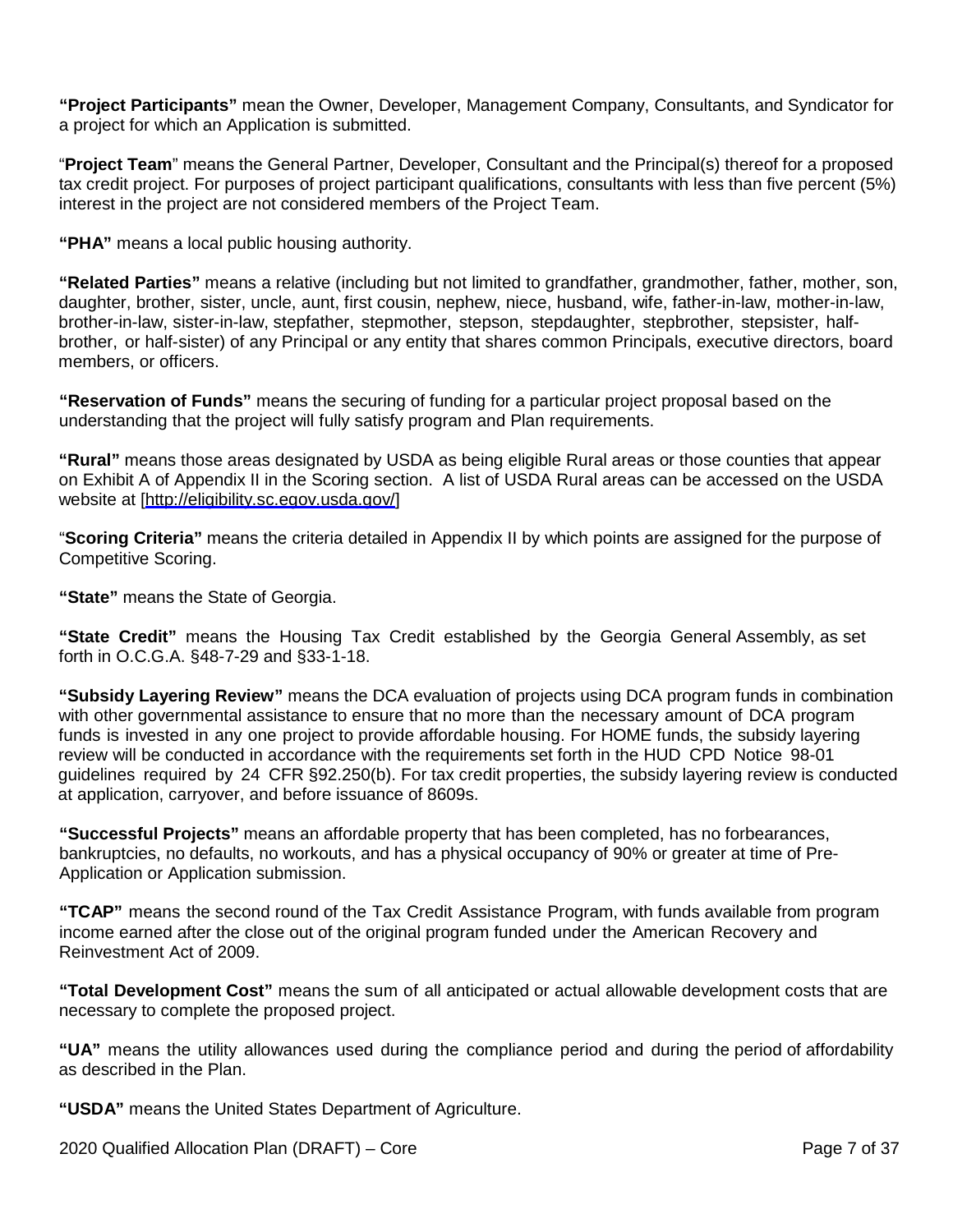## <span id="page-7-0"></span>**SECTION 3. AVAILABLE RESOURCES**

## **A.** *9% Federal Credit*

The annual Federal Credit dollar amount allocated to the State of Georgia is determined by the Internal Revenue Service and is based on Georgia's population and indexed for cost-of-living adjustments. The amount of Federal Credit available for the 2020 funding cycle will be comprised of the State's 2020 Federal Credit ceiling (per capita credit, unused credit, returned credit, and any national pool credit) available to the State less any Federal Credits forward committed. DCA may forward commit credits to 2020 Applications. DCA estimates that approximately \$25 million of Federal Credits will be available in the 2020 round.

# **B .** *State Credit*

The annual State Credit dollar amount will equal that of the Federal Credit. The State Credit will be automatically allocated on a dollar-for-dollar basis with the Federal Credit (for both the 9% and 4% Federal Credit) and will be available for the same time period discussed above.

This State Credit will be administered under the same rules and regulations prescribed for the Federal Credit supplemented by any rules, policies, or regulations established by the Georgia Department of Revenue and/or the Office of Insurance and Safety Fire Commissioner. DCA will underwrite the combined Credit allocations to ensure that no development proposal is over-subsidized.

## **C.** *HOME Multifamily Program*

The State of Georgia receives an annual allocation of HUD HOME funds on or before July of each year.

## <span id="page-7-1"></span>**SECTION 4. QAP SELECTION REQUIREMENTS**

## **A.** *Minimum Requirements*

Section 42 provides that each state allocation plan must meet certain minimal requirements. The selection criteria must include:

- 1. Project location.
- 2. Housing needs characteristics.
- 3. Project characteristics, including whether the project involves the use of existing housing as part of a community revitalization plan.
- 4. Project intended for eventual tenant ownership.
- 5. Tenant populations with special housing needs.
- 6. Sponsor characteristics.
- 7. Tenant populations of individuals with children.
- 8. Public housing waiting lists.
- 9. Energy efficiency.
- 10. Historic nature of the project.

## **B.** *Statutory Preferences*

States must give preference in selection to those projects that: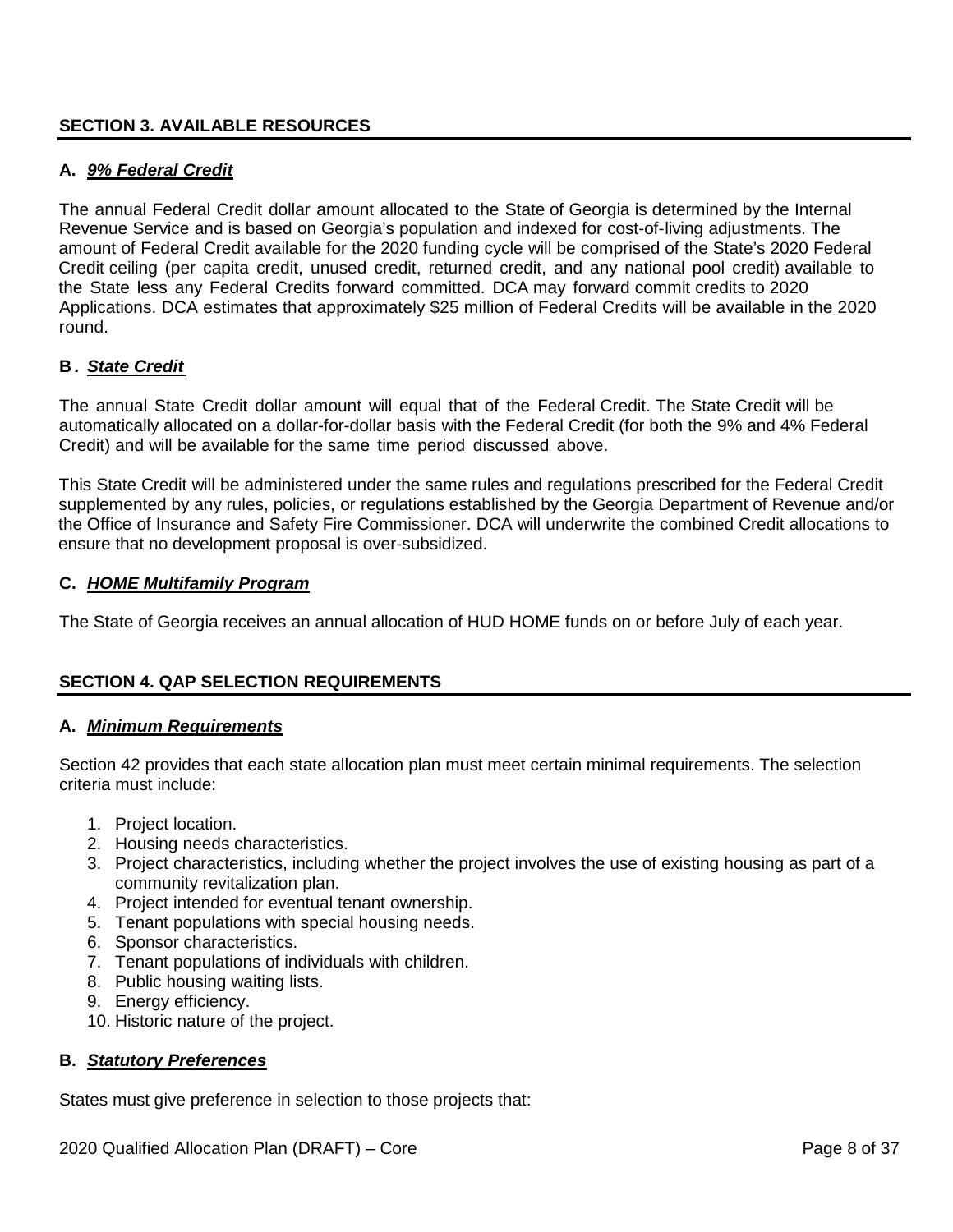- 1. Serve the lowest income residents.
- 2. Serve qualified residents for the longest period.
- 3. Are located in Qualified Census Tracts, the development of which contributes to a concerted community revitalization plan.

## **C.** *Credit Award Requirements*

The Qualified Allocation Plan sets out the priorities and selection criteria for the competitive round. In order to be selected for an award of credits:

- 1. The submitted Application must show that it meets all Program requirements as well as the policies and requirements contained in the Core Qualified Allocation Plan.
- 2. The submitted Application must meet all requirements in Appendix I (Threshold). Projects that do not meet all Threshold requirements at the time of Application Submission will not be considered for an award.
- 3. The projects are scored and selected for funding in accordance with the provisions of the 2020 Qualified Allocation Plan.

In the event DCA allocates credits not in accordance with the established priorities and selection criteria of the QAP, a written explanation, available for general public review, is required by Section 42.

#### **D.** *State Priorities*

In addition to the effective, efficient, and lawful allocation of and utilization of the Georgia housing credit program outlined in O.C.G.A. 50-26-8(a), DCA has identified the six priorities listed below for the allocation of resources under the 2020 Qualified Allocation Plan. These priorities stem from the three overarching housing strategic goals set by DCA: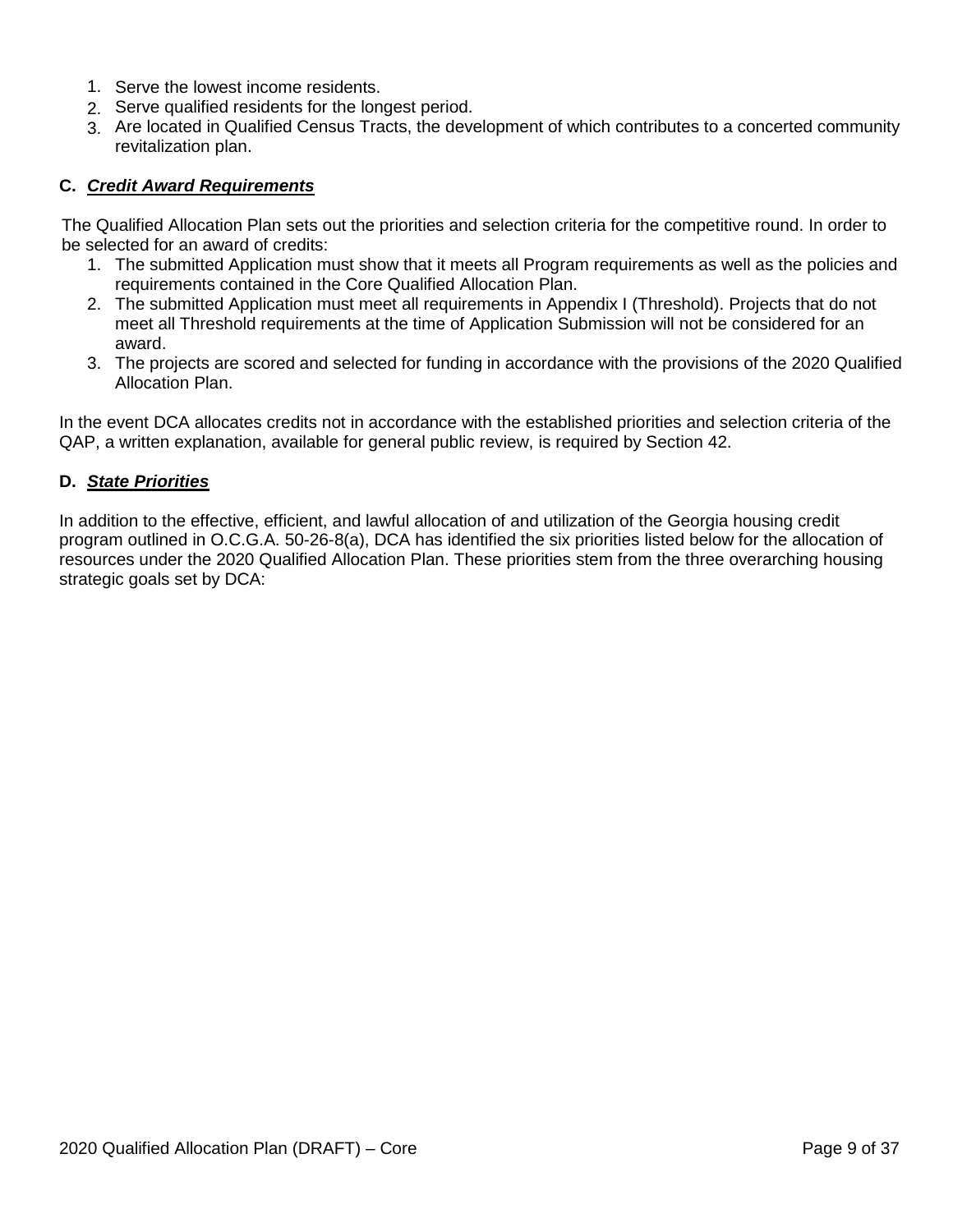| <b>DCA Housing Strategic Goals:</b>                                                                             |                                                                                                    |                                                                                                                                                                           |  |  |
|-----------------------------------------------------------------------------------------------------------------|----------------------------------------------------------------------------------------------------|---------------------------------------------------------------------------------------------------------------------------------------------------------------------------|--|--|
| Increasing access to thriving<br>communities through<br>outreach and development in<br>areas of opportunity     | <b>Partnering across Georgia</b><br>to grow and achieve local<br>visions for strong<br>communities | <b>Fostering inclusive</b><br>communities free of<br>barriers to individuals<br>underserved by existing<br>housing programs                                               |  |  |
| Access to quality schools,<br>quality jobs, diverse<br>neighborhoods, affordable and<br>reliable transportation | Concerted community<br>development and<br>measurable outcomes                                      | Overcoming barriers to<br>access for people with<br>disabilities, returning citizens,<br>extremely low-income<br>households, and individuals<br>experiencing homelessness |  |  |
| Financing affordable housing<br>and undertaking outreach to<br>landlords                                        | Capitalizing on existing local<br>momentum and supporting<br>new community development             | Increasing access to housing<br>support and encouraging<br>outreach to landlords                                                                                          |  |  |
| Education: Demonstrating to<br>communities the value of<br>affordable housing                                   | Education: Capacity building,<br>technical assistance, and<br>targeted financing                   | Education: Increasing<br>knowledge of housing<br>options                                                                                                                  |  |  |

- **1. Integrated Housing Opportunities for Persons with Disabilities***:* DCA has a strong commitment to provide Integrated Housing options for Persons with Disabilities. DCA's commitment to provide a full range of housing options drives the decision to focus funding on an adequate supply of housing in an integrated setting. Characteristics of integrated housing include, but are not limited to: the project's proximity to community resources and activities; opportunities for residents with disabilities to live independently and interact with non-disabled persons; the same tenancy rights as nondisabled individuals including eviction protection, choice of roommates, and choice of service providers; and the absence of restrictive, regimented rules that limit residence activities or impede residents' ability to interact with non-disabled individuals. (DCA uses the definition of integration provided by the Justice Department in its Statement on Enforcement of the Olmstead Integration Mandate in its analysis of whether a project provides Integrated or congregate housing for Persons with Disabilities.)
- **2. Health Outcomes for Residents***:* Physical and mental health are necessities for thriving individuals and families. The location where a household lives strongly influences household health through components like access to quality care, education, and healthy foods. In addition, safe, quality affordable housing provides the foundation and central location for encouraging healthy lifestyles. As such, DCA has a strong commitment to encouraging better health outcomes for residents through site selection, site design, community partnerships, and focused services.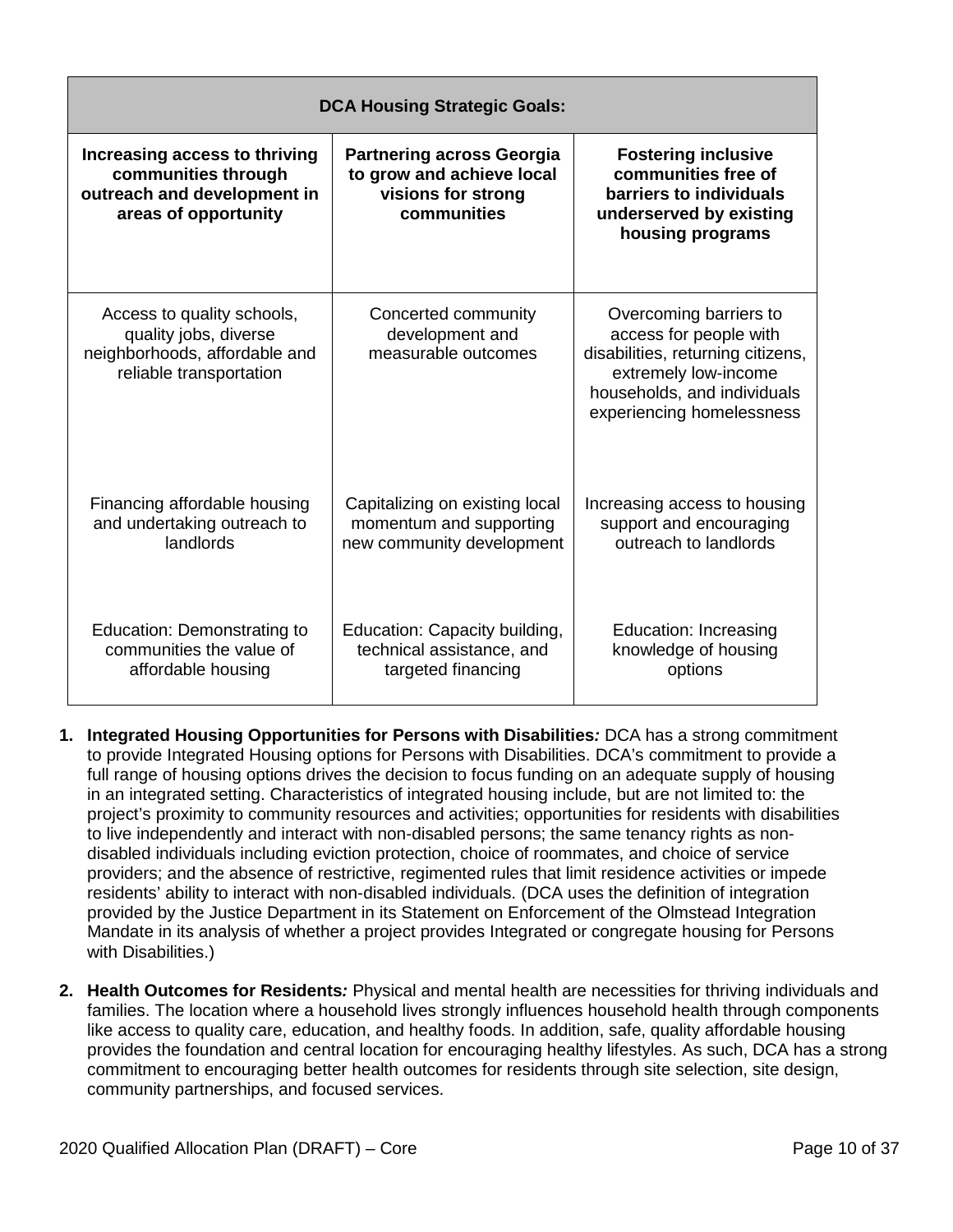- **3. Preservation of Existing Affordable Housing:** Preservation is a key component of DCA's work to ensure an adequate supply of affordable rental housing, advance sustainability, and retain historic structures through adaptive reuse. Most importantly, preservation is a vital tool for maintaining affordability through the retention of federal rental assistance. In addition, preservation allows DCA to mitigate the risk of losing affordable housing projects due to market conversion, physical deterioration, or financial instability. Regarding sustainability, renovating existing buildings produces less construction waste, uses fewer new materials, and requires less energy than new construction. Further, little to no new utility or transportation infrastructure investments are required when existing buildings are rehabbed. Combined with energyefficient upgrades, rehabbing and preserving both aging rental and historic buildings is a conservative, cost effective way to meet growing demand for quality affordable housing. Additionally, historic preservation advances DCA's stewardship of historic buildings and locations while maintaining cultural and community diversity. Finally, DCA seeks to utilize its 4% Bond Allocation to the maximum extent possible for preservation of affordable housing.
- **4. Quality Developments:** DCA's multifamily programs are designed to create financially and physically sustainable affordable properties. Two major components that support the development of quality affordable housing properties are quality project teams and quality buildings. The development quality created in part through these key components directly supports the long-term viability of the project and its ability to serve its residents. Selected projects should have strong Project Teams with significant capacity, a solid track record of partnership, and a history of success developing the type of affordable housing proposed. Selected projects should achieve a level of quality in architecture, design, and sustainable building methods that lay the foundation for the long-term success of the development.
- **5. Innovation:** Resources for affordable housing have been significantly reduced while the need for housing Georgia's residents including seniors, persons with special needs, re-entering citizens, Persons with Disabilities, and persons with low incomes has increased. DCA encourages projects which are innovative and seek to provide housing and services in a more efficient, sustainable, and cost-effective manner. Innovative collaborations, placed-based strategies, cost-effective delivery of services, and new building techniques can be an important part of broader or comprehensive neighborhood improvement. Innovations can also work to mitigate barriers for individuals that face difficulties in obtaining safe, quality affordable housing, such as re-entering citizens who may need more individualized resident screen criteria. These strategies have the capability to fundamentally change the character of a neighborhood through measurable community impact.
- **6. Geographic Distribution of Resources:** Georgia is a diverse state with both rural, suburban, and urban communities. The consideration of Rural areas shall be included in ensuring a balanced allocation of resources. Selection of lower scoring projects may be required to obtain a better geographic allocation.

## <span id="page-10-0"></span>**SECTION 5. DISCRETION**

In the process of administering the Georgia Housing Tax Credit Program, DCA will make decisions and interpretations regarding project Applications and the 2020 Qualified Allocation Plan. Unless otherwise stated, DCA is entitled to the full discretion allowed by law in making all such decisions and interpretations.

Such discretion shall include, but is not limited to, the right to allocate and issue low-income housing credits under Section 42 of the Internal Revenue Code of 1986, as amended, and to take all other actions and impose all other conditions which are required by federal law or which in the opinion of the authority are necessary or convenient to ensure the complete, effective, efficient, and lawful allocation of and utilization of the housing credit program and to determine the reasonableness of developmental and operational costs of the program as required by Regulation 1.42-17. Such conditions may include barring or limiting applicants from participation in the tax credit program as set forth in statutes and in the Plan and imposing more stringent conditions for receipt of the credit than are required by Section 42 of the Internal Revenue Code.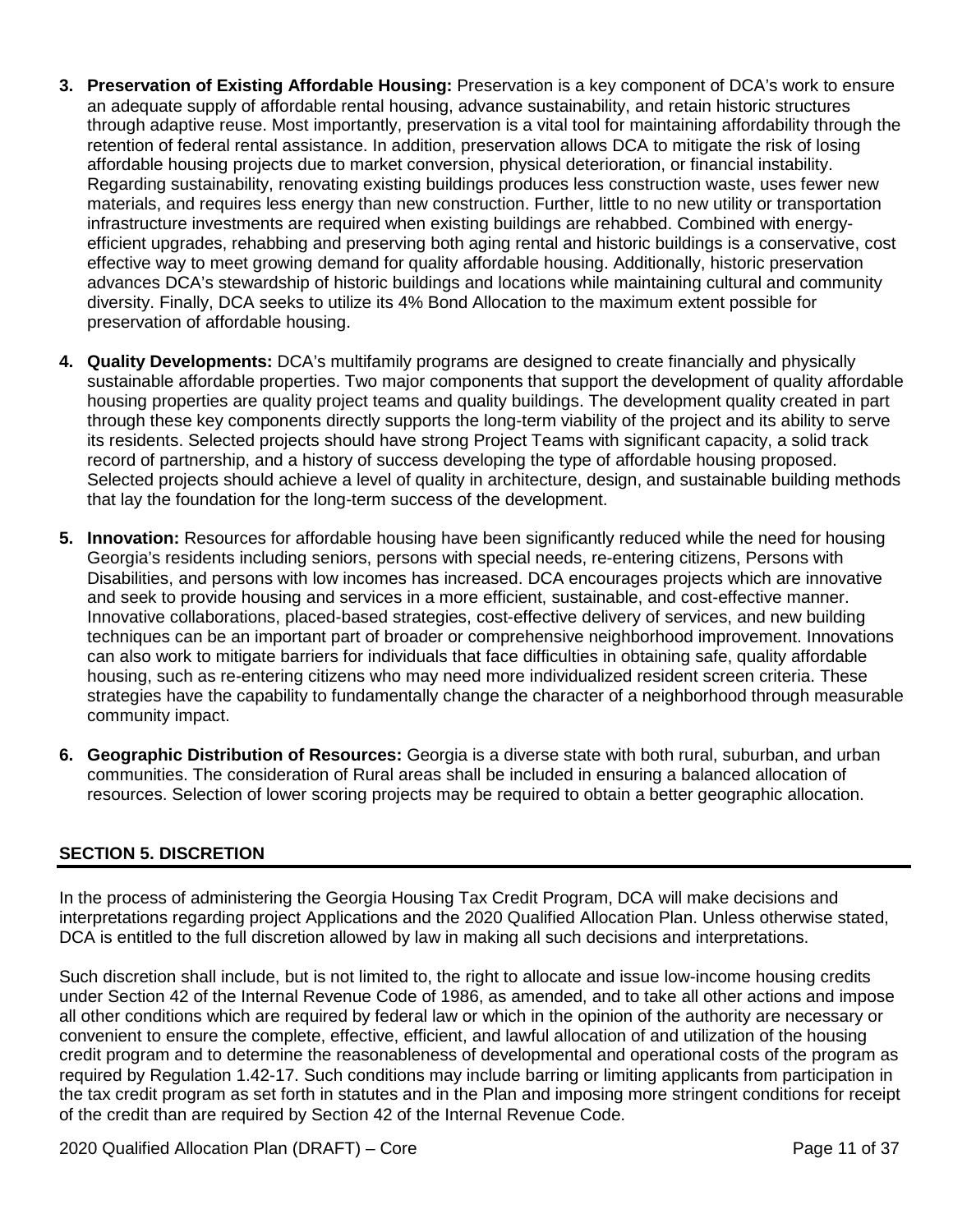DCA may require additional explanation, documents, or information pertaining to any portion of an Application even if the Qualified Allocation Plan does not specifically require such production of such information, explanation, or documents. DCA's review of submitted applications includes a determination that the Applicant can meet all of the obligations promised in the Application. DCA will not fund or select projects that are not financially viable and sustainable for the entire required Compliance Period, Extended Use, and/or Period of Affordability or that constitute a waste or risk to state resources and/or assets, regardless of their competitive score.

The complex nature of the program may require DCA to interpret or provide guidance on provisions of the Qualified Allocation Plan. This additional guidance may be in the form of answers to both general and specific questions, technical memos, or written guidance published on the DCA website. DCA will rely on this guidance and interpretations in the analysis of submitted Applications.

# <span id="page-11-0"></span>**SECTION 6. AFFORDABLE RENTAL HOUSING NEEDS**

The State's Annual Action Plan for Consolidated Funds identifies the proposed distribution method, geographic allocation, and guidelines for meeting federal requirements for all HOME-funded programs of the State. The HOME Program regulations require that each PJ distribute its HOME resources in accordance with the priorities and objectives outlined in its most current approved Annual Action Plan for Consolidated Funds prepared in accordance with established HUD regulations (24 CFR Part 91). The Annual Action Plan incorporates the Plan as the established policy and procedures for the State's review and evaluation of Applications for the HOME Rental Housing Loan Program.

## <span id="page-11-1"></span>**SECTION 7. SET ASIDES**

The estimated amount of Federal Credit available includes the following set asides:

#### **A.** *Non-Profit Set Aside*

10% of the available 9% Credits are set aside for non-profit sponsored Applications pursuant to the Code. Qualified non-profit organizations must materially participate in the development and operation of a project within the meaning of Section 469(h) of the Code and meet all requirements in Code Section 42(h)(5).

## **B.** *General Set Aside*

One (1) Application may be selected to receive up to one million dollars (\$1,000,000) of the 9% credits available for the 2020 competitive round for a strategic property that has been determined to be of high priority to the State of Georgia. These tax credits will be set aside for a property that furthers the Authority's mission, goals, initiatives, set asides and/or priorities irrespective of the ranking by the evaluation factors. The General Set Aside award must be approved by the DCA Commissioner. The designation of the General Set Aside may be made either before Application Submission, during Application review, or within 45 days of the announcement of awards.

DCA may elect to designate both the 2020 set aside and forward commit 2021 set aside funds to the same property.

Notwithstanding the point ranking system, geographic limitations, nor other provisions set forth in this Plan, the Authority reserves the right and shall have the power to allocate Credits and/or HOME Financing resources to a Development or waive provisions irrespective of its point ranking, if such intended allocation is: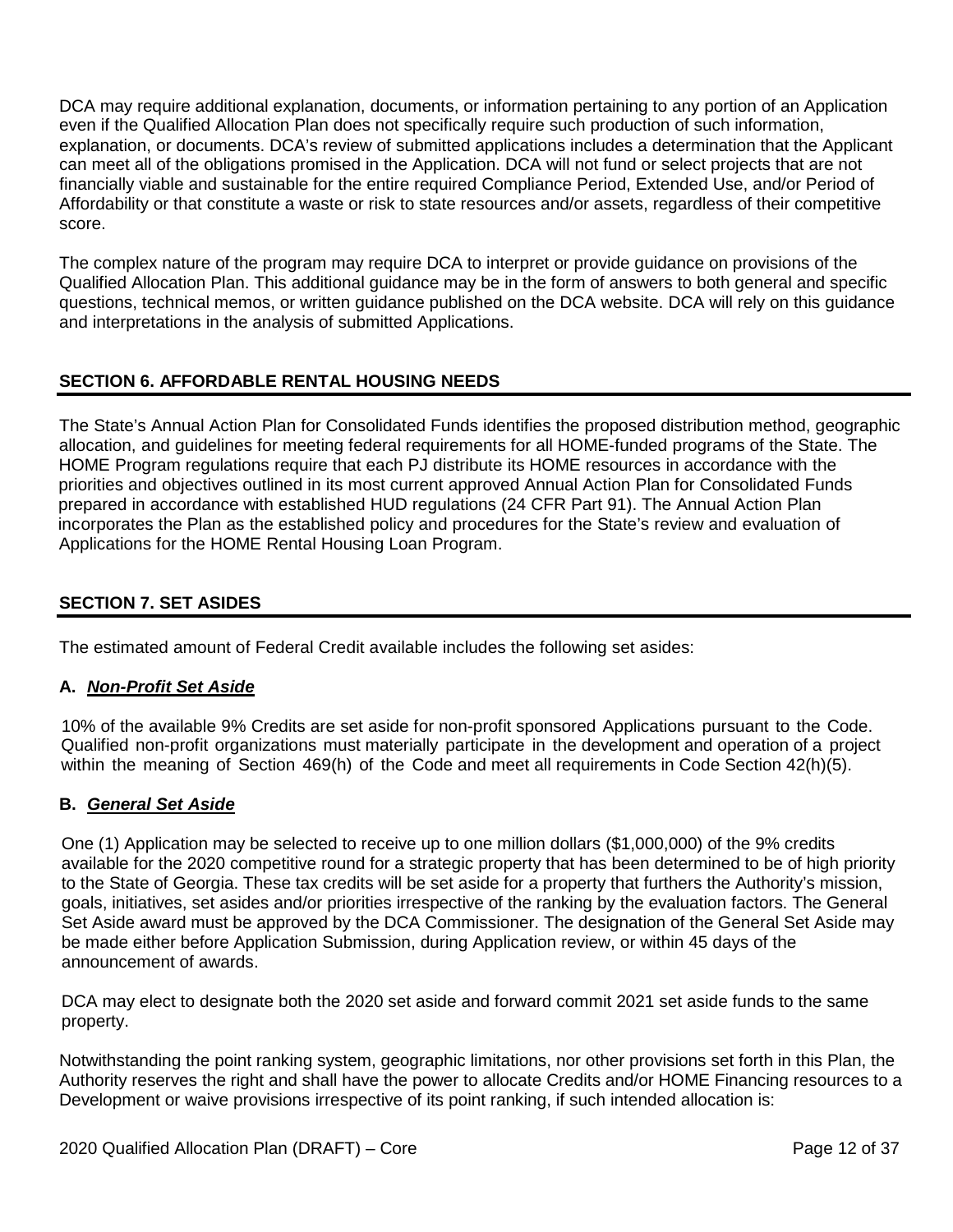- (1) in compliance with Section 42 of the Code;
- (2) in furtherance of the State Priorities stated herein; and
- (3) determined to be in the interests of the citizens of the State of Georgia.

Additionally, the Authority will provide a written explanation to the general public for any allocation of Credits which is not in accordance with the established goals, priorities, and selection criteria in this Qualified Allocation Plan.

## **C.** *Rural HOME Preservation Set Aside*

Up to one million five hundred thousand (\$1,500,000) of the available 9% Credits will be set aside for the rehabilitation and refinancing of Rural developments that have existing DCA HOME loan balances. Up to five (5) Applications may be selected to receive 9% Credits up to three-hundred seventy-five thousand (\$375,000) each. The terms of this set aside are contained in Appendix I.

## **D.** *Disaster Rebuilding Set Aside*

DCA may award 9% Credits to up to three (3) developments which will help communities respond to damage for disaster events in areas which received or will receive CDBG-DR funding from HUD. Selected developments must meet all Threshold requirements but will not be scored under Appendix II. DCA may develop separate scoring criteria for this set aside. Selected developments will not be considered in the geographic limitations set forth in this QAP.

## <span id="page-12-0"></span>**SECTION 8. COMPETITIVE POOLS**

To ensure the availability of housing tax credit resources to Georgia communities representing a wide range of contexts and local housing needs, competitive 9% Credits in the 2020 funding round are available in the Rural pool and the Flexible pool. Applicants proposing a site in a Rural area, as defined in Exhibit A to Appendix II Scoring Criteria, will be considered a Rural pool Application. All other Applications will be considered a Flexible pool Application.

A minimum of 35% and a maximum of 50% of the available 9% Credits will be awarded to Rural pool Applications. Applicants in the Rural pool whose allocations comprise the first 35% of awards will be competitively ranked against other members of the Rural pool during the selection process.

After 35% of the 9% Credit allocation has been awarded to Rural pool Applications, all remaining 9% Credits will be awarded on a competitive basis to all remaining Rural and Flexible pool Applications, though no more than 50% of 9% Credits will be awarded to Rural pool Applications. Each Application will be evaluated according to the Scoring Criteria established under either the Rural pool or the Flexible pool.

## <span id="page-12-1"></span>**SECTION 9. STATE-DESIGNATED BASIS BOOST**

The Housing and Economic Recovery Act (HERA) authorizes state allocating agencies to designate certain areas not located in a QCT or DDA for up to a 30% basis boost. Projects may receive an allocation of credit based upon 130% of the eligible basis for new construction or substantial rehabilitation. Only projects that conclusively show that the boost is needed and that the project meets all of DCA's underwriting and other criteria are eligible for the boost. The minimum request for the state-designated basis boost is 10% and any state basis boost request should be made on a full percentage point. DCA will evaluate the need for any statedesignated basis boost at Application Submission and again at final project allocation application.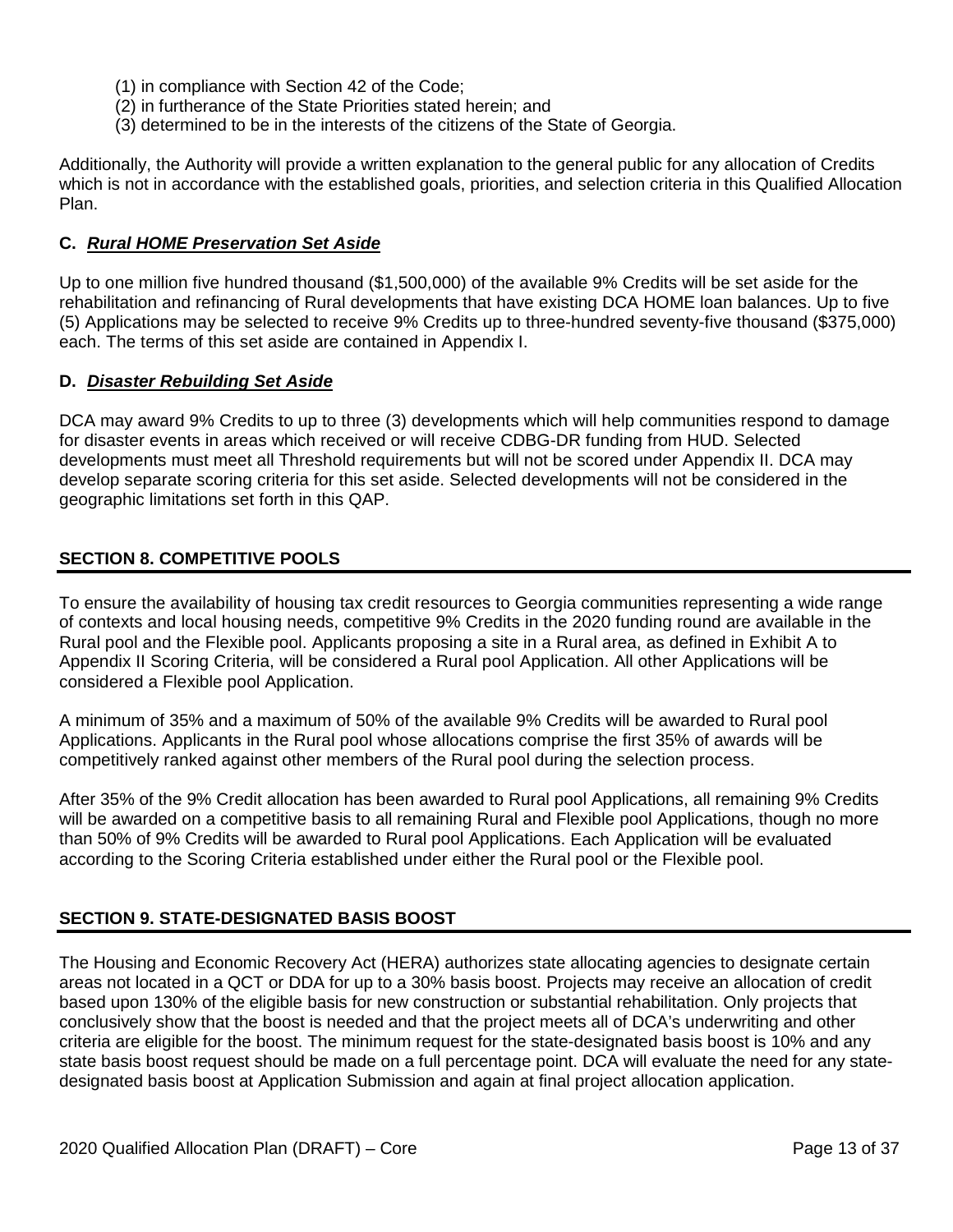Projects in the following categories are eligible to apply for the boost:

- 1. Multifamily Rural projects without DCA HOME as a source.
- 2. Multifamily projects within areas that qualify for at least 2 points under Stable Communities (projects which appear to have a primary purpose of subsidizing an ownership transfer do not qualify);
- 3. Extraordinary circumstances which further the policies of this QAP. Extraordinary shall be defined as what is not expected or usual for the development of an affordable multifamily tax credit property. Low rents, high utility costs, and proximity to a QCT are not considered to be extraordinary circumstances.

All requests for the state-designated basis boost must indicate which category (or categories) of eligibility the Application falls under, and any supporting documentation must be included in the Application.

#### **Requests made in category 3 above (extraordinary circumstances) must be made at the time of preapplication or after selection of an Application.**

DCA will generally require that any project receiving a state-designated basis boost defer 1% of the total Developer Fee for every 1% in state-designated basis boost granted to the project. This deferred developer fee requirement does not apply if the project receives a new loan or grant from an independent non-related party in the amount of at least 30% of the total Developer Fee. Assumption of an existing loan is not considered a new loan for this purpose. Projects which contain USDA 515 funding may request that DCA waive the matching deferred Developer Fee.

Please note that a project located in a QCT or DDA is eligible to receive a 30% basis boost for new construction and/or rehabilitation and it is not subject to the State-Designated Basis Boost provision.

# <span id="page-13-0"></span>**SECTION 10. HOUSING OPPORTUNITIES FOR PERSONS WITH DISABILITIES**

DCA is committed to providing a full range of housing options for Persons with Disabilities. DCA identifies both Integrated and congregate housing as important healthy living options for Persons with Disabilities and seeks to allow Persons with Disabilities to choose what type of housing they prefer. Historically, a majority of the Georgia housing credit resources financing supportive housing have supported congregate housing development. Therefore, DCA's commitment to providing a full range of housing options requires focusing resources to develop supportive housing in an Integrated Setting. Therefore, DCA will not fund new construction of congregate housing under this QAP. DCA uses the definition of integration provided by the Justice Department in its Statement on Enforcement of the Olmstead Integration Mandate in its analysis of whether a development provides Integrated or congregate housing for Persons with Disabilities.

In order to ensure that supportive housing developments meet DCA's goals, DCA will review each proposed Application as a whole to determine whether the project is "Integrated" or "congregate". Applicants considering submitting an Application for a project that serves Persons with Disabilities should specifically discuss how the project meets the definition of integration in terms of its proximity to community resources and the opportunity for residents with disabilities to interact with non-disabled persons, which is referenced in the DCA definition of Integrated Housing. (DCA's definition is based upon the definition used by the Justice Department in its Integration mandate.)

<span id="page-13-1"></span>Funding sources or rental assistance that requires documentation of a disability as a condition will be considered documentation that the unit targets individuals with disabilities. Examples include funding that requires recipients to be "chronically" homeless or any property that targets persons with HIV/AIDS.

## **SECTION 11. TAX CREDIT ADMINISTRATION**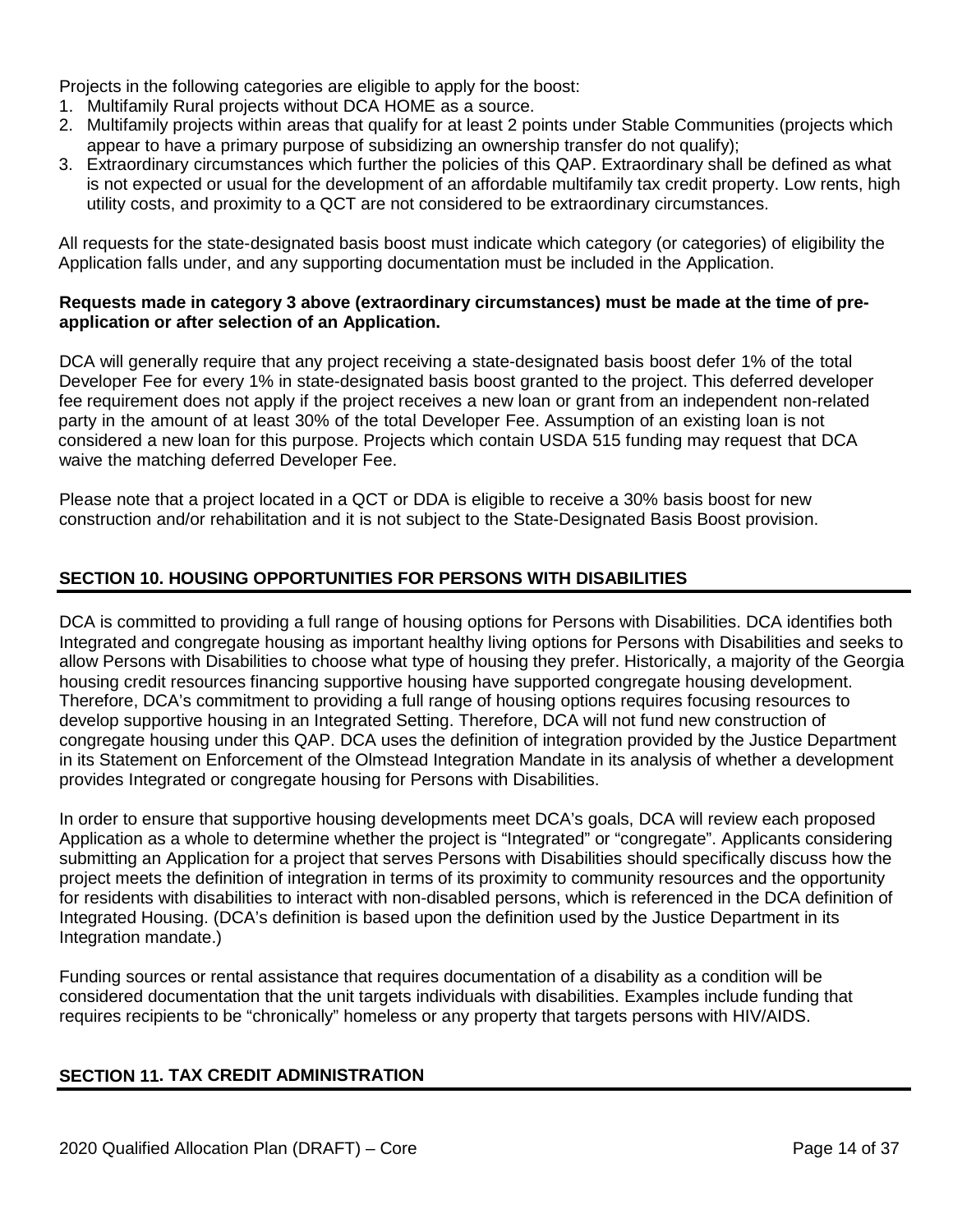# **A.** *Land Use Restrictive Covenant (LURC)*

The Owner and Lessor must execute and record GHFA's prescribed form of the LURC prior to final allocation as required under Section 42(h)(6) of the Code. The LURC shall reflect all representations made in the original Application and any changes made to the original Application that have been approved in writing by GHFA. The LURC will be drafted after GHFA's receipt of the certification of the 10% test, and must be recorded upon its execution. All construction and/or permanent financing for the project must be subordinated to that portion of the recorded LURC that sets forth the requirements of Section 42 (h)(6)(E)(ii) of the Code**.** The LURC will be for the term of the Compliance Period and the Extended Use Period**.**

IRS Revenue Ruling 2004-83 provides that Section 42(h)(6)(B)(i) requires that an extended low-income housing commitment must include a prohibition during the Extended Use Period against (1) the eviction or the termination of tenancy (other than for good cause) of an existing tenant of any low-income unit (no causeeviction protection) and (2) any increase in the gross rent with respect to the unit not otherwise permitted under Section 42. DCA requires all other sources to subordinate to Section 42(h)(6)(B)(i).

# **B.** *Carryover Allocations*

To qualify for 9% Credits, a building generally must be placed in service during the year in which it receives an allocation. An exception is provided in the case where the Owner has expended more than ten percent (10%) of the reasonably expected basis in the building (the "Ten Percent Test") no later than twelve (12) months after the Carryover Allocation. No project can receive more than one Carryover Allocation of 2020 Credits. For projects located in major disaster areas, extensions may be allowed pursuant to Revenue Procedure 2007-64.

# **C.** *Tax Credit Pricing*

As the Administrator of the Federal and State Credit program, DCA must ensure that the credit is administered in an efficient and effective manner. Applicants must obtain a fair and reasonable price for credits that are allocated under this QAP. DCA must determine that the proposed pricing for credits at Application is competitive and reasonable in order to ensure that the proposed project is not over-subsidized at the time of the initial award of credits and at issuance of Form 8609. DCA will review the reasonableness of credit pricing during the competitive round. (The method of adjustment is discussed in Appendix I, Project Feasibility.)

## **D.** *Cost Reasonableness*

Front End Cost Review: Owners may not close equity until after the review is complete. A Third-Party Front-End Cost Review ("FECR") of the construction costs must be conducted post-award for projects funded by programs administered through the QAP. DCA must approve the Third-Party Front-End Cost Reviewer's qualifications beforehand (See Submission Requirements Manual). DCA will have forty-five (45) days to respond to the FECR , plus any days added for questions or clarifications. Owners may not close equity until after the earlier of this time period expiring or DCA's approval.

Contractor Cost Certification: All selected Applicants in receipt of a 9% Credit award or a Letter of Determination (4% Credit award) will be required to submit to DCA a Contractor Cost Certification. The cost certification shall be prepared in accordance with the standards set forth for a HOME contractor cost certification. Industry standards for Owner-provided construction services shall be used to determine reasonableness for the services.

## **E.** *Additional 9% Credits and Future Application Scoring*

Project Teams as defined in Core, Section 2: Definitions with Developments awarded 9% Credits in the 2020 competitive round that later request and are awarded additional 9% Credits will receive a two-point deduction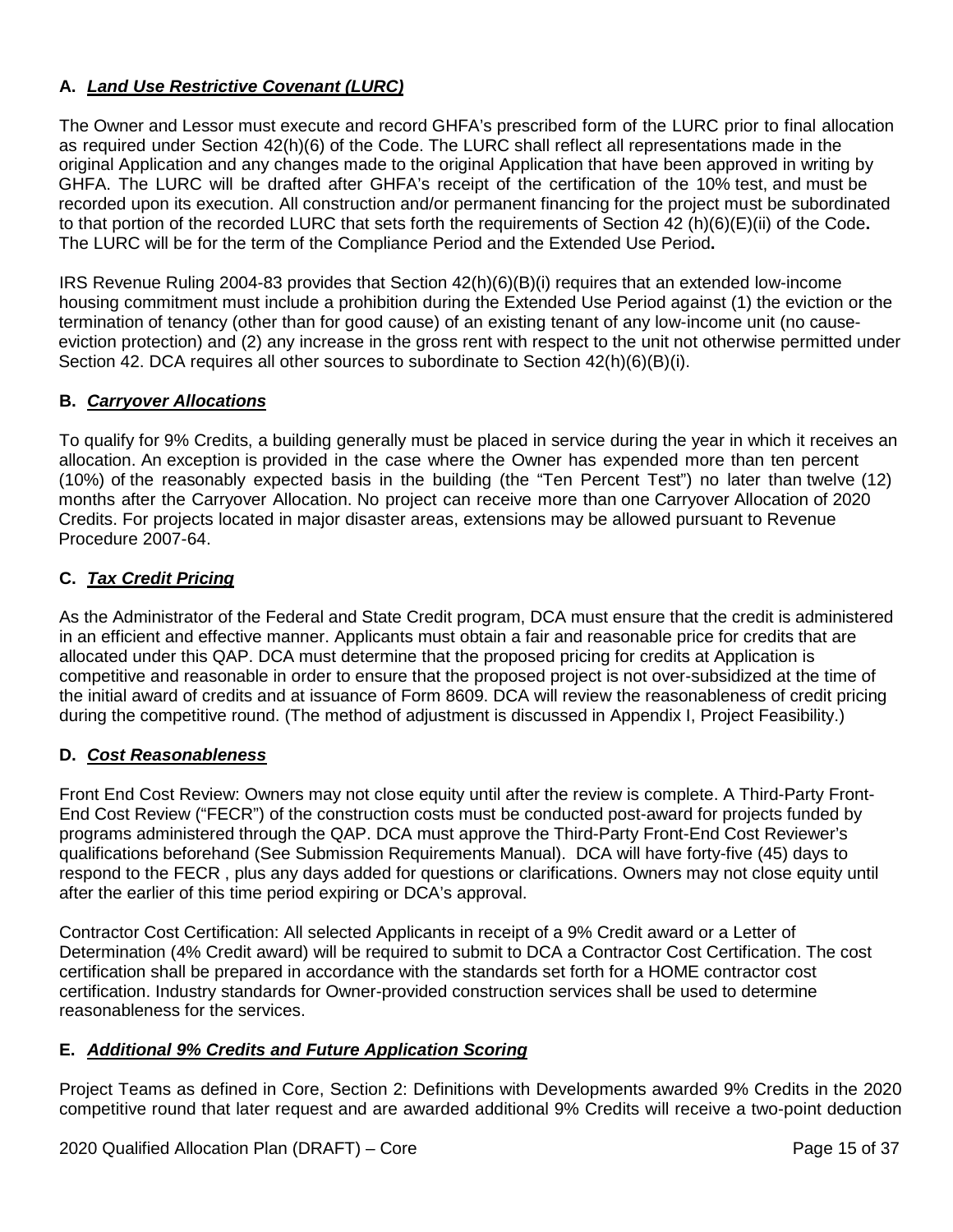on all applications submitted in a subsequent competitive round for 9% Credits. For this provision, a consultant with an ownership interest below 20% will not count as a member of the Project Team.

# <span id="page-15-0"></span>**SECTION 12. 4% FEDERAL CREDIT – BOND FINANCED PROJECTS**

An Application for Credits for Bond Financed Projects must satisfy all applicable requirements in Appendix I, Threshold Criteria, of the Plan and all applicable requirements in the Plan. Proposed Bond Financed Projects that are financed by HUD or USDA and include a commitment for at least 15-year project based rental assistance for the majority of project units from HUD or USDA may request waivers of certain QAP requirements in accordance with written confirmation from the federal agency that the conditions requiring a waiver of QAP requirements have been approved. Third party reports that have been finalized and accepted by the federal agency may be provided with a letter from the third party analyst, providing DCA the ability to rely on such reports and demonstrating that the reports are generally in compliance with DCA requirements. Documented acceptance of the conclusions related thereto directly from the federal agency will generally be accepted by DCA. Incomplete Applications (as determined solely by DCA) will not be accepted and will be returned in their entirety to the Applicant.

All Applicants with intent to submit 4% Credit bond applications for issuance of a Letter of Determination are required to complete the pre-application process. All waivers and qualification determination requests must be accompanied with a completed pre-application workbook. Applicants are expected to submit the required information for this process no later than 30 days prior to the intended complete application submission date. DCA will provide a Pre-Application Clearance Letter upon completing the pre-application review.

The Application must be submitted at least 75 days before bond closing. DCA will provide its Letter of Determination within 75 days of the receipt of a *complete* Application. All waiver requests and Project Team qualification determinations must be submitted as part of the pre-application.

In making an Application to DCA for a Letter of Determination, an owner must:

- Complete the standard application.
- Provide all supporting documentation necessary to meet all applicable requirements.
- Pay the appropriate application fee and other applicable fees.
- Include the DCA issued pre-application clearance letter for the specific deal.

Bond Applications submitted in close proximity to a 9% Credit Application submitted for the competitive round may be required to update market studies to reflect proposed Applications in the same market area.

An Application for Credits for bond financed developments must contain an appraisal commissioned by the Lender or by a DCA-approved appraiser with an effective date of not more than 6 months earlier than the date of the Application, regardless of whether there is an Identity of Interest between the buyer and the seller. The Application must also include the bond inducement resolution that will be utilized for the expected bond financed development.

DCA will be the sole entity responsible for making such a determination and must issue its opinion as to the project's 4% Credit eligibility prior to bond closing**.** The project must comply with the Plan in effect at the time of Application Submission.

After issuance of the Letter of Determination, significant changes in the financing structure, syndicator, or scope of work must be approved in writing by DCA.

Incomplete bond applications will be returned to the proposed applicants. DCA will not hold bond applications that are being restructured or modified. A resubmission fee or new application fee will be required to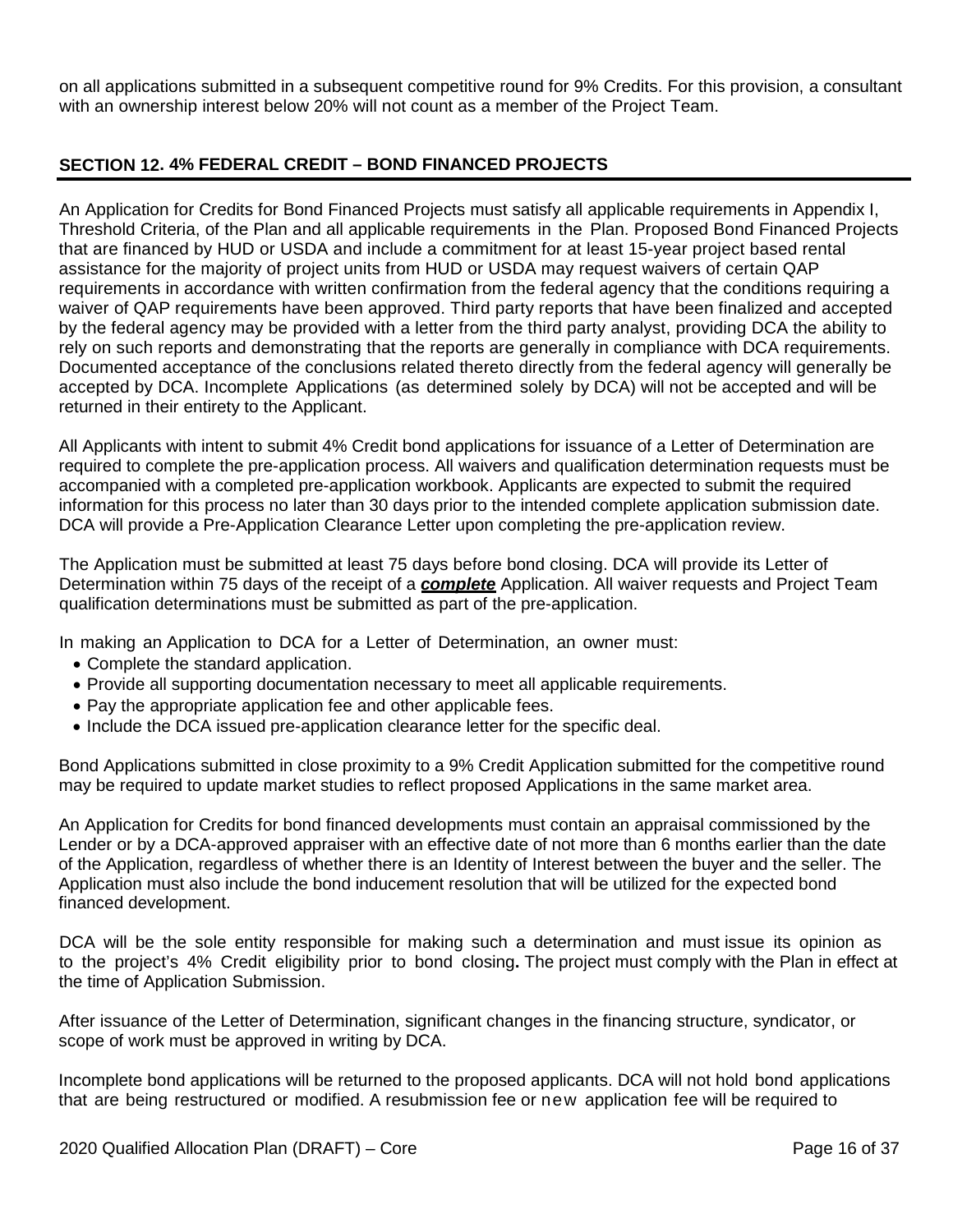resubmit such a project. The fee type required will be determined based on review of the time frame in which the application was deemed incomplete, and the application information and supporting documents provided for resubmission.

For all 4% Credit bond projects that propose rehabilitation, a work scope/plan review conference is required prior to issuing the Letter of Determination.

Owners of projects receiving a Letter of Determination for Bond Financed Projects in 2020 must:

- 1. Close the bond financing within 180 days of the issuance of the Letter of Determination;
- 2. Have any significant change in the financing structure or scope of work set out in the Application approved by DCA before the start of construction;
- 3. Commence construction/rehabilitation activity within 30 days of bond finance closing date.
- 4. Complete all construction activity by December 31, 2022;
- 5. Complete and submit the "DCA Placed in Service" form at the time the first building is placed in service; and
- 6. Apply for Final Allocation and request for issuance of IRS form(s) 8609 by September 13, 2023.

IRS form(s) 8609 for a project will be issued only once for the entire project as proposed in the Application. Form(s) 8609 will not be issued as buildings are placed in service.

DCA will not issue a Letter of Determination or Form(s) IRS-8609 when an Applicant exhibits a continual pattern of noncompliance, or when the Applicant demonstrates an inability or an unwillingness to resolve noncompliance matters in a timely manner as determined by DCA.

The Owner must execute and record GHFA's prescribed form of the LURC at or prior to bond closing. The LURC must reflect all representations made in the original Application and any changes made to the original Application that have been approved in writing by GHFA. The LURC must be recorded upon its execution. All construction and/or permanent financing for the project must be subordinated to that portion of the recorded LURC that sets forth the requirements of Section  $42(h)(6)(E)(ii)$  of the Code.

# <span id="page-16-0"></span>**SECTION 13. FINANCING RESOURCES – HOME LOANS**

Applicants that will utilize DCA HOME funds as a funding source in a competitive tax credit Application must obtain DCA's consent during the pre-application process**.** Applicants for DCA HOME funds must designate whether the Application will compete in the Rural pool or Flexible pool at the time of pre-application. **Any application that is submitted in the 2020 competitive funding round with DCA HOME funds as a funding source that did not obtain the required consent will fail Threshold under the project feasibility criteria.**

To be eligible for a HOME award, all Project Team members must be free of any default in existing loans and have no outstanding compliance issues. Additionally, either the General Partner or Developer must currently operate at least one (1) Multifamily HOME Loan funded property in which that member was the owner and developer. This Multifamily HOME Loan funded property must have been awarded after January 1, 2000.

If at least 60% of HOME requests are in the Rural pool, then at least 60% of the available HOME funds receiving a consent will be given in the Rural pool. Once this threshold is met, the remaining consents will be given to the Flexible pool. In the Rural pool, if at least 50% of the Applications have a senior tenancy, then at least 50% of the Applications selected for a HOME consent will be designated for a senior tenancy. Applications located in a HOME Participating Jurisdiction are eligible to apply for DCA HOME funds, but DCA will limit awards in HOME Participating Jurisdictions to 30% of DCA HOME funds available in the 2020 competitive funding round.

DCA may consider proximity of projects requesting a HOME consent in the selection process regardless of the

2020 Qualified Allocation Plan (DRAFT) – Core Page 17 of 37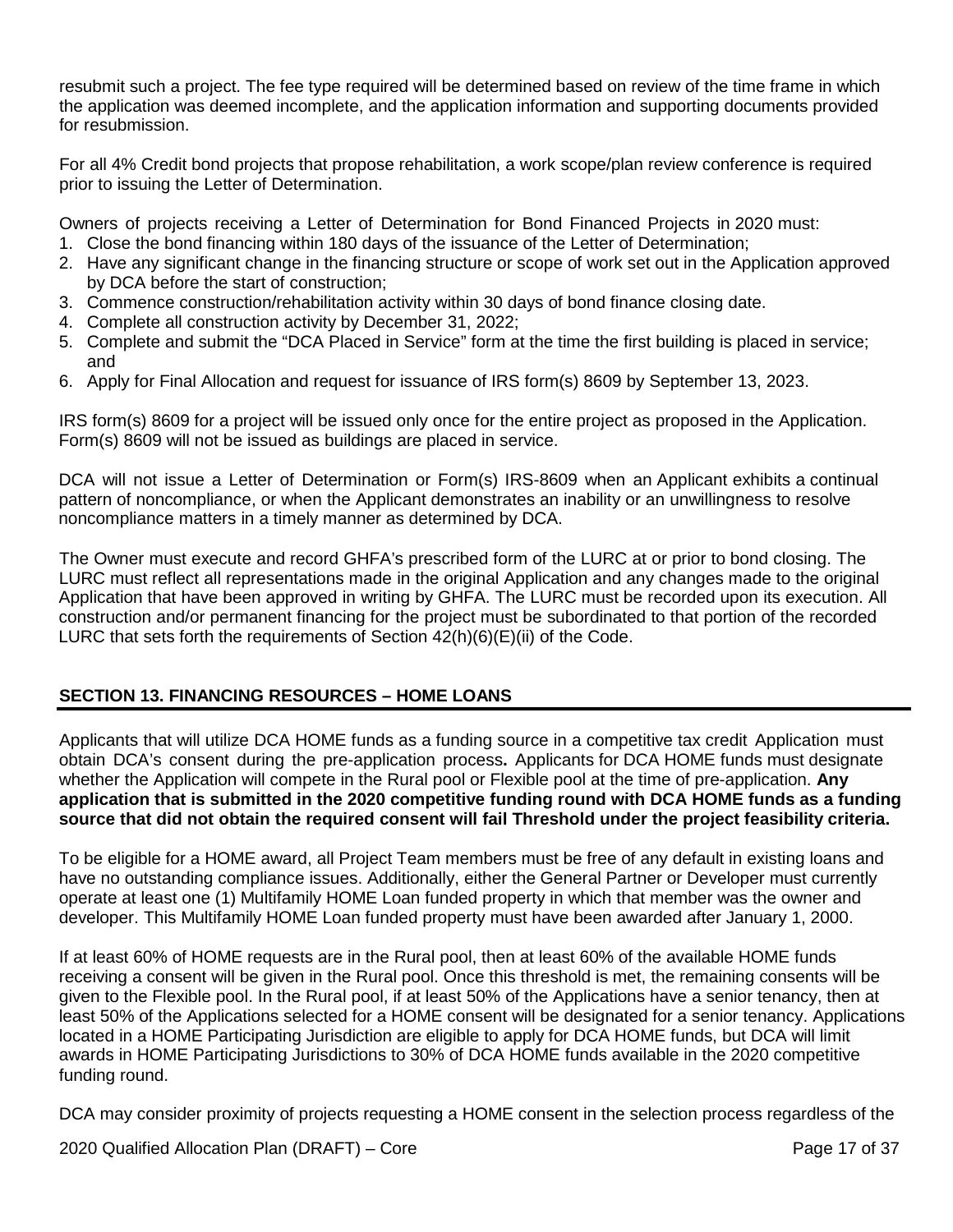County or local jurisdiction.

Generally, each Project Team (including Owner and Developer consultants) will receive no more than one HOME consent.

HOME funds awarded under a DCA Notice of Funding Availability (NOFA) may have different requirements than those listed below. Any deviation from the following policies will be delineated in the particular NOFA for HOME funds.

Section 13 does not apply to bond financed projects.

# **A.** *Eligibility*

Except for Applications submitted by a CHDO, Applications located in an area eligible for a QCT or DDA designation are not eligible to receive DCA HOME funds.

## **B.** *HOME Loan Limits*

The maximum HOME loan amount is \$2 million and the minimum HOME loan amount is \$1 million.

## **C.** *Failure to Use DCA HOME Funds*

Applications that receive a consent to utilize HOME funds as a funding source are required to utilize the requested funds if the Application is selected for an award of tax credits. Failure to utilize HOME funds may result in the withdrawal of the tax credit award or a finding which may impact future compliance scoring.

## **D.** *CHDO Set-Aside*

DCA will set aside up to four million dollars (\$4,000,000) of the State's HOME allocation for Applications submitted by entities that meet HOME CHDO requirements. Selected Applications will also receive a 9% tax credit award. DCA will select developments for purposes of this set aside through a Notice of Funding Availability that will occur prior to the Application Submission deadline. Selected developments must meet all threshold requirements but will not be scored under Appendix II. DCA may develop separate scoring criteria for this set aside. Selected CHDOs will not be considered in the geographic limitations set forth in this Plan.

## **CHDO Set-Aside Requirements***:*

- a) In a Limited Partnership (LP), the CHDO or its wholly owned subsidiary must be the sole General Partner. In a Limited Liability Company (LLC), the CHDO or its wholly owned subsidiary must be the sole managing member.
- b) If the LP or LLC agreement permits the CHDO to be removed as sole general partner or sole managing member, the agreement must provide that the removal must be for cause and that the CHDO must be replaced with another CHDO.
- c) The application for CHDO Certification must be submitted with the DCA Performance Workbook as part of the Pre-Application process. During the Pre-Application review, DCA will evaluate whether an organization appears to meet all applicable requirements for CHDO designation. Only organizations receiving a preliminary CHDO designation will receive a HOME consent to submit an Application under the HOME CHDO set-aside.
- d) DCA will not require the project developer fee to be split in accordance with Ownership interests for CHDO Applications.
- e) DCA may determine a proposed CHDO to be a qualified ownership entity or project team member if it meets HOME program requirements even though it does not meet DCA qualification requirements.
- Developers who partner with a General Partner CHDO applying in the set aside will not have that project counted against DCA project cap requirements.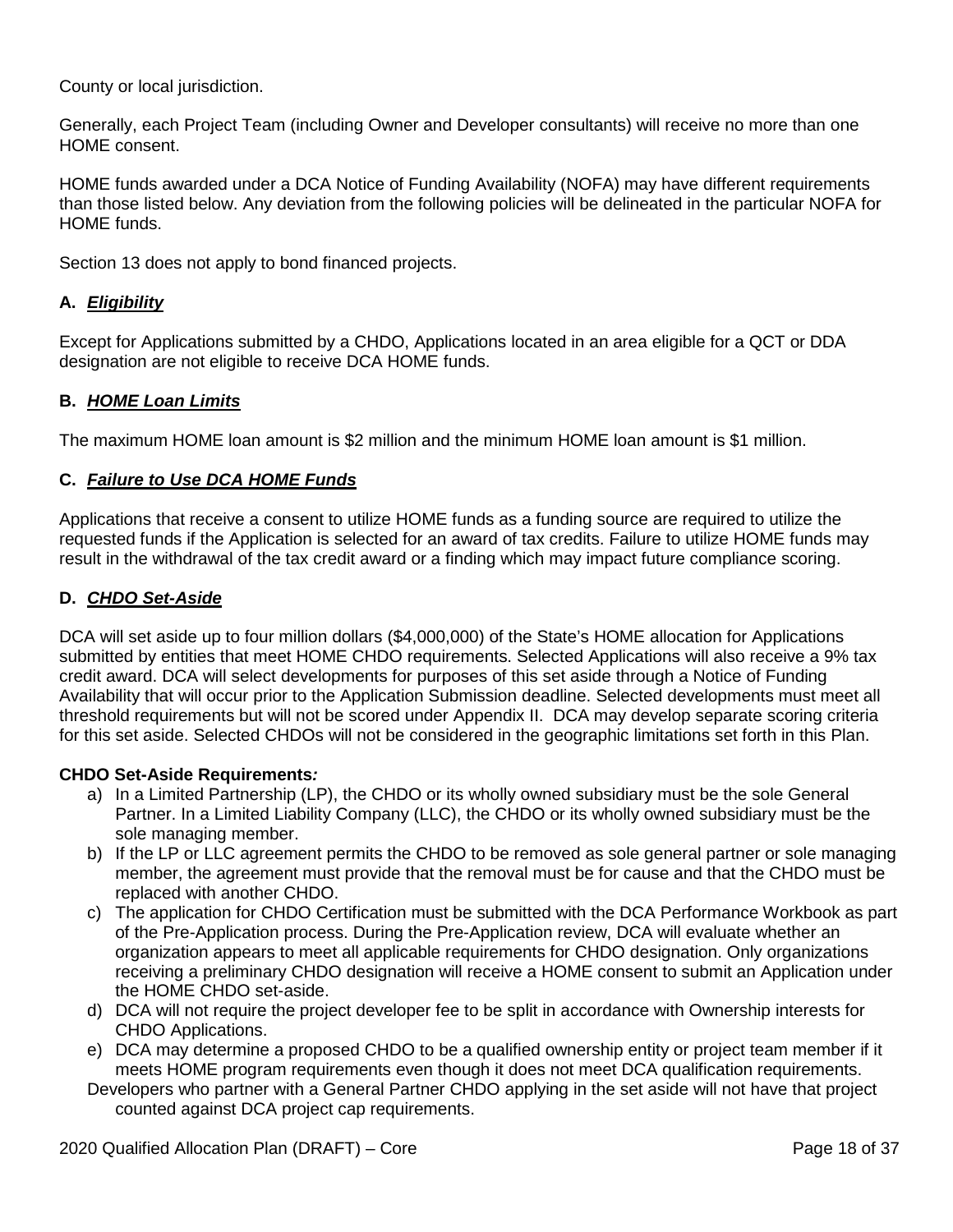- **2. CHDO Selection Requirements***:* In choosing projects for the CHDO set aside, DCA will consider the following:
	- a) The strength of the proposed Project Team.
	- b) The strength and depth of the proposed CHDO entity.
	- c) The history of the proposed CHDO entity in using HOME funds.
	- d) Uniqueness of the overall project concept.
	- e) Leveraged resources for the project.

The final 2013 HOME Rule contains new requirements for awarding HOME funds to CHDO Applicants. All provisions in the 2013 HOME Rule should be reviewed in detail by the Applicant contemplating the use of HOME funds designated for CHDO entities.

## **E.** *HOME Underwriting Policies*

DCA's policies for underwriting HOME loans are set out in Exhibit A of Appendix I (Threshold).

#### **F.** *Selection Criteria for Consent (not applicable to CHDO Set Aside requests)*

*Competitive Selection Criteria:* The following scoring criteria give preference to Applicants that minimize risk of loss to DCA, demonstrate HOME experience and capacity, achieve a geographic distribution of resources, and meet DCA fair housing priorities.

- **1. Scoring Criteria**. In the event DCA receives requests for HOME consents that exceed available HOME funds, consents will be issued based on those who best meet the criteria below:
	- a) Both the Owner and Developer entity currently own and have developed five (5) HOME-funded properties. Only properties awarded after January 1, 2000 will be considered.
	- b) If HOME assisted multifamily experience is derived from participation in a non-DCA HOME property, the Applicant must submit the following additional documentation from the Participating Jurisdiction that funded the HOME loan: verification that the HOME loan is current, and verification of the following: 1) timely payment of all required payments (including but not limited to debt service payments) for a period of thirty-six months prior to January 1, 2020; 2) Applicants current ownership in the property; and 3) payment of all current real estate taxes. A copy of the HOME loan agreement must also be provided to DCA.
	- c) Applicant agrees to select a general contractor that can be payment and performance bonded and will not request a waiver of the DCA payment and performance bond requirement.
	- d) Rural pool only: Application includes no debt other than DCA HOME.
	- e) Flexible pool only: HOME loan is in senior/first position throughout the loan term.
	- f) Flexible pool only: Application demonstrates the HOME loan can fully amortize (equal level payments throughout the loan term resulting in a zero balance at maturity). A 20-year term and amortization loan will receive a preference over any longer term and amortization loan. Loan terms should not exceed 30 years.

## **2. Tie-Breaker:**

Flexible pool: Applications that exhibit the greatest ability to further DCA's fair housing goals will be given a preference. DCA will evaluate the fair housing impact of a property using the combined tools listed under Scoring Section IX. Stable Communities and Scoring Section VI. Subsection A. Quality Education Areas.

Rural Pool: Applications that exhibit a strong record of DCA HOME performance including number of DCA HOME loans, timely HOME payments over past thirty-six months, strong compliance history, and have received fewer than three (3) HOME Loan Awards within the previous three (3) competitive rounds will be given preference.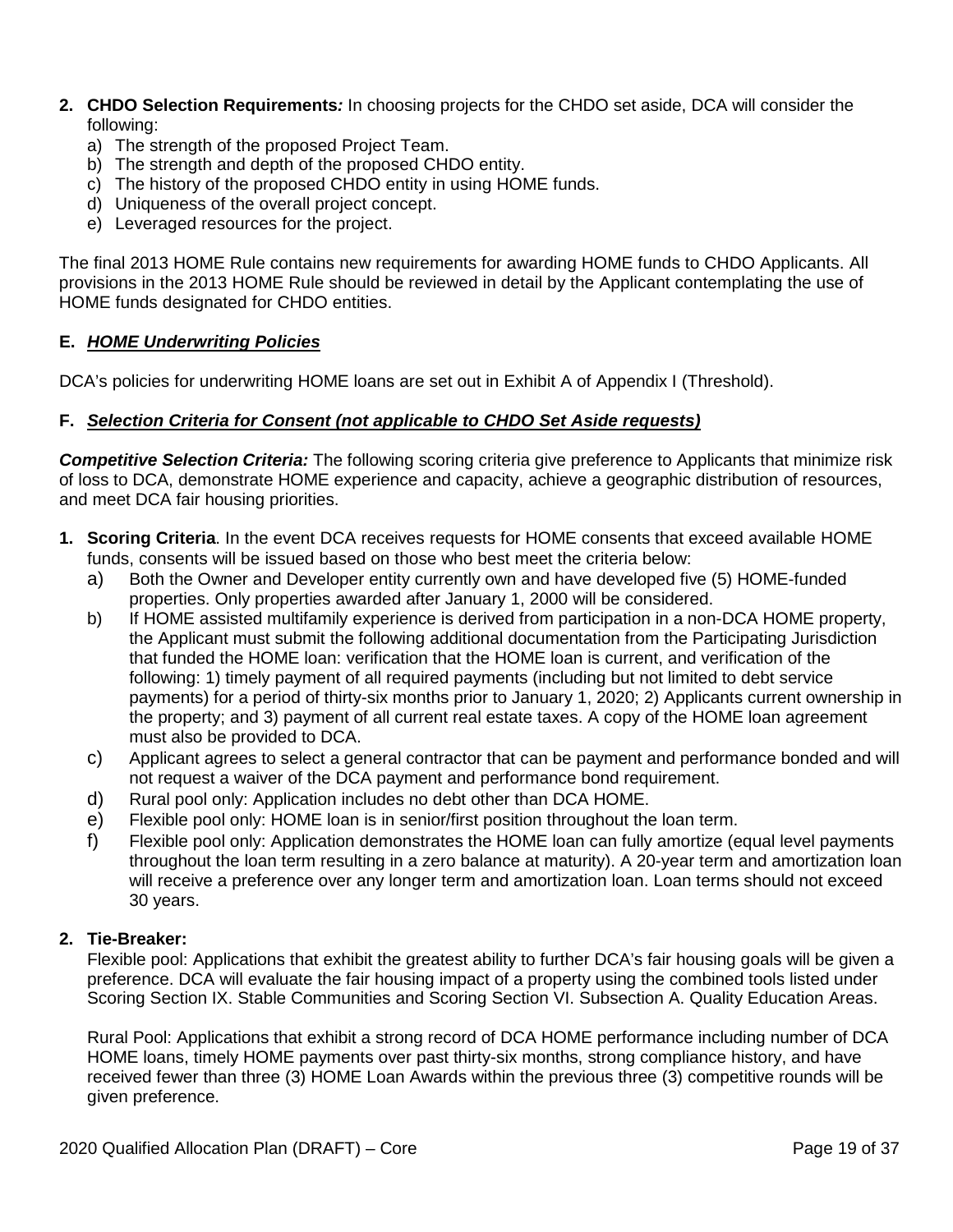# **G.** *Final HOME Award*

DCA will issue a HOME preliminary reservation at the conclusion of the 2020 competitive funding round. Final commitments will be issued after a project is underwritten and is approved by DCA's project loan committee. Review of CHDO requirements and certification to HUD will be made during underwriting.

## <span id="page-19-0"></span>**SECTION 14. ELIGIBILITY OF CERTAIN PROJECT CONFIGURATIONS**

## **A.** *Eligibility of Scattered Sites*

All Applications proposing scattered sites must meet the following requirements:

- 1. All residential units are income and rent restricted as set forth in Section 42 of the Code.
- 2. All buildings in the development must be under the ownership of one entity.
- 3. All buildings in the development must be developed under one plan of financing and considered a single project by all funding sources.
- 4. All units in the scattered site Application must be managed by one management entity.
- 5. The scattered sites must be appraised, if applicable, as a single proposed development.
- 6. Each site within the proposed development must meet all applicable Threshold and Scoring criteria. DCA may consider Architectural Standards and/or Amenities Waiver requests which are submitted according to Exhibit A of the Core.
- 7. No more than six (6) non-contiguous parcels within a ½ mile radius and a minimum of four (4) residential units per parcel, except for parcels on which the community center is located.

Legal Opinion: Applications must include a legal opinion on scattered site to support the project's development.

#### **B.** *Detached Single-Family Rental Housing*

Detached single family housing proposals will be eligible for funding if they satisfy the following requirements:

- 1. The Application must include in its operating budget the costs associated with the continuous upkeep of each rental house, including ground maintenance, at the project Owner's expense. These costs must be supported by a detailed maintenance plan.
- 2. The Application must have a detailed Replacement Reserve analysis and plan.
- 3. The house designs must reflect architectural diversity using different elevations and styles.
- 4. Landscaping must be appropriate for detached, single family housing.
- 5. Public water and sewer must be available at the proposed development site at the time of Application.

## **C.** *Single Room Occupancy (SRO)*

DCA will not accept applications for new construction or preservation of single room occupancy developments. DCA defines an SRO unit as one that does not have an in-unit kitchen and/or bathroom.

#### **D.** *Preservation of Existing Housing Credit Developments*

DCA will not consider 9% Credit Applications for the preservation of existing Housing Credit developments with a placed-in-service date that is within 15 years of Application Submission.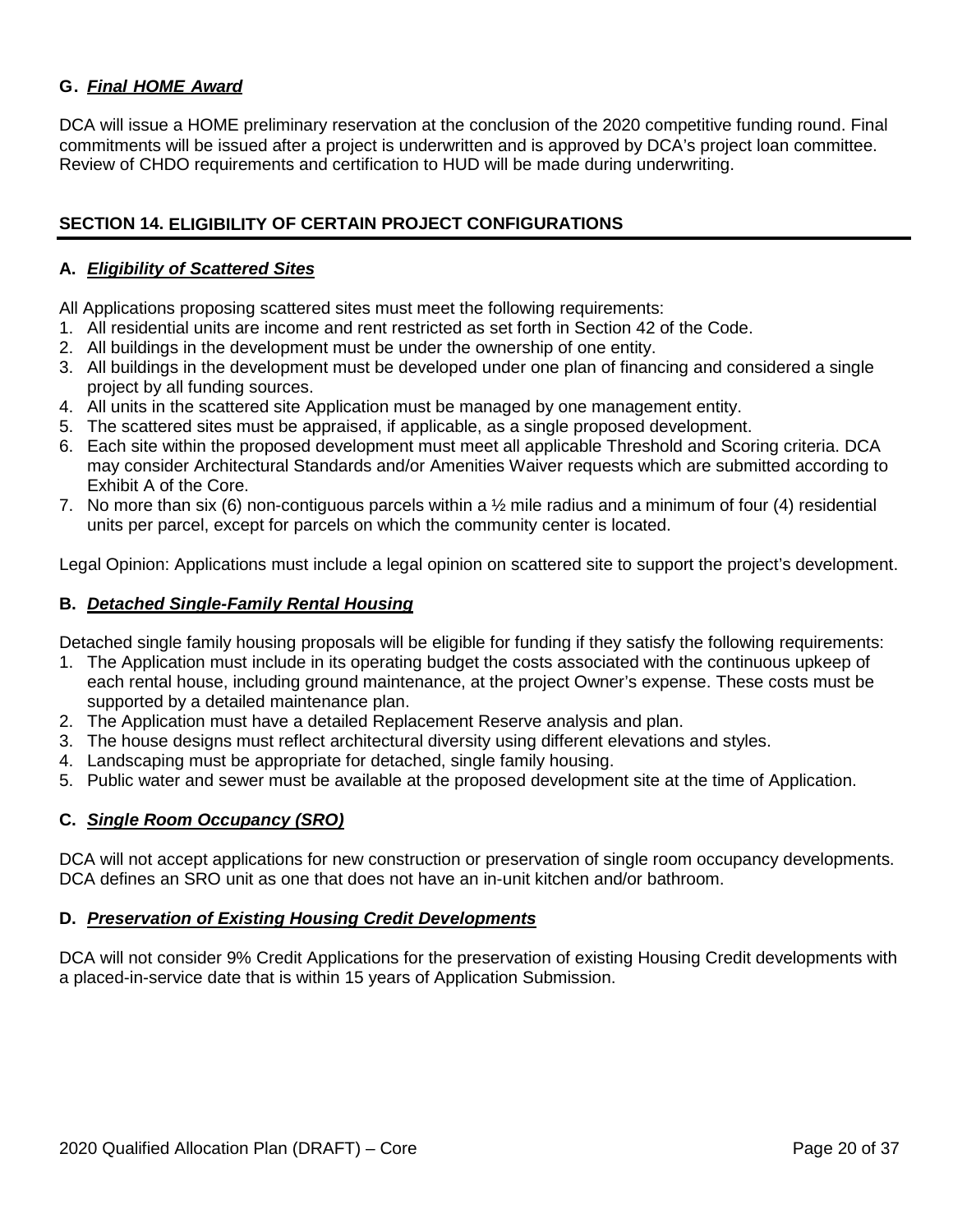## <span id="page-20-0"></span>**A.** *Pre-Determinations*

**1***.* **DCA HOME Consent***:* Applicants that will utilize DCA HOME funds as a funding source in a 2020 competitive Application must obtain DCA's consent during the pre-application process. Applicants must submit all required documentation for DCA review and approval (see Exhibit A for DCA Pre-Application Deadlines and Fee Schedule).

## **2. Pre-determinations and Waivers:**

- a) Architectural Standards waiver (See exception below)
- b) Operating expense waiver
- c) State basis boost extraordinary circumstances only
- d) Project Team Qualification Determination
- e) CHDO Qualification and Capacity review

All of the above-listed waivers must be submitted at the pre-application stage. For Project Team qualification review timelines, see XIX. Experience, Capacity, and Performance Requirements for General Partner and Developer Entities in Appendix I. Threshold.

#### **B.** *Application Submission Requirements.*

#### **1***.* **Date and Time of Application Submission***:*

a) *9% Applications*. DCA will conduct one Competitive Application cycle for 9% Credit and HOME Loan funding resources during 2020. Only Electronic Applications will be accepted and must be delivered by the deadline to:

> Georgia Department of Community Affairs Housing Finance and Development Division 60 Executive Park South, N.E. Atlanta, Georgia 30329-2231

The complete electronic Application is due at DCA by 4:00 PM on May 21<sup>st</sup>, 2020. DCA will not accept any Applications after this date and time. At 4:00 PM, the Application Submission process will be closed, and irrespective of any extenuating circumstances, no Applications or portions thereof will be accepted. The use of a third party or common carrier to deliver the Application does not relieve the Applicant of its responsibility for meeting the Application Submission deadline. Consequently, there will be no exceptions to this deadline.

- b) *4% Applications***.** 4% Tax Credit Applications for Bond Financed Projects can be submitted throughout the year subsequent to Bond Allocation, but no later than seventy-five (75) days prior to bond closing date, and are subject to applicable criteria set out in the Core Plan, Threshold Criteria, Core Application Instructions, Core Application, and Application Manuals. All waiver requests and Project Team qualification determinations must be submitted as part of the pre-application submittal.
- **2. Application Submission Package:** A complete Application package must include all required documentation and all applicable Application fees.

Applicants must submit complete Applications according to the directions and format prescribed in the 2020 Core Application Instructions and the 2020 Application Manuals. No additional documentation will be accepted after the Application Submission deadline described in this Section unless specifically requested by DCA as part of the clarification review.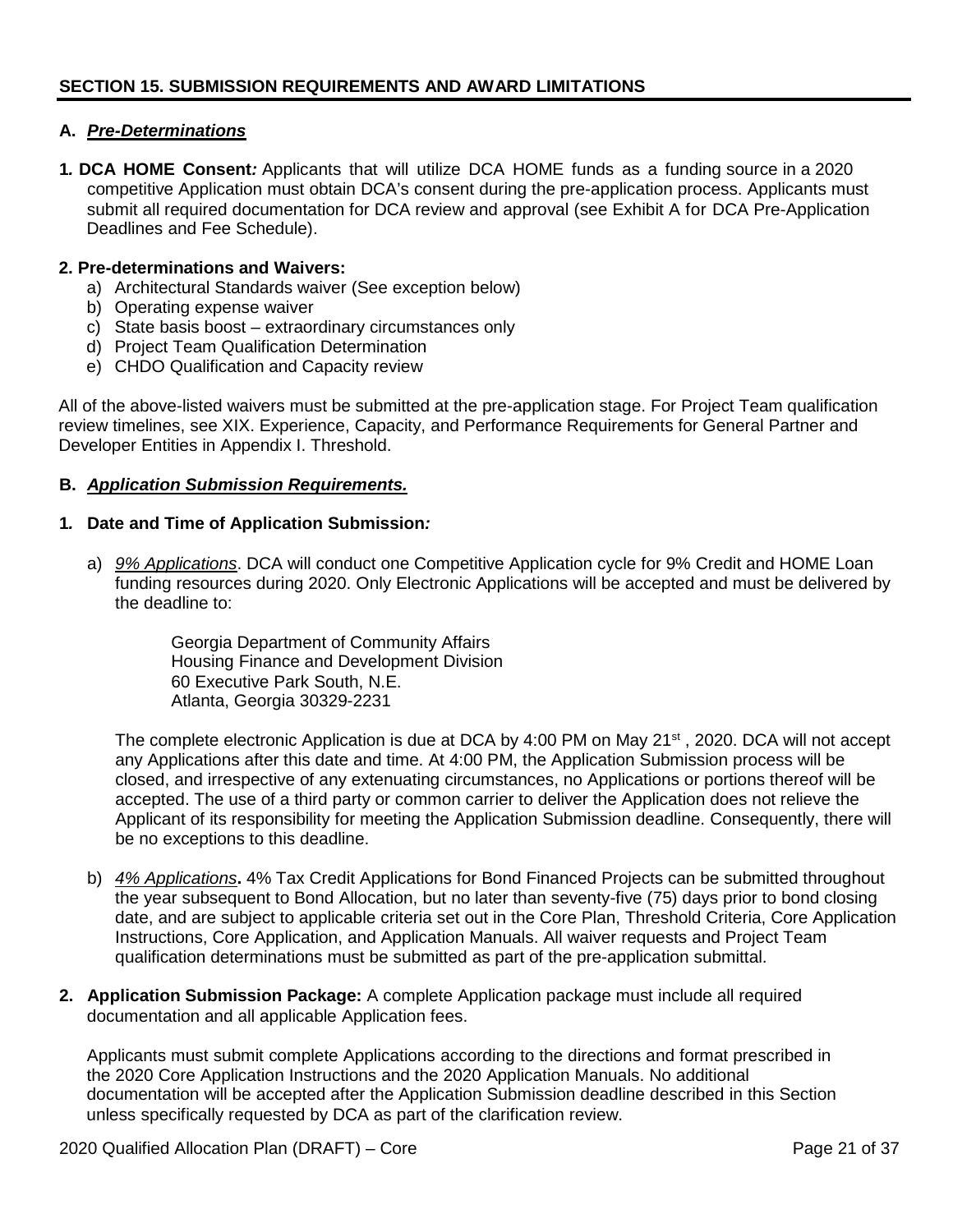Applicants for 9% Credits and/or HOME funding will be required to self-score their Applications and fully explain their rationale in support of the scoring decision for each criterion. Applicants' self-scores must be done in strict accordance with the provisions of the Plan and the Application Manuals.

# **C.** *Maximum Number of Applications*

DCA will assign sequential project numbers to all Applications in the order they are received and prior to any form of Application review. Applicants will be permitted to submit a maximum of four (4) Applications for funding resources under the Plan. This limitation applies to Ownership interests of all proposed Project Participants except for Syndicators. Ownership interests of all Project Participants in the proposed Applications will be reviewed. If it is determined that a Project Participant has proposed Ownership interest in more than four (4) Applications, DCA will only evaluate the first four (4) Applications submitted to DCA. Any other Applications which include the same Project Participant will be considered ineligible and will not be evaluated.

Subsection 15(C) does not apply to bond financed projects.

## **D.** *Award Limitations*

- **1. Project Limitations***:* DCA will not award more than \$1,000,000 of Credits to any Flexible pool Application or more than \$900,000 of Credits to any Rural pool Application in the competitive round.
- **2***.* **Maximum Ownership/Development Interests***:* Applicants will be limited to direct or indirect Ownership/Development interest in a maximum of two (2) selected projects in which the combined total Federal Credit from the 2020 competitive funding round cannot exceed one million eight hundred thousand dollars (\$1,800,000) and/or total HOME funding cannot exceed twenty-five percent (25%) of the total HOME Loan resources available. This limitation applies to direct or indirect Ownership/Development interests of all proposed Project Participants, except Syndicators. Once an applicant has been awarded projects that meet the above limits, all of that Applicant's lower scoring projects will be deemed ineligible. For non-profit applicants, DCA will look at Executive Directors and common threads of effective control as well as whether different non-profit entities have met DCA Qualification requirements through the same individuals or entities.

*CHDO Exception:* A qualified Project Team member that is the developer in an application where a proposed CHDO general partner has received a HOME loan consent under the CHDO set aside will not have that project count towards the Maximum Ownership Interests.

**3. Adjustment of Maximum Number of Projects Allowed:** In the event an Owner/Developer fails to meet deadlines on projects (including placed in service that requires an exchange of credits), has a significant number of projects under development but not completed, or is experiencing a financial issue with regard to an existing project, DCA may elect to reduce the number of projects that can be awarded under the project cap.

DCA will not fund any Application with an Owner and/or Developer that has a DCA property funded in the 2018 round or earlier that has not closed their financing and started construction on that property as of Application Submission.

Subsection 15(D) does not apply to bond financed projects.

# <span id="page-21-0"></span>**SECTION 16. PROJECT RECONFIGURATION/APPLICATION MODIFICATION**

## **Prior to Award**

2020 Qualified Allocation Plan (DRAFT) – Core Page 22 of 37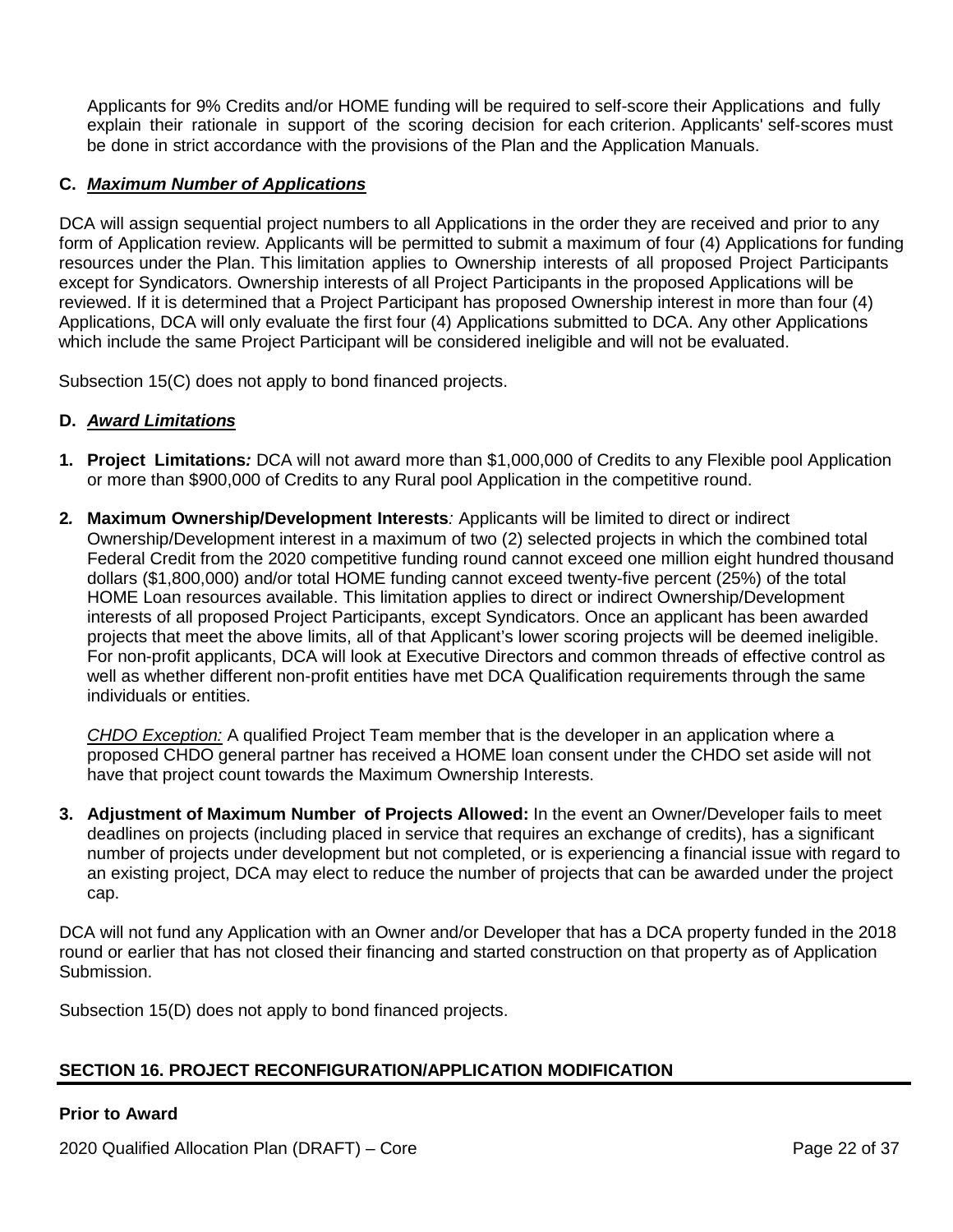Applicants will not be allowed to make any changes to a Submitted Application prior to the announcement of awards. DCA may allow Applicants to correct deficiencies in the Application if DCA does not approve a sufficient number of Applications to use all the Credit authority or meet applicable set asides available in an Application cycle *and* it receives Applications that are acceptable except for minor deficiencies that the Applicant can address within a reasonable period of time (generally not to exceed 10 business days).

## **After Award**

Subsequent to awards, Applicants will generally not be allowed to make any changes to the Application or the proposed project concept. Specifically, DCA will not approve a change in tenancy, land and/or existing structure purchase prices, or the number of units proposed in the original application. Additionally, the scope of work cannot decrease after award selection. Applications where the proposed construction budget increases more than 10% from the Application must resubmit the project pro forma to DCA for approval. Applicants may not change the utility allowance utilized in the submitted core application until 18 months after placing in service.

The final completed property shall meet all requirements of this QAP and all promises made in the submitted Application. The failure to receive points in a category does not release an Applicant from obligations undertaken in the Application. The Applicant may not request to be released from representations made in the Application to earn points even if those points were not necessary to be selected for funding.

If Applicants believe an extenuating circumstance exists for DCA to consider a change, the request must be submitted on DCA's Project Concept Form and accompanied by the appropriate fee. DCA will consider changes in amenities, services, direct or indirect transfers of a General Partner or Developer's interest in a project concept change.

This provision applies to any changes proposed after Application award and, if an award is made, throughout the project's Compliance Period or Period of Affordability, whichever is longer.

# <span id="page-22-0"></span>**SECTION 17. FEES AND DEADLINES**

The fees indicated in this section will be charged based on the legal status of the Applicants. Fees assessed must be paid by certified funds made payable to the "Georgia Housing and Finance Authority." All fees remitted to GHFA are non-refundable.

**A.** *Compliance Monitoring Fees*: When DCA is required to monitor projects for compliance with resident income and/or rent limitations of more than one program (e.g., Credits and FDIC), the applicable monitoring fees for each program will be charged. All compliance monitoring fees, including credit compliance fees must be paid no later than the placed in-service date. Failure to do so may adversely affect the Applicant's ability to compete in future funding rounds with exception of FDIC monitoring fees which are not considered for 9% Credit Applications.

**B.** *Non-Compliant Properties:* Projects having instances of noncompliance that require additional review and follow-up will be assessed with additional compliance fees based on staff time and travel expense.

**C.** *HOME Asset Management Fees:* Developments that are funded with DCA HOME are required to pay an ongoing annual asset management fee while there are DCA HOME restrictions on the property.

**D.** *Fees and Deadlines:* Fees and deadlines can be found in Exhibit A DCA Pre - Application Fees and Deadline Schedules.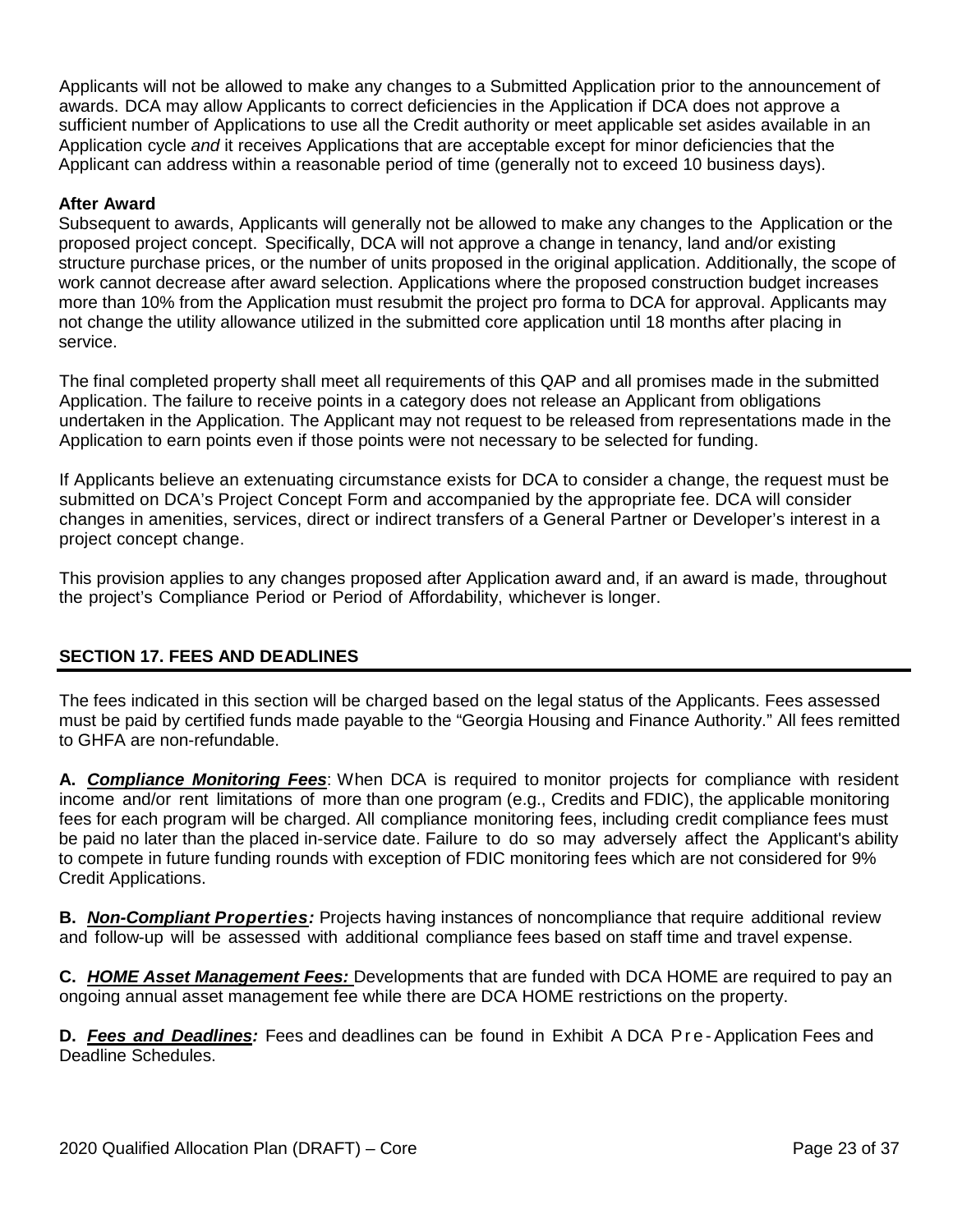## <span id="page-23-0"></span>**A.** *Completeness Review*

Applications received by DCA will be reviewed for completeness, including but not limited to:

- 1. Organization of electronic Application Submission.
- 2. Inclusion of all required Application forms.
- 3. Inclusion of Environmental Phase I.
- 4. Inclusion of Market Study.
- 5. Submission of all required supporting documents.
- 6. Completed Electronic Core Application.

Any project which is deemed substantially incomplete will be returned to the Applicant and not subject to further review.

#### **B.** *Threshold Review.*

Complete Applications will be reviewed to determine if the project meets the requirements set forth in Appendix I (Threshold). Projects that fail to meet any applicable Threshold requirements at the time of Application Submission will not be considered for an award. Applicants that submit an Application that fails to meet Appendix I requirements will be notified in writing (by email) of the specific requirement(s) that the Application did not meet. If an Applicant believes the requirement(s) was (were) met, the Applicant must respond in writing within 5 calendar days from the date of the DCA's preliminary Threshold failure notification letter. The response must provide a clear and specific explanation of why the Applicant believes DCA's initial determination was incorrect. DCA will review the response and make a final determination of whether the submitted Application meets all Threshold requirements. Applications that fail to meet required Threshold requirement(s) may be scored for advisory purposes only. Applicants that receive a final Threshold Failure letter after DCA review of a response to the preliminary failure will have the right to appeal that failure under the DCA appeal procedures.

*Threshold Deficiencies:* If an Application contains Appendix I deficiencies which are administrative in nature such as a missing or incomplete document, or need clarification of information submitted in the Application, then DCA may request correction or clarification for such deficiencies. Such a request is referred to as the "clarification request". DCA will provide this request in the form of an email to the Applicant. This clarification period will only be utilized for minor inconsistencies or to help DCA understand the overall project concept. It cannot be used to modify a submitted application or provide documents or reports that were not in existence prior to Application Submission day.

Applicants receiving a clarification request may supply missing or incomplete information and may clarify any inconsistencies related to the specific items identified by DCA in the clarification request. The clarification period will begin on the date of the clarification request and will end five (5) calendar days later, unless otherwise noted in the clarification request. The clarification request will specify the means and methods by which missing items may be supplied, incomplete items completed, and inconsistencies clarified. It is the Applicant's responsibility to ensure that submitted materials are addressed properly to the specified DCA Housing Finance and Development Division address (electronic or physical).

Applicants may not submit additional items for the purpose of increasing or further supporting their score. **Any documentation that is provided during the clarification review period that is also applicable to a related scoring item will be reviewed only for Appendix I Threshold clarifications and will not be utilized during the scoring review process for the Application.**

## **C.** *Scoring*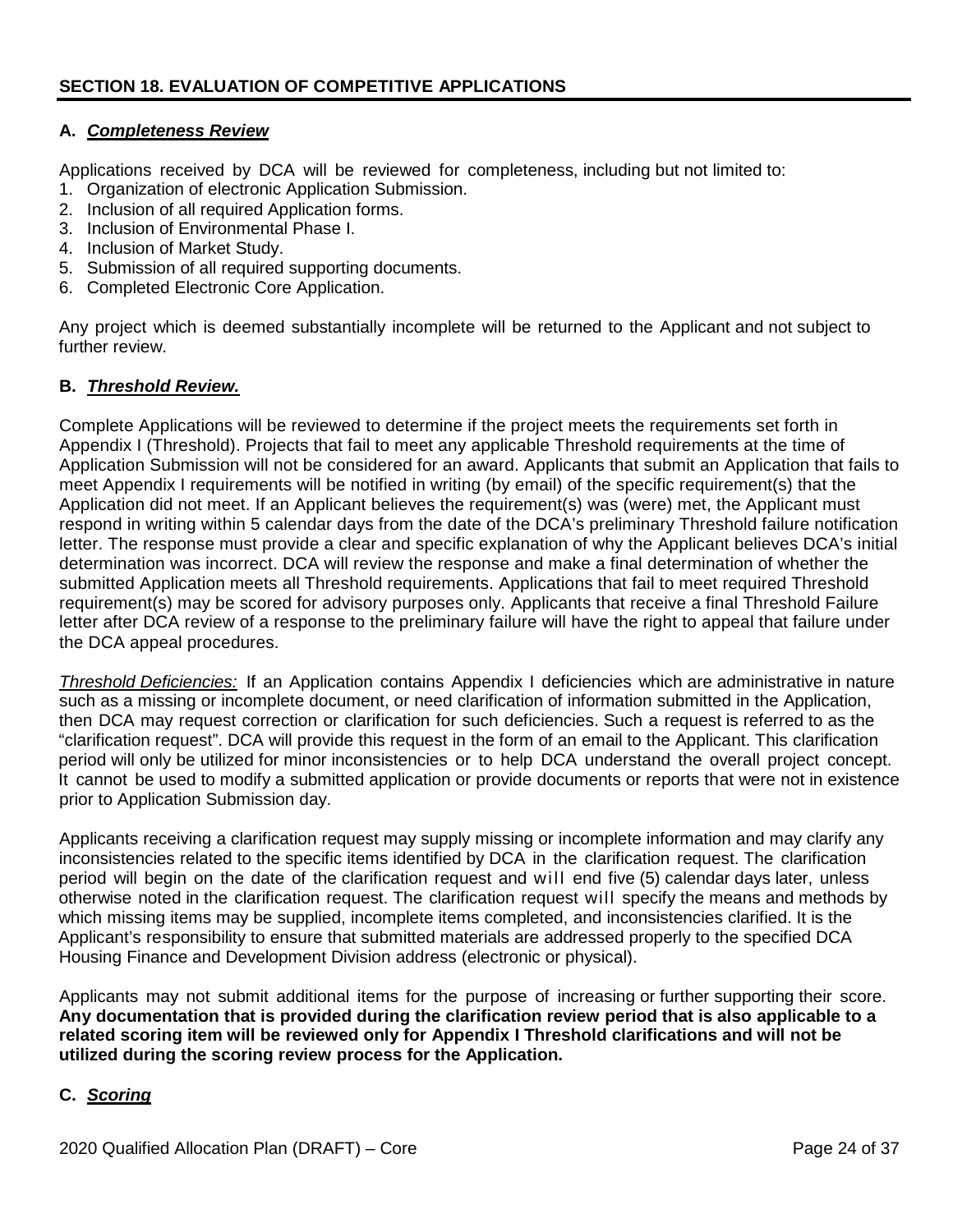Complete Applications that meet applicable Threshold requirements will be scored. Applicants in each pool will be ranked in descending order by total DCA point score as set forth in Appendix II. (Applicants' self-scores are advisory and are not considered in the final scoring process.)

DCA will provide the preliminary results of the Competitive Scoring of each Application to the Applicant. Applicants will be given a forty-eight (48) hour period to provide comments to DCA regarding the preliminary scoring of a submitted Application. Applicants may not submit additional items for the purposes of curing scoring deficiencies, justifying self-scores, or increasing their scores. Comments must be limited to the Applicants' opinions regarding DCA's scoring determinations. DCA will review all comments that are received during the comment period prior to assigning each project its final score.

# **D.** *Selection*

# **1***.* **Competitive Application Selection:**

Applications with the highest DCA score and favorable market studies will be allocated resources provided that only one Application is submitted in the market area and provided all set asides have been met. If more than one project receives a competitive score in the same market area and will serve the same tenancy, DCA will select the higher scoring Application. For purposes of this subsection, Family, Elderly, HFOP, and Other are each distinct tenancies. Applications that do not score high enough to receive an award will be placed on a waiting list. If additional funding becomes available, the next highest-scoring Application on the list will be selected for an award.

# **2. Geographic Allocation Limitations for Projects selected in the 2020 round:**

- a) DCA will not select more than one phase of a planned multi-phase development.
- b) DCA will select only one Rural Application located in the same Local Government area.
- c) DCA will select up to two Flexible pool Applications located in the same Local Government area.
- d) DCA will allocate up to ten percent (10%) of Credits, excluding set asides, among Applications for funding in the City of Atlanta. DCA will not award less than an Applicant's tax credit request to reach this cap.

## **3***.* **Tie-Breaker:**

In the event one or more projects have the same score, but DCA has insufficient resources to fund all projects having that score or two projects have the same score in the same Local Government area, the following priorities will be utilized to evaluate projects. These tiebreakers will be used in the order presented.

- a) An Application that has received a letter from DCA Portfolio Management designating the property as a high priority. Only one letter will be considered in each round.
- b) First selected Application for the Project Team in this round to help ensure more equitable distribution of resources among Applicants.
- c) Applications that use the least amount of tax credits per low-income unit.
- d) Applicants that have submitted documentation that the property will reduce public housing waiting lists.
- **4***.* **Special Allocation Considerations:** DCA may allocate Credits up to the first day of the allocation round based on the prior year's allocation plan with all applicable terms and conditions to projects that received an allocation in the prior year.
- **5***.* **Final Notification:** DCA will provide the final results of the Competitive Scoring process to all Applicants as soon as possible after the process has been completed. A separate letter will notify those Applicants whose projects are selected for awards. Also, if a DCA HOME Loan is proposed and the project is selected for a tax credit award, DCA will issue to the Applicant/borrower a preliminary loan commitment letter.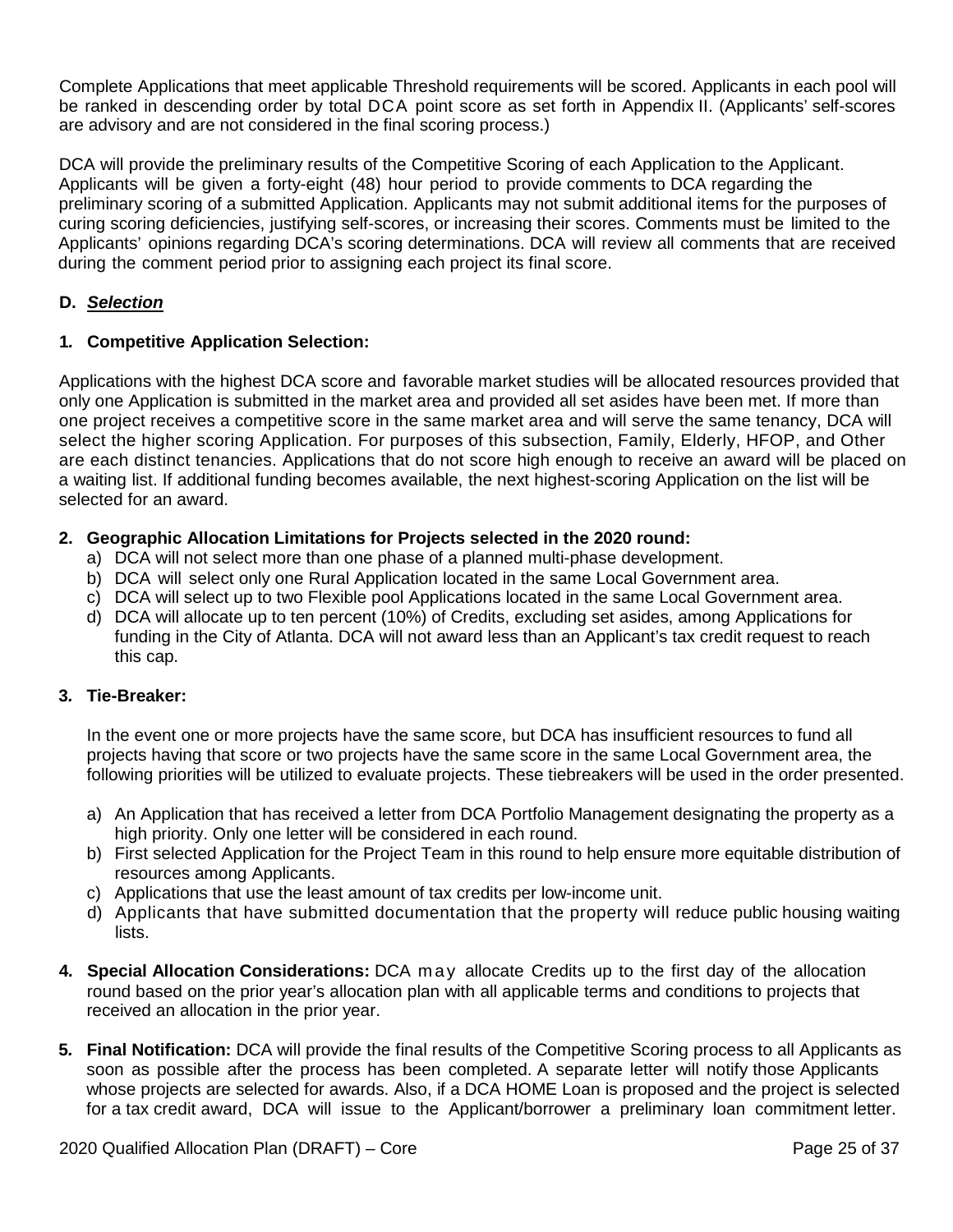This commitment letter - while not fully guaranteeing that the HOME Loan will be forthcoming - will set forth all the conditions that, if met, will result in a HOME Loan.

- **6***.* **Reconsideration/Appeal Process***:* DCA's 9% Competitive round has a two-step review process.
	- A reconsideration meeting is an informal meeting with DCA scoring staff to discuss the reason for the non-selection.
	- An Appeal Review is a formal presentation by an Applicant to DCA staff not part of the scoring process. Procedures for Appeal Reviews are posted on the DCA website.

An Applicant may request further review for competitive round applications under this process for a Threshold determination or a point deduction only if a DCA decision was the reason the Application was not selected for funding. The reversal of the DCA initial decision would result in the funding of the Application. Applications with a self-score insufficient to be selected for funding may not use this process to request further review of a submitted Application.

The following is the process for requesting further review of a DCA competitive round decision:

- a) The Request for Reconsideration must be made in writing and submitted within fourteen calendar days from the date on the notice of a final Threshold determination or notification of a project's final score. Requests should be submitted to the attention of the Director of the Office of Housing Finance. The request must contain a detailed written statement which supports the Applicant's assertion that the Threshold determination or scoring decision was incorrect.
- b) Upon receipt of Request for Reconsideration, DCA will schedule a meeting with DCA scoring staff and the Applicant. The Applicant will be informed of the date, time and location of that meeting. This meeting is an informal meeting where the decision at issue for the non-selection is discussed by both DCA staff and the Applicant.
- c) Upon completion of its review, DCA will issue a decision. The Applicant will be notified by a Decision Letter stating whether the Threshold determination or scoring decision was affirmed or reversed.
- d) If the Applicant seeks further review of its Request for Reconsideration, the Applicant may (within seven calendar days of the date on the Decision Letter denying the Applicant's Request for Reconsideration) submit a request for a full Appeal Review by DCA's Appeal Review Committee, to the Deputy Commissioner for Housing. Only documentation that meets the requirements of the QAP will be considered by the Appeal Review Committee. Documents that the Applicant did not submit with the Application will not be considered in the review. Documents not submitted as part of a Threshold clarification will not be considered.
- e) The burden of proof is on the Applicant to prove that the decision that resulted in the non-selection of the project was incorrect and that the Application met all QAP requirements, program requirements, and statutory requirements and should be selected for funding.
- f) The Appeal Review meeting may be recorded and available for transcription upon Applicant's request.
- g) The decision of the Appeal Review Committee will be considered the final decision of DCA and not subject to further internal review.
- h) The administrative procedures for Appeal meetings can be found on the DCA website.

# <span id="page-25-0"></span>**SECTION 19. GEORGIA OPEN RECORDS ACT**

All Applications are subject to disclosure under the Georgia Open Records Act (GORA). Applicants must agree in the Application to hold harmless DCA and GHFA for any and all losses associated with disclosures in accordance with GORA.

## <span id="page-25-1"></span>**SECTION 20. MONITORING AND COMPLIANCE**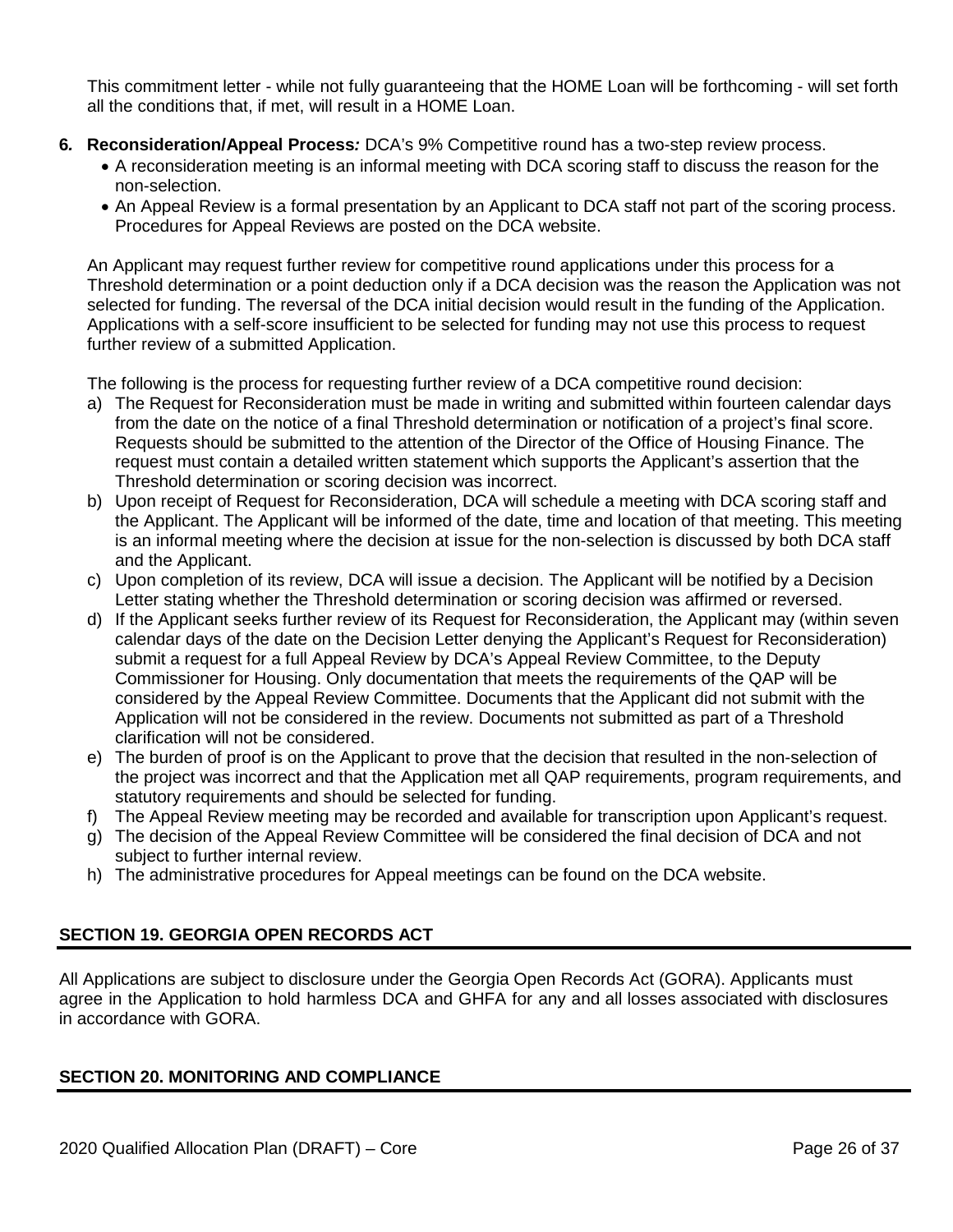The following sub-sections delineate the procedures that GHFA will follow in monitoring for non-compliance with the provisions of this section, in notifying the Internal Revenue Service of such noncompliance, and in monitoring for noncompliance with habitability standards through regular site visits.

The Applicant's compliance responsibilities begin with the award of the HOME funds and/or the Credit and continue through the end of the Compliance Period/Extended Use Period, the Period of Affordability, or the term of the loan, whichever is longest.

Applicants are advised that DCA is required to monitor projects for compliance with the requirements of IRC Section 42, the HOME regulations at 24 CFR Part 92, the representations set forth in the Final Allocation Application, the requirements stated in this Plan, the requirements set forth in the respective program manuals, and as represented in all restrictive documents. Although DCA is responsible for monitoring the Owners' compliance with these rules, regulations, and restrictions, this responsibility does not make DCA liable for an Owners' noncompliance.

# **A***. Credit Compliance Monitoring Procedures*

Section 1.42-5(a) of U.S. Treasury Regulations, Tax Credit and Tax Exempt Bond/Tax Credit Properties, requires that each Plan include a procedure that the housing credit agency (DCA) will follow in monitoring for noncompliance with the provisions of Section 42 and in notifying the Internal Revenue Service of any noncompliance of which DCA becomes aware. The procedure for monitoring contained in the Plan must contain procedures consistent with the Regulations that address the following areas: record keeping and record retention; certification and review; on-site inspection; and notification of noncompliance. This section is included in the Plan to comply with the mandate of the Regulations. DCA reserves the right to make such alteration or amendment to its monitoring procedures as may be required. Specific procedures that Owners must follow to remain in compliance with Program requirements are outlined in DCA LIHTC Compliance manual and in the IRS-issued "Guide for Preparing Form 8823" revised in January 2011. Changes and updates to these materials can be found on the Compliance Section of the DCA web site [\(Manuals, Guides, Resources\).](http://www.tinyurl.com/dcacompliance)

For additional compliance monitoring procedures, see addendum to the QAP, Compliance Monitoring Procedures, Requirements, and Penalty Criteria.

## **B***. Section 8 Rental Assistance*

No project may deny a unit to Applicants possessing a Section 8 Rental Assistance certificate or voucher unless those applicants fail to meet the minimum requirements for all leaseholders. Federal statutes prohibit discrimination against Section 8 certificate and voucher holders. The number of Section 8 residents residing at a property cannot be limited under the IRS program regulations at any property receiving DCA Tax Credits and/or HOME funding. DCA will closely monitor whether the resident application process is structured to avoid such discrimination or whether any actions are taken to discourage Section 8 Rental Assistance certificate or voucher holders from applying. Likewise, all lease provisions must be compatible and not in conflict with Section 8 leases.

## **C***. Property and Record Compliance*

Please refer to The Guide for Completing 8823 Low Income Housing Agencies Report of Noncompliance or Building Disposition revised in January 2011.

#### **D***. Review*

DCA will review the certifications submitted to determine whether the Owner has complied with the requirements of Section 42.

Annually, DCA inspects a portion of the affordable developments to which it has made an allocation under Section 42, such that DCA will meet all applicable federal inspection requirements. In each development selected for review, DCA will randomly inspect the required number of low-income units in each development. Records relating to resident income, supporting documentation, and rent records will be selected at random by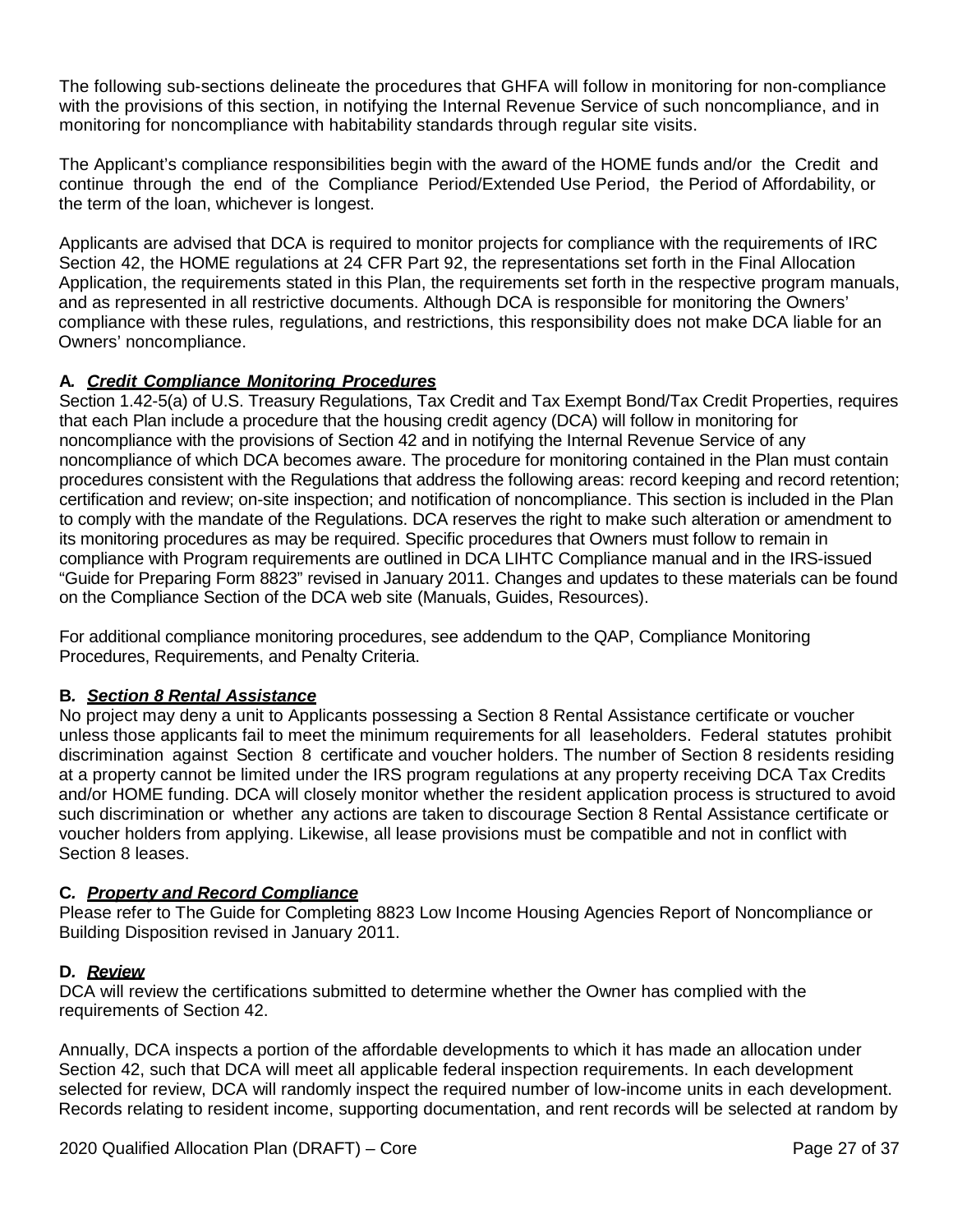DCA's monitoring officer prior to the scheduled review. In addition, DCA Compliance Officers, or contractor or agent will conduct a physical inspection of each low-income unit selected in the inspection sample review. The purpose of this inspection will be to determine whether the units meet Uniform Physical Condition Standards (UPCS) as defined by the Department of Housing and Urban Development (HUD).

# **E***. Record Keeping and Record Retention*

- 1. Owners awarded HOME Loans must keep records for each assisted building as stipulated in the final HOME regulations.
- 2. Owners allocated credits must keep records for each building as stipulated in Section 42 of the IRS Code, according to regulation 1.42.5(b).
- 3. Owners receiving a HOME Loan and a Credit allocation must follow the most stringent requirements of the two programs.

## **F***. Inspection Record Retention Provision*

The Owner of a Tax Credit /Tax-Exempt Bond with Tax Credit property is required to retain all original local health, safety, or building code violation reports or notices that were issued by the State or Local government unit for DCA's inspection.

#### **G.** *Compliance Standards*

- **1***.* **Assessment of Noncompliance***.* Owners awarded Housing Tax Credits and/or HOME in previous cycles must remain materially in compliance with Housing Tax Credit and HOME program requirements (if applicable) to remain eligible to compete for future Housing Credit awards or HOME Loans. Material noncompliance status exists when a party exhibits a continual pattern of noncompliance, or when a party demonstrates an inability or an unwillingness to resolve any noncompliance matter in a timely manner. DCA will determine those Project Team members as ineligible to participate due to noncompliance status.
- **2***.* **Cure Period Standards***.* DCA will notify the Owner in writing of any possible findings of noncompliance. Each item of noncompliance will have an assigned cure period. The cure periods will typically range from forty-five (45) days to a maximum of one hundred eighty (180) days from the date of the notification. Examples of noncompliance matters and typical cure periods are as follows:

| <b>Noncompliance Items</b>                                                                                                                                                                               | <b>Typical Cure Periods</b> |
|----------------------------------------------------------------------------------------------------------------------------------------------------------------------------------------------------------|-----------------------------|
| <b>Health and Safety</b><br>Any issue                                                                                                                                                                    | 24-72 hours                 |
| Administrative Noncompliance<br>Incomplete or incorrect resident income certifications<br>Failure to submit annual owner certification reports<br>Failure to pay required Compliance monitoring or Asset | 45 days<br>45 days          |
| Management fees                                                                                                                                                                                          | 45 days                     |
| Project Wide Noncompliance                                                                                                                                                                               |                             |
| Incorrect utility allowance                                                                                                                                                                              | 60 days                     |
| Violations of the 40/50 Rule                                                                                                                                                                             | 60 days                     |
| Rent overages                                                                                                                                                                                            | 60 days                     |
| Incurable Instances of Noncompliance                                                                                                                                                                     |                             |
| Submission of fraudulent information to DCA                                                                                                                                                              | No Cure                     |

For additional guidance regarding noncompliance and appropriate cures, please refer to the 8823 Guide.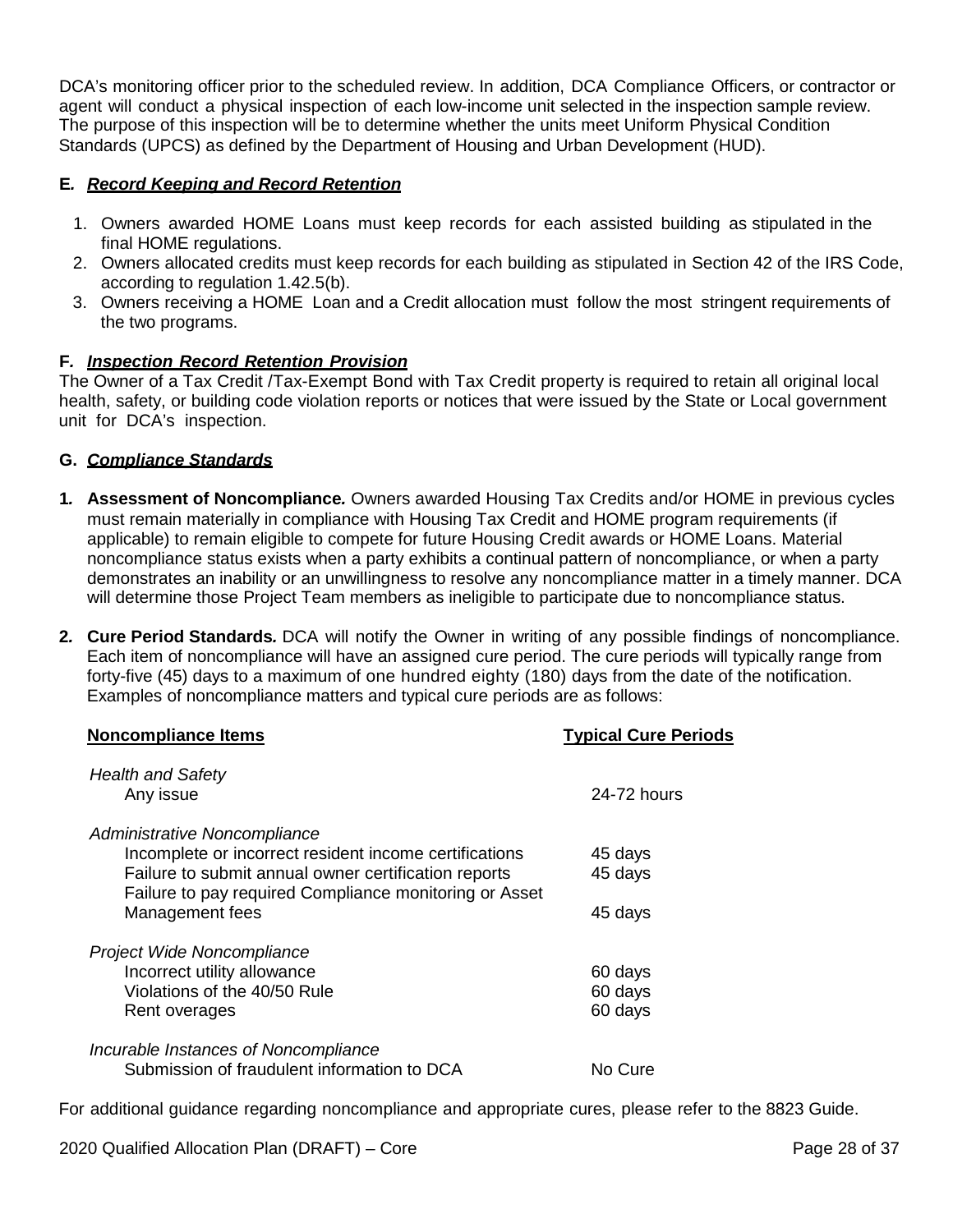## **H***. Monitoring Fees*

DCA charges a monitoring fee for all Credit developments containing five (5) or more low-income units. Credit recipients will be required to pay the entire fee covering the 15-year Compliance Period as indicated in Exhibit A, Pre-Application Fees and Deadline Schedules.

Additional fees may be charged to properties that require additional follow-up due to non-compliance findings. \$75 per unit plus travel expenses will be assessed for re-inspections. Failure to pay these fees will be considered an Administrative noncompliance issue.

DCA charges an asset management fee for all 2020 HOME-funded developments (See 2013 Final HOME Rule). Recipients will be required to pay the fee annually during the affordability period as indicated in Exhibit A, Pre-Application Fees and Deadline Schedules. Failure to pay these fees will be considered Administrative noncompliance.

#### **I***. Compliance Monitoring Responsibilities*

- 1. DCA may choose to delegate all or a portion of its compliance monitoring responsibilities to an agent or other private contractor. This option, if chosen, does not relieve DCA of its obligation to notify HUD or the IRS of noncompliance instances*.*
- 2. Applicants must inform DCA of all conditions or extenuating circumstances at each project that may impact compliance monitoring duties. Any questions regarding compliance with the Credit or HOME programs should be addressed in writing and emailed to DCA's Compliance Monitoring Section at [compliance@dca.ga.gov.](mailto:compliance@dca.ga.gov)

#### **J.** *Reasonable Accommodation*

DCA is committed to ensuring that its policies and procedures do not deny individuals with disabilities the opportunity to participate in; benefit from; or access any of DCA's programs, services, and activities, or otherwise discriminate against individuals living with disabilities. Therefore, if an otherwise qualified individual with a disability requires an accommodation such as a modification to a DCA policy, DCA will provide such accommodation unless doing so would result in a fundamental alteration in the nature of the program or an undue financial and administrative burden. In such a case, DCA may recommend another accommodation that would not result in a financial or administrative burden.

#### **K.** *Housing Rights for Victims of Domestic Violence, Dating Violence, Sexual Assault, and Stalking*

An Owner awarded Housing Tax Credits and/or HOME Loan Program funding (hereafter referred to as a "covered housing program") must comply with the provisions of the Violence Against Women Reauthorization Act of 2013 (VAWA 2013) and any final rule promulgated pursuant thereto.

Pursuant to this enactment, a covered housing program applicant or resident may not be denied admission to, denied assistance under, terminated from participation in, or evicted from the housing on the basis that the applicant or resident is or has been a victim of domestic violence, dating violence, sexual assault, or stalking, if the applicant or resident otherwise qualifies for admission, assistance, participation, or occupancy. An incident of domestic violence, dating violence, sexual assault, or stalking shall not be considered a lease violation by the victim, nor shall it be considered good cause for an eviction.

If a resident who is a victim requests an early lease termination, lease bifurcation from the abuser, or transfer to another unit because she/he is in danger, a covered housing program shall make every effort to comply with the request and shall not penalize the resident. Each owner/manager of a covered housing program shall have a written emergency transfer policy for victims seeking safety, which incorporates reasonable confidentiality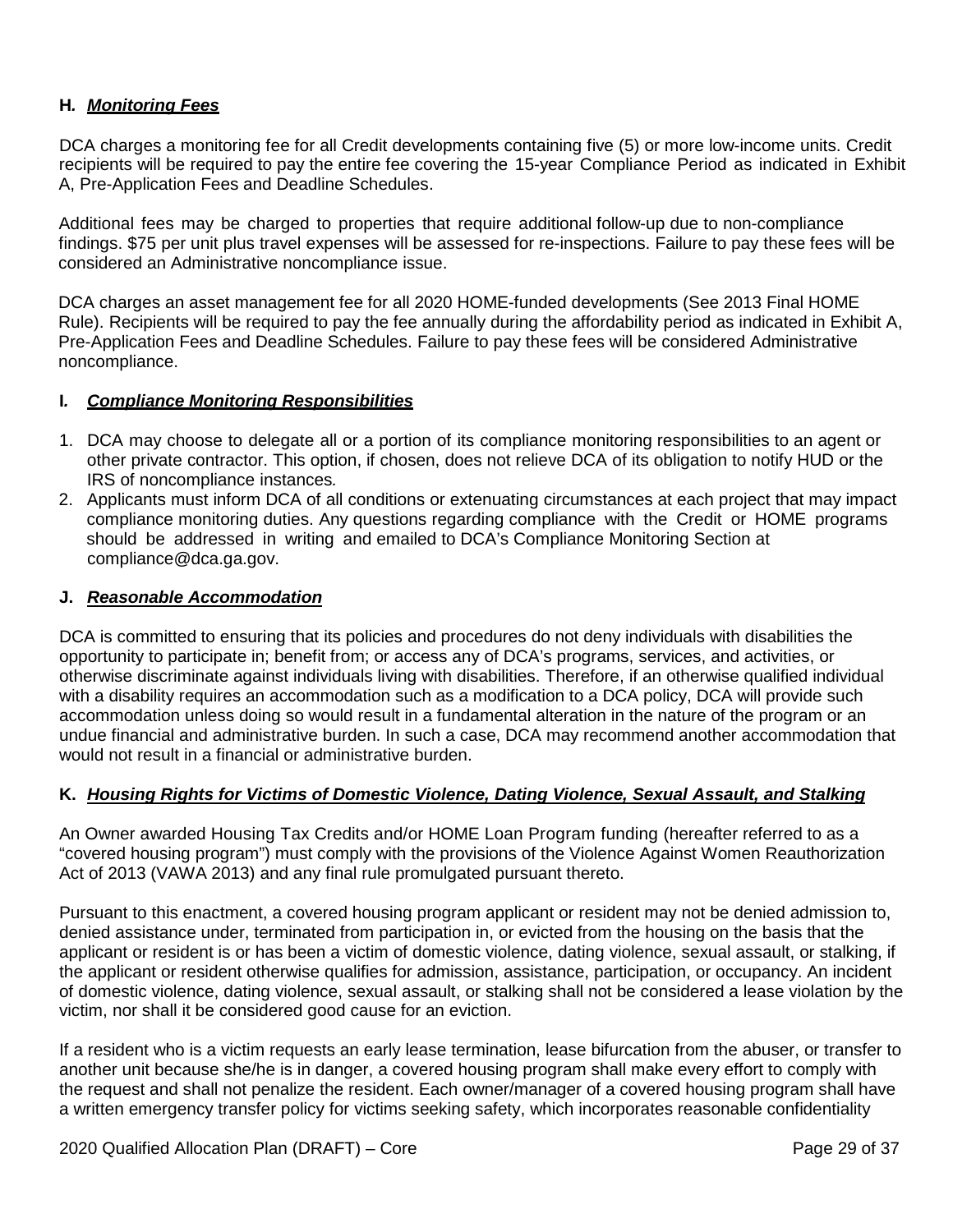measures to ensure that the owner or manager does not disclose the location of the dwelling unit of a resident to a person that commits an act of violence or stalking against the resident. An owner, manager, or landlord may request documentation from a victim before these protections are triggered. Any one of the following shall be considered adequate documentation: an affidavit signed by the victim under penalty of perjury; an affidavit or letter signed by a domestic violence service provider, attorney, or medical/mental health professional who assisted the victim; or a court or administrative record. This submission shall be confidential.

# **L.** *Screening Criteria*

Although a criminal record is not a protected characteristic under the Fair Housing Act, criminal history-based restrictions on housing opportunities violate the Act if, without justification, the burden falls more often on renters or other housing market participants of one race or national origin over another. All properties funded under Georgia multifamily affordable housing programs must have a clearly defined screening policy that establishes criteria for renting to prospective residents that is not a violation of the Fair Housing Act. This criterion includes reasonable and non-discriminatory policies around applicant income, employment requirements, and background checks. On April 4, 2016, HUD issued new regulations with regards to criminal background checks. Each property's screening policy should at a minimum, include the following:

- Arrests records are not a valid reason to deny an applicant housing.
- Applicants with a criminal conviction may be denied housing only if the reason for their convictions clearly demonstrates that the safety of residents and/or property is at risk.
- Blanket terms in screening criteria that say "Any criminal convictions will be denied" are now considered discriminatory and in violation of the Fair Housing Act.
- The annual Owner's certification will monitor each property's compliance with this provision.

# <span id="page-29-0"></span>**SECTION 21. MODIFICATION/WAIVER OF PLAN**

Without limiting the generality of DCA's power and authority to administer, operate, and manage the allocation of Credits and HOME Loans according to federal law, federal procedures, and the Plan, DCA shall make such determinations and decisions; publish administrative rules; require the use of such forms; establish such procedures; and otherwise administer, operate, and manage allocations of Credits and HOME Loans and funds in such respects as may be, in DCA's determination, necessary, desirable, or incident to its responsibilities as the administrator, operator, and manager of allocations of Credits and HOME Loans.

In accordance with NCSHA best underwriting practices, DCA reserves the right to allow developer fees of up to 20% for projects that DCA deems hard to develop or socially desirable developments, developments produced in DDAs as defined by HUD, or in accordance with policy changes necessitated by DCA. DCA must approve any such increase in writing before submission of an Application.

The Governor recognizes and acknowledges that DCA will encounter situations which have not been foreseen or provided for in the Plan and expressly delegates to DCA the right to amend the Plan, after the public has had the opportunity to comment through the public hearing process, and to administer, operate, and manage allocations of Credits and HOME Loans in all situations and circumstances, both foreseen and unforeseen, including, without limiting the generality of the foregoing, the power and authority to control and establish procedures for controlling any misuse or abuses of the Credits or HOME Loan allocation system and the power and authority to resolve conflicts, inconsistencies, or ambiguities, if any, in the Plan or which may arise in administering, operating, or managing Credits or HOME Loan allocations pursuant to the Plan.

The Governor further expressly delegates to DCA the authority to amend the Plan to ensure compliance with federal law and regulations as such federal law may be amended and as federal regulations are promulgated governing Credits and the HOME Loan Program.

The Commissioner of DCA, acting as Executive Director of GHFA, is also granted the authority to make minor

2020 Qualified Allocation Plan (DRAFT) – Core Page 30 of 37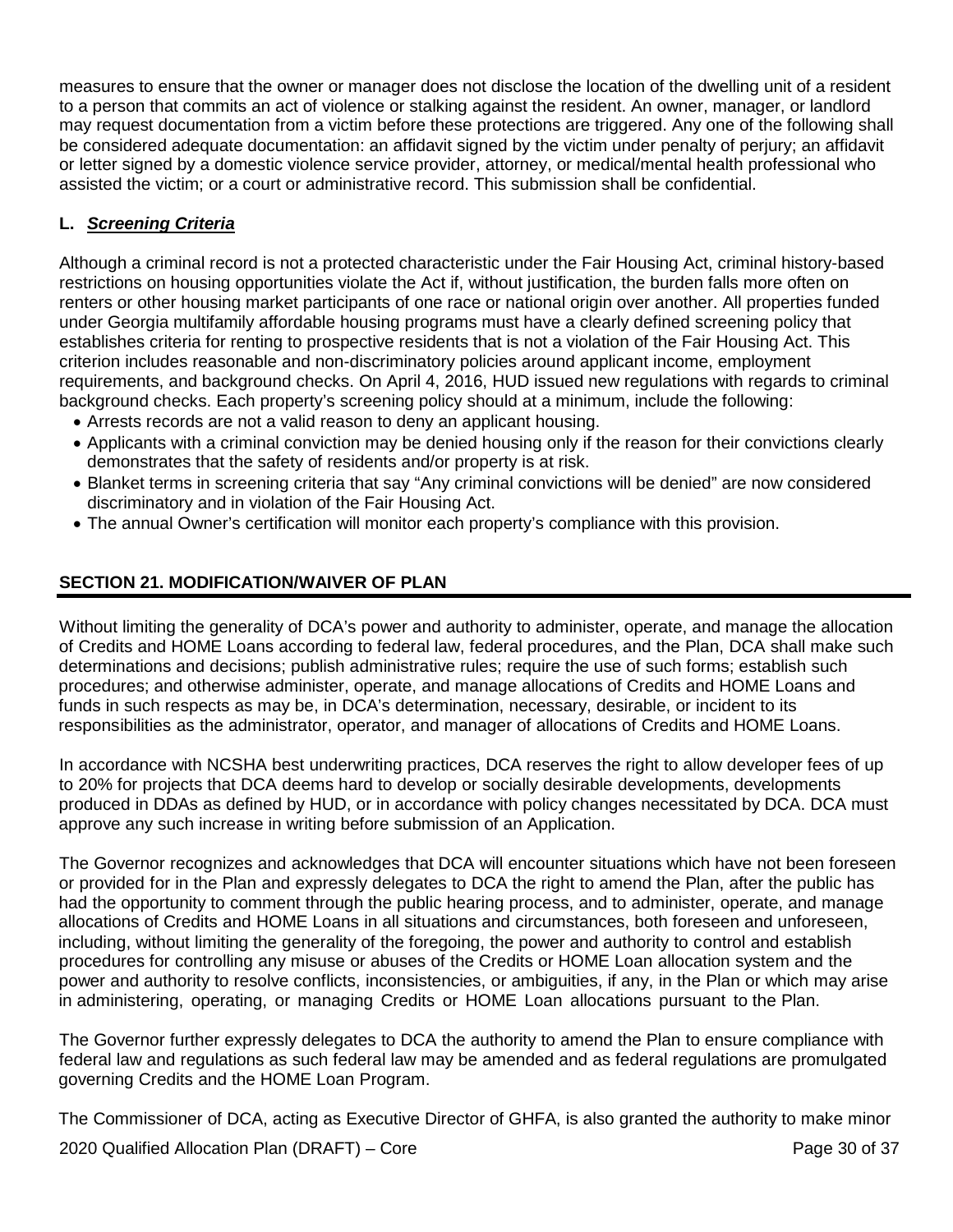modifications to the Plan to clarify provisions and correct inconsistencies. Such modifications include but are not limited to changes in Application Submission date or any other deadline listed in this document.

Generally, DCA will not waive QAP requirements unless there is a specific process for a waiver described in a QAP requirement.

#### <span id="page-30-0"></span>**SECTION 22. MAILING LIST**

DCA maintains an e-mail distribution list for those interested in receiving notifications of application cycles and other DCA Multifamily program activities. To be added to the e-mail distribution list, visit DCA's website at:

[www.dca.ga.gov/housing/HousingDevelopment/programs/OAH.asp](http://www.dca.ga.gov/housing/HousingDevelopment/programs/OAH.asp)

Or submit a written request to: [hfdround@dca.ga.gov](mailto:hfdround@dca.ga.gov)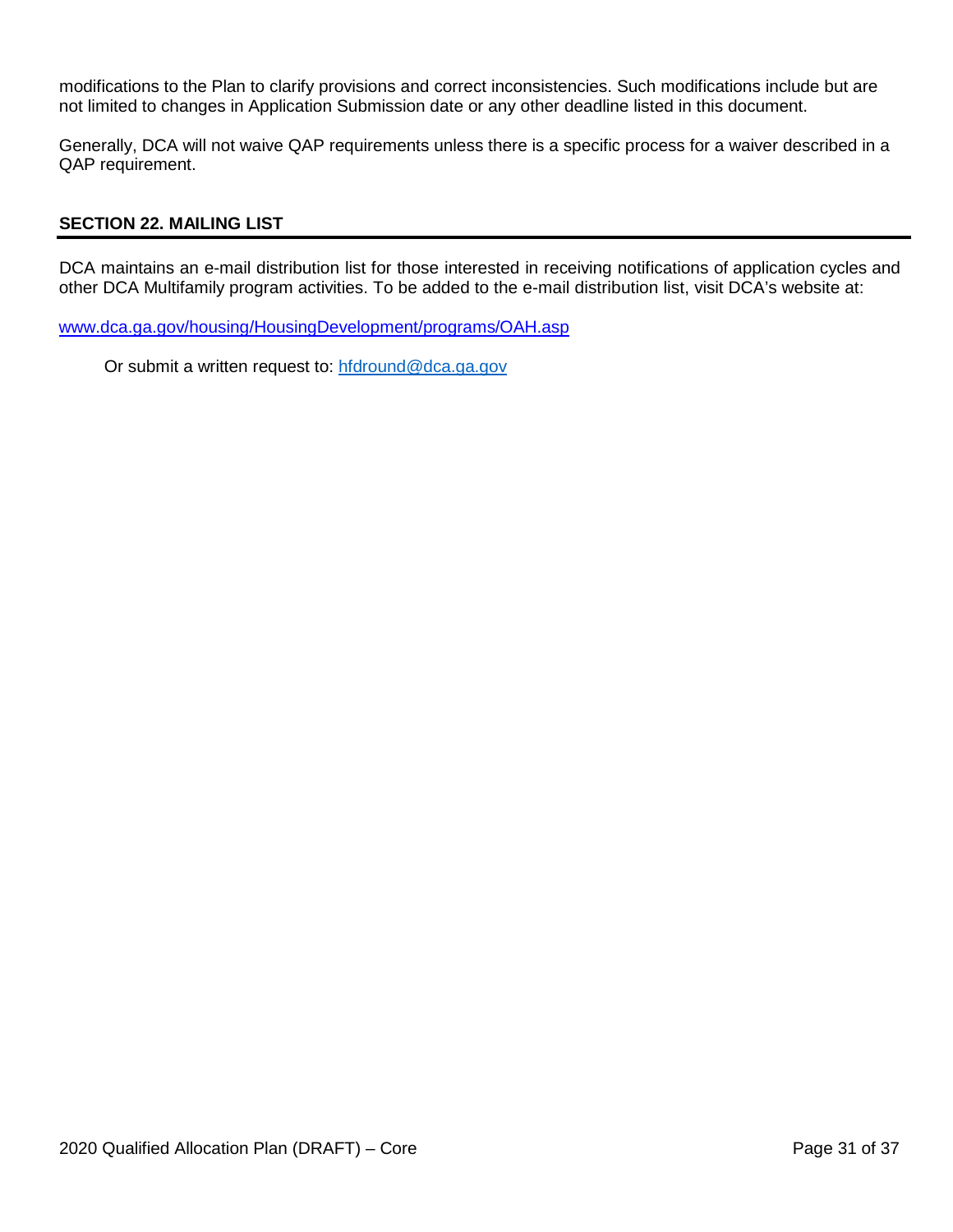#### **EXHIBIT A**

## <span id="page-31-0"></span>**DCA PRE-APPLICATION FEES AND DEADLINE SCHEDULES**

#### **For Profit, Non-profit, and for Profit/Non-profit Joint Ventures**

Notes:

- Incomplete information submitted will not be reviewed.
- All checks should be made to the attention of OAH Billing Department.
- All fees remitted to GHFA are non-refundable.
- Failure to meet deadlines below will be considered in the Qualification Determination review.

|                                                                                       | <b>Fees</b>                   | 9%<br><b>Deadline</b> | 4% Deadline                                                                              |
|---------------------------------------------------------------------------------------|-------------------------------|-----------------------|------------------------------------------------------------------------------------------|
| <b>Architectural Standards &amp;</b><br>Design Waiver (up to 10 items<br>per waiver)* | \$1,500 per<br>waiver         | 3/5/20                | No later than 30 days prior to<br>submittal of the Georgia housing<br>credit application |
| <b>Optional Amenity Request*</b>                                                      | \$1,500 per<br>request        | 3/5/20                | No later than 30 days prior to<br>submittal of the Georgia housing<br>credit application |
| DCA HOME Consent Loan<br>Application fee*                                             | \$1,000 For<br><b>Profits</b> | 3/5/20                | N/A                                                                                      |
|                                                                                       | \$500 Non-<br>profits         |                       |                                                                                          |
| <b>Qualification Determination</b><br>(Required for all Deals)                        | \$1,000                       | 3/5/20                | No later than 30 days prior to<br>submittal of the Georgia housing<br>credit application |
| <b>Operating Expense Waiver*</b>                                                      | \$1,500 per<br>waiver         | 3/5/20                | No later than 30 days prior to<br>submittal of the Georgia housing<br>credit application |
| State-Basis Boost request under<br>Section 8.D*<br>("extraordinary circumstances")    | <b>NONE</b>                   | 3/5/20                | N/A                                                                                      |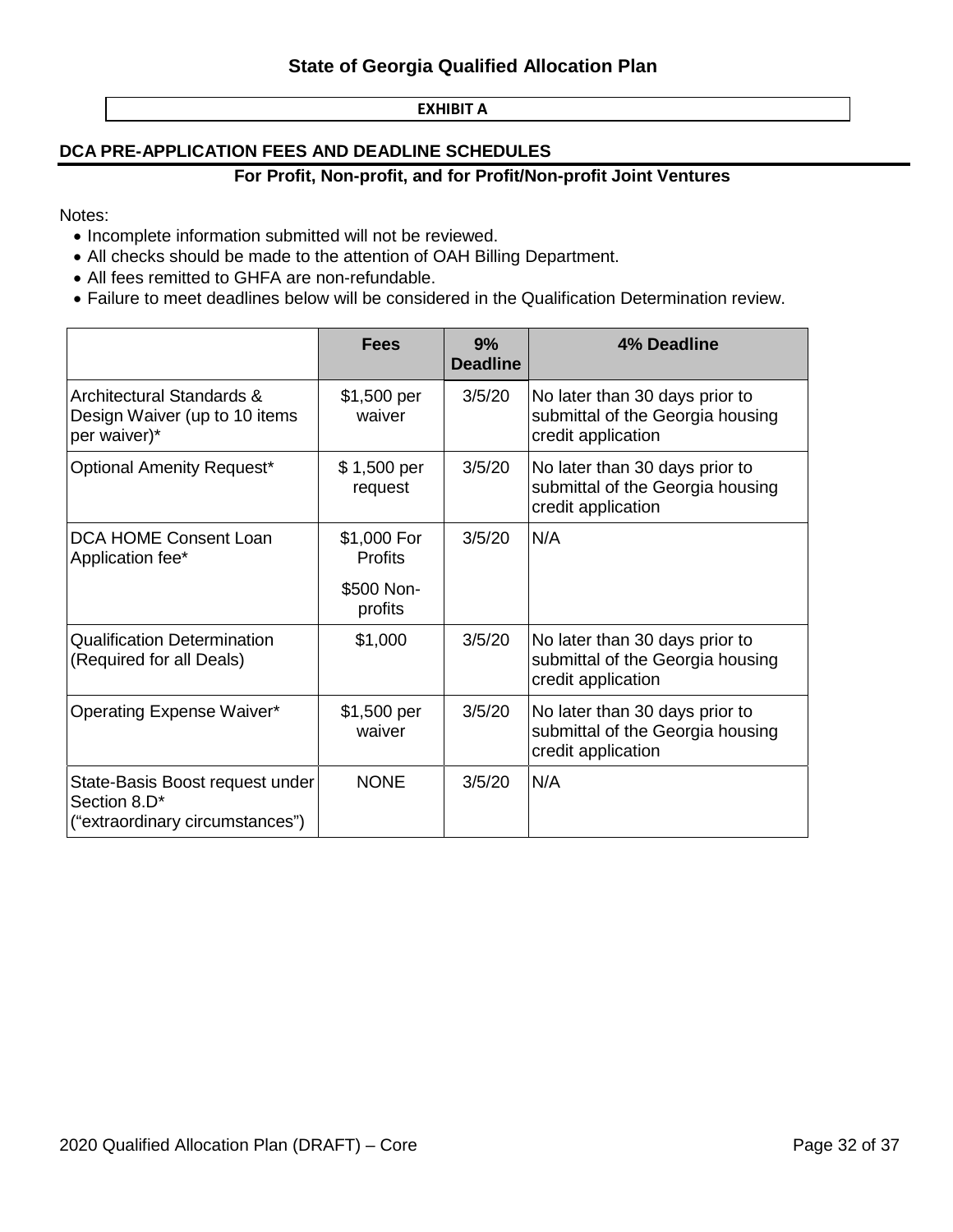# **EXHIBIT A (continued)**

## **DCA APPLICATION AND PRE-AWARD DEADLINES & FEE SCHEDULE**

# **For Profit, Non-profit, and For Profit/Non-profit Joint Ventures**

|                                                                                                   | <b>Fees</b>                                                                                              | 9%<br><b>Deadline</b>                        | <b>4% Deadline</b>                                                                                                                                   |
|---------------------------------------------------------------------------------------------------|----------------------------------------------------------------------------------------------------------|----------------------------------------------|------------------------------------------------------------------------------------------------------------------------------------------------------|
| 2020 Bond/4% Credit<br>Letter of Determination                                                    | \$5,000<br>(Resubmission fee of<br>\$500 due for<br>incomplete<br>submissions)                           | N/A                                          | Application Submission no<br>later than 75 days before<br>bond closing (fee not<br>required at application if<br>submitted with pre-<br>application) |
| 2020 Credit<br>Application Fee and Third<br><b>Party Review Fees</b>                              | \$6,500 For Profits<br>\$6,500 For<br>Profits/Non-profits<br><b>Joint Venture</b><br>\$5,500 Non-profits | Application<br>Submission<br>May 21,<br>2020 | N/A                                                                                                                                                  |
| Payment & Performance<br><b>Bond Waiver</b>                                                       | \$1,500 per project                                                                                      | Application<br>Submission<br>May 21,<br>2020 | N/A                                                                                                                                                  |
| Notification of delayed<br>Financing Awards (AHP) or<br>other competitive funding<br>sources      | <b>NONE</b>                                                                                              | 7/8/20                                       | N/A                                                                                                                                                  |
| <b>Alternate Financing</b><br>Deadline, if Notification<br>deadline has not or will not<br>be met | <b>NONE</b>                                                                                              | 7/22/20                                      | N/A                                                                                                                                                  |
| Evidence of 8 step<br>process completion                                                          | <b>NONE</b>                                                                                              | 8/30/20                                      | N/A                                                                                                                                                  |

**9% Application Submission Deadline: 4:00 PM on May 21, 2020**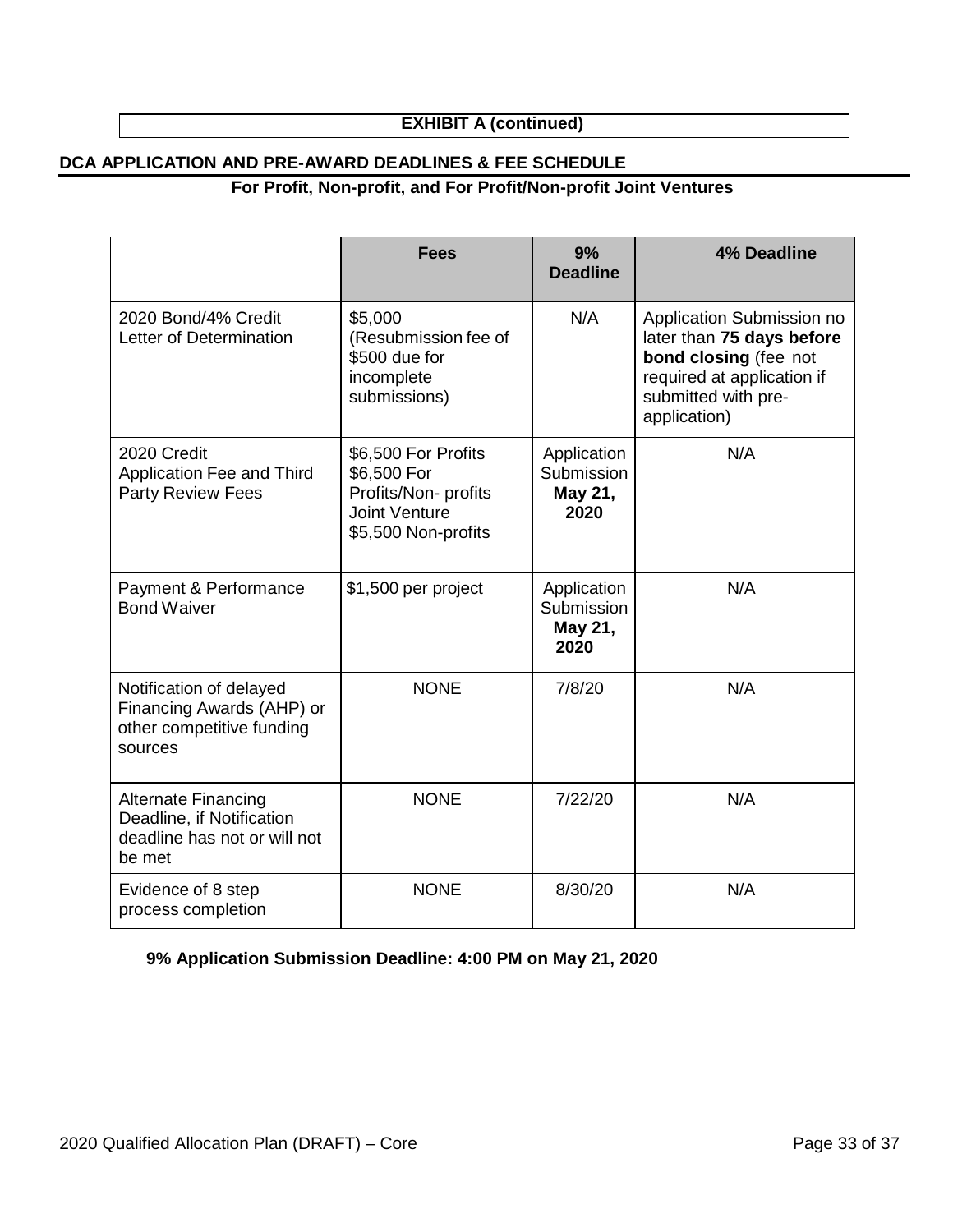# **EXHIBIT A (continued)**

# **DCA POST AWARD DEADLINES AND FEE SCHEDULE\***

# **For Profit, Non-profit, and for Profit/Non-profit Joint Ventures**

|                                                                 | <b>Fees</b>                                                          | 9% Deadline                                                                                                                                                                        | <b>4% Deadline</b>                                                                                           |  |  |
|-----------------------------------------------------------------|----------------------------------------------------------------------|------------------------------------------------------------------------------------------------------------------------------------------------------------------------------------|--------------------------------------------------------------------------------------------------------------|--|--|
| <b>During Scoring Round</b>                                     |                                                                      |                                                                                                                                                                                    |                                                                                                              |  |  |
| <b>Project Application</b><br>Amendments                        | \$1,500 per<br>request                                               | At time of submission of<br>request for amendment                                                                                                                                  | At time of submission of<br>request for amendment                                                            |  |  |
| <b>Environmental Review</b><br>Costs                            | Based on actual<br>costs incurred by<br>DCA to retain<br>consultants | Upon invoicing by DCA.                                                                                                                                                             | Upon invoicing by DCA.                                                                                       |  |  |
|                                                                 |                                                                      | After Carryover Award or Letter of Determination (LOD)                                                                                                                             |                                                                                                              |  |  |
| Post Award/LOD<br><b>Project Concept</b><br>Amendments          |                                                                      | \$1,500 per request At time of submission of<br>request for amendment                                                                                                              | At time of submission of<br>request for amendment                                                            |  |  |
| Bond/4% Credit<br><b>Processing Fee</b>                         | 8% of annual<br>Federal<br>Credit amount                             | N/A                                                                                                                                                                                | Due by the 5 <sup>th</sup> day following<br>the month of the issuance<br>of the tax-exempt bonds             |  |  |
| <b>Credit Allocation Fee</b>                                    | 8% of annual<br>Federal<br>Credit amount                             | At time Applicant executes<br>the carryover allocation,<br>except for Non-profit sole<br>general partners who can<br>submit at or before<br>construction commencement<br>deadline. | N/A                                                                                                          |  |  |
| Appraisal Fee (HOME<br>Loans Only)                              | Based on DCA<br>cost                                                 | Upon invoicing by DCA<br>during underwriting                                                                                                                                       | N/A                                                                                                          |  |  |
| 60 Day Submission                                               | <b>NONE</b>                                                          | No later than March 30, 2021                                                                                                                                                       | No later than 60 days after<br>announcement of awards<br>(including projects with<br>DCA HOME)               |  |  |
| Formal Firm<br>Commitments<br>(for equity and non-<br>DCA debt) | <b>NONE</b>                                                          | Must be submitted to DCA<br>within<br>75 days of the carryover<br>allocations                                                                                                      | N/A                                                                                                          |  |  |
| <b>DCA Review</b><br>Submission<br>(HOME Loans Only)            | <b>NONE</b>                                                          | No later than May 30, 2021<br>(Must include FECR)                                                                                                                                  | Due 45 days prior to<br><b>Construction Loan Closing</b><br>(Must include Front End<br>Cost Review)          |  |  |
| <b>Front End Cost Review</b>                                    |                                                                      | Included as part of DCA<br><b>Commencement Submission</b><br>(Due October 15, 2021)                                                                                                | Included as part of DCA<br>Commencement<br>Submission (Due 45 days<br>prior to construction<br>commencement) |  |  |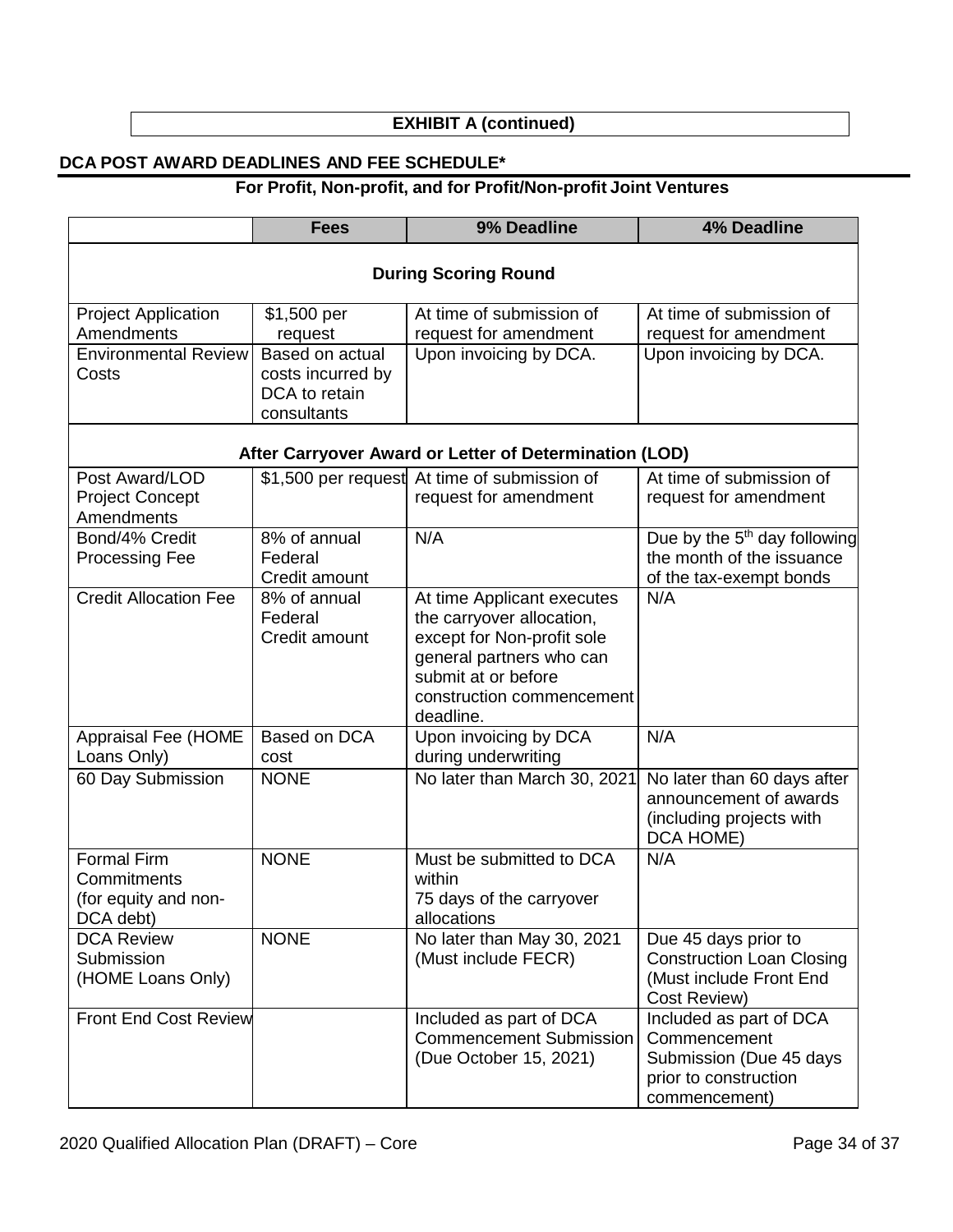| <b>HOME Construction</b><br>Loan Closing<br>Submission               | <b>NONE</b> | Due 30 days prior to DCA<br><b>Construction Loan Closing</b>                                                                                               | Due 30 days prior to DCA<br><b>Construction Loan Closing</b> |
|----------------------------------------------------------------------|-------------|------------------------------------------------------------------------------------------------------------------------------------------------------------|--------------------------------------------------------------|
|                                                                      |             | <b>Loan Closing</b>                                                                                                                                        |                                                              |
| <b>Construction Loan</b><br>Closing<br>(Tax Credit only<br>Projects) | <b>NONE</b> | No Later than November 15,<br>2021                                                                                                                         | Within 180 days of LOD<br>Issuance                           |
| Completion of DCA<br><b>HOME Loan</b><br>Underwriting                | <b>NONE</b> | The loan must be approved<br>by DCA's Project Loan<br>Committee on or before July<br>13, 2021. Closing should<br>occur within 90 days of this<br>approval. | N/A                                                          |

| <b>Construction Commencement</b>                                                                                  |                                                                                                                                                |                                                                                                                                                                                                   |                                                                                                                                               |  |
|-------------------------------------------------------------------------------------------------------------------|------------------------------------------------------------------------------------------------------------------------------------------------|---------------------------------------------------------------------------------------------------------------------------------------------------------------------------------------------------|-----------------------------------------------------------------------------------------------------------------------------------------------|--|
| Commencement<br>Submission                                                                                        | <b>NONE</b>                                                                                                                                    | Due October 15, 2021<br>(Due 30 days prior to<br>construction<br>commencement)                                                                                                                    | Due 30 days prior to<br>construction<br>commencement                                                                                          |  |
| Commencemen<br>t Submission<br>(Projects w/<br><b>Tax Credit and</b><br>HOME)                                     | <b>NONE</b>                                                                                                                                    | No later than November 15,<br>2021                                                                                                                                                                | Due 30 days prior to bond<br>finance closing date                                                                                             |  |
|                                                                                                                   |                                                                                                                                                | <b>Construction Completion</b>                                                                                                                                                                    |                                                                                                                                               |  |
| <b>Credit Compliance</b><br><b>Monitoring Fee</b><br>(calculated on a per<br>unit basis for all<br>project units) | $$800 - 9\%$<br>Credits:<br>\$800 -- Bond/4%<br>Credits:<br>\$1,000-Income<br>Avg. Deals<br>\$1,500 - Single<br>family detached<br>or duplexes | No later than the Placed in<br>Service date                                                                                                                                                       | No later than the placed in<br>service date                                                                                                   |  |
| Certificates of<br>Occupancy/<br>Placement-In-<br>Service                                                         | <b>NONE</b>                                                                                                                                    | Issued by local jurisdiction/all<br>buildings placed in service<br>before end of business:<br>-Dec 31, 2022 for 2020<br>allocated credits<br>-June 30, 2023 for 2021<br>forward allocated credits | Issued by local jurisdiction<br>/all buildings placed in<br>service before end of<br>business:<br>-Dec 31, 2022 for 2020<br><b>LOD Awards</b> |  |
| <b>Completion of Work</b><br>Scope                                                                                | <b>NONE</b>                                                                                                                                    | No later than:<br>-Dec 31, 2022 for 2020                                                                                                                                                          | No later than:<br>-Dec 31, 2022 for 2020                                                                                                      |  |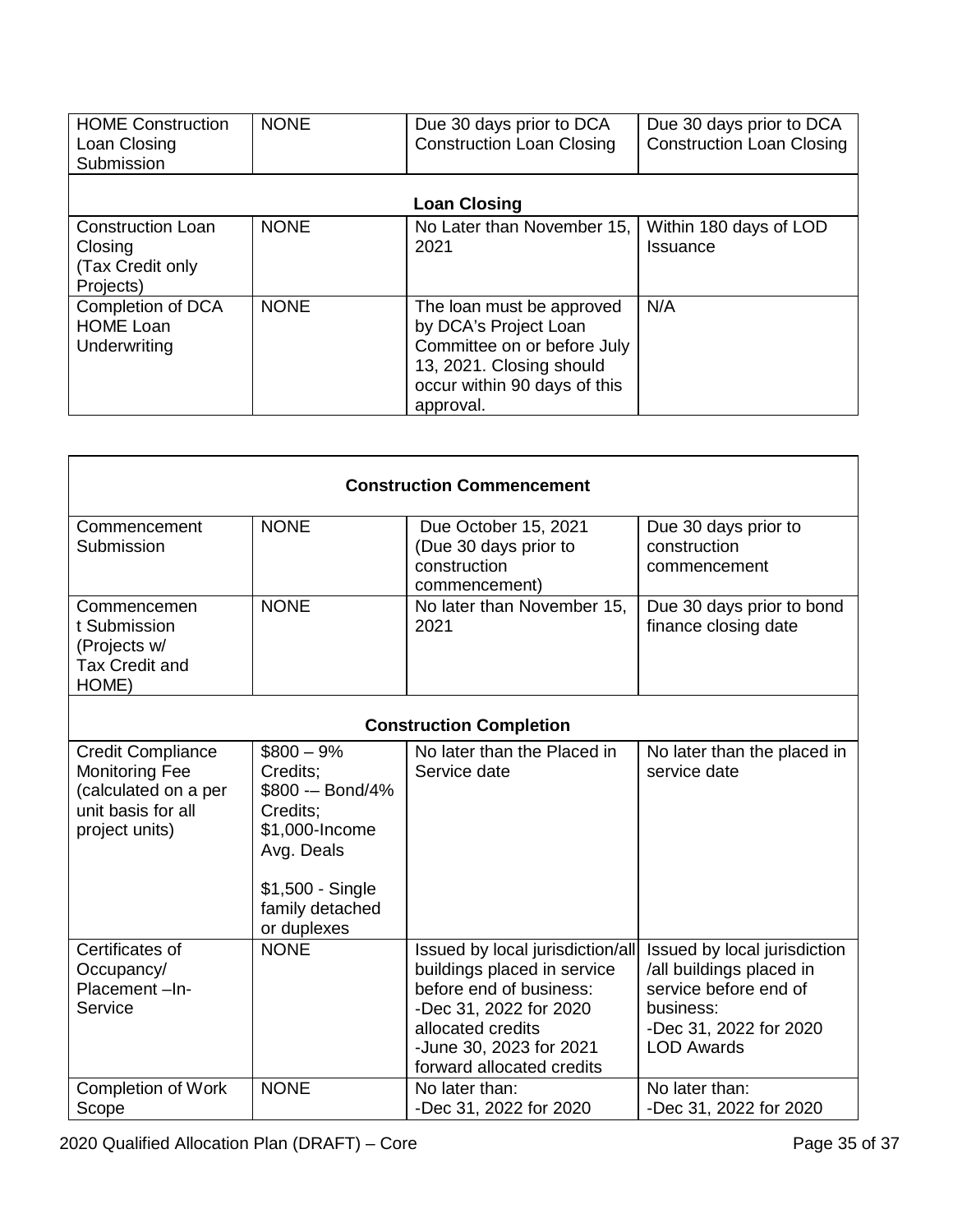|                                                   |                                        | allocated credits<br>-June 30, 2023 for 2021           | <b>LOD Awards</b>                     |  |
|---------------------------------------------------|----------------------------------------|--------------------------------------------------------|---------------------------------------|--|
|                                                   |                                        | forward allocated credits                              |                                       |  |
| Management                                        | <b>NONE</b>                            | Prior to the 1 <sup>st</sup> building                  | Prior to the 1 <sup>st</sup> building |  |
| <b>Company Approval</b>                           |                                        | placed in service                                      | placed in service                     |  |
|                                                   |                                        | <b>HOME Loan Conversion</b>                            |                                       |  |
| <b>HOME Loan</b>                                  | <b>NONE</b>                            | No later than 24 months                                | No later than 24 months               |  |
| Conversion                                        |                                        | after HOME construction                                | after HOME construction               |  |
|                                                   |                                        | loan closing                                           | loan closing                          |  |
| <b>HOME Asset</b>                                 | \$750 per project                      | Beginning no later than 24                             | Beginning no later than 24            |  |
| Management Fee                                    | annually                               | months after HOME                                      | months after HOME                     |  |
|                                                   |                                        | construction loan closing                              | construction loan closing             |  |
|                                                   |                                        | Preparing for Issuance of 8609s                        |                                       |  |
| <b>LURC Execution</b>                             | <b>NONE</b>                            | Prior to submission of final<br>allocation application | At or prior to bond closing           |  |
| <b>Final Inspection</b>                           | <b>NONE</b>                            | Due within 30 days of final                            | Due within 30 days of final           |  |
| Submission                                        |                                        | retainage draw certified date                          | retainage pay app                     |  |
| (Tax Credits Only                                 |                                        |                                                        |                                       |  |
| Projects)                                         |                                        |                                                        |                                       |  |
| Construction                                      | \$3,000 per project                    | Part of Final Inspection                               | Part of Final Inspection              |  |
| Inspection<br>Fee (all 4% and 9%                  |                                        | Submission                                             | Submission                            |  |
| properties, excluding                             |                                        |                                                        |                                       |  |
| those projects involving                          |                                        |                                                        |                                       |  |
| HOME funds)                                       |                                        |                                                        |                                       |  |
| <b>Final Allocation</b>                           | <b>NONE</b>                            | February 15, 2023 for 2020                             | September 13, 2023 for                |  |
| Application                                       |                                        | allocated credits                                      | 2020 LOD Awards                       |  |
| Submission                                        |                                        |                                                        |                                       |  |
|                                                   |                                        | September 30, 2023 for                                 |                                       |  |
|                                                   |                                        | 2021 forward allocated                                 |                                       |  |
| <b>Affirmative Fair</b>                           | <b>NONE</b>                            | credits<br>Part of the final allocation                | Part of the final allocation          |  |
| <b>Housing Marketing</b>                          |                                        | application.                                           | application.                          |  |
| Plan (AFHMP)                                      |                                        |                                                        |                                       |  |
| <b>Final Allocation</b>                           | \$1,500 per request At time of request |                                                        | At time of request                    |  |
| Application                                       |                                        |                                                        |                                       |  |
| <b>Re-Submission</b>                              |                                        |                                                        |                                       |  |
| <b>Construction 8609</b>                          | None                                   | Prior to final allocation of                           | Prior to final allocation of          |  |
| <b>Clearance Submission</b>                       |                                        | resources:                                             | resources:                            |  |
| (Tax Credits Only                                 |                                        | February 15, 2023 for 2020                             | September 13, 2023 for                |  |
| Projects)                                         |                                        | allocated credits                                      | 2020 LOD Awards                       |  |
|                                                   |                                        | September 30, 2023 for<br>2021 forward allocated       |                                       |  |
|                                                   |                                        | credits                                                |                                       |  |
|                                                   |                                        |                                                        |                                       |  |
| After 8609s Are Issued (During Compliance Period) |                                        |                                                        |                                       |  |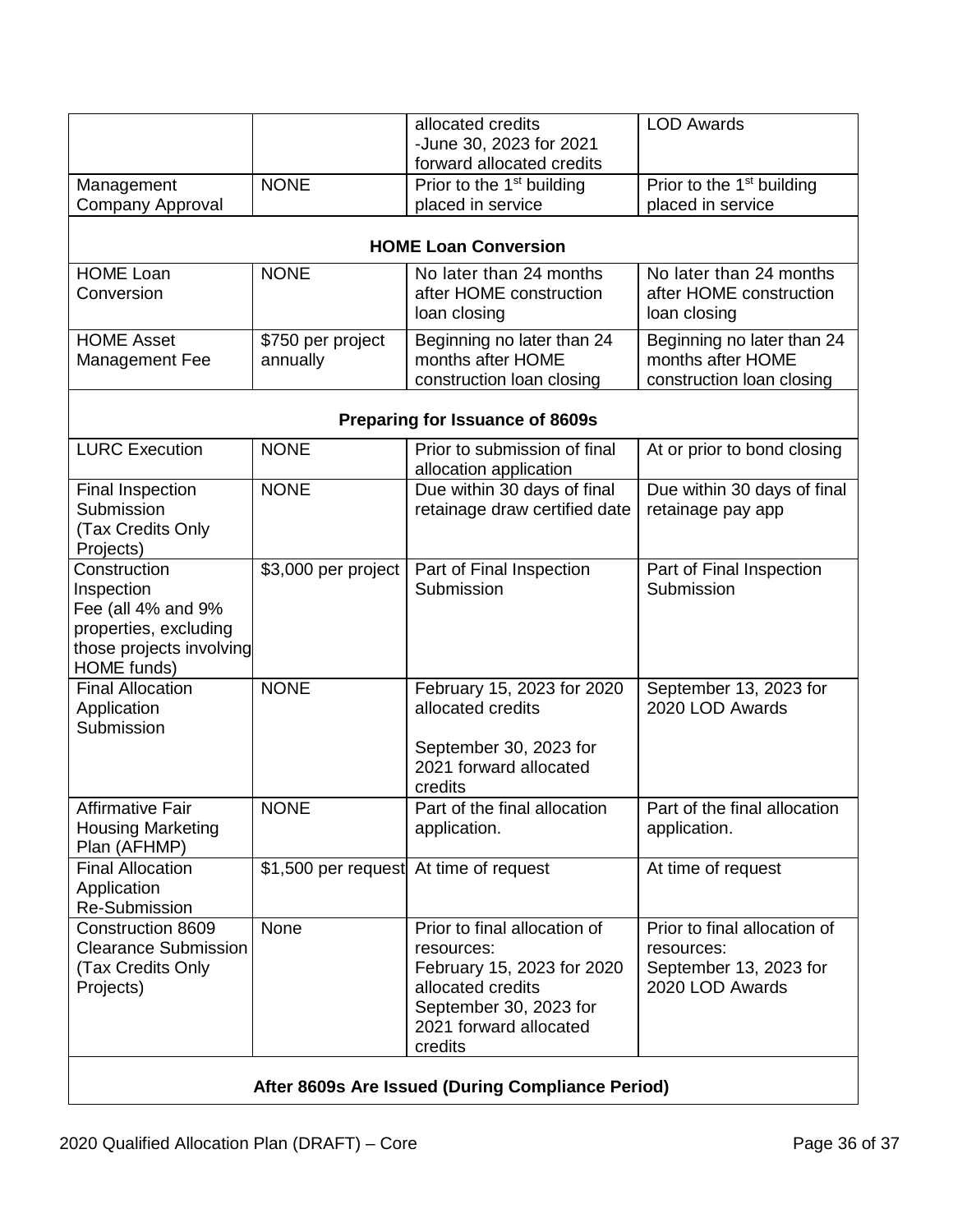| <b>Post Stabilization</b><br><b>Project Concept</b><br>Changes<br>(Ownership/GP<br><b>Change</b> ; Amenities<br>change; Loan<br>Modification, etc.) |                                                                | \$1,500 per request At time of submission of<br>request for amendment | At time of submission of<br>lrequest<br>for amendment |
|-----------------------------------------------------------------------------------------------------------------------------------------------------|----------------------------------------------------------------|-----------------------------------------------------------------------|-------------------------------------------------------|
| Non-Compliant<br><b>Reinspection Fee</b>                                                                                                            | Minimum of \$75<br>per unit or file<br>plus travel<br>expenses | Due within 15 days of<br>invoicing by<br><b>DCA</b>                   | Due within 15 days of<br>invoicing<br>by DCA          |

Note: All outstanding fees due to DCA must be paid in full prior to issuance of 8609's for all projects **receiving an allocation of tax credits per this Plan.**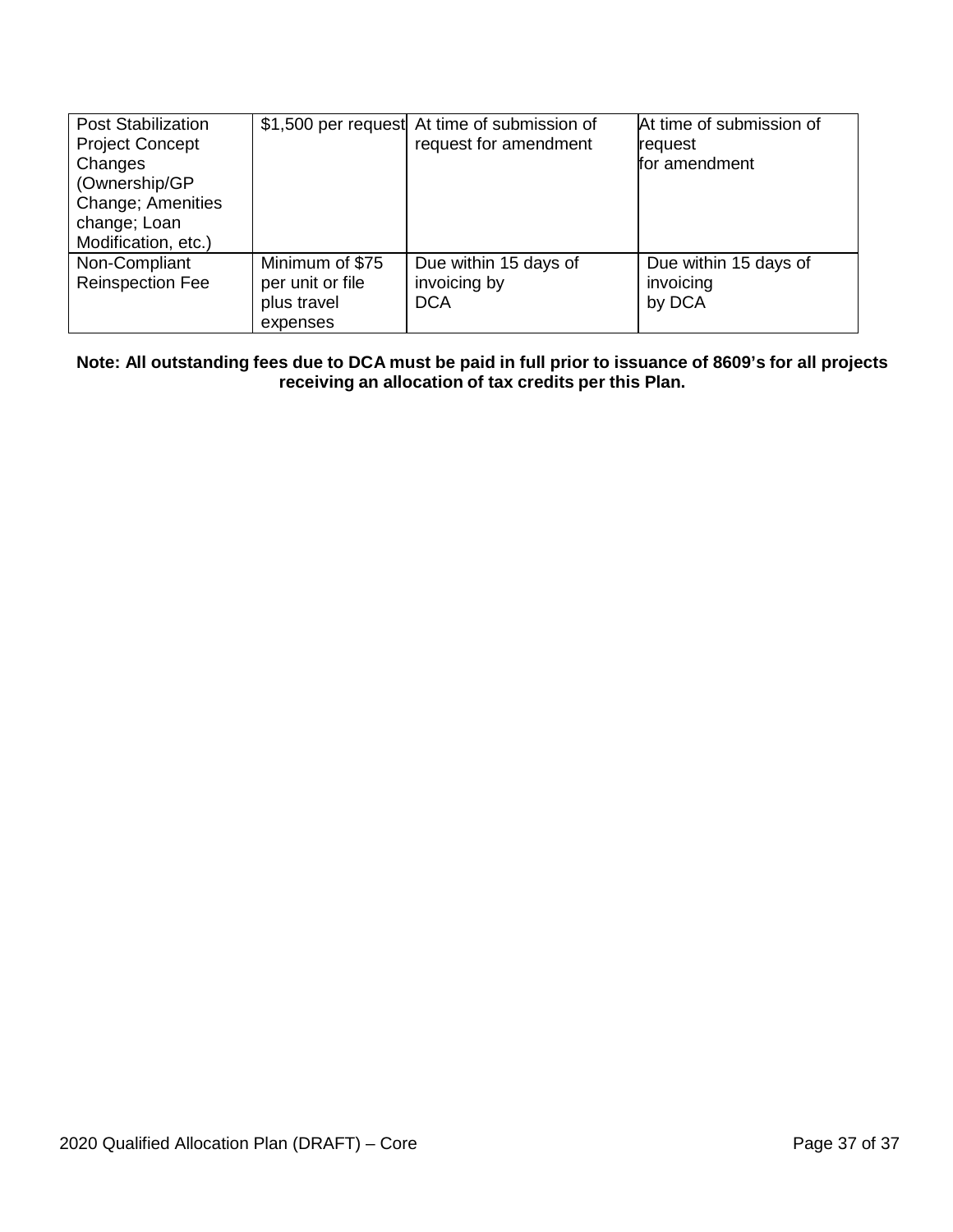# **Appendix I Threshold Criteria**

| $\mathbf{L}$ | PROJECT FEASIBILITY, VIABILITY ANALYSIS & CONFORMANCE WITH PLAN 2  |  |
|--------------|--------------------------------------------------------------------|--|
| Ш.           |                                                                    |  |
| III.         |                                                                    |  |
| IV.          |                                                                    |  |
| V.           |                                                                    |  |
| VI.          |                                                                    |  |
| VII.         |                                                                    |  |
| VIII.        |                                                                    |  |
| IX.          |                                                                    |  |
| X.           |                                                                    |  |
| XI.          |                                                                    |  |
| XII.         |                                                                    |  |
| XIII.        |                                                                    |  |
| XIV.         |                                                                    |  |
| XV.          | SITE INFORMATION AND CONCEPTUAL SITE DEVELOPMENT PLAN 24           |  |
| XVI.         |                                                                    |  |
|              |                                                                    |  |
|              |                                                                    |  |
| XIX.         | EXPERIENCE, CAPACITY AND PERFORMANCE REQUIREMENTS FOR GENERAL      |  |
| XX.          | ELIGIBILITY FOR CREDIT UNDER THE NON-PROFIT SET ASIDE  37          |  |
| XXI.         | ELIGIBILITY FOR CREDIT UNDER RURAL HOME PRESERVATION SET ASIDE  38 |  |
|              | XXII. ELIGIBILITY FOR HOME LOANS UNDER THE CHDO SET ASIDE 38       |  |
|              |                                                                    |  |
|              |                                                                    |  |
|              |                                                                    |  |
|              |                                                                    |  |
|              |                                                                    |  |
|              | XXVIII. BOND (4%) TAX CREDIT) ADDITIONAL THRESHOLD REQUIREMENTS43  |  |
|              |                                                                    |  |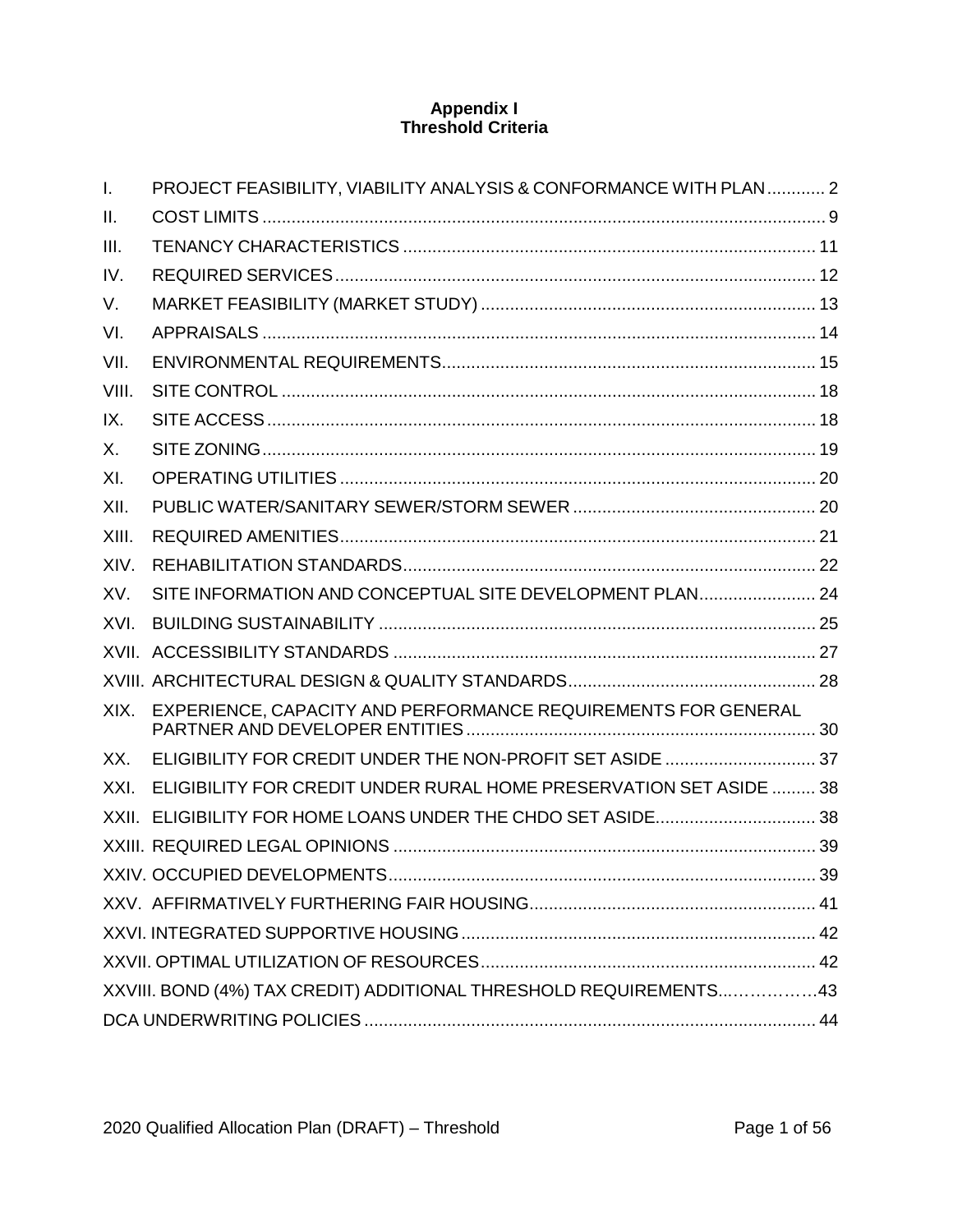To be considered for an allocation of DCA resources:

- Applications must meet all Threshold requirements described below.
- Applications must be complete when submitted.
- Applications that contain a significant number of missing or incomplete documents will be returned to the Applicant and be deemed a threshold failure.
- Applications that are deemed a Threshold failure will not be scored by DCA.

# <span id="page-38-0"></span>**I. PROJECT FEASIBILITY, VIABILITY ANALYSIS & CONFORMANCE WITH PLAN**

Section 42 requires that the housing credit dollar amount allocated to a project not exceed the amount that DCA determines is necessary for the financial feasibility of the project and its viability as a qualified low-income housing project through the credit period.

## **A.** *Feasibility Assumptions and Policies*

Applicants must use DCA's underwriting assumptions and, if applicable, DCA HOME underwriting assumptions in the Submitted Application pro forma. DCA's underwriting assumptions can be found in Exhibit A attached to this Appendix I.

- The ownership entity for the proposed project must be structured as a single purpose entity and must be able to clearly show that the project is financially sustainable based on income from operations.
- The sources and uses must be verifiable and available at the time of Application.
- Commitment letters must demonstrate that there will be no shortfall of funds during the construction period.
- Owner contributions outside of deferred developer fee will not be considered an allowable source for the property's permanent financing.
- Deferred developer fee, as a construction source, cannot exceed the developer fee amount earned during the construction period.
- DCA may require documentation not specifically included in the minimum documentation requirements to verify the reasonableness of operating costs.

In addition, the following policies will be utilized in determining whether a project is feasible:

## **1. Certifications**

The Applicant must certify to DCA the full extent of all federal, state, and local subsidies that apply (or which the applicant expects to apply) to the project. The Applicant must also certify to the Agency all other sources of funds and all development costs for the project. All financing agreements and sources must be reflected in the submitted pro forma.

## **2. Income**

Rental income plus ancillary income up to a maximum of 2% of gross potential rents (GPR) will be used in the cash flow analysis. Applicants should justify the source of ancillary income in the justification section of the Application. Tax abatements and exemptions, interest credit payments, and other documented sources of commonly accepted forms of expense off-sets will also be considered, however, income from commercial space, fees, charitable contributions or owner contributions will not be considered.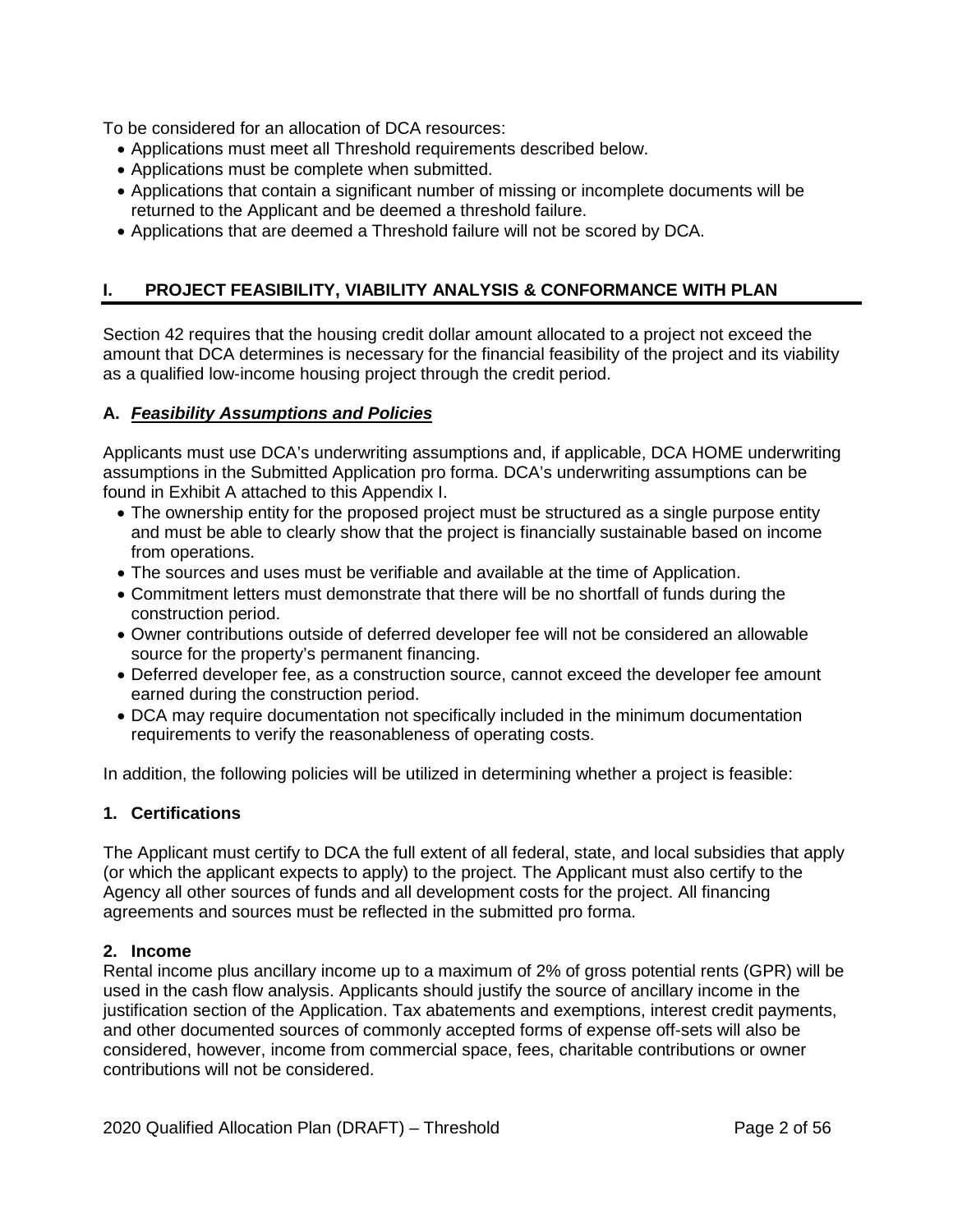## **3. Reasonableness of Costs**

In order to be eligible for selection, DCA must determine that proposed costs are reasonable based on an examination of all soft costs and hard costs listed in the Application. DCA will thoroughly examine construction costs, soft costs and land costs. It will also consider variations in costs due to project location, type of construction, and population served. Additionally, DCA will compare proposed project costs to other Applications submitted in the funding round, to certified cost data on existing Housing Credit developments in the State portfolio, as well as to the actual costs of other non-luxury multifamily housing located in the same geographic areas. Applications which do not demonstrate cost reasonableness will be ineligible for an allocation of credits. In general, property asset management fees should be funded from operating income and not from development sources.

Applicants must measure and input Residential Square Footage in their core applications as the area of an individual unit that is available for the exclusive use of the resident. Residential square footage must be measured from the inside finished surface of surrounding permanent walls, and excludes walls, columns, and projections enclosing the structural elements of the building within the unit. Exterior space including patios and balconies that are available for the exclusive use of residents is also included in this calculation.

DCA may request a breakdown of the hard construction cost line items in the event that it determines that the proposed costs do not appear to be reasonable and consistent with the scope of work for the project or obtain a review of costs from a qualified outside source during Application review. DCA will review land costs carefully to determine that there has been no unjust enrichment to any party and that the parties have not overpaid for a proposed project site. During Application review or as a condition of selection, DCA may order an appraisal, to be paid for by the Applicant, to determine the reasonableness of the contract price for land and/or buildings. DCA may require documentation not specifically included in the minimum documentation requirements to verify the reasonableness of development costs.

DCA will adjust construction costs to more accurately reflect industry standards. These changes may result in a decrease in credits awarded to a selected Application.

#### **4. Reasonableness of Federal and State Equity Pricing**

The Code requires that allocation of credit may not exceed the amount necessary for the financial feasibility and long term viability of the project. DCA will evaluate the reasonableness of the submitted equity price with the information available and may adjust the pricing and/or the amount of credits to reflect more accurate market conditions and/or industry standards.

DCA will underwrite all 9% Applications at no less than 90% of the median equity price based on applications submitted in this round. DCA will determine the median price in both the rural pool and the flexible pool for purposes of making this adjustment. Applicants that receive a lower credit allocation as a result of this determination must submit an amended equity commitment letter or a revised pro forma showing how any funding gaps will be covered prior to the issuance of a carryover allocation.

DCA will also adjust credit prices for underwriting purposes, if the equity market and/or current tax credit price significantly change during the review of the Application. Any change will be posted prior to DCA making the adjustment along with specific directions on how resulting gaps must be covered.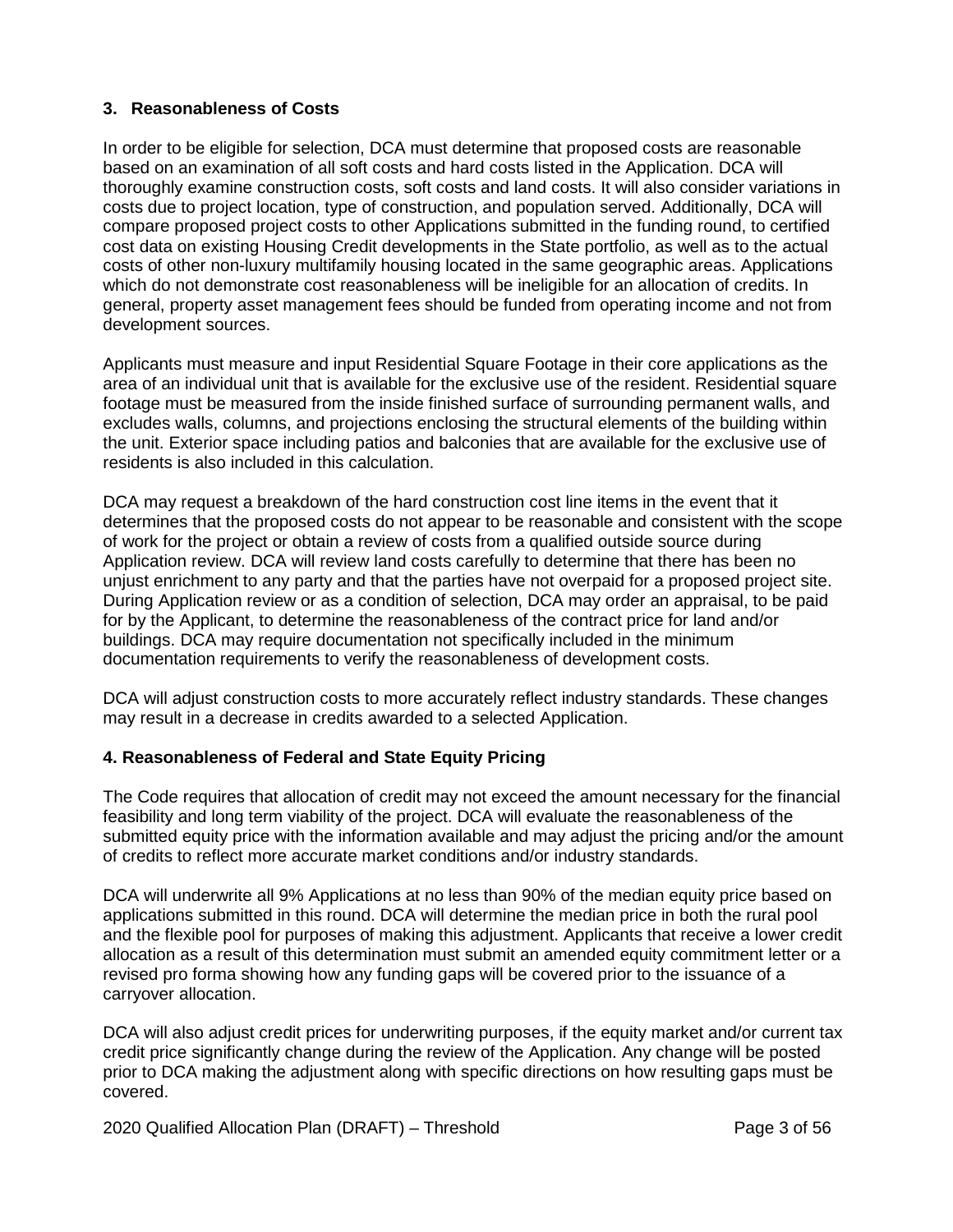DCA will not subtract points for adjusting credit pricing under this paragraph.

## **5. Reasonableness of Operating Costs**

Applications must reasonably estimate operating expenses for a submitted project. Projects that do not provide a reasonable estimate of operating costs may be determined to be infeasible. DCA will adjust operating costs that do not appear to reflect reasonable costs.

### **Minimum Documentation:**

- Supporting documentation including methodology from service provider for estimates of impact fees, taxes, and property insurance. (An example of documentation justifying real estate taxes would be documentation of taxes paid by other LIHTC properties in the same assessment area but does not include projected tax appeals).
- Annual operating expenses which differ significantly from average costs for the project area will require clear documentation of the basis for the deviation.

### **6. Rent**

Rents in effect as of January 1, 2020, must be used.

- a) *National Non-Metropolitan***.** Applications without HOME funding which are located in qualified USDA-designated rural areas may utilize National Non-Metropolitan Area Median Income Rents, if applicable. 4% credit projects are not eligible to use National Non-Metropolitan rents.
- b) *Tax Credit (only)***.** Gross rents may not exceed 30% of 60% of the effective AMI table for the appropriate bedroom size, unless an applicant is utilizing Income Averaging. Applicants must assume 1.5 persons per bedroom. If an applicant decides to use Income Averaging, DCA's Income Averaging Policy must be followed.
- c) *HOME Rents with Tax Credits***.** For layered projects, the maximum allowable rents must be determined based on the regulations of each program, and the most restrictive rent limit of the programs must be utilized.

Dwelling unit rents must conform to the LIHTC and/or the HOME regulation's gross rent (contract rent and resident UA) restrictions. Resident UA must conform to the requirements set forth in the Plan and the Manual. In the event Credit, HOME, or other funds are requested, the most restrictive gross rents will govern. Rents must be supported by the Market Study provided by the applicant.

For Scattered Site projects, all units must meet gross rent and utility allowance restrictions.

## **7. Operating Utility Allowance (UA)**

For any low-income units where the residents are responsible for any utility costs, the owner must provide utility allowances as set forth below. Applicable rents and utility allowances, in effect as of January 1, 2020, must be utilized in the Application and market study. In Georgia, the following methods will be used in the order listed:

a) *USDA–Assisted Buildings.* If a building receives assistance from the USDA (formerly called the Farmers Home Administration, or FmHA), the USDA-prescribed utility allowance applies to all rent-restricted units in the building. The USDA-approved allowance applies even if the building

2020 Qualified Allocation Plan (DRAFT) – Threshold Page 4 of 56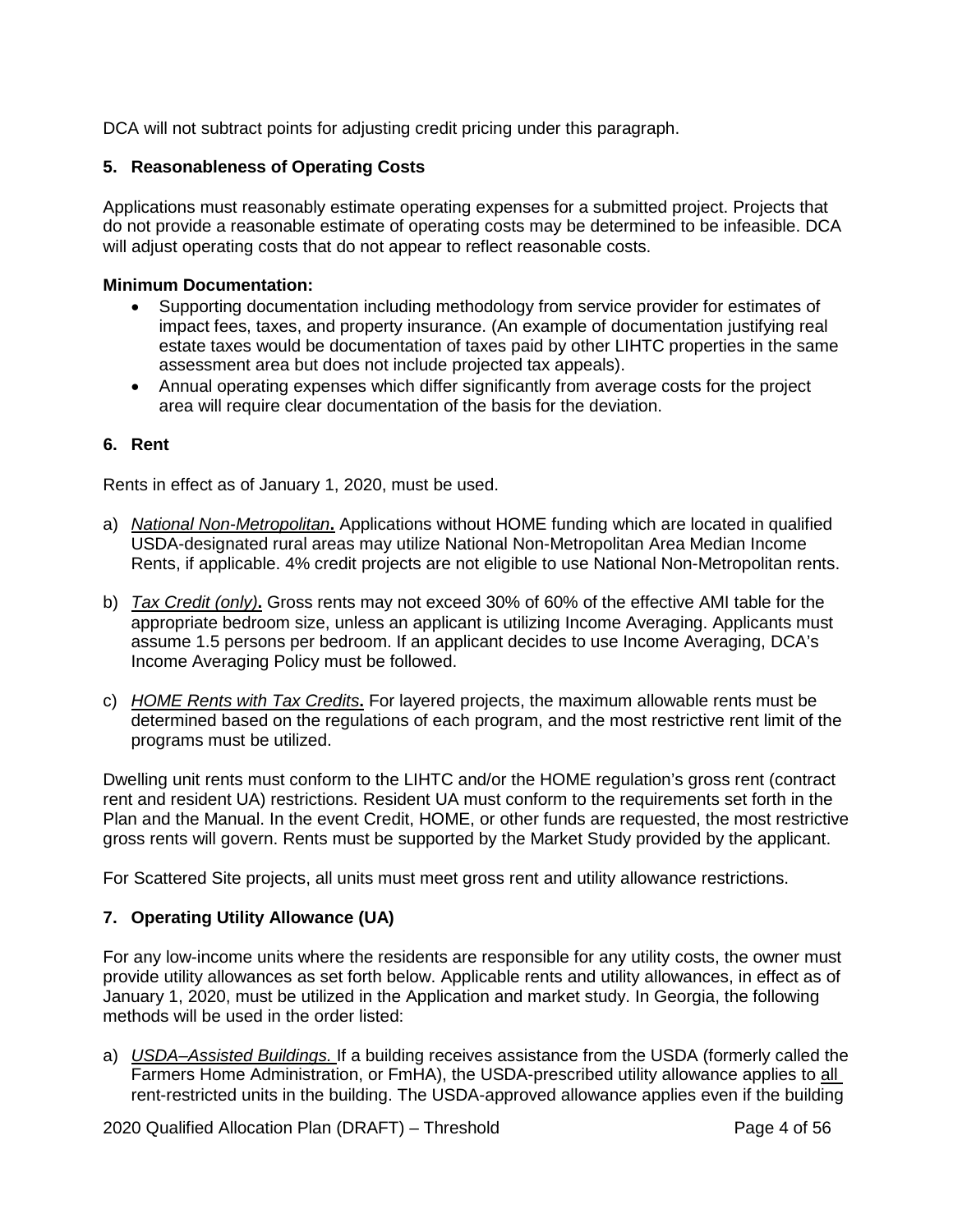is assisted by any other program or agency. Examples of USDA assistance include assistance provided under the USDA Section 515 rural rental loan program and USDA rental assistance. Projects funded with USDA 538 loan guarantee must use the DCA UA.

- b) *Buildings with USDA-Assisted Residents.* If any resident of a building receives USDA rental assistance, the USDA-approved utility allowance applies to all rent-restricted units in the building. This is even the case if residents of some units receive rental assistance from the U.S. Department of Housing and Urban Development (HUD).
- c) *HUD-Regulated Buildings.* If neither a building nor any resident in the building receives USDA assistance, and HUD annually reviews the rents and utility allowances for the property (such as for Section 8 and Section 236 projects), the HUD-prescribed UA is used. This rule doesn't apply to buildings that have only FHA-insured mortgages.
- d) *Tax Credit Buildings with no HOME.* The applicant may use the UA established by the Public Housing Agency (PHA) that administers the Section 8 Program in the locality where the property is located, *HUD Utility Schedule Model, Utility company estimate, or Energy Consumption Model* (licensed engineer or qualified professionals providing this model must be approved by DCA prior to submission of the Model), as allowed under Section 42 of the IRS Code, according to regulation 1.42-10 Utility Allowances.
- e) *Tax Credit & HOME Assisted Buildings.* For all HOME properties funded beginning January 25, 2016, an individual utility allowance must be determined using the *HUD Utility Schedule Model*, or other model(s) approved by HUD.

## **Minimum Documentation:**

- Current applicable UA.
- If the HUD Utility Model or allowable comparable model is used, all documentation used in the calculation must be submitted.

### **8. Project Based Rental Assistance (PBRA)/Rental Assistance Demonstration Program (RAD)**

Projects with PBRA that have less than ten years remaining from Application Submission Date, must be underwritten within the maximum tax credit rents and/or HOME rents, as applicable. (All units with High HOME rents and PBRA must be underwritten at the maximum HOME rent).

#### **Minimum Documentation:**

- PBRA agreement, including most recent rent and utility allowance adjustment
- Commitment for PBRA renewal, if applicable

## **9. Deferred Developer Fee**

Any Deferred Developer Fee shown in the Application must be included as a source of funding in the calculation of Credit. This policy will apply at application, carryover, and final allocation. All Deferred Developer fee should be in the form of a note or incorporated into the limited partnership agreement along with a detailed repayment schedule and specific terms. DCA will consider the terms and conditions contained in the debt and equity commitments in determining the project's debt service coverage and ability to pay deferred Developer Fee within 15 years. The following are also applicable: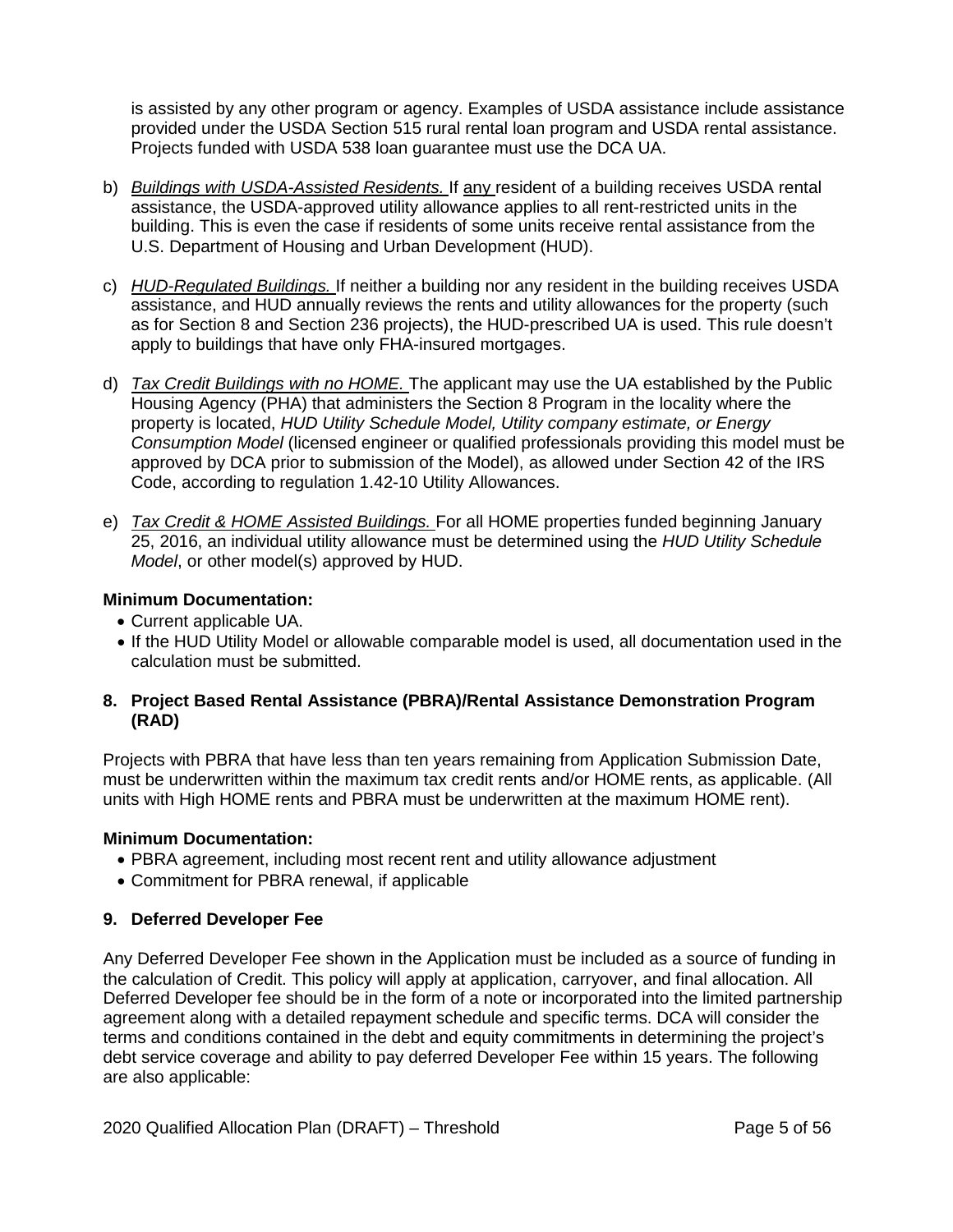• Deferred Developer fee must be payable within fifteen years from available cash flow. The deferred portion cannot exceed 50% of the total amount of Developer Fee at initial application. For purposes of calculating the project's annual debt service coverage ratio, the deferred Developer Fee will not be included as debt service.

# **10. Market Units**

Any and all costs directly associated with developing unrestricted units must be covered by unrestricted financing sources. The market rate units to total units percentage must be less than or equal to the unrestricted permanent financing to total development cost percentage. Deferred developer fee is considered an unrestricted financing source for purposes of this section.

# **11. Commitments**

Commitments must be for each individual application and not be combined for more than one application.

- a) Original executed preliminary commitments for all financing must be submitted with the Application including, but not limited to, the following:
	- i. Construction financing.
	- ii. Non-DCA permanent financing.
	- iii. Bridge loans, if applicable.
	- iv. Project Based Rental Assistance agreements.
	- v. Operating subsidy agreements.
	- vi. Limited partner (tax credit) equity.
	- vii. HUD letters by an authorized official from the Multifamily Housing Division stating that the application is under serious consideration and Lender Preliminary Commitments for HUD assisted projects under 221(d)(3), 221(d)(4), 223(f), or 202 programs may be submitted with the Application, but final MAP Invitations must be submitted by the deadline noted on Exhibit A DCA Pre-application and Pre-Award Deadlines and Fee Schedule.
	- viii. USDA Notice to Proceed (or equivalent) with application processing and lender preliminary commitment are required for loans to be guaranteed under the USDA Section 538 Guaranteed Rural Rental Housing Program. Any grants or other forms of assistance utilized during the construction period or utilized as permanent financing must be documented.
	- ix. Applications that include costs associated with pre-development financing must provide copies of the loan documents (Note, Loan Agreement, Guarantees, Security Documents) if the loan has closed, or an original commitment from the proposed lender.
	- x. Federal Home Loan AHP financing commitment from either the Federal Home Loan Bank to the non-profit entity or to the ownership entity is required. If the commitment is to the non-profit entity, then the non-profit entity should provide a preliminary commitment to the ownership entity.
	- xi. Projects proposing the utilization of Historic Tax Credits must provide a historic tax credit syndicator letter and documentation of the designation for the subject project through the National Register.
- b) In the case of public financing which is under final consideration at the time of Application, but is not awarded funding, the Applicant may secure alternate financing provided related Application documents are submitted to DCA on or before the date noted on Exhibit A DCA Pre-application and Pre-Award Deadlines and Fee Schedule. Failure to provide the required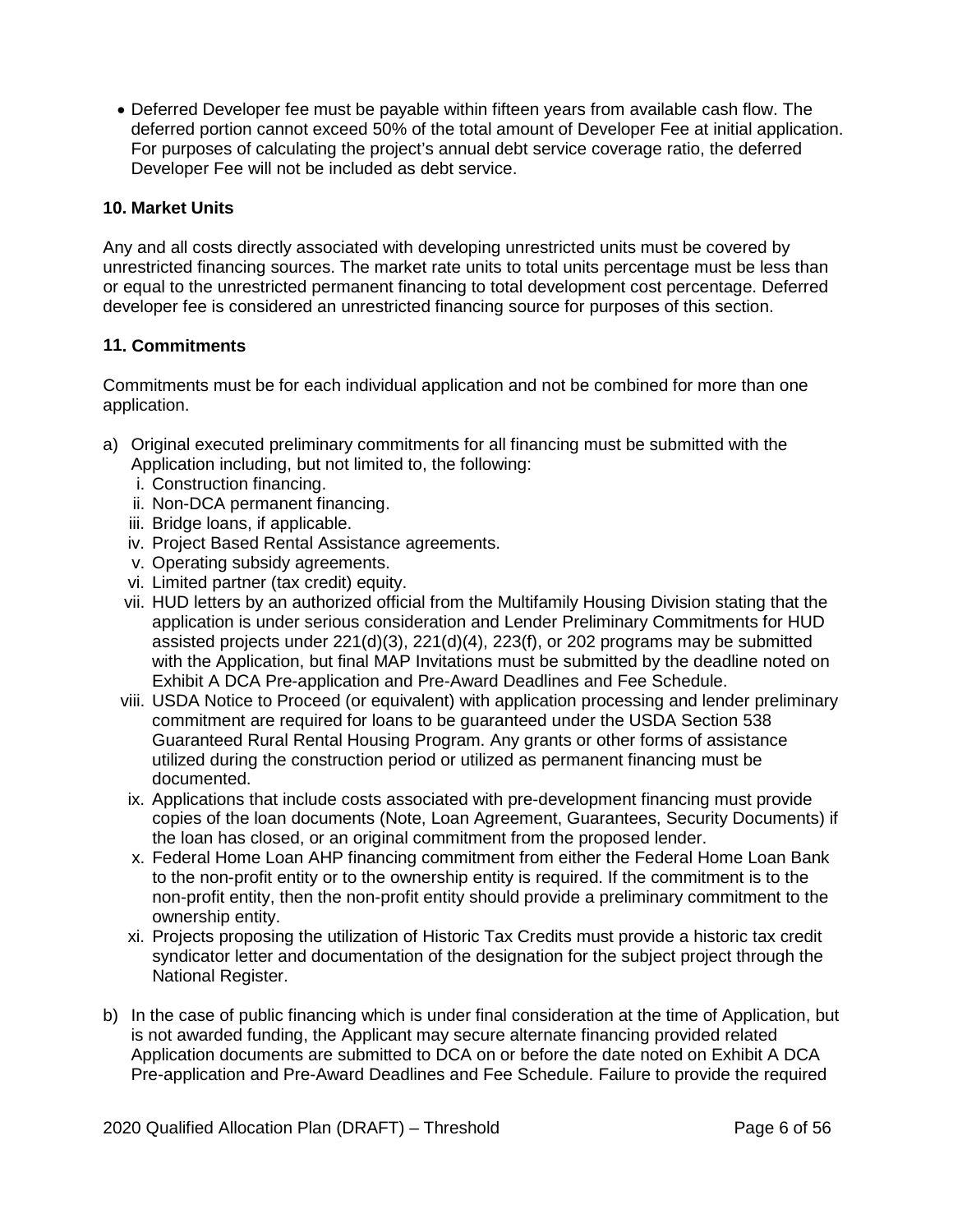documentation for USDA, FHLB-AHP, HUD alternative financing, and/or the National Historic designation as stated above may result in a Threshold failure.

- c) The preliminary commitments must disclose, at minimum, the following:
	- i. The purpose of the loan and use of proceeds.
	- ii. The property address.
	- iii. The loan amount.
	- iv. The interest rate applicable to the construction period. If the construction period rate is floating, the rate index, spread, and the frequency of adjustment must be clearly identified. DCA will utilize the applicable rate effective as of May 1, 2020.
	- v. The interest rate applicable to the permanent period. If the interest rate is to be fixed at the time of funding, the rate index and credit spread must be clearly identified and the indicative rate as of the date of the preliminary commitment must be provided.
	- vi. All "add-ons" to the base interest rate, including but not limited to MIP, USDA annual guarantee fee, servicing fees, Ginnie Mae guarantee fees, trustee fees, and issuer fees, must be clearly identified in the commitment letter.
	- vii. The general and specific terms and conditions of the loan.
	- viii. The amortization period and term of the loan.
	- ix. Equity Commitment Letters are required to contain, at minimum, equity pricing, total capital contribution amount, an estimated pay-in schedule, and any reserve requirement.
	- x. All reserves required by the lender/syndicator, including but not limited to replacement reserves, operating deficit reserves, HUD-required program reserves, and USDA-required program reserves.
	- xi. A preliminary financing commitment must include the amount of the asset management fee and whether or not the asset management fee will be increased annually; if increased, the commitment must include the rate of increase and the priority of payment of the asset management fee.
	- xii. In the case of loans to be guaranteed under the USDA Section 538 Guaranteed Rural Rental Housing Program, the lender must specify if the annual USDA guarantee fee will be paid out of the lender's principal and interest payments.
	- xiii. Applicants that propose financing structures with government program loans are responsible for correctly reflecting the terms of the loan and determining whether the funds were originally "federal funds."

## **Minimum Documentation:**

- Commitment letters meeting above requirements.
- If utilizing a construction loan, applicant must provide evidence for construction interest expense estimate (e.g., draw schedule, written justification).

# **12. Assumption of Existing Debt**

Any existing debt that is not paid in full at closing must be disclosed as part of the Application. This includes existing debt which may be forgiven in part, or recycled back into the property as new debt. (Debt that is not paid in full will be considered in the appraised value of the property for purposes of determining whether the purchase price is reasonable.)

The following supporting documentation must be included for all existing debt that is in any part of the new financing structure:

a) An approval letter signed by an officer of the lender whose debt is being assumed which certifies, no less than thirty days prior to Application Submission day:

2020 Qualified Allocation Plan (DRAFT) – Threshold Page 7 of 56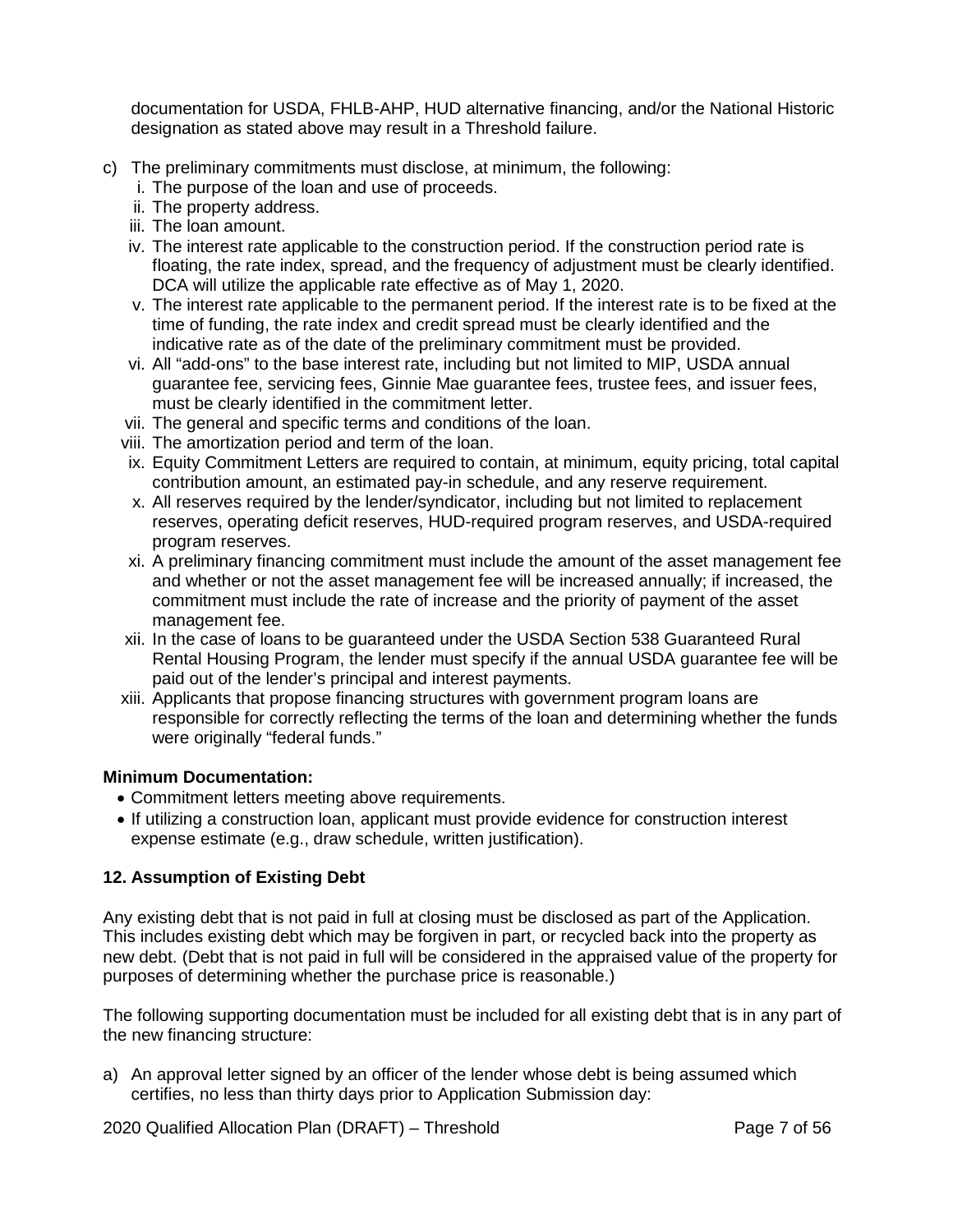- i. The original principal balance of the loan.
- ii. The current outstanding principal balance of the loan.
- iii. The current accrued and unpaid interest.
- iv. The current effective interest rate applicable to the loan.
- v. The original date of the loan.
- vi. The maturity date of the loan.
- vii. Annual debt service.
- viii. The amortization period applicable to the original loan.
- ix. That the loan is not currently in default, or if there exists an event of default, or an event that with the passage of time will constitute an event of default, all of the factual data pertinent to said default or said potential default.
- x. The type and current balances of any outstanding reserve accounts for existing loans and their disposition upon the sale of the project, if applicable.
- b) A copy of the original Promissory Note and any amendments and/or modification to said Promissory Note.
- c) A copy of the original Loan Agreement and any amendments and/or modification to said Loan Agreement.
- d) A copy of the original Mortgage, Deed to Secure Debt, Deed of Trust, or such other security instrument providing security for the loan, and any amendments and/or modification to said security instruments.
- e) Board resolutions approving the restructuring or assumption of existing debt.

For Scattered Site Projects, all units must be developed under one master plan of financing and considered as a single project by all funding sources. The requirements of this threshold category are applicable to the project as a whole**.**

## **B.** *DCA Analysis of Feasibility During the Competitive Round*

- **1. Total development cost may be decreased or increased by DCA during its review if it is determined that line items are not reasonable or do not accurately reflect the supporting documents.**
	- Development budget adjustments made by DCA must be covered by deferred developer fee.
	- Development costs may not be increased by the Applicant during DCA's review.
	- No new financing sources may be added or existing financing sources modified.
	- Credits will be adjusted accordingly for each adjustment. Credits will not be increased above the amount requested in the Application.
	- Applicants may not request that one line item be reduced in order to increase or add an additional line item during the threshold clarification period.
- **2. DCA will not make the following revisions during its analysis of feasibility:**
- a) Unit count, income mix and bedroom type.
- b) Rent structure (rents may be adjusted upward or downward by DCA to meet applicable program requirements).
- c) Operating expenses proposed by the Applicant decreased to make the project feasible.

## <span id="page-44-0"></span>**II. COST LIMITS**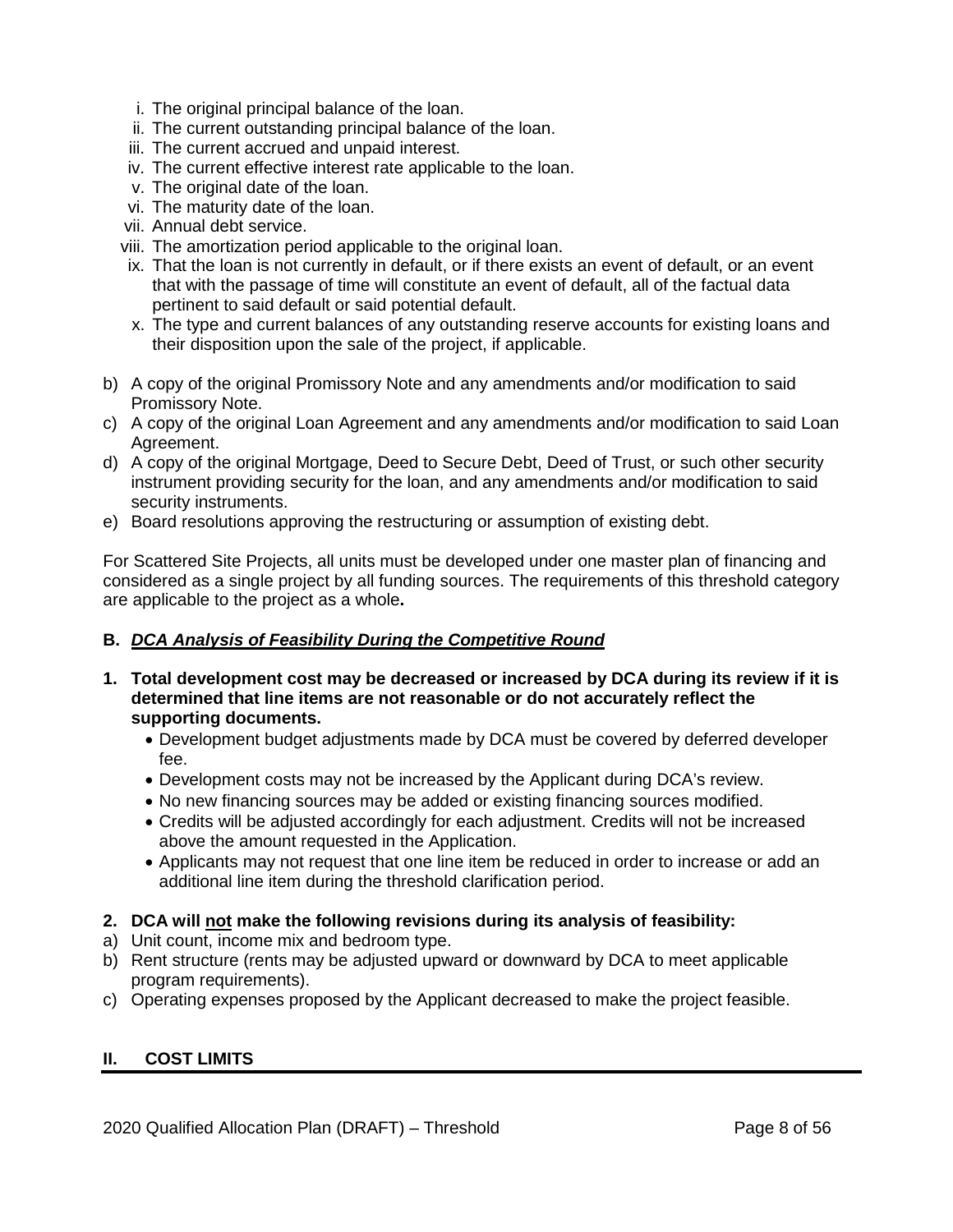DCA has adopted per-unit cost limits that reflect calculations by the HUD PIH Office of Capital Improvements with the following adjustments:

| Unit type           | <b>DCA Adjustment</b> |  |
|---------------------|-----------------------|--|
| <b>Efficiencies</b> | <b>20%</b>            |  |
| 1-bedroom units     | 15%                   |  |
| 2-bedroom units     | 15%                   |  |
| 3-bedroom units     | 10%                   |  |
| 4-bedroom units     | 10%                   |  |

Please note the following:

- An Excel workbook for viewing how project-level cost limits vary by unit mix is published separately on the DCA website.
- Regardless of the reasonableness of proposed project costs, DCA will not fund properties with costs exceeding DCA cost limits other than the potential waivers described below.
- Projects that propose a combination of new construction and rehab cannot average the costs of the rehab and new construction.
- The Development's Total Development Cost for purposes of cost limits excludes the following line items from the Uses tab in the Core Application: "DCA-Related Costs," "Local Government Fees", the rent-up reserve, operating deficit reserve, and an upfront-funded replacement reserve, if applicable.

Applications for properties located in the MSAs listed in the HUD 2019 Unit Total Development Cost Limits document (see HUD PIH Office of Capital Improvements website: [https://portal.hud.gov/hudportal/HUD?src=/program\\_offices/public\\_indian\\_housing/programs/ph/c](https://portal.hud.gov/hudportal/HUD?src=/program_offices/public_indian_housing/programs/ph/capfund) [apfund](https://portal.hud.gov/hudportal/HUD?src=/program_offices/public_indian_housing/programs/ph/capfund) - refer to "What's Hot" column) must use the respective per unit cost limit.

DCA requires properties in the following counties to use the applicable cost limits for each of the following MSAs published in the HUD 2019 Unit Total Development Cost Limits document.

## • *Albany MSA:*

Baker County, Ben Hill County, Calhoun County, Clay County, Colquitt County, Crisp County, Decatur County, Dooly County, Dougherty County, Early County, Grady County, Irwin County, Lee County, Miller County, Mitchell County, Randolph County, Seminole County, Sumter County, Telfair County, Terrell County, Tift County, Turner County, Wilcox County, Worth **County** 

## • *Athens MSA:*

Banks County, Clarke County, Elbert County, Franklin County, Greene County, Habersham County, Hart County, Madison County, Oconee County, Oglethorpe County, Rabun County, Stephens County, Taliaferro County, Towns County, Union County, White County

## • *Atlanta MSA:*

Barrow County, Bartow County, Butts County, Carroll County, Cherokee County, Clayton County, Cobb County, Coweta County, Dawson County, DeKalb County, Douglas County, Fannin County, Fayette County, Floyd County, Forsyth County, Fulton County, Gilmer County, Gordon County, Gwinnett County, Hall County, Haralson County, Heard County, Henry

2020 Qualified Allocation Plan (DRAFT) – Threshold Page 9 of 56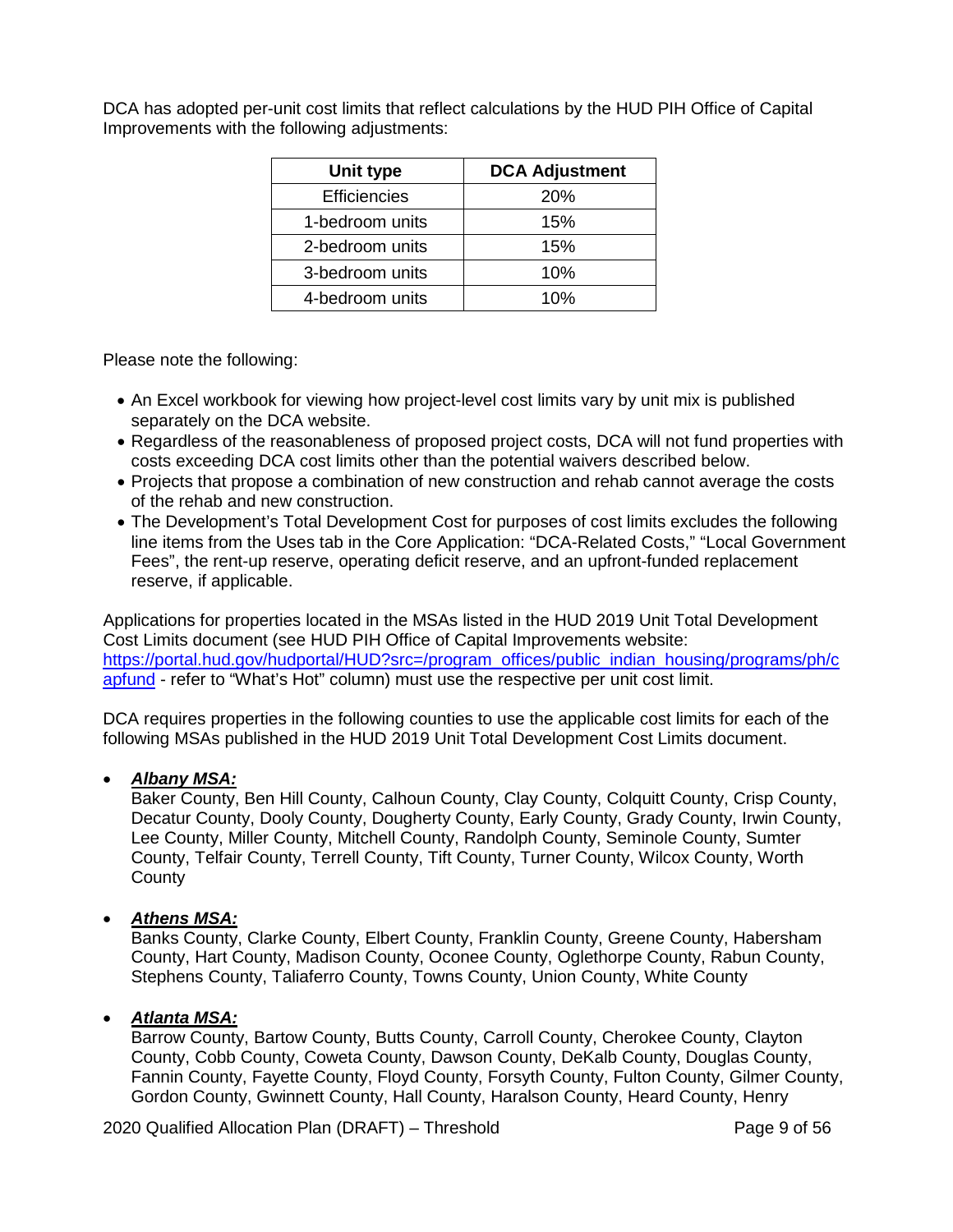County, Jackson County, Jasper County, Lamar County, Lumpkin County, Meriwether County, Monroe County, Morgan County, Murray County, Newton County, Paulding County, Pickens County, Pike County, Polk County, Putnam County, Rockdale County, Spalding County, Troup County, Upson County, Walton County,

## • *Augusta MSA:*

Burke County, Columbia County, Emanuel County, Glascock County, Jefferson County, Jenkins County, Lincoln County, McDuffie County, Richmond County, Warren County, Wilkes **County** 

## • *Chattanooga (TN) MSA:*

Catoosa County, Chattooga County, Dade County, Walker County, Whitfield County

### • *Columbus MSA:*

Chattahoochee County, Harris County, Marion County, Muscogee County, Quitman County, Schley County, Stewart County, Talbot County, Taylor County, Webster County

### • *Macon MSA:*

Baldwin County, Bibb County, Bleckley County, Crawford County, Dodge County, Hancock County, Houston County, Johnson County, Jones County, Laurens County, Macon County, Peach County, Pulaski County, Treutlen County, Twiggs County, Washington County, Wheeler County, Wilkinson County

#### • *Savannah MSA:*

Appling County, Bryan County, Bulloch County, Candler County, Chatham County, Effingham County, Evans County, Glynn County, Liberty County, Long County, McIntosh County, Montgomery County, Screven County, Tattnall County, Toombs County, Wayne County

#### • *Valdosta MSA:*

Atkinson County, Bacon County, Berrien County, Brantley County, Brooks County, Camden County, Charlton County, Clinch County, Coffee County, Cook County, Echols County, Jeff Davis County, Lanier County, Lowndes County, Pierce County, Thomas County, Ware County

**Cost Limits for Historic/Transit Oriented Properties**: The cost limits for historic rehabilitation projects that qualify for scoring points under Historic Preservation and/or transit-oriented development projects that qualify for the full 6 points under Community Transportation Options will be increased to 110% of the above applicable cost limits. The increased limits for historic rehabilitation projects will only be applicable to that portion of the project that qualifies as a historic development.

**Cost Waivers.** 9% Applicants may submit cost limit waivers at Application Submission or Pre-Application. If DCA denies a cost waiver submitted after the Application Submission deadline, the Applicant will fail Threshold. DCA will consider a cost waiver request for the following:

- Unusual or extraordinary costs not typically seen in most properties. An example would be a proposed development with podium parking. In no case will DCA waive federal, state or local building or accessibility laws or codes, state energy conservation codes or health and safety requirements.
- Costs for historic development above the project cost limits which will be covered by historic credit equity.
- Costs that are covered by funding from a foundation, other unrelated not-for-profit charitable

2020 Qualified Allocation Plan (DRAFT) – Threshold Page 10 of 56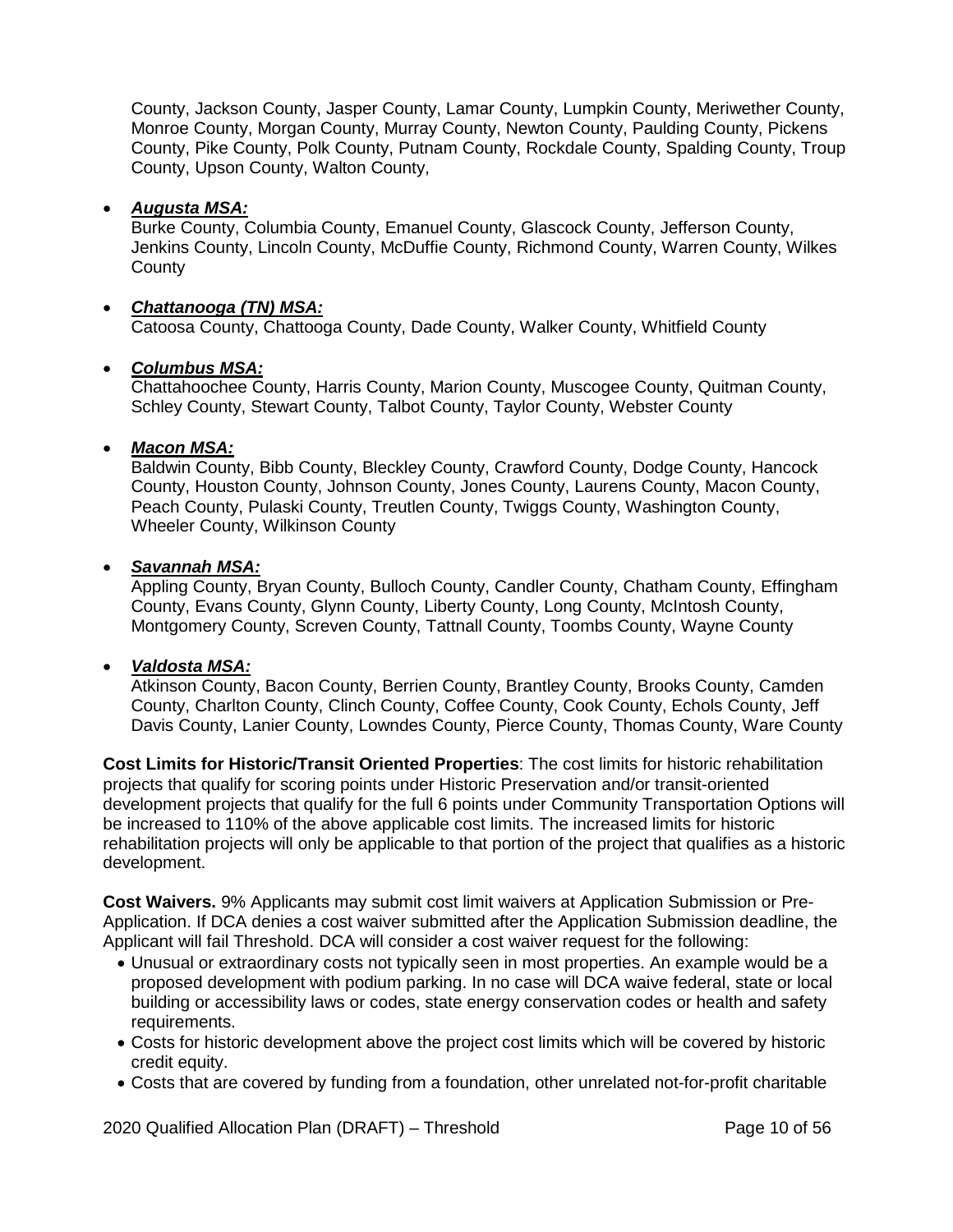organization, or governmental entity that is not DCA in the amount equal to or greater than the development cost that exceeds DCA's unit cost limitations. The funding commitment letter from such entity must be included in the Application, and such funds must be in the form of a grant or a cash flow loan and must be included as part of the project sources of funds in the Application and final cost certification. In calculating the maximum credits which can be allocated to the project, DCA will not include these funds in the gap calculation.

## **Reference Documentation:**

- HUD 2019 Total Development Cost Limits: https://www.hud.gov/program\_offices/public\_indian\_housing/programs/ph/capfund
- DCA cost limit testing workbook

# **Minimum Document Requirements for Cost Waivers:**

- A certification from the applicable municipality, architect and/or engineer must be provided documenting the additional waiver item requirement or condition.
- Projects requesting a PCL waiver request must include a non-IOI third party cost review that includes a specific and delineated review of the proposed item(s) necessitating the cost limit waiver.
- Projects with unsuitable soils or environmental remediation must provide an environmental report supporting the request for PCL waiver and an estimate of remediation costs from a non-IOI third party.
- A detailed third party cost breakdown must be provided indicating the difference between the cost for the extraordinary items necessitating the waiver and those of typically constructed developments.
- DCA reserves the right to request additional information such as PNA, PNCA, CNA, or PCR, and/or additional supporting documentation deemed necessary to complete analysis and consideration of waiver request.
- DCA reserves the right to deny waivers if the completed project will not result in safe and decent housing that is equal to comparable housing in the marketplace.
- A copy of the written approval of the DCA per unit cost waiver must be provided with the LIHTC application to satisfy the threshold requirement.

Any waiver request granted at preapplication stage is preliminary. If selected, the Applicant will need to submit a full cost waiver request with actual figures and documents as requested by the DCA construction department prior to closing.

# <span id="page-47-0"></span>**III. TENANCY CHARACTERISTICS**

All Applicants must designate the proposed development as targeting one of the following tenancies:

## **A.** *Family Development*

A Family development is designed to foster development of housing for families and to encourage community activities from within the neighborhood.

## **B.** *Senior Development*

A Senior development meets one of the following requirements:

2020 Qualified Allocation Plan (DRAFT) – Threshold Page 11 of 56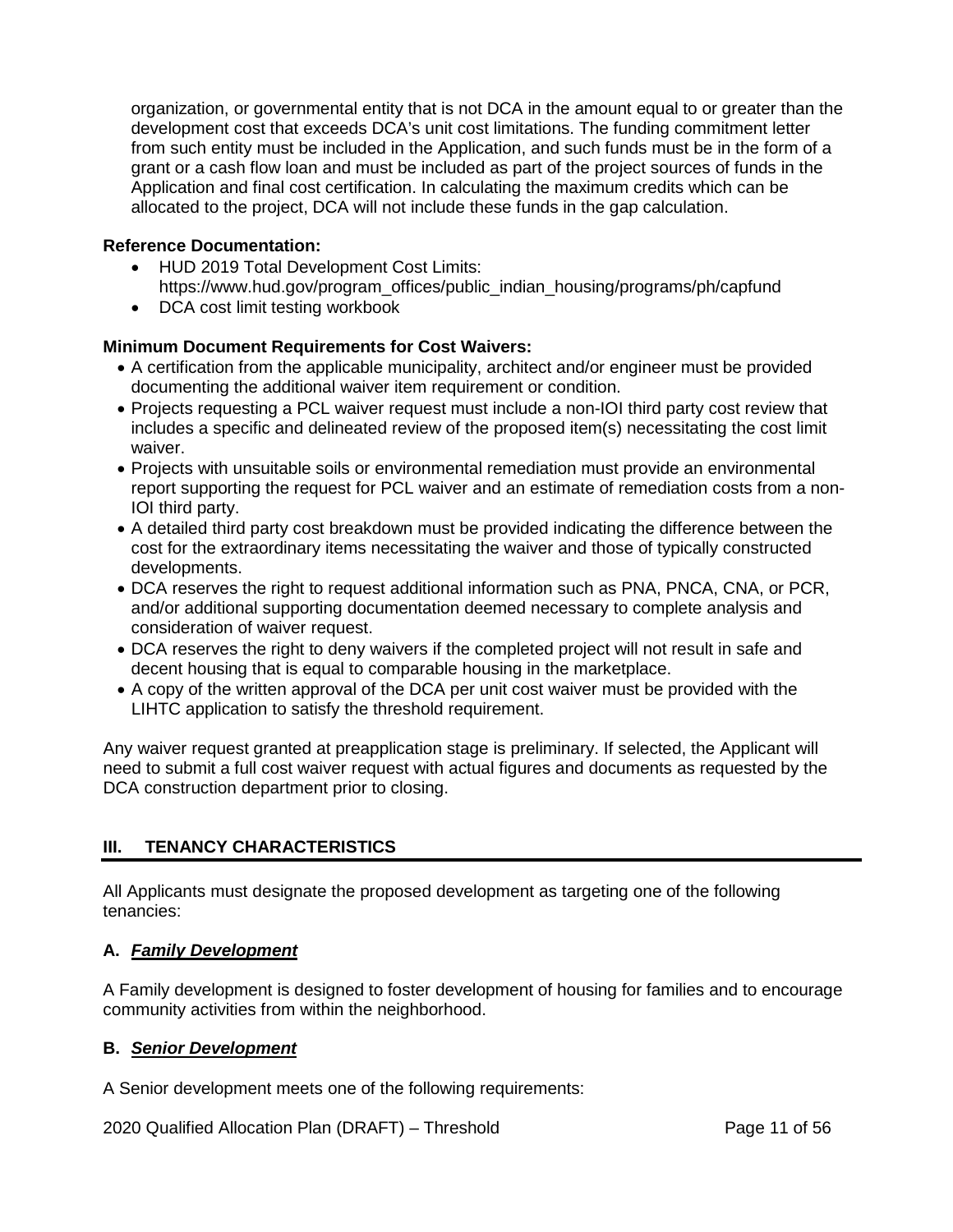- 1. Intended for, and solely occupied by, individuals 62 years of age or older; or
- 2. *Housing for Older Persons:* Intended and operated for occupancy by at least one individual 55 years of age or older per unit, where at least 80% of the total housing units are occupied by at least one individual who is 55 years of age or older; and where the Owner publishes and adheres to policies and procedures which demonstrate an intent by the Owner and manager to provide housing for individuals 55 years of age or older. Housing for Older Persons includes HUD PHA properties that have a combined senior and disabled tenancy. For further information, see DCA defined terms in Core.

# **C.** *Other*

Projects that have funding from a program which has a different tenancy definition than those set forth above must contact DCA for instructions on this section no later than the pre-application deadline date. Projects that combine senior housing and special needs housing must meet all architectural requirements of senior housing.

# <span id="page-48-0"></span>**IV. REQUIRED SERVICES**

## **A.** *Family/Senior Properties*

Family Properties must include at least two (2) services from two (2) of the following categories. Senior Properties must include at least four (4) services from three (3) of the following categories.

- 1. Social and recreational programs (e.g. semi-monthly birthday parties/holiday dinners or parties/potluck dinners, movie nights, bingo).
- 2. On-site enrichment classes (e.g. budgeting, avoiding identity theft, arts and crafts, computer tutoring, gardening, safety classes such as CPR and household safety).
- 3. On-site health classes (e.g. nutrition, healthy cooking, asthma management classes and smoking cessation classes, exercise classes such as yoga, Pilates, strength training, groupled aerobic classes, and/or personal fitness).
- 4. Other services as approved by DCA at pre-application (e.g. alternate services for USDA Rural properties with limited community space, requiring approved support services documentation).

## **B.** *Additional Policies Related to Services*

- 1. A full-time activities manager will be allowed in the operating budgets for properties that are 100 units or more.
- 2. Temporary staffing during lease-up to handle activities set-up and sign-up will be considered on a case-by-case basis.
- 3. Part-time (on a proportional basis) activity managers will be allowed in the operating budgets for smaller projects.
- 4. Applications for rehabilitation of existing congregate supportive housing developments must provide a memorandum of agreement with a behavioral health agency, continuum of care, or service provider to ensure the appropriate provision of supportive services.
- 5. Applicants must track resident participation in any on-site services. If participation declines continuously over a six-month window, on-site staff is expected to request resident feedback on the services provided.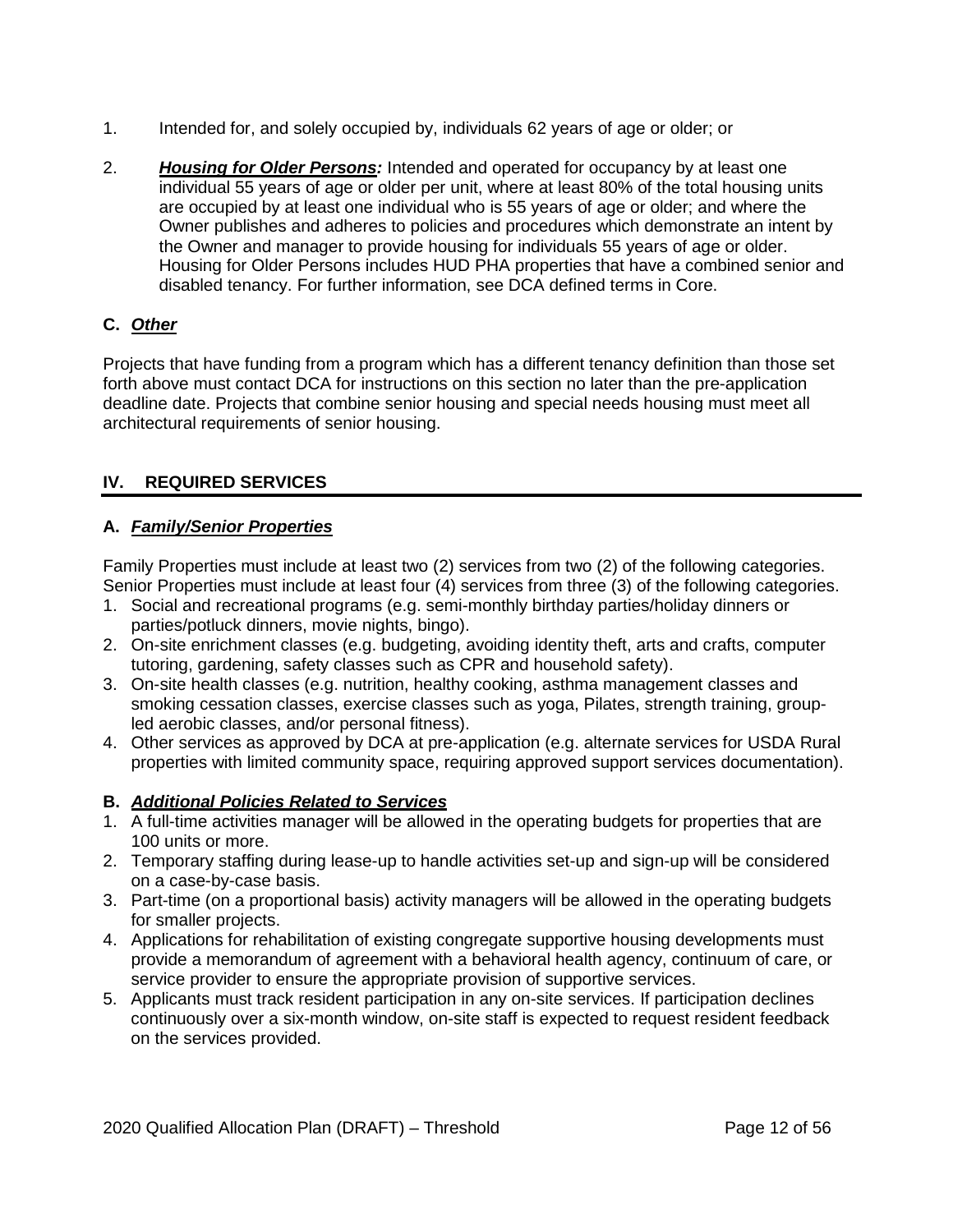# <span id="page-49-0"></span>**V. MARKET FEASIBILITY (MARKET STUDY)**

Applicants must submit a market study in accordance with DCA requirements. The study must be prepared by a market analyst approved by DCA in accordance with DCA guidelines and must be in the format required by the DCA Market Study Manual. The market study must be completed no more than 6 months prior to Application Submission. It is the Applicant's responsibility to ensure that the market study accurately reflects the rental structure and unit mix of the proposed project as reflected in the Application, and meets all DCA requirements.

While DCA will consider the analysis contained in the market study in determining whether the project is marketable, DCA is not bound by the opinion or conclusions reached by the market analyst. DCA may review the market study, rent rolls, and project data of similar projects located in or near the primary market area in determining whether the project will be able to achieve the desired lease up and maintain feasibility.

Bond Applications submitted close to the competitive round may be required to update market studies to reflect 9% Applications pending review with overlapping market areas. Similarly, 9% Applicants may be required to update their market studies during the review period to reflect a pending 4% bond deal in overlapping market areas. DCA will consider pending 9% and 4% Applications in its market determinations.

The following factors will be considered to be indicative of market feasibility for HOME, 4% Credit projects, and 9% Credit projects:

- 1. Market capture rates 30% or less for all 1-bedroom units, 30% or less for all 2-bedroom units, 40% or less for all 3-bedroom units, and 50% or less for all 4 or more bedroom units in the project.
- 2. In Rural areas, market capture rates of 35% or less for all 1-bedroom units, 35% or less for all 2-bedroom units, 40% or less for all 3-bedroom units, and 50% or less for all 4 or more bedroom units in the project.
- 3. The overall capture rate for tax credit and market rate units shall not exceed 30% for Applications in the flexible pool and 35% for Applications in the Rural pool.
- 4. Market capture rates for each bedroom type within each AMI market segment type (i.e. 30%, 50%, 60% & market) shall not exceed 60%.
- 5. Appropriate market area that does not overestimate demand.
- 6. An absorption period less than 24 months to reach stabilized occupancy.
- 7. Stabilized occupancy rate of 93% or above.
- 8. Unit mixes or target populations supported by the market.
- 9. No more than two DCA funded projects in the primary market area which have physical occupancy rates of less than 90 percent and which compete for the same tenant base as the proposed project.
- 10. Strong overall market occupancy of 90% or greater.
- 11. The minimum rent differential between the proposed rents and average market rents, as explained in the Market Study Manual, must be 10%.
- 12. For Senior developments, demand may include residents from outside the market area converting from homeownership and seniors living with and/or supported by their children. If applicable, this must be documented by the market analyst.
- 13. DCA, when necessary, may independently evaluate the demand for additional affordable rental housing in the geographic/market area.

## **Adverse Impact**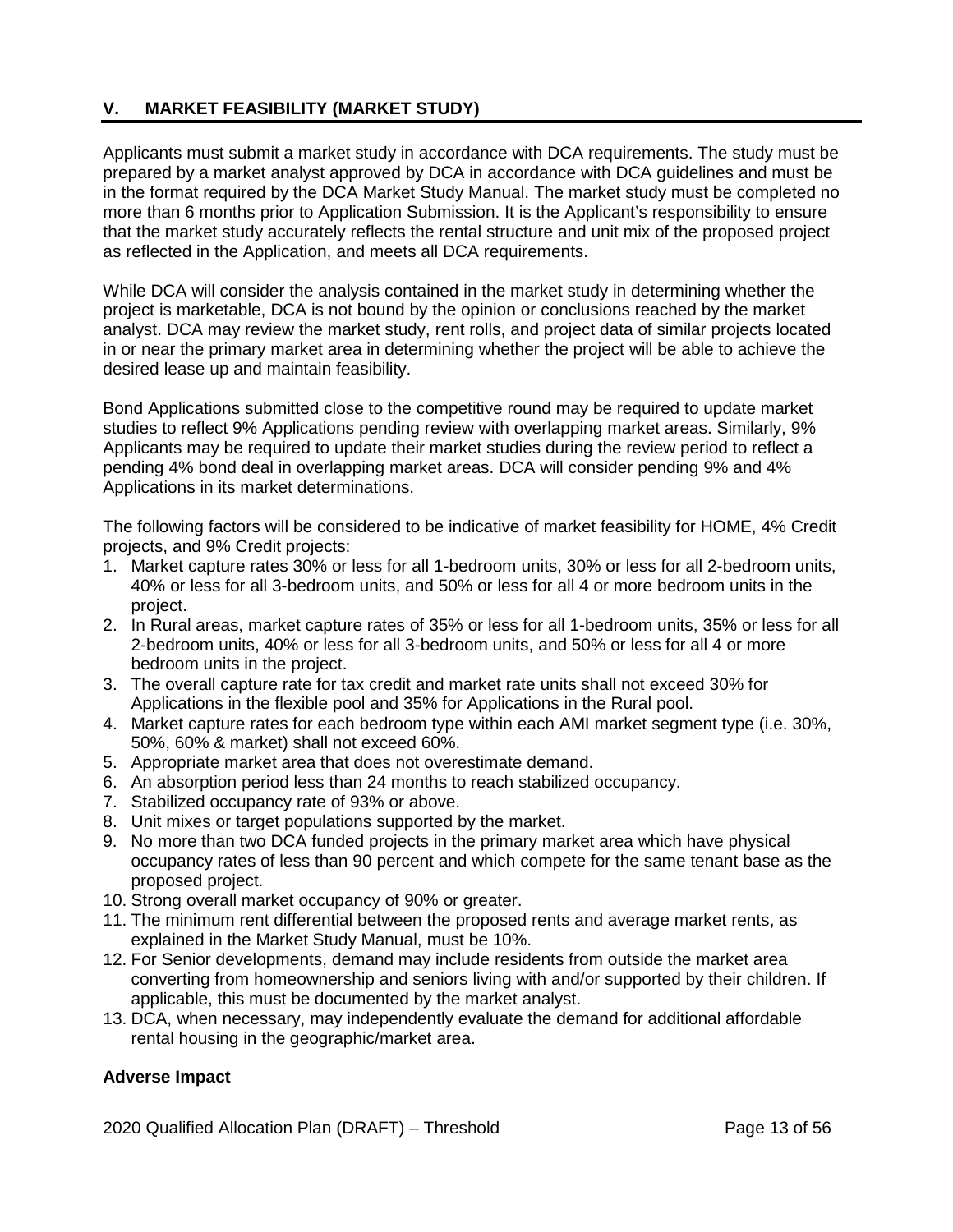An Application will fail this Threshold requirement if DCA determines that the property will have an adverse financial impact on existing tax credit properties, HOME, National Housing Trust Fund, or CDBG-DR properties within the primary market area or in close proximity to the primary market area. The demand for units in the market area as well as timing of properties placed-in-service will be taken into consideration. Applicants are required to do their own due diligence to determine pending properties near the proposed site.

DCA may retain the services of its own market analyst to review the conclusions of the market study submitted by the Applicant. For scattered site projects, the market study requirements must be met for the project as a whole. DCA's judgment will be the final determination as to the size of market areas or the adverse impact on existing properties.

## **Reference Documentation:**

• DCA Market Study Manual

# <span id="page-50-0"></span>**VI. APPRAISALS**

# **A.** *DCA-Commissioned Appraisals*

For all projects awarded HOME Loans, DCA will commission an appraisal prepared in accordance with DCA policies. DCA may also commission an appraisal for a tax credit only project in order to confirm that the proposed purchase price is reasonable and the valuation assumptions within the application are valid.

HOME Applicants will be charged a fee equal to the cost of the appraisal report. The fee will be due on the date specified in the HOME commitment letter. The commissioned appraisal reports must include the "as is" value, "as built/as complete" (encumbered) value, and "as built/as complete " (unencumbered) value of the proposed subject property as well as the tax credit value. The "as is" value must delineate the value of the land and building. The appraisal must conform to USPAP standards. The appraisal will provide an estimate of the unrestricted market value (unencumbered) of the property at loan maturity. The total hard cost of any project may not exceed 90% of the as completed unencumbered appraised value of the property. Upon completion of the commissioned appraisal, any project found not to meet this requirement may have their funding award revoked.

The DCA appraisal may be assignable to other lenders. In instances where the senior lender obtains the appraisal, DCA will accept such appraisal if DCA's guideline requirements are met and DCA is given the right to rely on the appraisal by the appraiser.

## **B.** *Applicant-Commissioned Appraisals*

The effective date of Applicant-commissioned appraisals must be within six (6) months of Application Submission. All appraisals must include DCA as an intended user.

An Application for tax credits for 4% bond financed developments must contain an appraisal commissioned by the lender or by a DCA-approved appraiser with an effective date of not more than 6 months earlier than the date of the Application, regardless of whether there is an Identity of Interest between the buyer and the seller.

Any Applicant that is claiming acquisition credits for existing structures must provide an appraisal.

2020 Qualified Allocation Plan (DRAFT) – Threshold Page 14 of 56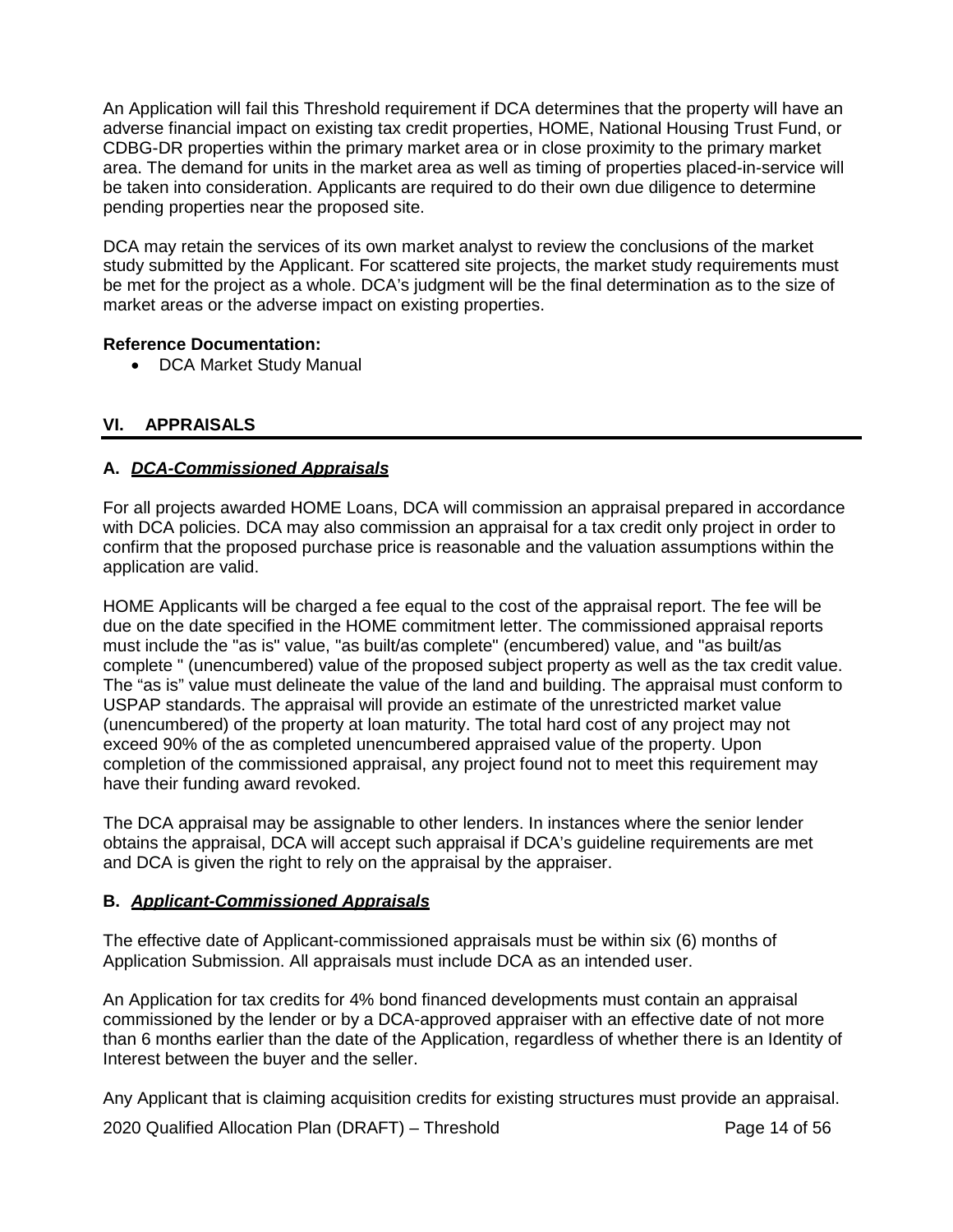# **1. Identity of Interest**.

DCA policy requires that the Applicant obtain an appraisal of the value of a property if there is an Identity of Interest between the buyer and the seller. This includes a seller that is a member of the proposed Project Team, including a limited partner. This appraisal must be submitted with the Application and follow the value estimates detailed in the 2020 Appraisal Manual. DCA will carefully scrutinize the sales price of land between related parties to ensure that the value has not been inflated. While the appraisal will be an indication of fair market value, DCA will consider tax values as well as the lesser of the appraised value or actual sales price established as indicative of the value of a property. All property values must associate a land value as well as a value for the improvements. The appraisal must conform to USPAP standards.

For purposes of generating tax credits:

- For 9% Credit Applicants, properties which have been in the control of the Applicant or a related party for a period of five (5) years or less will generally be valued at the acquisition cost at the time the related party obtained initial site control.
- For 4% Credit Applicants, properties which have been in the control of the Applicant or a related party for a period of three (3) years or less will generally be valued at the acquisition cost at the time the related party obtained initial site control.
	- o Properties that have been rezoned, subdivided, or modified will not be deemed to be of higher value based on the actions taken by the Owner/Applicant or any Related Party.

For Scattered Site Projects, an appraisal establishing "as-is" value will be required for each noncontiguous parcel where an Identity of Interest exist between the buyer and seller.

## **2. Selected Projects**

DCA may also require that a tax credit only projects selected for funding provide an appraisal commissioned by a lender or a DCA-approved appraiser on or before closing. This appraisal must support the purchase price as well as the value of the property upon completion.

#### **Reference Documentation:**

• DCA Appraisal Manual

## <span id="page-51-0"></span>**VII. ENVIRONMENTAL REQUIREMENTS**

Applicants should note that many of the environmental requirements from the QAP have been included in the 2020 Environmental Manual and are incorporated herein by reference.

## **A.** *General*

On-site and off-site specific environmental concerns identified in an environmental study are to be considered in the context of the criticality of the housing to be provided. DCA shall consider the public benefits of the housing and then weigh the benefits against the costs to mitigate the hazard, the potential health risks, and other financial and public policy implications. The project will not pass Threshold until all environmental matters are resolved.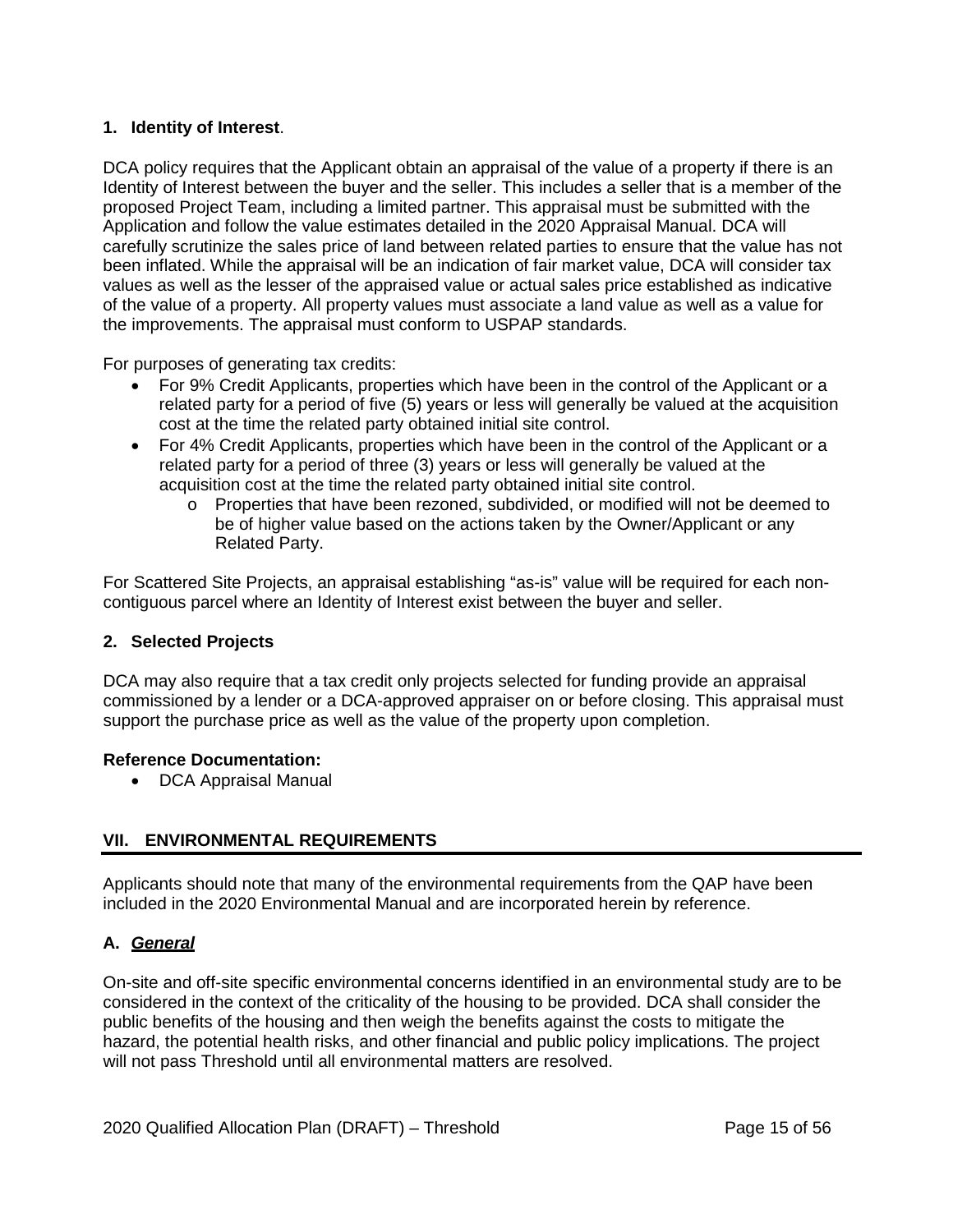For Scattered Site Projects, the environmental requirements must be met for each non-contiguous parcel.

## **B.** *Environmental Site Assessment*

Applications must include a Phase I and all required Phase II environmental site assessments. These studies must be prepared in accordance with the 2020 DCA Environmental Manual. The Applicant and the Qualified Environmental Professional, certified to practice in the state of Georgia, must sign the environmental certification form and include it in the Application.

The Phase I Environmental Site Assessment must fully address all recommendations of the Qualified Environmental Professional. If a Phase II is recommended, all testing must be completed prior to Application Submission.

The Phase I (and Phase II when recommended by the Qualified Environmental Professional) Environmental Site Assessment must have been conducted within six (6) months of the Application Submission. Environmental Site Assessments completed prior to this six-month period must be included (with appendices) in the Application.

A Noise Attenuation Plan must be submitted as part of the Environmental Site Assessment if noise requirements are not met.

## **1. Additional Standards**.

In addition to compliance with the standards developed by the American Society for Testing and Materials' (ASTM) and set forth in the "Standard Practice for Environmental Site Assessments, Phase I Site Assessment Process," ASTM 1527-13, DCA requires the following non-scope items be investigated:

- a) Flood Plains/Floodways.
- b) Wetland.
- c) State waters/streams/buffers & setbacks.
- d) Lead based paint.
- e) Asbestos containing materials.
- f) Noise.
- g) Water leaks, mold, and lead in drinking water.
- h) PCBs (Polychlorinated Biphenyls)
- i) Radon.
- j) Endangered species.
- k) Historic designation.
- l) Vapor intrusion screening.

### **2. Additional Environmental Requirements for HOME/HUD-funded Projects, Including but not Limited to PBRA**

All developments utilizing HOME or HUD funds are required to assess the environmental effects of that activity in accordance with the provisions of the National Environmental Policy Act of 1969 (NEPA) and HUD regulations at 24 CFR Part 58. DCA requires applicants to conduct various activities required for the environmental review process, including a Phase I Environmental Assessment (EA), as outlined in the Environmental Manual.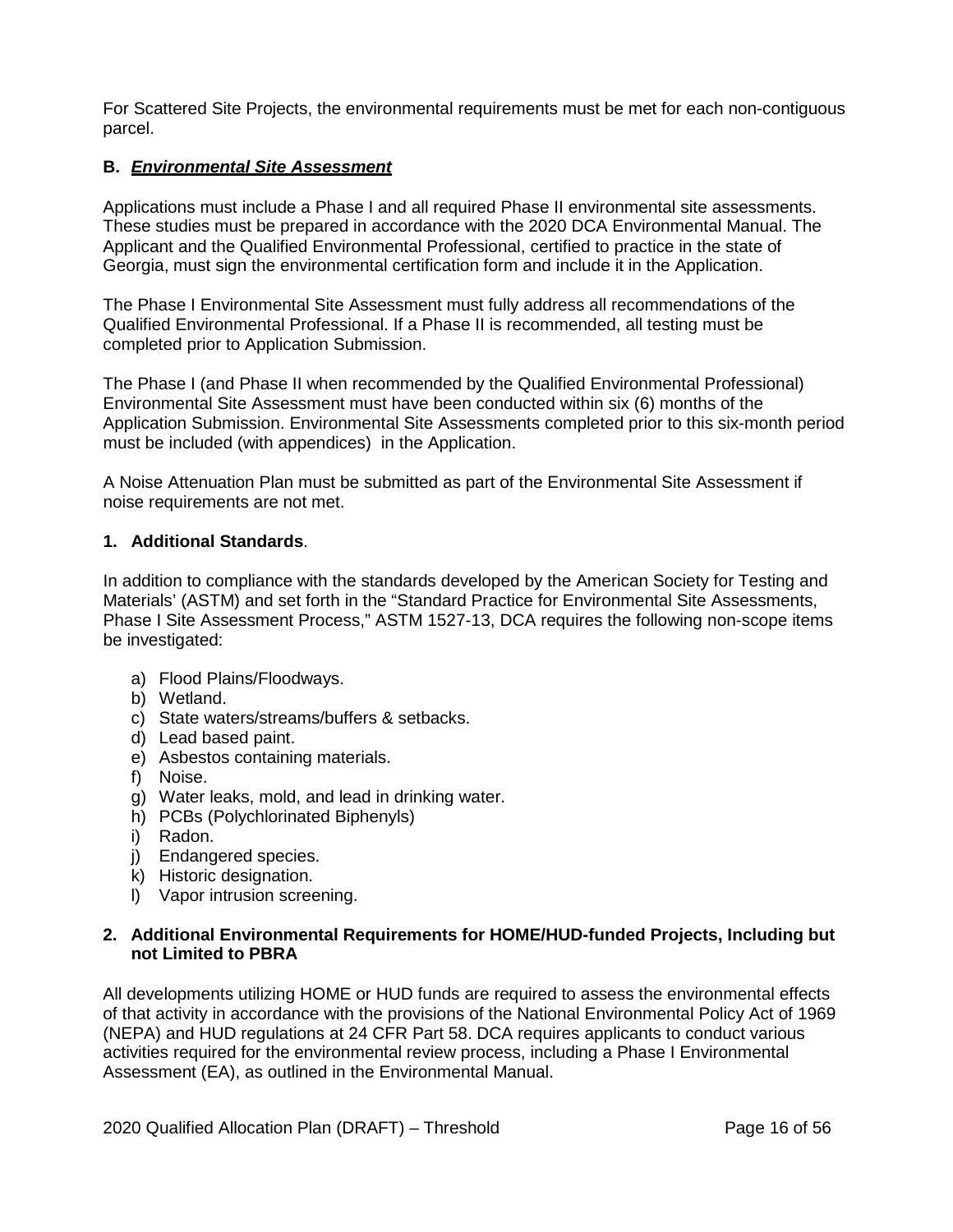The Applicant, as outlined in the HOME/HUD Environmental Questionnaire, must complete additional requirements for HOME/HUD-funded projects, including but not limited to, the 8-Step Process and HUD publication procedures. **If applicable, evidence of the commencement of the 8-Step Process must be submitted no later than the date noted in Exhibit A DCA Preapplication Deadlines and Fee Schedule.** The 8-Step process is outlined in the 2020 Environmental Manual. The applicant is responsible for providing documentation to DCA upon completion of the proess.

a) **HUD Environmental Clearance & Publication Requirements**: DCA is responsible for undertaking environmental reviews for proposed DCA HOME projects, as the Responsible Entity (RE) referred to in 24 CFR §58.43, Environmental Review Procedures for Entities Assuming HUD Responsibilities In this capacity, DCA must ensure that the environmental review process is satisfied before certain HUD funds are committed to specific projects. Therefore, when initial awards of HOME funds are announced, DCA will publish notices of its intent to allocate HOME funds in local newspapers in the proposed project's area. HUD will review any comments received to determine if there has been a finding. Once that process is complete and there has been no finding, DCA will seek HUD's approval of its commitment of HOME funds to the proposed project. In order to ensure that the environmental review process is not challenged, Owners and/or Developers of proposed projects must, once HOME consent requests are submitted, **refrain from undertaking activities that could have an adverse environmental impact prior to the receipt of an environmental clearance letter from DCA** removing the stipulated conditions. Such activities include, but are not limited to: acquiring, rehabilitating, converting, leasing, repairing, or constructing property. An Applicant **cannot commit or expend HUD or non-federal funds** until the environmental review process has been completed.

## **C.** *Site and Neighborhood Standards*

All properties that use DCA HOME funds as a source must meet Site and Neighborhood Standards (24 CFR §92.202 and 24 CFR §983.6) and Environmental Requirements, as mandated by the HOME regulations. These requirements must be met in accordance with instructions set forth in the HOME Manual and Environmental Manual. Applicants who have established agreements with HUD regarding different standards of review for site and neighborhood must meet those established standards. A copy of all documents relating to the different standards of review must be included with the application.

For Scattered Site projects, each non-contiguous parcel must meet the additional HOME requirements.

## **Reference Documentation:**

- 2020 Environmental Manual
- 2020 HOME Rental Housing Loan Program Manual

## **Minimum Documentation**:

- Phase I Environmental Site Assessment
- Phase II Environmental Site Assessment (if applicable)
- HOME Site and Neighborhood Standards Certification and (if applicable) supporting documentation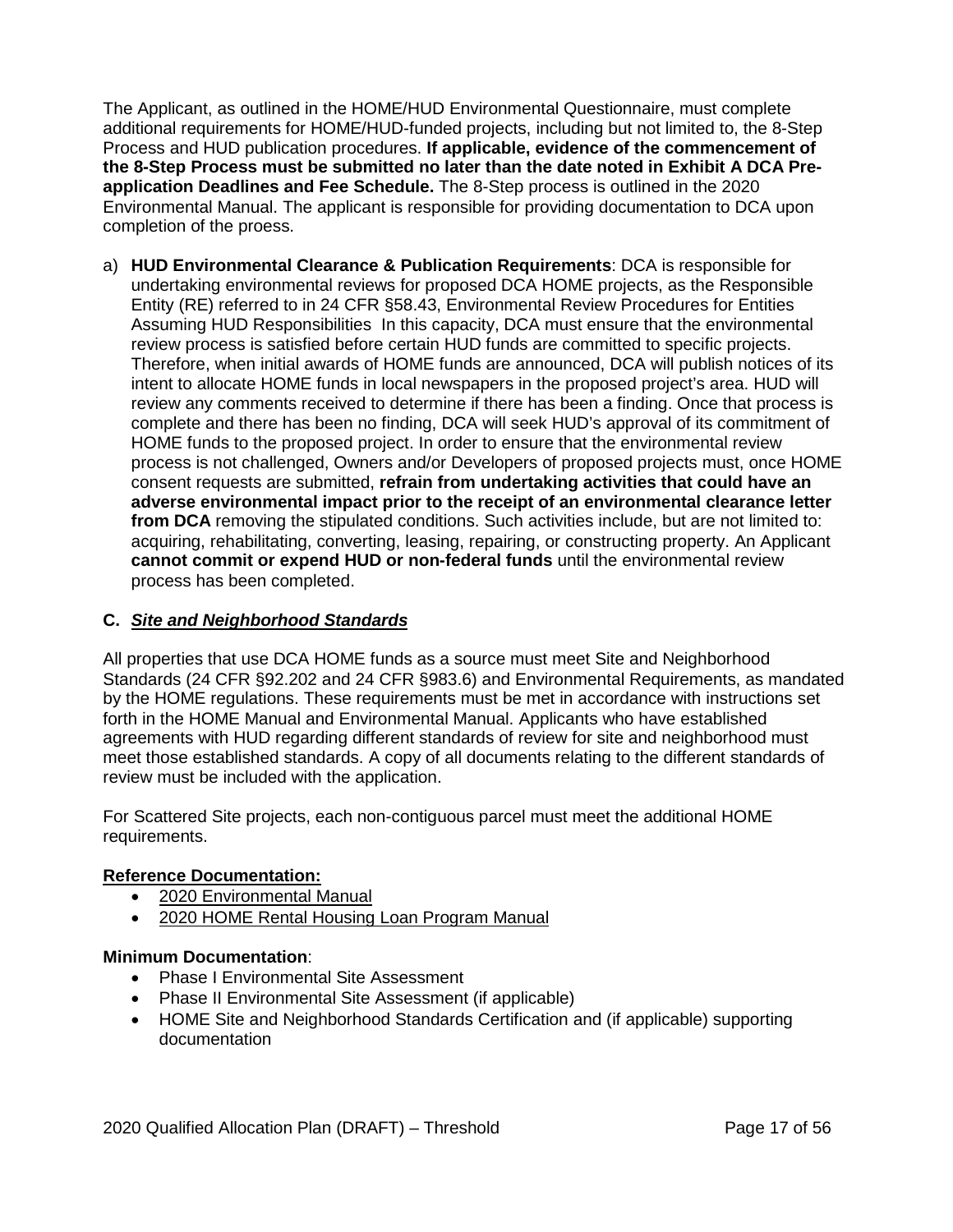# <span id="page-54-0"></span>**VIII. SITE CONTROL**

Site control must be in the form of:

- 1. A warranty deed that conveys title to the subject property to the current General Partner or proposed Limited Partner,
- 2. A legally binding contract to purchase the proposed project site in the name of the General Partner or proposed Limited Partner (or which provides for an executed assignment to the General Partner or proposed Limited Partner), or
- 3. A binding long-term ground lease or an option for a binding long-term ground lease, that clearly provides the right for the applicant to execute a binding agreement upon closing, with a minimum term of forty-five (45) years. All Lessors must execute the required LURC.

For competitive applications, contracts must be executed prior to Application Submission deadline, must include a discernible contract price, must be signed by the purchaser and seller, must include a legal description of the property, and must provide legal control of the site to the proposed General Partner or proposed LP at least through November 30, 2020. Site control must be in place through estimated bond closing date for a 4% Credit project.

In the event the contract provides the Applicant with the option to renew the contract, the renewal option in such contract must be enforceable by the Applicant until November 30, 2020. A copy of a recorded warranty deed or a fully executed contract must be submitted with the Application. The cost for purchase cannot be increased after Application Submission.

An Applicant may also show site control if selected through a federal government RFP process and can document that there is reasonable certainty that the final site control documents will be finalized within a reasonable time after award.

For Scattered Site Projects, evidence of site control is required for each non-contiguous parcel.

#### **Minimum Documentation:**

- Settlement statement or warranty deed from current property owner
- Warranty Deed; legally binding Contract; or legally binding, long-term Ground Lease or Option
- Legal description
- Evidence of RFP selection

# <span id="page-54-1"></span>**IX. SITE ACCESS**

All sites proposed for development must provide a specified entrance that is legally accessible by paved roads. The definition of paved road is provided in the DCA Architectural Manual. The Application must include the appropriate drawings, survey, or other documentation that reflects such paved roads. If such paved roads are not in place at the time of the Application Submission, documentation evidencing local government approval to pave the road, a commitment for funding, and the timetable for completion of such paved road must be included in the Application. If the road is going to be paved by the applicant, those costs must be submitted at Application Submission. This restriction does not apply to private driveways accessing only the proposed project through property that is not part of a proposed site. However, if the use of such a private drive is proposed, site control of the private drive must be documented by proof of ownership or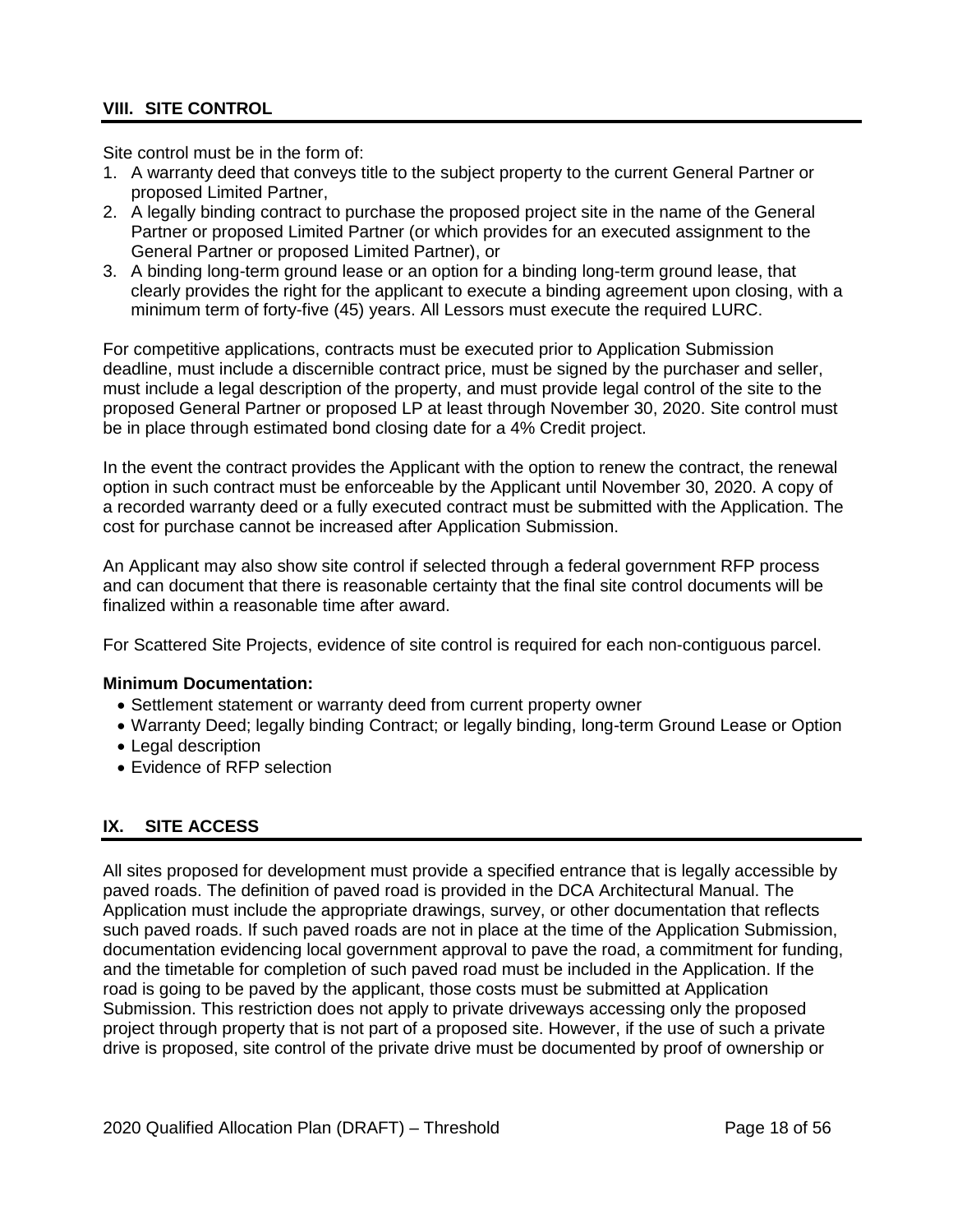by a properly executed easement on the private drive, and the plans for paving the private drive, including associated development costs, must be adequately addressed in the Application.

For Scattered Site projects, each non-contiguous parcel must meet the above criteria.

### **Reference Documentation:**

• DCA Architectural Manual

#### **Minimum Documentation:**

- Drawings, survey, or other documentation of legally-accessible paved roads.
- Commitment for funding for paving of all non-paved legally-accessible roads to be paved during construction.
- Proof of ownership of non-utility easements.

# <span id="page-55-0"></span>**X. SITE ZONING**

Zoning must be in place before Application Submission. Zoning of the development site must conform to the site development plan and must be confirmed, in writing, by the authorized Local Government official. A letter from the authorized Local Government official must be included in the Application. The letter must include the zoning and land use classification of the property and be accompanied by a clear explanation of the requirements (copy of the applicable sections of the zoning ordinance for the stated classification) and all conditions of these zoning and land use classifications. If the project is requesting HOME or HUD funds, the Local Government official must also comment on whether the project will include the development of prime or unique farmland. Please see the HOME and HUD Environmental Guidance for additional information. If the Local Government does not have or enforce a zoning ordinance, the Applicant must include a letter from a Local Government official to that effect. The letter should be on official letterhead with the name and title of the Local Government official.

The Applicant must provide documentation that demonstrates that the site layout conforms to any moratoriums, density, setbacks, or other imposed requirements of the Local Government. This documentation must be demonstrated on the Architectural Site Conceptual Development Plan either graphically or in written form.

It is the responsibility of the Applicant to ensure that all issues and questions surrounding the zoning and land use classification of a proposed site are clearly defined prior to Application Submission. Any unclear or unresolved issues of zoning and land use could result in Threshold failure of the Application.

For Scattered Site Projects, site zoning requirements must be met for each non-contiguous parcel.

#### **Reference Documentation:**

• HOME/HUD Environmental Guidance

#### **Minimum Documentation***:*

- Written confirmation of zoning from local government official
- Explanation or copy of applicable zoning ordinance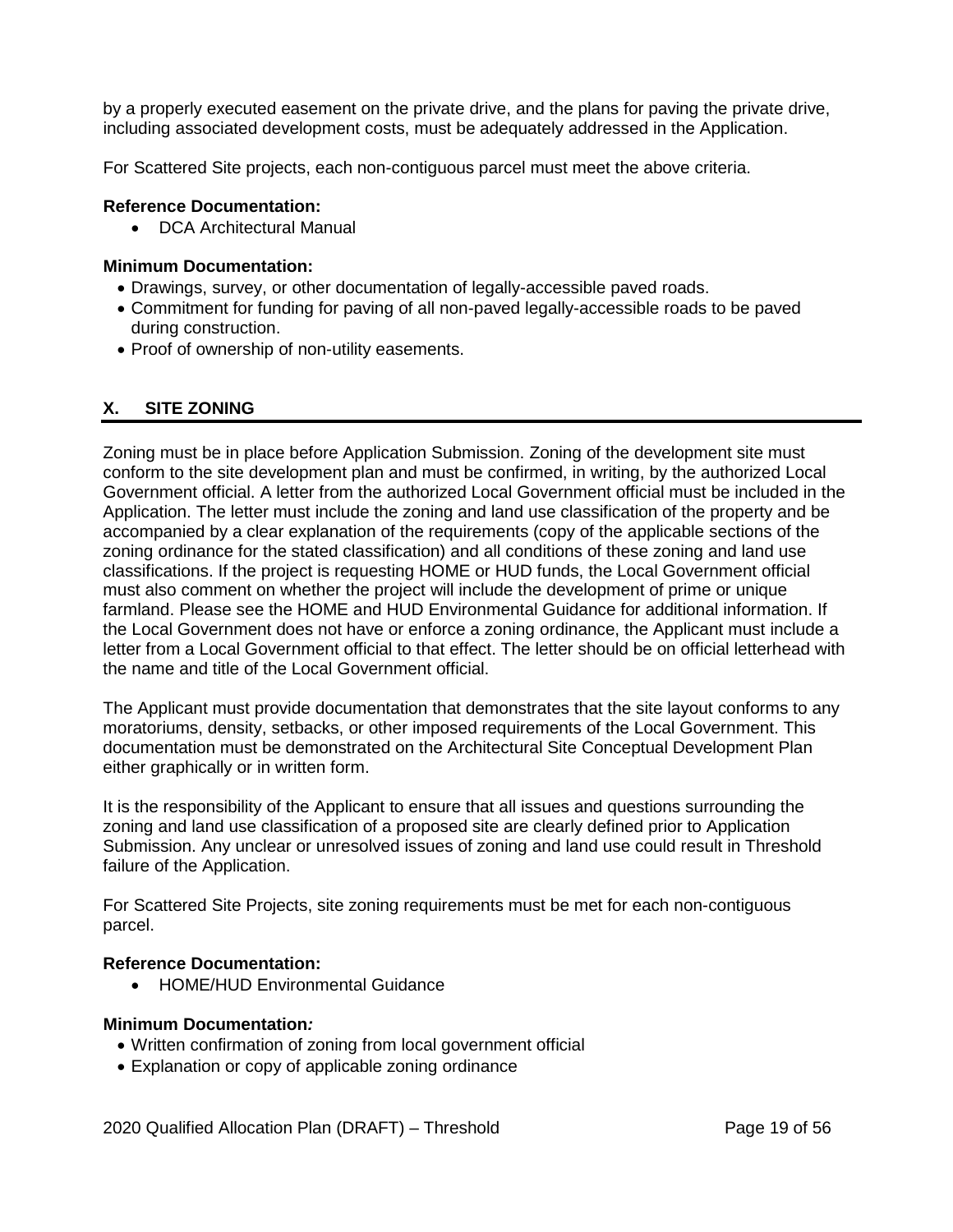# <span id="page-56-0"></span>**XI. OPERATING UTILITIES**

Required project operating utilities (gas and electric service), as applicable, must be available to the proposed development site at the time of Application Submission. To be considered "available" for the purposes of this section, all easements necessary for the utility providers to extend utilities to the property and commitments from the utility providers to extend utilities to the property must be secured at the time of Application Submission. Evidence of such easements and commitments from the utility provider must be included in the Application.

The Application must include a letter from the appropriate utility company confirming the availability of operating utilities at the proposed development site. The letters should be on letterhead and bear signature(s) and title(s) from the appropriate utility company signatory. Any charges for the off-site extension of utility services are not eligible for funding as project costs under the funding resources in the Plan. The requirements for Operating Utilities must be met for each non-contiguous parcel or each non-contiguous multifamily property.

Operating utilities cannot be contingent on annexation of the property, improvement of infrastructure, or funding to the utility provider from an outside source. Verification of the annexation and improvements must be submitted with the Application. Any unclear or unresolved issues regarding operating utilities may result in Threshold failure of the Application.

For Scattered Site Projects, a single letter will be accepted if it clearly demonstrates that each non-contiguous parcel has met operating utilities requirements.

### **Minimum Documentation***:*

• Letter(s) on letterhead of the local municipality or authority having jurisdiction from verifiable authority that includes project name and location and confirms that utilities will be available. The letter(s) must be dated within 6 months of Application Submission.

# <span id="page-56-1"></span>**XII. PUBLIC WATER/SANITARY SEWER/STORM SEWER**

Public water and sewer service must be available at the proposed development site at the time of Application Submission. To be considered "available" for the purposes of this section, all easements necessary for the water and sewer authorities to extend the existing water and sewer services to the project and commitments from the water and sewer authorities to extend the existing water and sewer services to the property must be secured at the time of Application Submission. Evidence of the easements and commitments from the water and sewer authorities must be included in the Application. A commitment can be subject only to conditions within the control of the Applicant. Letter(s) from the local public water and sewer authorities must document the availability of the existing public water and sewer service to the site. These letter(s) from the appropriate public water and sewer authorities must be on letterhead of the local municipality or authority having jurisdiction and be included in the Application. Public water and/or sewer availability cannot be contingent on the construction of a water/sewer system, annexation of the property, or funding to the utility provider from an outside source. Verification of the annexation and improvements must be submitted with the Application. Any unclear or unresolved issues regarding the public water/sanitary sewer/storm sewer may result in threshold failure of the Application.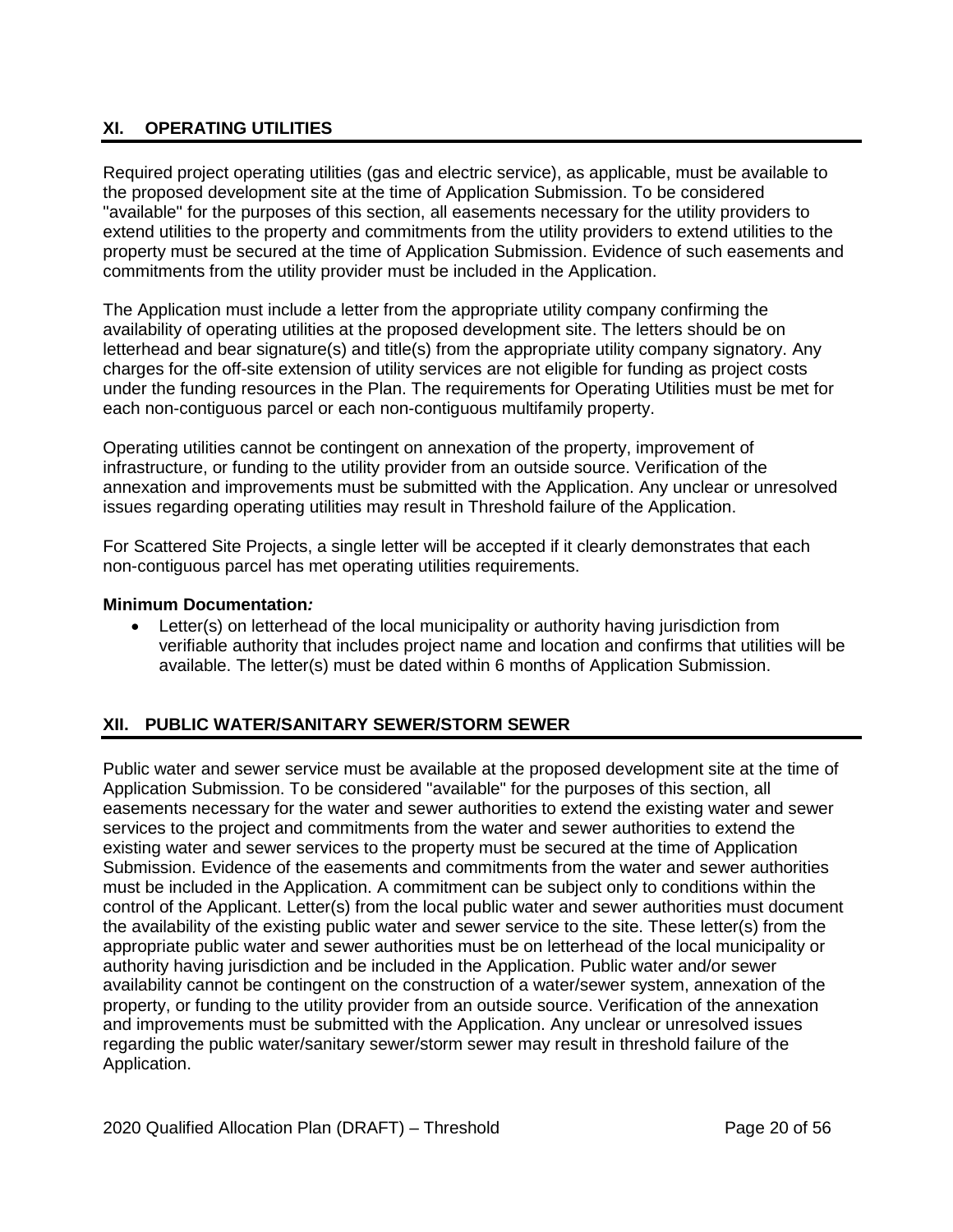For scattered site projects, a single letter will be accepted if it clearly demonstrates that each noncontiguous parcel has met the public water/sanitary sewer/storm sewer requirements.

### **Minimum Documentation***:*

• Letter(s) on letterhead of the local municipality or authority having jurisdiction from verifiable authorized public water/sanitary sewer/storm sewer authority that includes project name and location and confirms that utilities will be available. The letter(s) must be dated within 6 months of Application Submission.

### <span id="page-57-0"></span>**XIII. REQUIRED AMENITIES**

All amenities must meet the criteria set forth in the Architectural Manual, Appendix III: Amenities Guide.

#### **A.** *Standard Site Amenities*.

All properties must include the following on-site amenities**:**

- 1. A community room or building.
- 2. An accessible exterior gathering area located in a central area.
- 3. For new construction, washer and dryer hookups must be provided in each unit.
- 4. Every development must provide an on-site laundry facility (1 washer and 1 dryer per every 25 units) and/or washers and dryers installed and maintained in every unit. An onsite laundry facility is not required if washers and dryers are installed in units and maintained at no additional cost to residents.

All the above amenities, except the on-site laundry, must be available to the residents at no additional charge.

A Phased Development with a previously funded phase will not share amenities without DCA's prior written consent.

#### **B.** *Additional Site Amenities*.

Properties that have 125 units or fewer must include at least two (2) additional site amenities. Properties with more than 125 units must include at least four (4) additional site amenities.

#### *Additional Amenity Pre-Approvals*

Additional amenities not contained in the Architectural Manual must be approved by DCA during Pre-Application. Applicants should submit a request for approval of additional amenities in accordance with *Exhibit A DCA Pre-Application Deadlines and Fee Schedule*. Requests for approval of additional amenities must include a detailed description of the amenity and must include justification of the cost and appropriateness of the option for the targeted population.

## **C.** *Unit Amenities.*

All units must include the following:

- 1. HVAC systems.
- 2. Energy Star refrigerators.
- 3. Energy Star dishwashers (except in senior USDA or HUD properties).

2020 Qualified Allocation Plan (DRAFT) – Threshold Page 21 of 56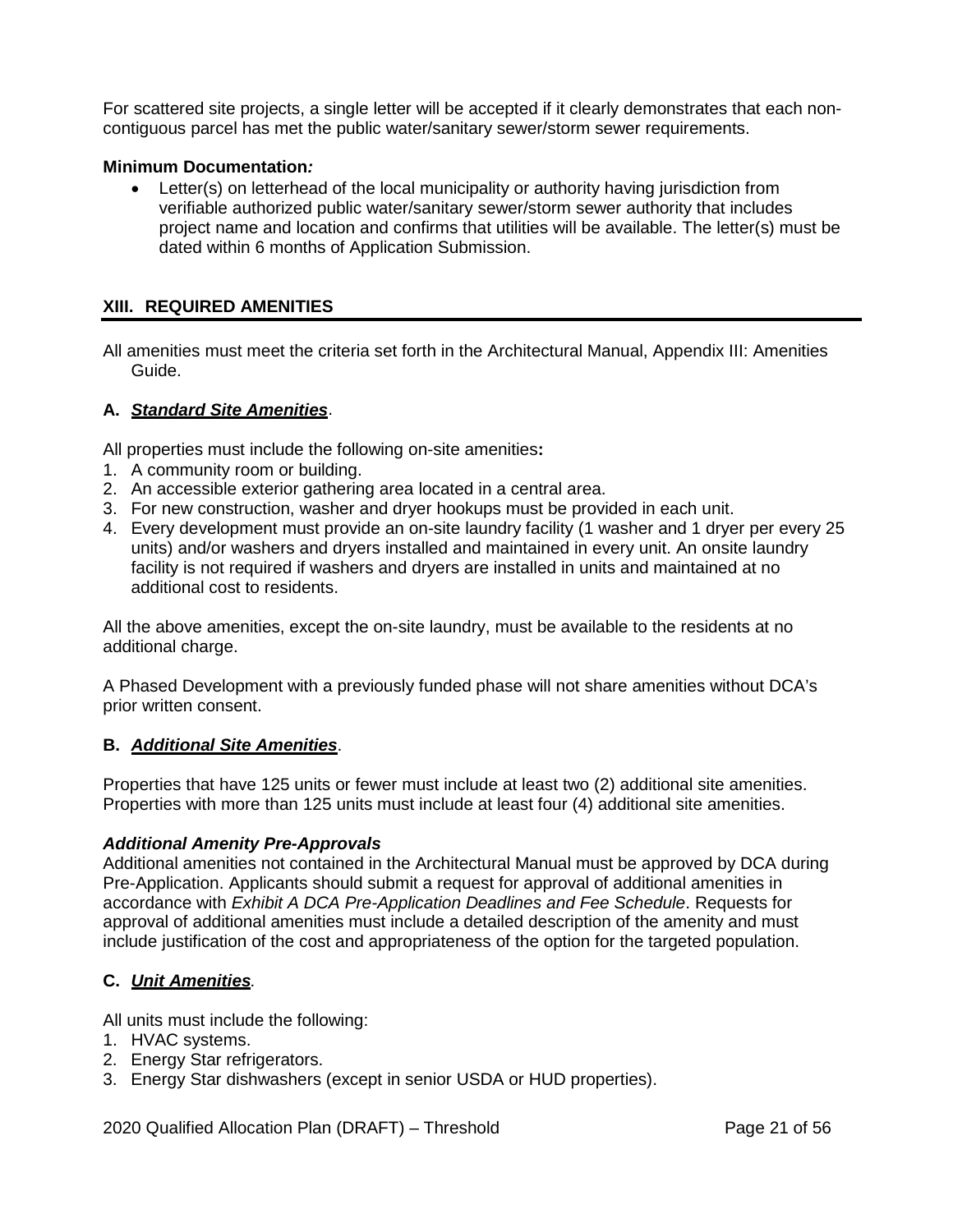- 4. Stoves.
- 5. Microwave ovens.
- 6. Powder-based stovetop fire suppression canisters installed above the range cook top or electronically-controlled solid cover plates over stove top burners.

## **D.** *Additional Requirements and Amenities for Senior Developments(Elderly and Housing for Older Persons)*

- 1. Elevators must be installed for access to all units above the ground floor.
- 2. Buildings with multi-story construction must have interior conditioned and furnished gathering areas including but not limited to areas near elevators.

Applicants must enter all selections in the Threshold Criteria tab on the Application Form.

For scattered site projects, required amenities must be met for each non-contiguous parcel.

### **Reference Documentation:**

• DCA Architectural Manual, Appendix III: Amenities Guide

# <span id="page-58-0"></span>**XIV. REHABILITATION STANDARDS**

### **A.** *Rehabilitation Construction Hard Costs*

The Internal Revenue Code requires that all low-income units in a property receiving credits remain rent-restricted and income-restricted for the 15-year Compliance Period and for 15 years after the close of the Compliance Period. Properties that propose rehabilitation must present a scope of work that will position the property to meet the entire extent of its statutory obligations. All work scopes will propose:

- 1. A minimum **"dwelling unit"** per unit hard cost budget of \$25,000. See Architectural Manual Rehabilitation Guide for further guidance.
- 2. The replacement of any component of the building or site with a Remaining Useful Life, according to Fannie Mae Expected Useful Life Table, of less than 15 years.
- 3. The replacement of existing exterior stairs, breezeways, and handrails that have no roof cover with covered vertical circulation.
- 4. Corrective actions for all deficiencies noted in the Physical Needs Assessment
- 5. Compliance with the Georgia State Minimum Standard Codes and Life Safety Code for new construction regarding stairs, handrails, guardrails, smoke detectors, fire alarms, and unit fire separation such as attic draft stops, fire separation, rated party walls and floor/ceiling components, and caulking of all penetrations in the fire assemblies. Life Safety items that do not meet current codes will not be accepted.
- 6. Substantially the same scope of work in all units.
- 7. Compliance with the Architectural Manual upon completion of work.
- 8. Compliance with all current building codes upon completion of work.
- 9. Compliance with all DCA accessibility requirements upon completion of work.
- 10. Compliance with UPCS upon completion of work.

DCA will review the type of construction and associated hard construction costs. Applications for the rehabilitation of a substandard property will not be funded if, in the opinion of DCA, the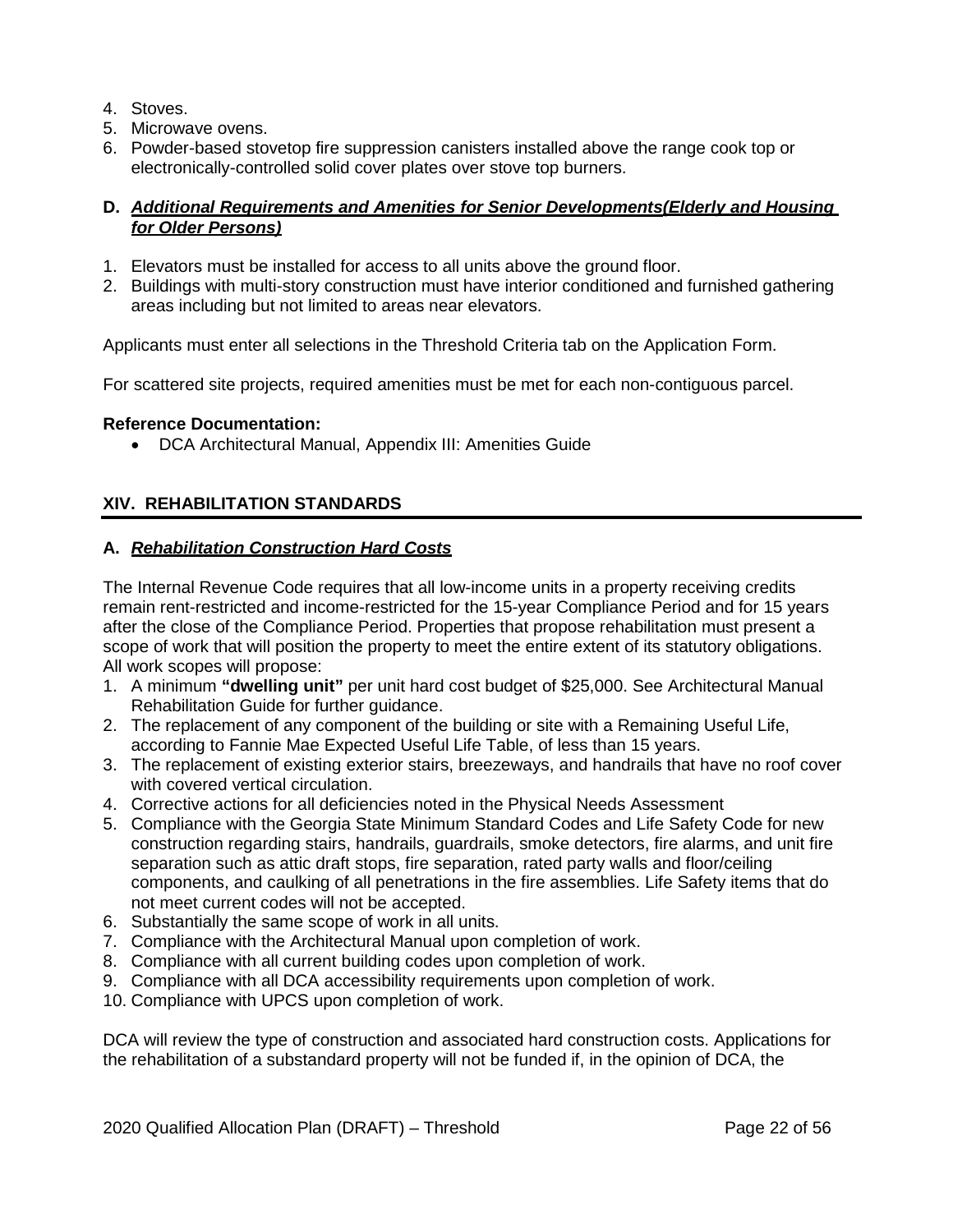rehabilitation will not result in improved, safe, and decent long-term housing; the proposed rehabilitation does not meet DCA standards; or if new construction would be more appropriate.

DCA may grant an architectural waiver to projects that will not meet the above requirements only if there is an overriding public policy or historic preservation need and the physical needs assessment clearly documents that the existing property does not require a comprehensive rehabilitation. A certification from the architect and, where applicable, the appropriately-licensed project engineer (civil, structural, mechanical, plumbing, electrical) must also be provided documenting that the proposed work scope is sufficient to ensure that the completed project will be viable and meet the DCA useful life requirements. As a condition of the waiver, DCA may require that the financial pro forma clearly provide for the full funding of the capital replacement reserve. The capital replacement reserve must clearly schedule all component/system replacements required according to the Fannie Mae Expected Useful Life Table.

# **B.** *Physical Needs Assessment*

For rehabilitation projects, a Physical Needs Assessment (PNA) no more than six (6) months old as of the Application Submission and Capital Reserve Study completed by a DCA-qualified consultant must be included in the Application. Both must be prepared in accordance with the instructions set forth in the Rehabilitation Guide in the Architectural Manual. PNAs are also required for adaptive reuse projects.

# **C.** *Energy Audit*

For all rehabilitation developments, Applicants must submit an Energy Audit Report. Energy Audit Reports must identify Energy Conservation Measures (ECM) that would result in an overall energy savings of 20% or greater over pre-retrofit levels or have a Savings to Investment Ratio (SIR) of 2.0 or greater. The Energy Audit Report must be performed on at least one unit per floor and a minimum of 15% of affordable units. Duct leakage testing is not required. The energy audit must be completed by a RESNET Rater, qualified Building Performance Institute (BPI) Building Analyst, or similarly qualified professional with an equivalent energy audit certification.

## **Minimum Documentation:**

Performance Report indicating completion of energy audit by a qualified BPI Building Analyst or equivalent professional (Rehabs only)

## **D. Rehabilitation Work Scope**

DCA's 2020 Rehabilitation Work Scope form, which requires a detailed construction budget with unit costs, must be included in the same tab with the PNA. DCA will not allow material changes in the scope of work after tax credit award. If awarded, final construction documents that confirm the scope of work submitted with the Application must be submitted to DCA in accordance with the timelines outlined in Exhibit A Post-Application and Post-Award Deadlines and Fee Schedule.

DCA must be able to determine that the work scope addresses:

- 1. All immediate needs identified in the PNA.
- 2. All application threshold and scoring requirements.
- 3. All applicable architectural and accessibility standards.
- 4. All remediation issues identified in the Phase I Environmental Site Assessment.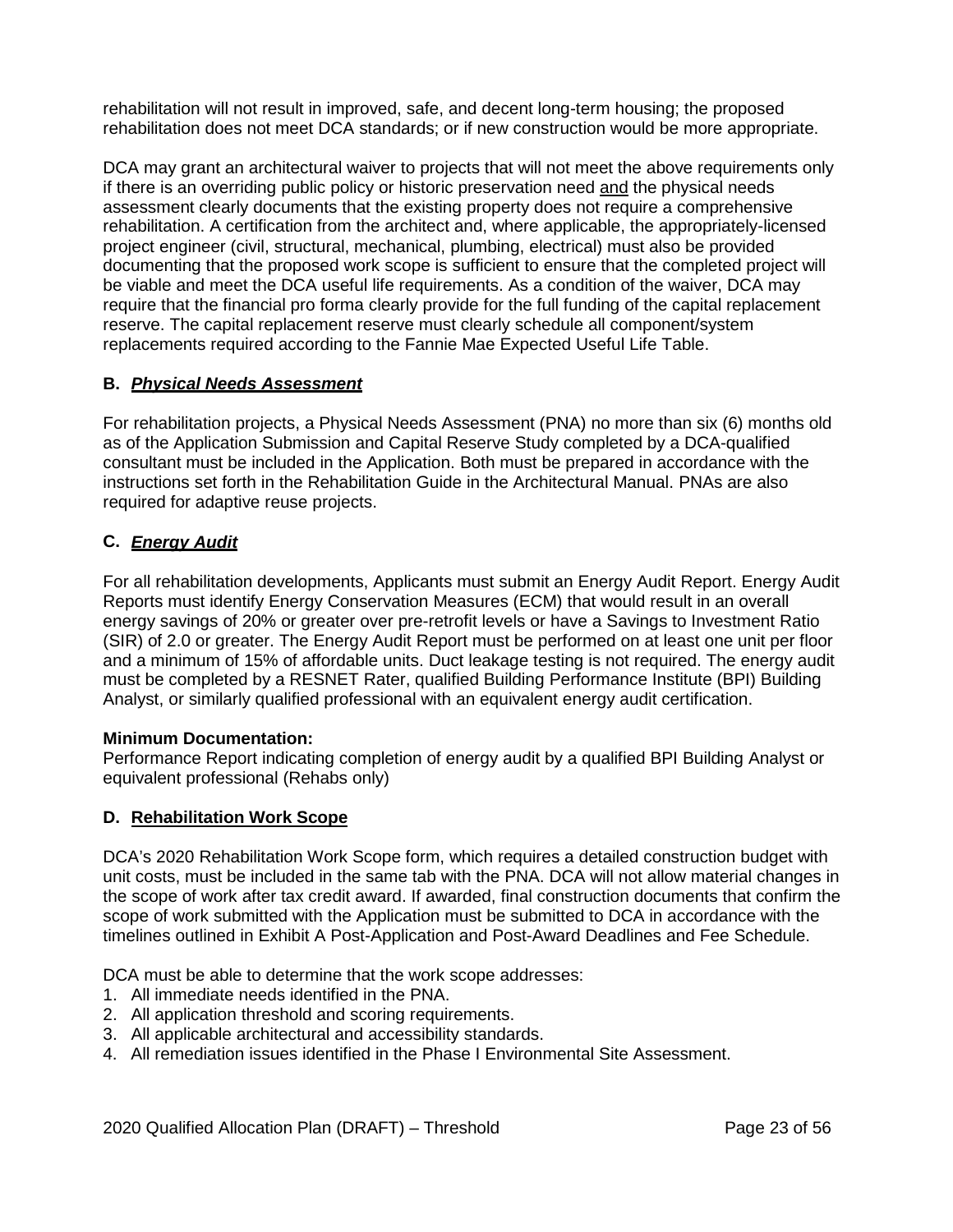In the event DCA determines that the PNA or work scope fails to address a major structural, building code, health, safety, marketing, accessibility, storm water retention, crawl space moisture, or other building system issue, the Application may fail this Threshold requirement.

For Scattered Site Projects, PNA requirements must be met for each non-contiguous parcel.

### **Reference Documentation:**

• Architectural Manual, Appendix IV: Rehabilitation Guide for Existing Properties

#### **Minimum Documentation**:

- Physical Needs Assessment must be dated within 6 months of Application Submission
- DCA 2020 Rehabilitation Work Scope form
- Energy Audit Report (Exempt for Adaptive Re-use projects)

# <span id="page-60-0"></span>**XV. SITE INFORMATION AND CONCEPTUAL SITE DEVELOPMENT PLAN**

For Scattered Site Projects, Site Information and Conceptual Site Development Plan requirements must be met for each non-contiguous parcel unless DCA grants a waiver.

### **A.** *Conceptual Site Development Plan*

A Conceptual Site Development Plan must be included in the Application and prepared in accordance with instructions set forth in the Architectural Manual, Appendix II: Submission Requirements. The Conceptual Site Development Plan must be at least 11"x17" and include all following items (Applicant must indicate "N/A" for any not applicable items):

- 1. All existing and proposed easements defined and indicated on plan.
- 2. Topographic contours at appropriate vertical intervals.
- 3. Wetlands, floodplains, and state waters located with areas of disturbance calculated for the wetlands, including required buffer zones clearly delineated to reflect how they will impact the development of the site.
- 4. Use of all adjacent properties and structures within 100' of the subject property boundary clearly defined both graphically and in written form.
- 5. Zoning setbacks and restrictions graphically indicated.
- 6. Indication of all existing structures, tanks, slabs, utilities and any other improvements existing on the property at the time of application.
- 7. Indication of all driving and walking entrance access to the property and a layout of all buildings, roads, paved pedestrian walkways and parking areas.
- 8. Location of all interior and exterior site amenities indicated in the Application Form.
- 9. Areas of all tree and vegetation preservation clearly defined both graphically and in written form.

DCA does not require an ALTA Survey for purposes of developing the conceptual site development plan. DCA may require a boundary survey if the precise location of the subject project is in question.

Waivers for variances from any architectural standard in the Architectural Manual must be submitted to DCA prior to Application Submission in accordance with Exhibit A DCA Preapplication and Pre-Award Deadlines and Fee Schedule.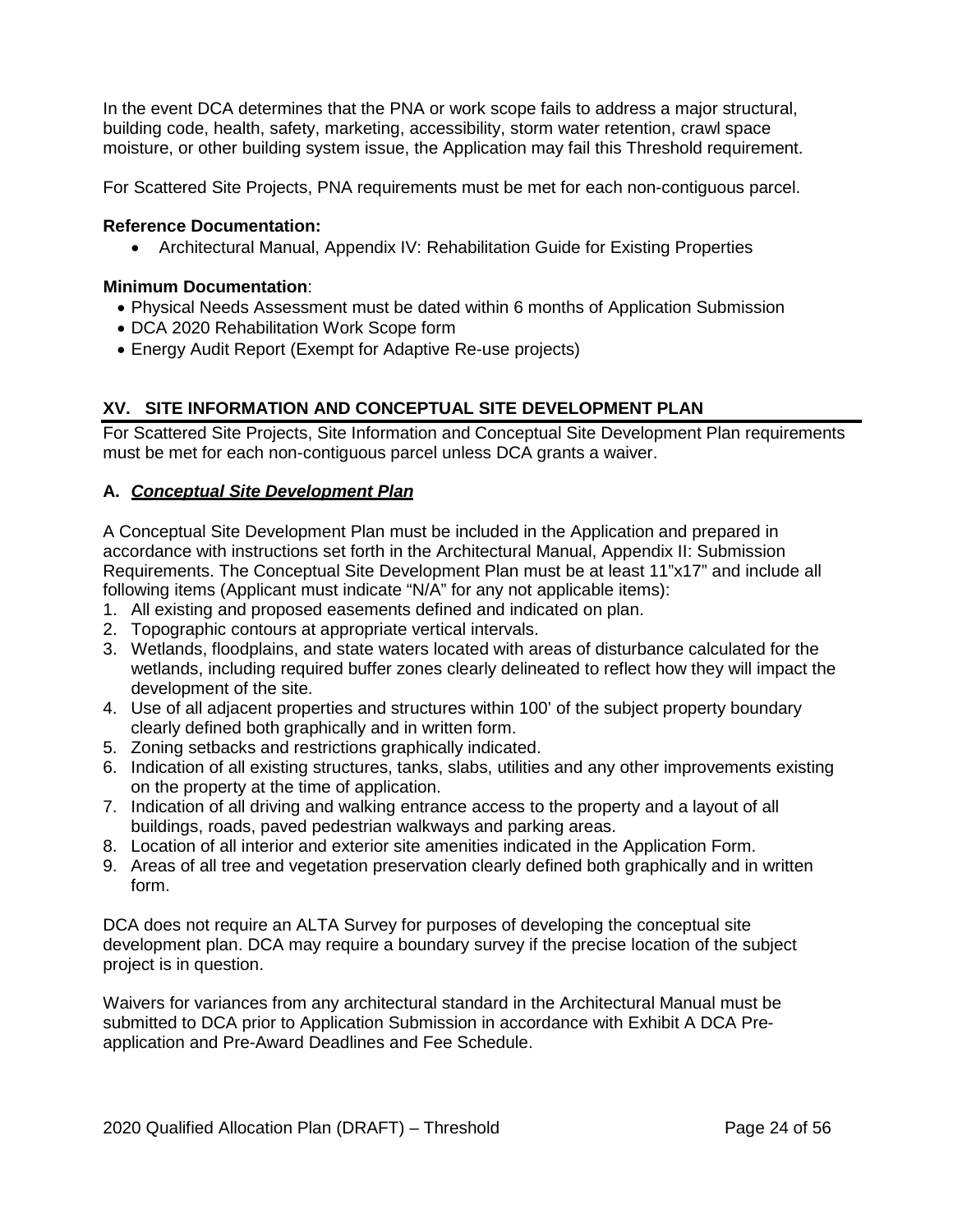# **B.** *Location/Vicinity Map*

This map will be used by DCA staff to locate the property. The map should delineate the location point of the proposed property (the "Site Geo Coordinates" from Application) and be large enough to show the entire municipality area (city limits, etc.).

## **C.** *Site Map and Color Photographs*

Ground level color photographs taken within 6 months of Application Submission of both the proposed property and adjacent surrounding properties and structures must be included. Each photo must be numbered, include the date the photo was taken, and provide a brief description of what is captured in the photo. In addition, a Site Map that delineates the approximate location point of each photo must be included.

## **D.** *Aerial Photos of Proposed Site*

Applicants must include either aerial color photographs that are no more than six months from the Application date or the most recent online satellite map images showing both approximate boundaries of the subject property and adjacent land uses.

### **Reference Documentation:**

• Architectural Manual, Appendix II: Submission Requirements

### **Minimum Documentation**:

- Conceptual Site Development Plan (Utilize DCA Cover Sheet Template)
- Location/vicinity map
- Site map and color photos
- Aerial photos of proposed site

# <span id="page-61-0"></span>**XVI. BUILDING SUSTAINABILITY**

## **A. Sustainability Standards**

All completed properties must achieve a minimum standard for energy efficiency and sustainable building practices. At minimum, all units at all projects must comply with all requirement in this section. (Historic properties may apply for an exemption when compliance means loss of historic character-defining features and finishes).

- 1. *Compliance with Georgia State Minimum Standard Energy Code (International Energy Conservation Code with Georgia State Supplements and Amendments) in effect at the time of permit issuance.* Proof of compliance must be submitted prior to release of 8609s.
- 2. *Measured duct and building envelope leakage.* New construction and adaptive re-use requires verification by certified HERS rater of an HVAC system duct leakage rate and dwelling unit air infiltration rate that meets or exceeds the following; The duct leakage to outside (LTO) rate for all climate zones in Georgia is <8 cfm/100 square feet; dwelling unit air infiltration rate to outdoors for all climate zones is an ACH 50 of 7. For units 1200 SF and smaller, Envelope Leakage Ratio (ELR50) of 0.35 CFM50 per SF of building envelope may be used in lieu of ACH50. Verification testing must follow the RESNET testing protocol and must be completed by a RESNET Rater, qualified BPI Analyst, or equivalent professional. Test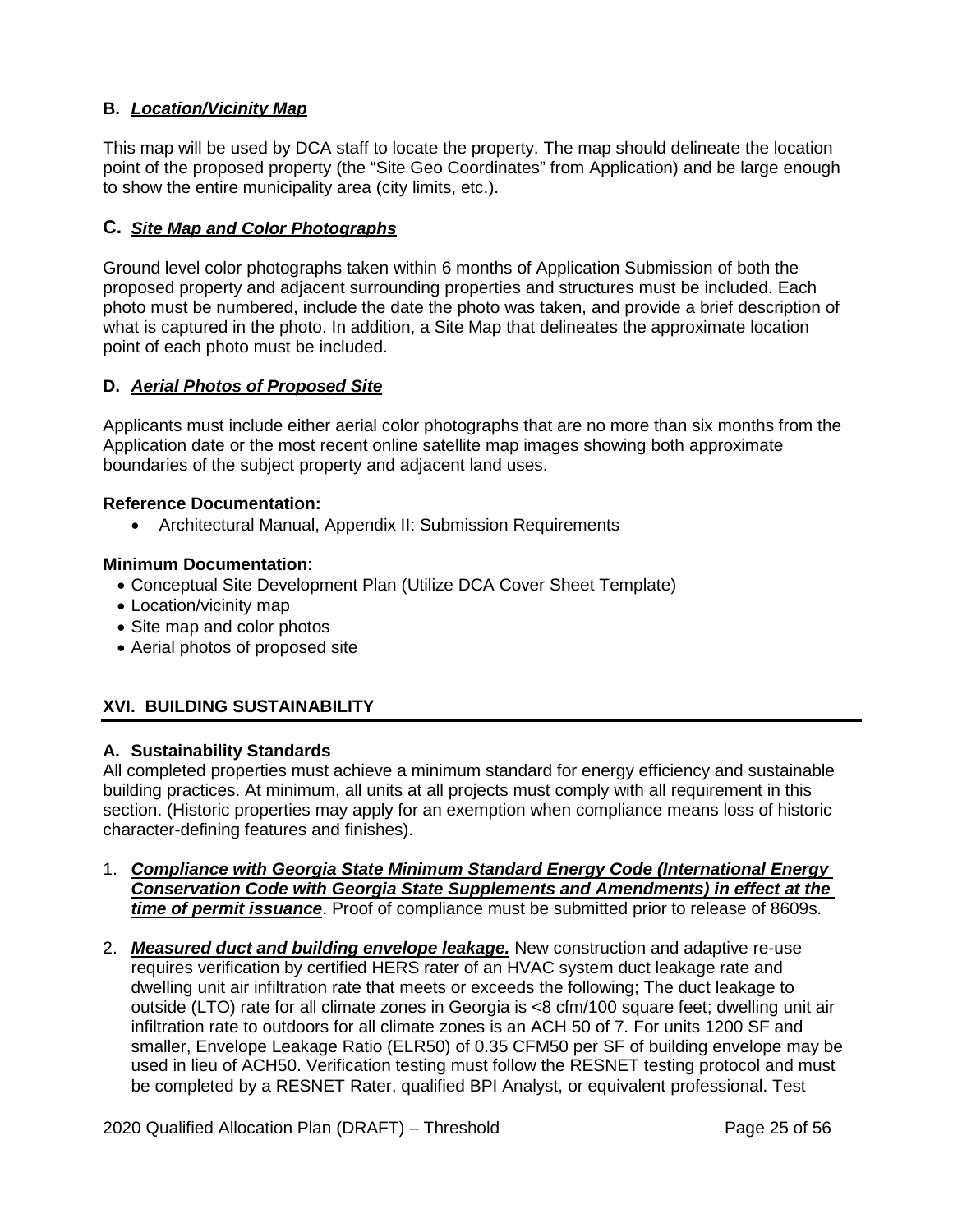reports verifying compliance with the State of Georgia Minimum Standard Energy Code, the DCA minimum duct leakage and dwelling unit air infiltration rates, and envelope leakage ratio as stated above must be submitted for all projects at either the LIHTC final certification or HOME Loan final construction draw, whichever comes first. Projects that plan to utilize Packaged Terminal Heat Pumps and/or Air Conditioners (PTAC's) or ductless mini-splits for all units are exempt from the duct leakage requirement for all non-ducted systems.

Rehab units are required to achieve a 20% improvement over existing conditions based upon pre-rehabilitation duct leakage and air dwelling unit air filtration rates or the above specified duct and envelope leakage rates. All projects must complete pre-rehab duct leakage and dwelling air infiltration test to determine a baseline. To arrive at the pre-rehabilitation leakage rates, a sampling of units (that includes one of each unit type in its various configurations within the property) must have pre-rehabilitation duct leakage and dwelling unit air infiltration performance testing, utilizing RESNET-approved performance testing methodologies, conducted upon them prior to the rehabilitation of the property.

Adaptive re-use will be considered under new construction standards for this Threshold section only.

- 3. *Bathroom fans*. Fans must be Energy STAR certified, wired with a light, and equipped with either a humidistat *OR* a timer that ensures the fan operates for a minimum of 10 minutes once the light has been switched off.
- 4. *Lighting*. Install fluorescent or LED lights for at least 95% (by fixture count) of the required lighting. Required lighting includes kitchens, dining rooms, living/family rooms, bathrooms, hallways, stairways, entrances/foyers, bedrooms, garages, utility rooms, and outdoor fixtures mounted on the building.
- 5. *Plumbing fixtures*. In all units: WaterSense certified fixtures; shower heads < 2.0 gpm, bathroom faucets < 1.5 gpm, kitchen faucets <  $1.5$  gpm, toilets  $\leq 1.28$  gpf.
- 6. *Low VOC wall and floor finishes.* Maximum VOC levels of 50 grams/liter for wall and 100 grams/liter for floor finishes.
- 7. **Water heaters.** Comply with Energy Star Qualified Homes Version 3 National Program Requirements for Uniform Energy Factor (UEF).
- 8. *Energy Star appliances.* Appliances (refrigerators, dishwashers, laundry machines) provided by owners in units and community laundries must be Energy STAR certified.

See Architectural Manual, Appendix I: Architectural Standards for additional requirements.

The final construction documents must clearly indicate all components of the building envelope and all materials and equipment that meet these requirements. Refer to the Architectural Manual for additional information on basic design, appliances, and equipment.

## **B. Sustainable Building Certification**

Applicants must obtain a sustainable building certification from one of the following entities:

**1. Southface Energy Institute's and Greater Atlanta Home Builders Association's** EarthCraft House Multifamily, House, or Sustainable Preservation (or single family or

2020 Qualified Allocation Plan (DRAFT) – Threshold Page 26 of 56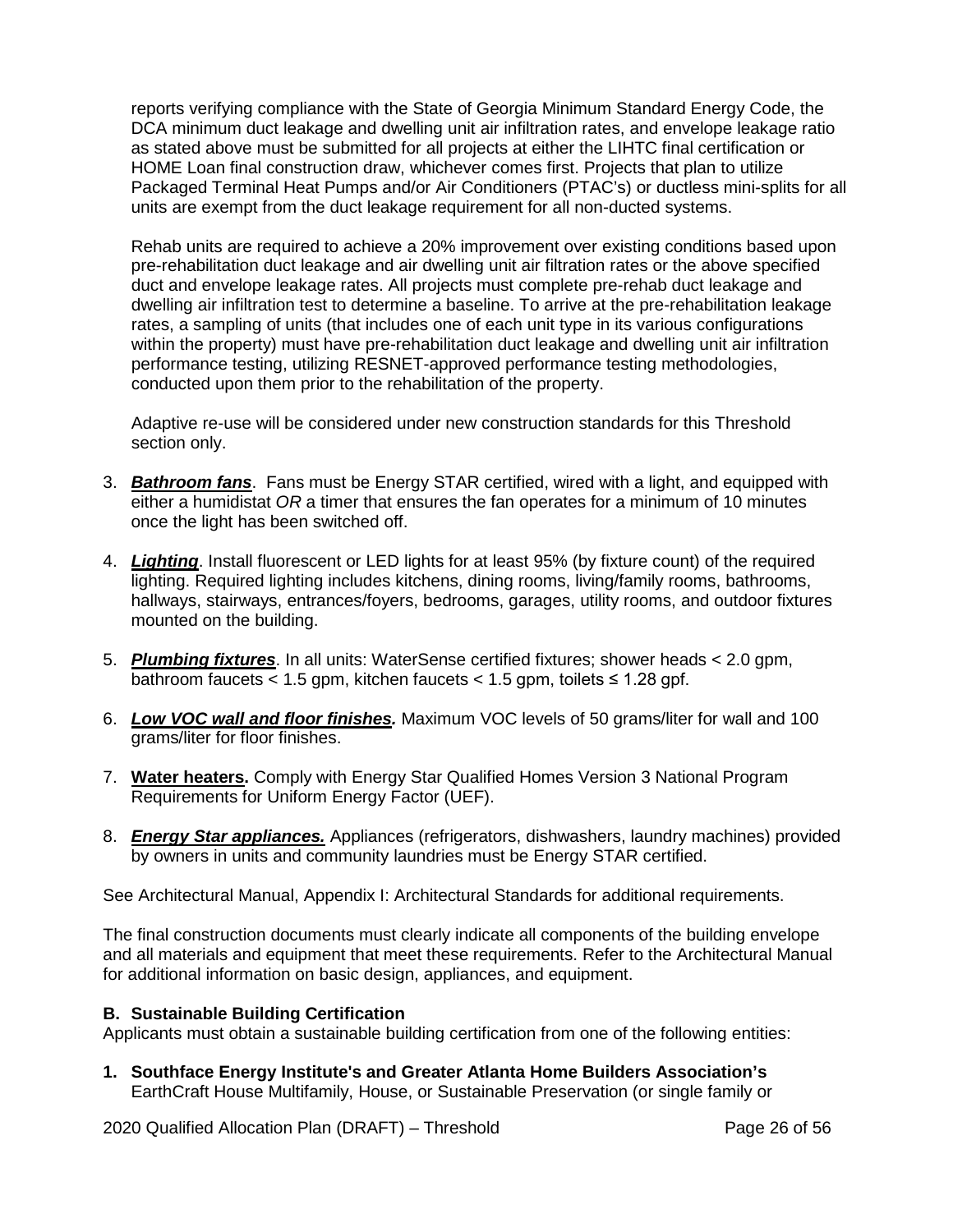renovation) certification programs, based on development type.

- **2. Enterprise's** Enterprise Green Communities certification program (following Enterprise Green Communities protocol under the guidance of an Enterprise Qualified *TA provider).*
- **3. US Green Building Council's** LEED for Homes certification program which includes singlefamily detached and multi-family low and mid-rise structures.
- **4. Home Innovation Research Lab's (HIRL)'s** National Green Building Standard, meeting Bronze level or higher for single and multifamily buildings, both new and renovation.

Due to the various revision cycles for each of these programs, the project must comply with the version in effect at the time the drawings are prepared for permit review. Regardless of program requirements, all projects must meet Threshold requirements for Building Sustainability and engage in resident and building manager education in compliance with the point requirements of the respective programs.

# **Reference Documentation:**

• Architectural Manual, Appendix I: Architectural **Standards** 

## **Minimum Documentation:**

- Draft scoring sheet for the development that includes both the expected score and the minimum score required to achieve the level of certification or criteria listed above.
- Certificate of Participation in DCA's Green Building for Affordable Housing Training Course. DCA will accept certificates from 2017 through 2020.

# <span id="page-63-0"></span>**XVII. ACCESSIBILITY STANDARDS**

## **A.** *All projects funded under the Plan must meet the following accessibility standards at the time of project completion***:**

- 1. All projects that receive allocations or funding under the Plan must comply with all applicable Federal and State accessibility laws including but not limited to: The Fair Housing Amendments Act of 1988, Americans with Disabilities Act, Section 504 of the Rehabilitation Act of 1973, Georgia Fair Housing Law and Georgia Access Law as set forth in the Accessibility Manual. When two or more accessibility standards apply, the Applicant is required to follow and apply both standards so that a maximum accessibility is obtained. An Owner claiming that a property is eligible for any of the stated statutory exemptions for any applicable federal, state, and local accessibility law must support the claim with a legal opinion.
- 2. All applicable DCA accessibility requirements detailed in the Architectural and Accessibility Manuals.
- 3. For all senior (HFOP or elderly) properties, regardless of the year of first residential use, 100% of the units must be accessible and adaptable, as defined by the Fair Housing Amendments Act of 1988. This is not a waivable requirement.

For Scattered Site Projects, the 5% and 2% requirements are applicable to the project as a whole; however, distribution of the units must be across the non-contiguous parcels.

## **B.** *Regardless of whether a project anticipates using federal HOME funds, all proposed projects must meet the following DCA requirements:*

2020 Qualified Allocation Plan (DRAFT) – Threshold Page 27 of 56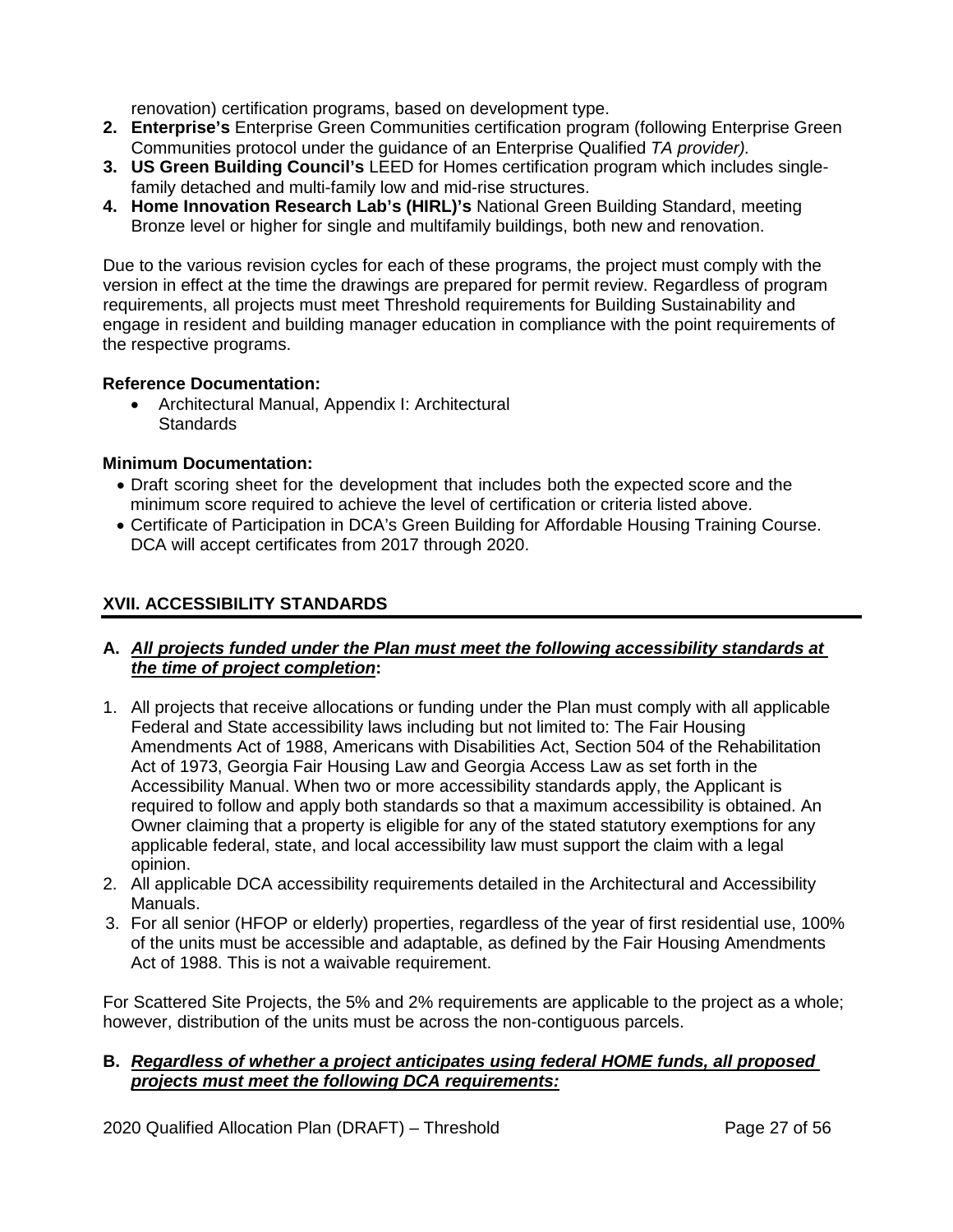- 1. At least 5% of the total units (but no less than one unit) must be equipped for the mobility disabled, including wheelchair restricted residents. Roll-in showers must be incorporated into 40% of these units (but no less than one unit). Mobility units with more than one bathroom must have at least one bathroom with a roll-in shower.
- 2. At least an additional 2% of the total units (but no less than one unit) must be equipped for hearing and sight-impaired residents.

The same unit cannot be used to satisfy the 5% and 2% requirement.

Preservation of existing affordable housing that cannot be structurally modified to meet accessibility requirements not required by law may request a waiver of DCA requirements.

## **C.** *Each project selected for allocation is required to retain a DCA-qualified Consultant to monitor the project for accessibility compliance.*

The Consultant cannot be a member of the proposed Project Team nor have an Identify of Interest with any member of the proposed Project Team.

The DCA-qualified Consultant must perform the following:

- 1. A pre-construction plan and specification review to determine that the proposed property will meet all required accessibility requirements. The Consultant report must be included with the initial construction documents submitted to DCA. At a minimum, the report will include the initial comments from the Consultant, all documents related to resolution of identified accessibility issues and a certification from the Consultant that the plans appear to meet all accessibility requirements.
- 2. Provide at least two training sessions to the Architect, General Contractor, Job Superintendent, and a representative of every subcontractor group that will affect accessibility (grading, concrete, framing, electrical, plumbing, sheetrock, and cabinetry) regarding accessibility requirements. One training must be on site.
- 3. An inspection of the construction site after framing is completed to determine that the property is following the approved plans and specifications as to accessibility. DCA must receive a copy of the report issued by the Consultant as well as documentation that all issues, if any, have been resolved.
- 4. A final inspection of the property after completion of construction to determine that the property has been constructed in accordance with all accessibility requirements. DCA must receive a copy of the report issued by the Consultant as well as documentation that all issues, if any, have been resolved prior to submission of the project cost certification.

## **Reference Documentation:**

• DCA Accessibility Manual

# <span id="page-64-0"></span>**XVIII. ARCHITECTURAL DESIGN & QUALITY STANDARDS**

All Applications must meet the standards contained in the Architectural Manual for quality and longevity. The standards are intended to promote the integration of new construction/rehabilitation

2020 Qualified Allocation Plan (DRAFT) – Threshold Page 28 of 56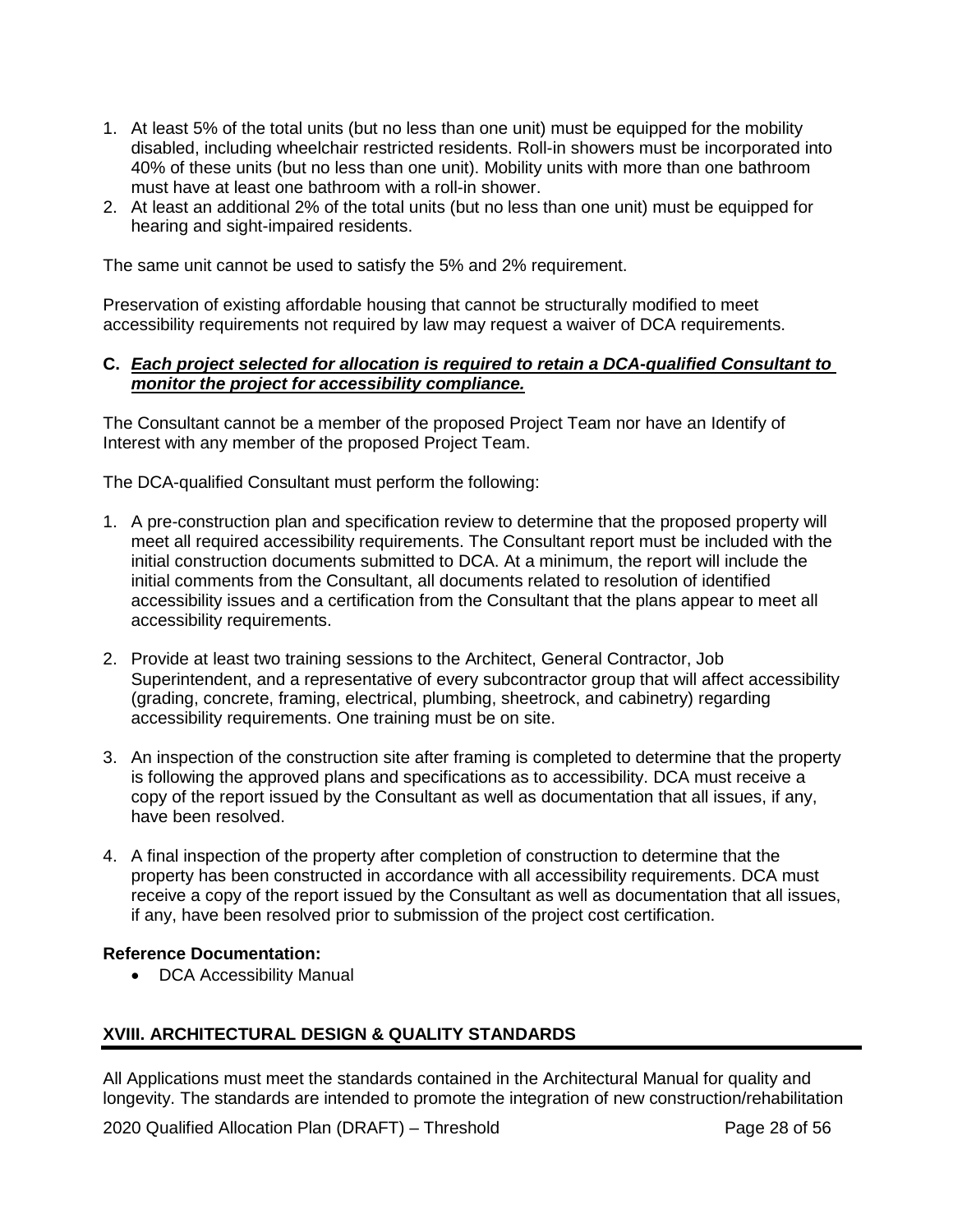into the existing community and to promote sustainable design and the protection of resources. The marketability of the property and appearance of the site are important components in the final product.

# **A.** *Constructed and Rehabilitation Construction Hard Costs*

DCA will review the type of construction and associated hard construction costs. Applications for the rehabilitation of a substandard property will not be funded if, in the opinion of DCA: the rehabilitation will not result in improved, safe and decent long-term housing; the proposed rehabilitation does not meet DCA standards; or if new construction would be more appropriate. A similar review of project financial feasibility and economic viability will be conducted for all Applications proposing new construction to ensure that each project's construction hard costs will produce high-quality, cost-effective housing for the targeted tenant market**.**

# **B.** *Standard Design Options for All Projects*

Projects must choose from the standard design options as detailed below and enter each selection in the Threshold Criteria tab of the Application.

Exceptions apply to specific standards as listed in the Architectural Manual for applicants requesting waivers in support of Innovative Project Design.

## **1***. Exterior Wall Finishes*

Select and enter in the Application Threshold Criteria tab **one** category from this list:

- a) Exterior wall faces must have an excess of 30% brick or natural or manufactured stone on each of the exterior wall surfaces. This is applicable to all sides of the buildings including the front wall face, each side's wall face and the rear wall face of the buildings. This is NOT applicable to the interior wall faces of open breezeways. On all exterior walls the brick/stone must extend to all areas of grass, landscaping and other areas of soil or mulch.
- b) For the rehabilitation of buildings that are eligible for historic preservation credits, maintain and if necessary replace with matching materials, the existing or original exterior finish surfaces including the front wall face, rear wall face and both side wall faces.
- c) For the rehabilitation of buildings that do not have existing brick or stone in excess of 40% (and are not eligible for historic credits), replace and upgrade the existing exterior finish surfaces on all wall faces including the front wall face, rear wall face and both side wall faces with brick, natural or manufactured stone, or a product that provides a 40-year warranty. This is NOT applicable to the interior wall faces of open breezeways.
- d) For single family units, the total building envelope shall have 35% minimum brick or natural or manufactured stone coverage; remaining 65% must be fiber cement siding or other 40-year warranty product.

## **2***. Major Building Component Materials and Upgrades*

For all construction types major building component materials may be upgraded from the minimums as delineated in the Architectural Manual. Select **one** from the following list and enter in the Threshold Criteria tab of the Application:

a) Fiber cement siding or other 30-year warranty product installed on all exterior wall surfaces not already required to be brick. (Rehabilitation projects that do not propose adding 30% brick or natural or manufactured stone or maintaining existing 40% brick or natural or manufactured stone are not eligible for this option.)

2020 Qualified Allocation Plan (DRAFT) – Threshold Page 29 of 56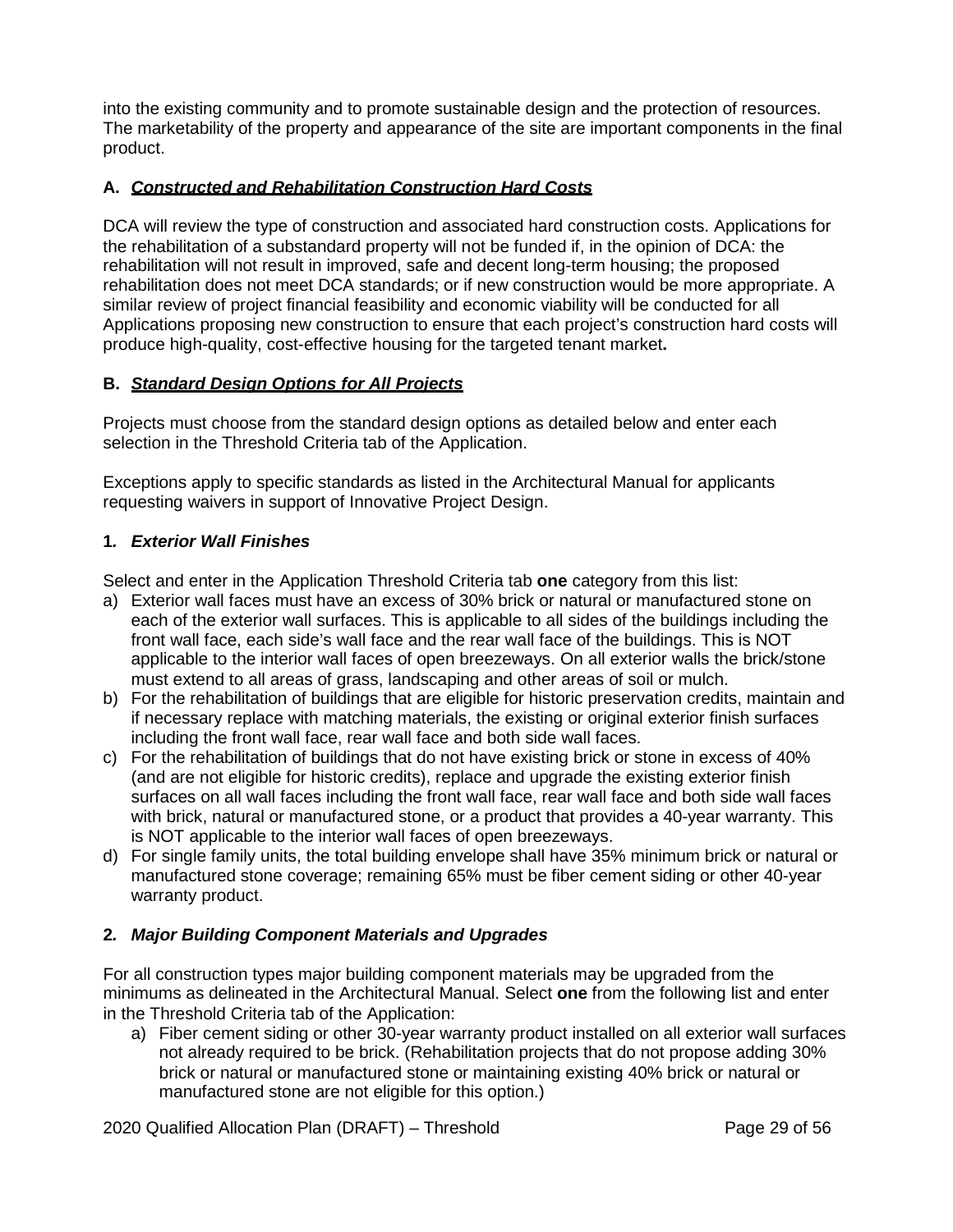b) Upgraded roofing shingles, or roofing materials (warranty 30 years or greater). Consideration will be given to additional design options not listed above if proposed by the Applicant prior to the Application Submittal in accordance with Exhibit A DCA Preapplication and Pre-Award Deadlines and Fee Schedule. Proposals must include a detailed description of the design option and justification of the appropriateness of the option for the targeted population.

## **Reference Documentation:**

• DCA Architectural Manual, Appendix I: Architectural Standards

# <span id="page-66-0"></span>**XIX. EXPERIENCE, CAPACITY AND PERFORMANCE REQUIREMENTS FOR GENERAL PARTNER AND DEVELOPER ENTITIES**

## *Overview*

DCA must comply with statutory requirements to take into consideration the qualifications of the Project Team for a proposed project or to own and operate a tax credit property. A proposed Project Team in a submitted Application or in any request related to a transfer of an interest must have experience, capacity and successful performance in the Tax Credit Program to own and/or develop a tax credit project. Further, all properties must have Project Teams that are substantially compliant with DCA rules, Section 42 Program requirements and regulations and HOME Partnership program requirements and regulations. Overall, DCA reviews the following four areas of the proposed Project Team:

- Experience
- Capacity
- Performance
- Compliance History

Project Teams may be reviewed for qualifications at Pre-Application or Application Submission.To receive a full Threshold review at Pre-Application under this section, Applicant must have the project team and construction type finalized by Pre-Application. If either is "To Be Determined," DCA will not conduct a team qualifications review during the Pre-Application review phase.

# **A.** *Certifying Entities*

# **1. Identifying the Certifying Entity**

The Project Team must have a Certifying Entity for both the General Partner and the Developer entities of the proposed project. A Certifying Entity must meet the DCA experience requirements and be determined to have the capacity to complete the proposed project. Certifying Entities must show that they have the ability to exercise effective control of decisions on behalf of each entity. Effective control can be demonstrated by an entity or Principal that:

- a) has a majority interest in the General Partner and/or Developer or
- b) is a managing member of a limited partnership or single purpose entity, or limited liability company.
- c) Other methods approved by DCA that clearly show effective control

(Alternate organizational structures may be considered to have effective control, but must have a legal opinion supporting the structure and the effective control).

# **2. Departure of a Principal or Entity from a Certifying Entity**

2020 Qualified Allocation Plan (DRAFT) – Threshold Page 30 of 56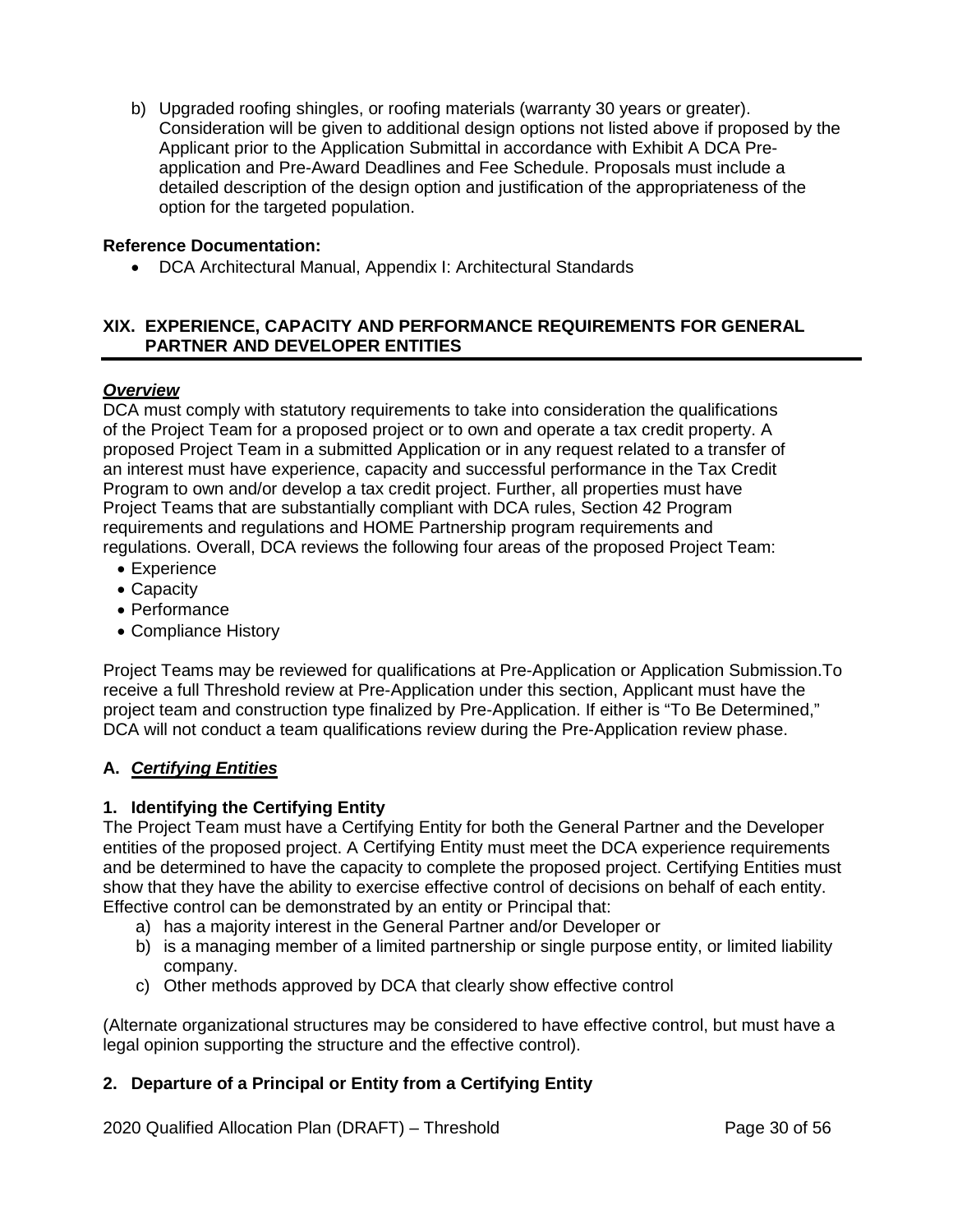A Principal or entity that resigns or leaves an existing entity will be considered as follows:

- a) The departing Principal or entity may claim experience earned provided the entity has no Significant Adverse Events or Adverse Conditions at the time of the departure.
- b) The Principal or entity shall receive a compliance score (both point deductions and additions) based on the previous entity's or Project Team's performance for a period of three years following departure.
- c) A Principal or entity that has left an entity (or Project Team) and does not want to have a compliance score based on the previous entity's performance cannot use experience gained at that entity to meet qualification requirements.
- d) A Principal or entity that departs from an existing entity (or Project Team) that has experienced a Significant Adverse Event will also be deemed ineligible to participate for the same period of time as the entity as more fully set forth in paragraph E below.

For purposes of non-profit entities, a Principal will be defined as the Executive Director.

# **B.** *Requirements for Capacity (Certifying Entity)*

The proposed Project Team must be financially solvent with the capacity to successfully complete the project, pay all costs associated with the development, and operate the property for the Compliance Period and Extended Use Period.

Any person (individual, corporation, partnership, association), or Principal (officer, director, owner, partner) that is bankrupt, insolvent or in danger of insolvency is ineligible to receive an allocation of Credits under the QAP. DCA may request information including but not limited to credit reports, financial statements, or other documentation relating to a participant's financial status. In making this determination, DCA will also review the portfolio of the Certifying General Partner and the Certifying Developer, or Certifying Principal and consider whether loans are in default, have a high percentage of payables, have high vacancy rates or other solvency issues that might impact the successful development and ownership of the proposed property.

A Certifying Entity's capacity to complete a proposed property may also consider experience in similar developments considering size, complexity and scope. DCA may impose conditions on a Certifying Entity's participation in the round based on the size, complexity or scope of the proposed property.

DCA will consider projects in progress (incomplete developments), performance in meeting construction commencement and statutory deadlines including but not limited to projects that could not meet a placed in service date without a credit exchange, projects with recaptured credits, and completion deadlines when determining whether a Certifying Entity has the capacity to successfully complete the promises in the Application.

# **C.** *Requirements for Experience (Certifying Entity)*

The Certifying Entity of the General Partner and Developer must each currently own and operate five (5) or more Successful Tax Credit Projects that were completed after January 1, 2009. If the certifying General Partner and certifying Developer entities have the same Principal(s), the same projects may be counted to meet this requirement.

In order to be counted as a Successful Tax Credit Project, the following requirements must be met for each project claimed by a Certifying Entity:

1. The Certifying Entity must own a minimum 20% interest in the General Partner and Developer entities for each property claimed. The interest must be reflected in the syndicator letter and Partnership Agreement for the property.

2020 Qualified Allocation Plan (DRAFT) – Threshold Page 31 of 56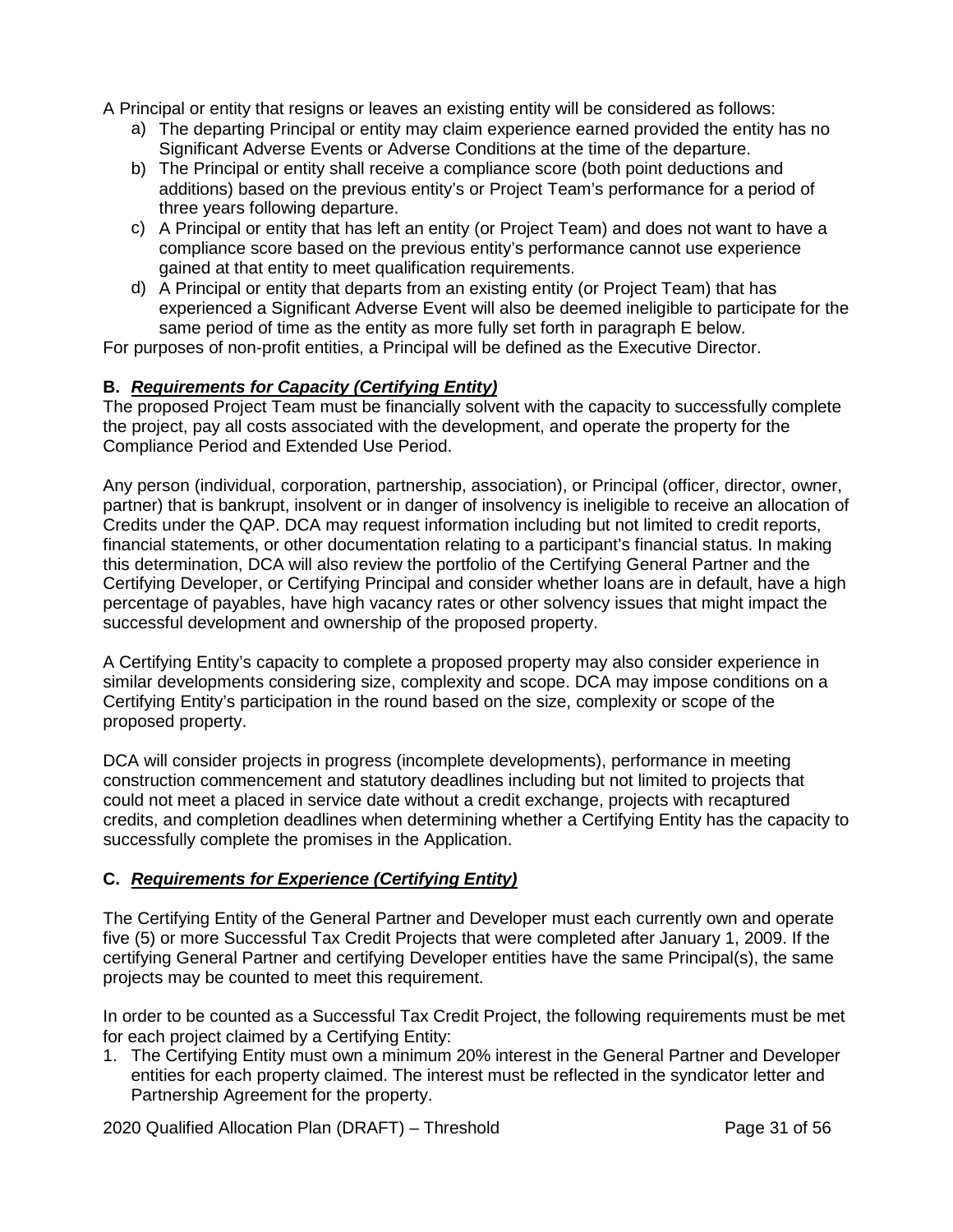- 2. The Certifying Entity must have been involved in each property from the initial allocation of credits to the present.
- 3. In the event a Certifying Entity undergoes a personnel change which results in the departure of key experienced Principals, previous projects owned and developed under the direct supervision of the departed Principal will not be considered in this analysis.
- 4. Experience of different entities or Principals may not be combined to meet the minimum experience requirements of this section.

A certifying entity that was deemed to meet experience requirements in 2019 is only exempt from submitting documentation of experience for the 2020 round. All other sections—both capacity and compliance—of the performance workbook must be completed. Only those certifying entities that have received a determination letter of "Qualified" in the 2019 round will be deemed to qualify under grandfathering.

Properties proposed by CHDO entities with a HOME consent are required to have two (2) or more Successful Tax Credit Properties.

# **D.** *Requirements for Performance (All Project Team Members)*

A proposed Project Team that has a pattern of intermittent non compliance or poor performance (adverse circumstances) over the three-year period prior to Application Submission, in the development or operation of a tax credit property may be limited in their ability to submit an Application for funds. Poor performance is indicative of a Project Team's capacity to own and develop the proposed property in a successful manner.

In the event DCA determines that there are adverse circumstances which may impact the capacity or qualifications of the Project Team members as a result of their credit history or past involvement in affordable housing multifamily development to be successful in meeting the requirements of Section 42, DCA may impose limits on the ability of the Project Team to receive an allocation or limit the ability of the Project Team to submit an Application. DCA may determine that a Project Team should be limited in the amount or type of funding received. DCA may also allow the Project Team to submit an Application but may condition the participation including but not limited to the number of properties selected for funding.

*Examples of adverse circumstances*. The following are some, but not all, adverse circumstances that may be considered by DCA:

- a) 8823s that have not been cured within the required cure period.
- b) Pattern of repeated physical findings at Affordable Housing Properties.
- c) Removal or Withdrawal as General Partner or Managing General Partner of a LIHTC property.
- d) History of unpaid subcontractors during development of an affordable housing property.
- e) Significant unpaid receivables for one or more tax credit properties.
- f) Outstanding flags in HUD's 2530 National Participation system.
- g) Adverse credit history of the entity or Principal.
- h) Mortgage default or arrearage of at least three months in an affordable housing mortgage or loan.
- i) Delay in conversion of a DCA HOME loan from construction to permanent status.
- j) Failure to meet statutory placed in service date requiring a credit exchange.
- k) Failure to meet ten percent test resulting in recapture of credits
- l) Fair Housing findings.
- m) Deferred maintenance, mold, building code violations or other evidence of poor maintenance at affordable housing properties.

2020 Qualified Allocation Plan (DRAFT) – Threshold Page 32 of 56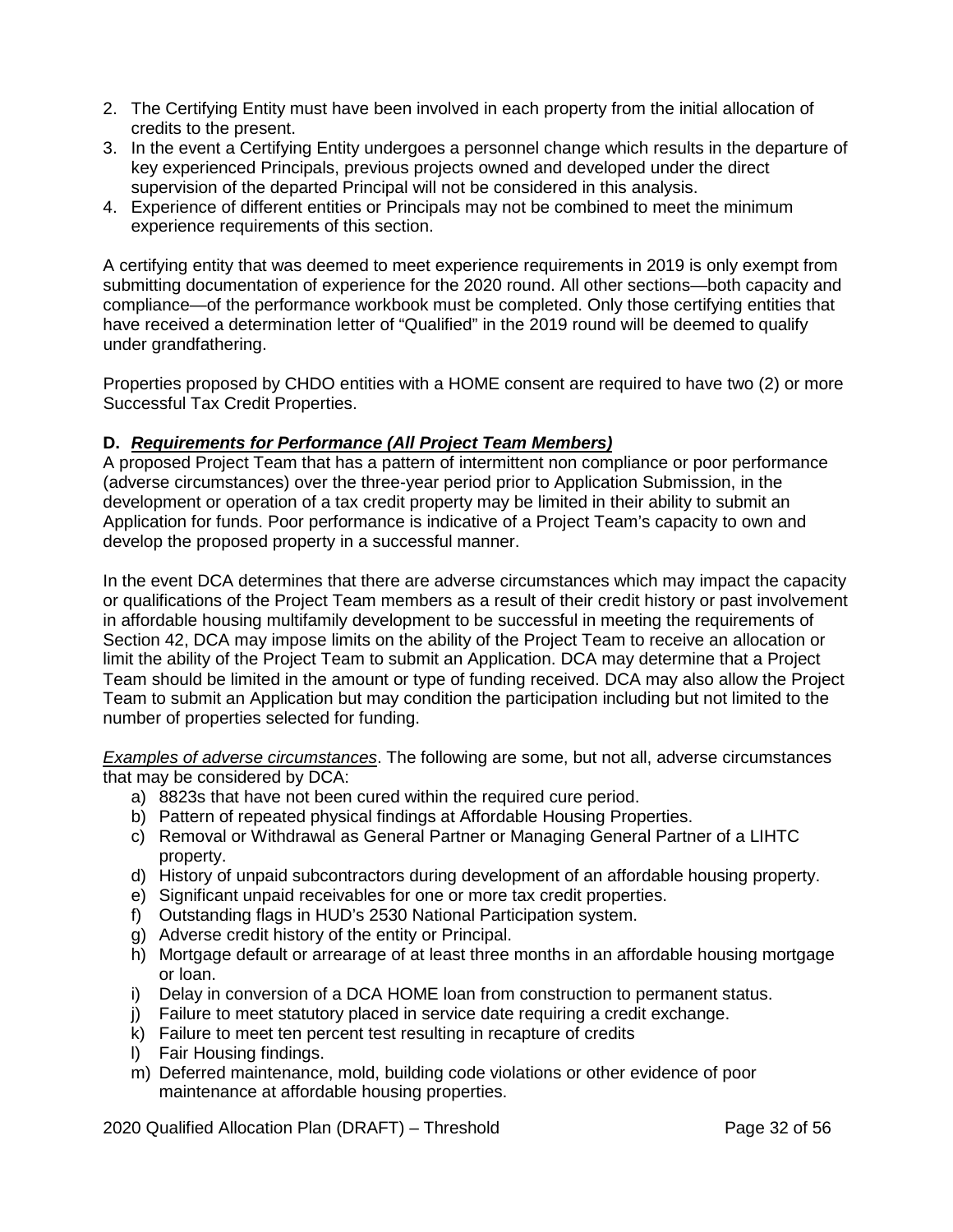- n) Accessibility noncompliance.
- o) Other determination that a property is out of compliance with HOME or tax credit regulations.
- p) Loss of utilities in the property's common space area or vacant units due to Owner's failure to make timely payment to utility authority within the last 24 months.
- q) Failure to maintain or operate amenities and services as set out in the tax credit Application and/or LURC or LURA.
- r) Health and safety issues defined as impacting 15% of the total units (minimum of 3), or two or more health and safety issues not cured within the initial cure period and which as identified in the most recent audit.

# **E.** *Requirements for Compliance (All Project Team Members)*

All members of the proposed Project Team (General Partner and Developer) must be substantially compliant with DCA rules, Section 42 program requirements and regulations and HOME Partnership Program requirements and regulations in order to receive funds under the 2020 QAP. This includes payment of all fees due to DCA by Application Submission.

The majority of non compliance is addressed through Appendix II of this Plan and/or through IV above. Non compliance that is deemed to be significant is addressed below as a "Significant Adverse Event."

# **F.** *Significant Adverse Events*

A significant adverse event is an occurrence of non compliance which cannot be cured, program fraud or misrepresentation or an event which is so significant it impacts the ability of the Project Team to receive funding or an allocation from DCA under this QAP. Project Teams that have a significant adverse event at a HOME or tax credit property during the look back period will not be eligible to submit an Application under this QAP. A determination that a significant adverse event will limit a Project Team's ability to receive funding under the 2020 Plan is not a punitive measure but is part of DCA's process to ensure the highest standards of professional conduct and ethical business practices are used by DCA's recipients and industry partners. It also ensures that DCA selects to fund properties with the most qualified project teams as part of its competitive process. Significant adverse events and look back periods are set forth in the chart below.

| <b>Significant Adverse Event</b>                                                                                                                                                                                                                                         | <b>Look Back Period</b><br>(From Application<br>Submission)                                           |
|--------------------------------------------------------------------------------------------------------------------------------------------------------------------------------------------------------------------------------------------------------------------------|-------------------------------------------------------------------------------------------------------|
| Financial Insolvency or Potential Insolvency of Project Team                                                                                                                                                                                                             | Until insolvency<br>is cured and all<br>significant<br>potential<br>liabilities have<br>been resolved |
| Debarment, proposed debarment, or suspension by a federal agency,                                                                                                                                                                                                        | Until debarment or                                                                                    |
| state HFA, or quasi-governmental affordable housing program                                                                                                                                                                                                              | suspension is lifted.                                                                                 |
| Uncured Default in a HOME Ioan. (Formal default letter issued)                                                                                                                                                                                                           | <b>Until Cured</b>                                                                                    |
| Default in a loan which is secured by a tax credit property                                                                                                                                                                                                              | Until Cured                                                                                           |
| Foreclosure of a loan or deed in lieu of foreclosure, which is secured<br>by a tax credit property after the Compliance Period ended and<br>resulting loss of affordability during the Extended Use Period.<br>(Commencing on the entry of the Judgment of Foreclosure). | 5 Years                                                                                               |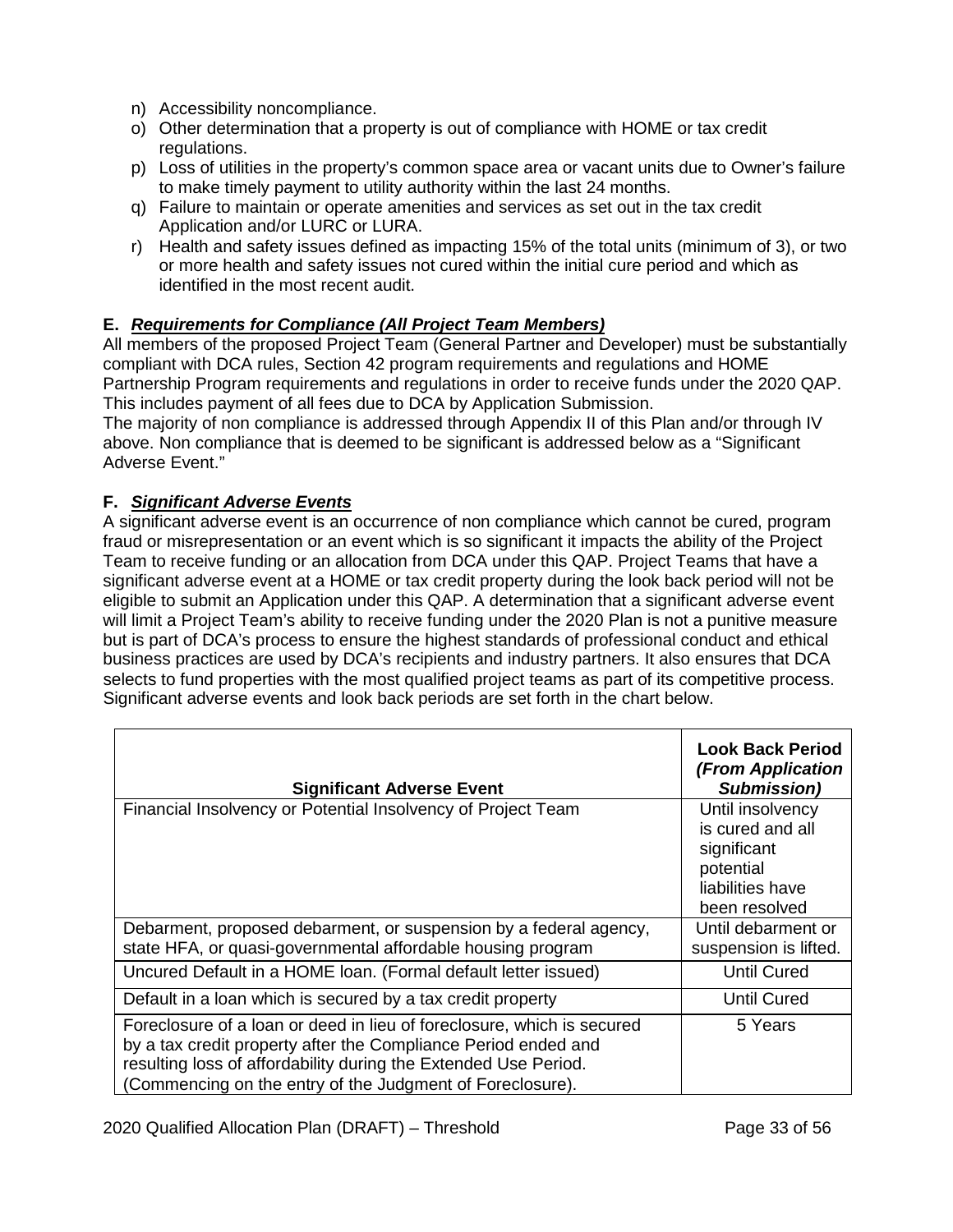| Foreclosure of a loan or deed in lieu of foreclosure, which is secured<br>by a tax credit property before the compliance period ended and<br>resulting loss of affordability during the Compliance period.<br>(Commencing on the entry of the Judgment of Foreclosure or filing of<br>the Deed.) (Major Project Failure) | 5 Years  |
|--------------------------------------------------------------------------------------------------------------------------------------------------------------------------------------------------------------------------------------------------------------------------------------------------------------------------|----------|
| Default in a HOME loan which results in a foreclosure or deed in lieu<br>of foreclosure and removal of the Owner and property retains<br>affordability, (commencing on the entry of the Judgment of foreclosure<br>or filing of the Deed). (Major Project Failure)                                                       | 8 Years  |
| Failure to meet the federal placed in service deadline for a project that<br>has been awarded tax credits and has met the ten percent test, resulting<br>in the loss or significant recapture of Credits. (Major Project Failure)                                                                                        | 8 Years  |
| <b>Project Team Bankruptcy</b>                                                                                                                                                                                                                                                                                           | 7 Years  |
| The abandonment and/or closure of a tax credit or HOME funded<br>property. (Major Project Failure)                                                                                                                                                                                                                       | 8 Years  |
| Multiple affordable tax credit housing Major Project Failures (more than<br>one) that lose affordability through foreclosure or recapture                                                                                                                                                                                | 9 Years  |
| Senior Lender loan default or foreclosure which results in the<br>extinguishment of a HOME loan security interest and resulting loss<br>of affordability during the Extended Use Period. (Major Project<br>Failure)                                                                                                      | 10 Years |
| Submission of fraudulent information to DCA or any other government<br>entity. (This includes, but is not limited to falsely certifying to any fact in<br>a submitted 9% Application or as a condition of award, and submitting<br>false information in a DCA cost certification.)                                       | 10 Years |

# **G.** *Waiver Request*

DCA will allow an entity or individual with a Significant Adverse Event, within the look-back period, to submit a request to waive a Significant Adverse Event relating to a Major Project Failure for the 2020 competitive round. The requestor must have a recent history of strong performance in the Tax Credit Program and demonstrate that the event is an isolated incident or an unavoidable event not related to the actions or negligence of the requestor.

This waiver request must be submitted during the Pre-Application Submission and will be considered only if the requestor can demonstrate the following minimum requirements:

- a) The entity or individual developed and currently owns and operates a minimum of ten (10) Successful Tax Credit properties.
- b) The requestor demonstrates a strong performance history and is in material compliance with program regulations in the operation of its affordable housing portfolio.
- c) The requestor has documented its effort(s) to remedy the Significant Adverse Event, including an explanation of why the condition could not be remedied.

Project Team members that have received a waiver per previous QAP requirements may request that the waiver be renewed for purposes of competing in the 2020 competitive round provided no additional adverse conditions have occurred or the original waiver was not withdrawn. Requests for waiver renewal should also be made with the Pre-Application Submission.

The granting of a waiver for a Significant Adverse Event only serves to determine the eligibility of a Project Team member for Threshold purposes. Deductions may still be imposed for the same Significant Adverse Events in the Scoring Section of the Application.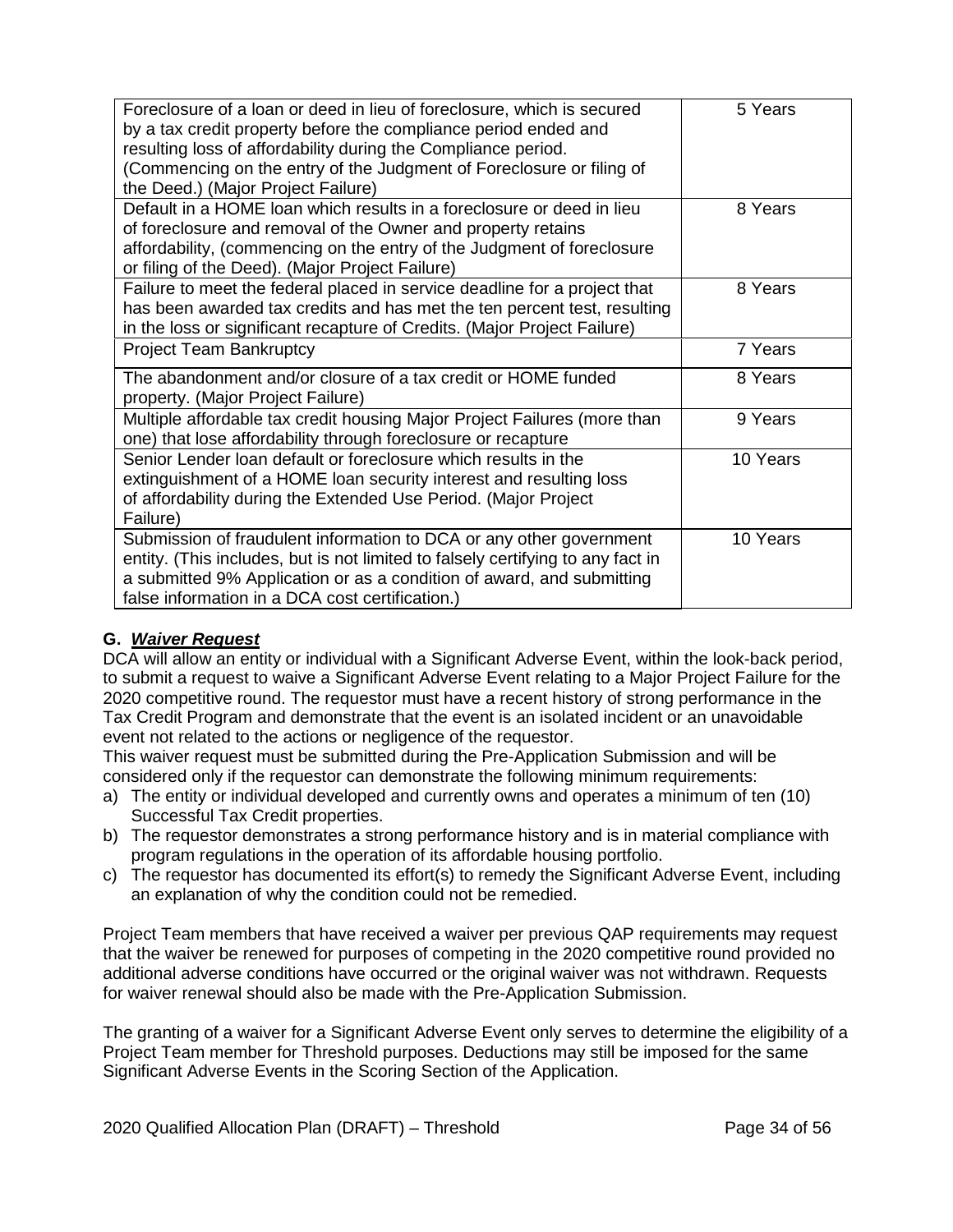## **Minimum Documents for Waiver Request:**

- Completed and Signed "Significant Adverse Event Waiver Request Form" with a narrative indicating the basis of the waiver request.
- All documents related to Significant Adverse Event Waiver Request, including third party support for the basis of the Waiver Request, where applicable and if possible.
- Documentation of Successful Tax Credit Project development and ownership.
- Documentation of resources expended, reports, if available, related to good faith efforts.
- Documentation of previous DCA waiver, if applicable.

# **H.** *Options for Not Qualified Entities*

## **1. Partnering with a Certifying Entity**

DCA generally encourages entities that have insufficient technical expertise and/or experience to partner with Certifying Entities to gain experience and capacity in the Tax Credit program. DCA may, but is not required to, grant a waiver of project cap limitations for the proposed partner.

# **2. Capacity Building for Industry Professionals (Probationary Participation)**

An Applicant that has extensive experience in the tax credit industry but who does not have the requisite Successful tax credit ownership and/or development experience may also be deemed qualified under a probationary designation. An Applicant seeking a probationary designation must show the following:

- a) Evidence of full time employment in the tax credit industry for a minimum period of five (5) years;
- b) Evidence of material participation in the Successful development of at least three (3) Tax Credit projects during that period (Ownership interest is not required);
- c) No participation in adverse development;
- d) Resumes;
- e) Completed release to allow DCA to perform a personal credit check and a criminal background check;
- f) DCA may require evidence of sufficient liquidity to attract syndication either through the assets of the Project Team or through a guarantor; and
- g) Narrative of proposed project and organizational structure.

Projects seeking 4% Credits must have a Certifying Entity that is fully qualified as a developer and a general partner. A probationary participant cannot be the Certifying Entity for a 4% Bond Financed Project.

# **I.** *Required Documents*

*The following documents are required for each Certifying Entity*:

- 1. DCA Performance Workbook which includes:
- 2. Performance Questionnaire.
- 3. Project Narrative.
- 4. Organizational Chart showing all entities and Principals that are part of the General Partner and Developer entities. This form must be submitted for each Application.
- 5. DCA Capacity Form. This form must be submitted for each Application.
- 6. DCA Experience Form. Determinations of Experience will only need to be submitted once for a Certifying Entity.
- 7. DCA Compliance History Form. Each Compliance History Summary (CHS) form must list all projects in which a Project Team member has participated in the ownership and/or

2020 Qualified Allocation Plan (DRAFT) – Threshold Page 35 of 56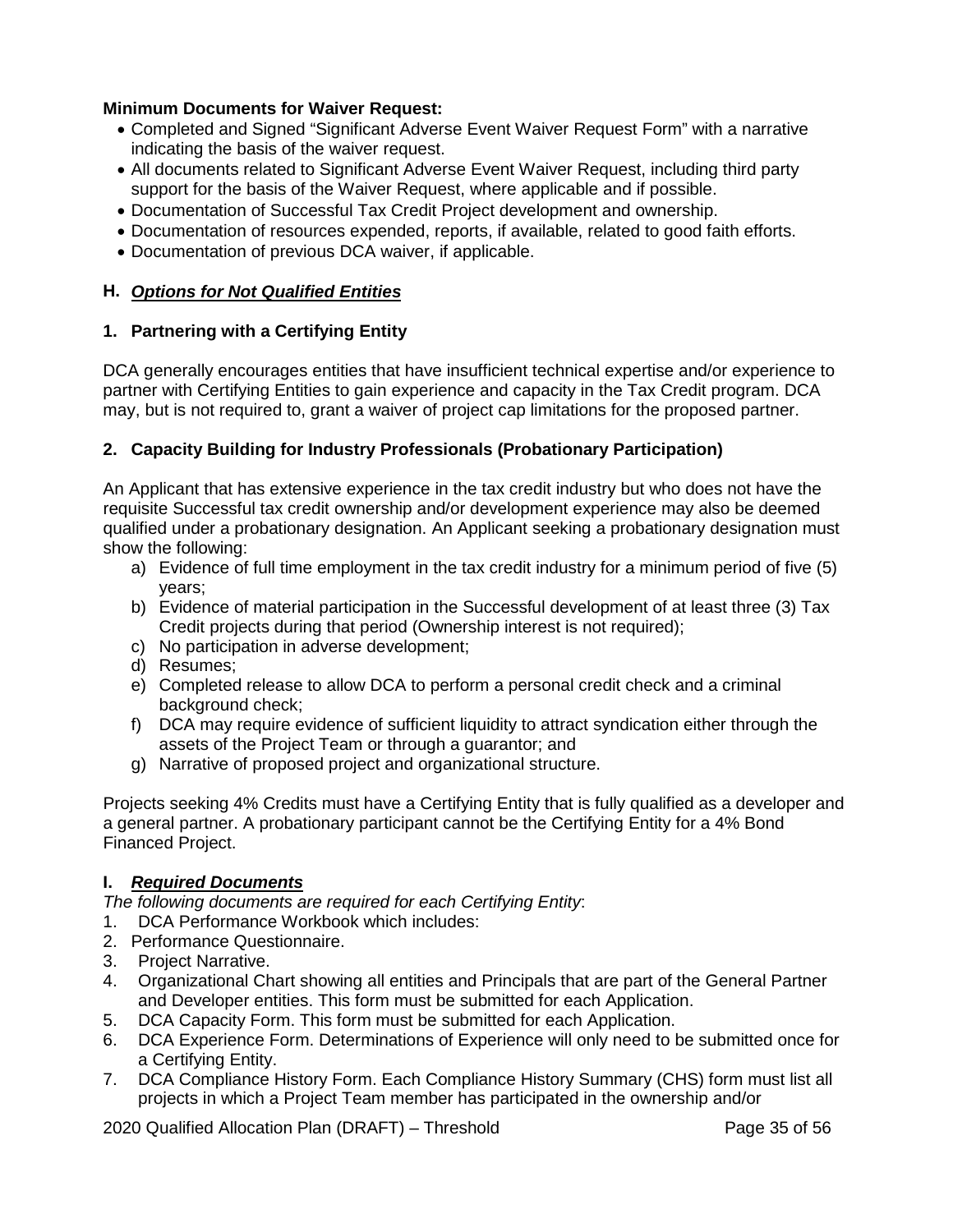development. If requested by DCA, Applicants must submit a letter from the Syndicator or each relevant state housing finance agency indicating that the relevant Project Team members are in good standing in all developments.

- 8. Where applicable, a listing of Georgia DCA Affordable Properties for which the Applicant wishes to seek Point Additions in the Compliance Performance Scoring Section of the application. These properties must meet certain criteria detailed in the Compliance Performance Scoring Section of this Application.
- 9. Performance Workbook Certification Letter.
- 10. Credit & Criminal Release form, if requested by DCA.
- 11. Disclosures.
- 12. IRS Form 8609 or occupancy permit for each project listed as meeting a Certifying Entity's experience requirement.
- 13. Letter from Syndicator certifying role and interest of the Certifying Entity and/or Principal for each Successful Tax Credit Project used to meet experience requirements.
- 14. Limited Partnership Agreement that identifies the Certifying Entity's effective control for the proposed project, if the general partnership is a joint venture. The relevant Limited Partnership Agreement for a Successful Tax Credit Project may not be used as a substitute for the letter from the Syndicator to certify role and interest in the project.
- 15. Applicant certified trailing twelve-month occupancy reports for each of the Successful Projects included on the Applicant's DCA Experience Form.
- 16. Supporting documentation related to foreclosures, suspension, or debarment by governmental or quasi-governmental entity, as well as any "yes" answers in the performance workbook.

*The following documents are required for all other Project Team members:*

- 17. Performance Questionnaire.
- 18. DCA Compliance History Form. Each Compliance History Summary (CHS) form must list all projects in which a Project Team member has participated in the ownership and/or development. If requested by DCA, Applicants must submit a letter from the Syndicator or each relevant state housing finance agency indicating that the relevant Project Team members are in good standing in all developments.
- 19. Performance Workbook Certification Letter.
- 20. Credit & Criminal Release form, if requested by DCA.

# **J.** *Disclosures*

Disclosures for all Project Team Members

The following disclosures are required (if applicable) as part of this Threshold requirement:

- 1. Each Project Team member must include a statement in the Application concerning all criminal convictions, indictments, and pending criminal investigations of all members of the General Partnership and Development entities and must provide dates and details of each circumstance, unless otherwise prohibited by court order, statute or regulation. DCA may perform a full criminal, employment, and credit investigation of all Project Team Participants to verify credit and criminal history.
- 2. DCA may require disclosure of all real estate loans for the Project Team through the submission of a complete and accurate real estate properties disclosure. This disclosure will need to be submitted only upon the written request of DCA.
- 3. Each member of the Project Team must disclose any interest they have in an entity that may purchase federal or state Credits allocated to a project.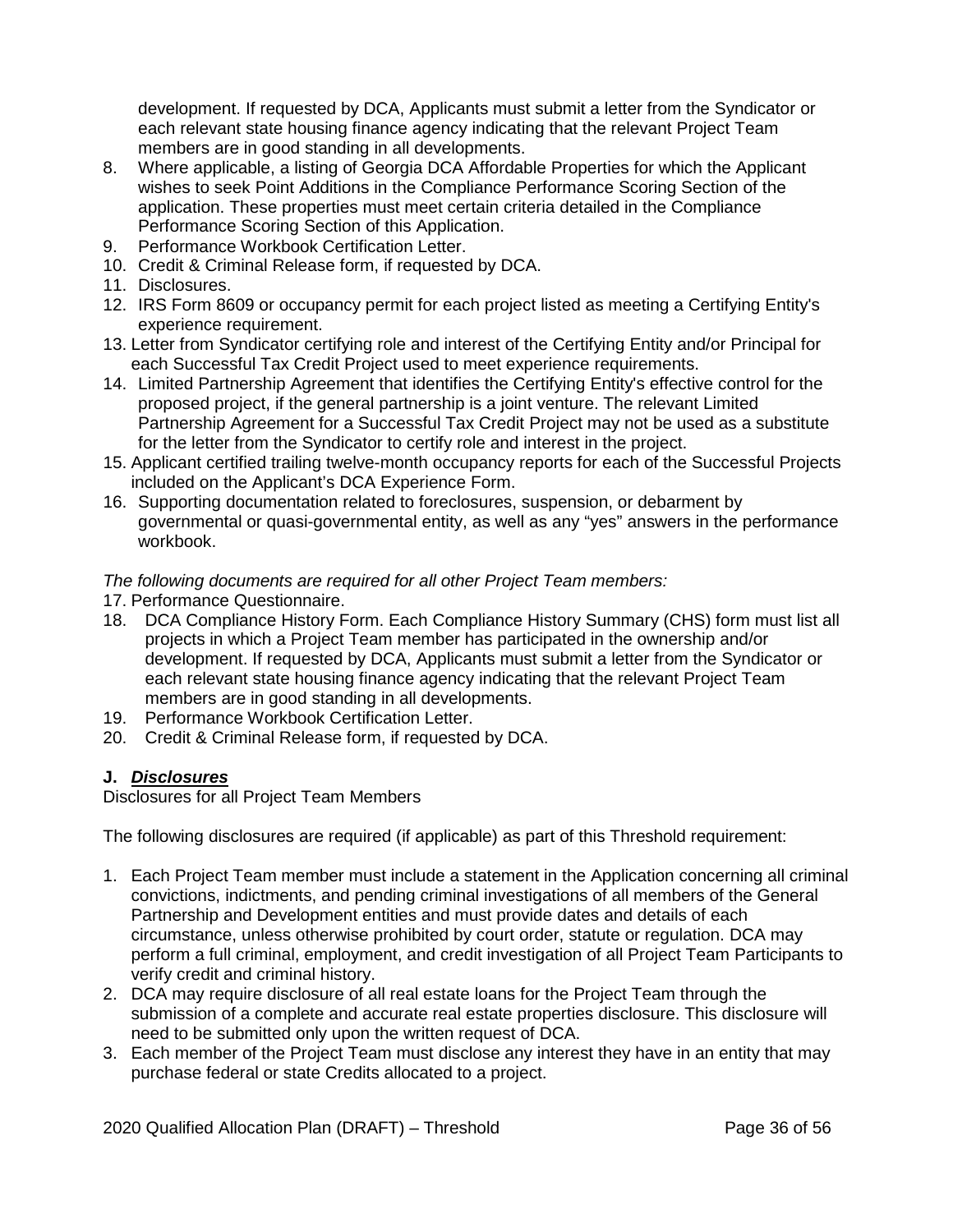- 4. Any relationship between individuals or entities of the Project Team that could constitute a conflict of interest or Identity of Interest between the parties.
- 5. Complete organizational charts must be submitted for the General Partner and Developer entities that clearly show all Principals including individuals involved in the ownership and development of the project.
- 6. All Development fee sharing arrangements must be disclosed. DCA considers all individuals or entities that receive more than 5% of the Developer fee to be part of the Developer structure. Similarly, all fee sharing arrangements related to operating profits must be disclosed. DCA considers all individuals or entities that receive more than 5% of operating profits to be part of the General Partnership structure.
- 7. All guarantor agreements must be disclosed. DCA may determine that a guarantor is actually a real party in interest to either the General Partner and/or Developer entities and require additional disclosures.
- 8. All consulting agreements direct or indirect, paid or unpaid shall be disclosed.
- 9. All services that are provided in support of a proposed project by a syndicator that is compensated through a lower credit price or other direct or indirect fee must be disclosed.
- 10. Any Project Team member that has sold, withdrawn or been involuntarily removed from a HOME or Tax Credit project General Partner or Developer entity
- 11. All pending litigation must be disclosed.
- 12. Significant non-performance and/or debarment in a government or quasi-government affordable housing program (including Fannie Mae, Freddie Mac, and Federal Home Loan Bank programs) must be disclosed.
- 13. Adverse credit history including, but not limited to, a default in the payment of any commercial or personal loan or personal bankruptcy.

# **XX. ELIGIBILITY FOR CREDIT UNDER THE NON-PROFIT SET ASIDE**

To be eligible for Credit under the non-profit set aside:

- A. The organization must be a qualified non-profit, defined as a 501(c)(3) or 501(c)(4) organization, which is not affiliated with or controlled by a for-profit organization and has included the fostering of low-income housing as one of its tax-exempt purposes.
- B. The qualified non-profit(s) must materially participate (as described in IRC Section 469(h)) in the development and operation of the project throughout the Compliance Period.
- C. The qualified non-profit(s) must own at least 51% of the General Partner's interest in the proposed project and be the managing General Partner of the Ownership entity.
- D. For purposes of this set aside, the term "qualified non-profit" includes any corporation if 100 percent of the stock of such corporation is held by one or more qualified non-profit organizations at all times during the period such corporation is in existence.
- E. The non-profit must receive a percentage of the Developer Fee greater than or equal to its percentage of its ownership interest except this does not apply to a DCA-certified CHDO which must own 100% of the General Partnership entity.
- F. A copy of the General Partnership joint venture agreement or General Partnership operating agreement that provides the non-profit's General Partnership interest and the Developer Fee amount must be included in the Application, if the General Partnership is a joint venture.
- G. Non-profit organizations applying for Credit under the non-profit set aside must include in the Application an opinion of a third party attorney who specializes in tax law on the non-profit's current federal tax exempt qualification status. If such an opinion has been previously obtained, this requirement may be satisfied by submitting the opinion with documentation demonstrating that the non-profit's bylaws have not changed since the legal opinion was issued.

2020 Qualified Allocation Plan (DRAFT) – Threshold Page 37 of 56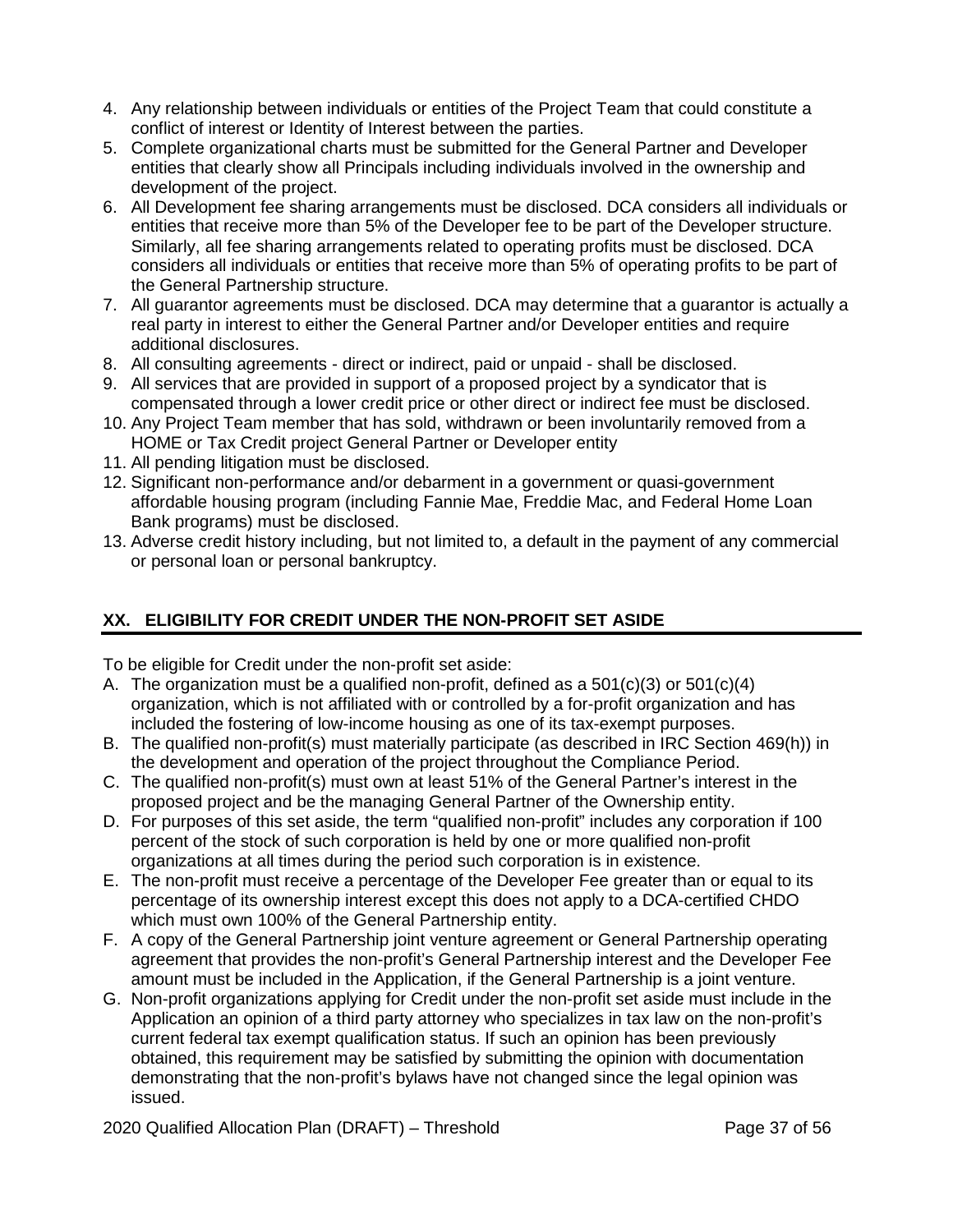# **Minimum Documentation**:

- An opinion of a third party attorney who specializes in tax law on the non-profit's current federal tax exempt qualification status (if such an opinion has been previously obtained, this requirement may be satisfied by submitting the opinion with documentation demonstrating that the non-profit's bylaws have not changed since the legal opinion was issued).
- If joint venture, copy of Agreement confirming interest and Developer Fee.

# **XXI. ELIGIBILITY FOR CREDIT UNDER RURAL HOME PRESERVATION SET ASIDE**

Projects applying under the Rural HOME Preservation set aside must receive an award through the Rural HOME Preservation Set aside pre-application process. DCA will award up to one million five hundred thousand dollars (\$1,500,000) of the available 9% tax credits to up to five Applications that meet the following requirements. \$1,500,000 of the Rural Set Aside will be allocated towards the Rural HOME Preservation set aside.

### **A.** *Rural HOME Preservation set aside Requirements:*

- 1. The development must have previously been awarded a DCA HOME loan.
- 2. The existing property's placed-in-service date must be within January 1, 1997 December 31, 2002.
- 3. The property must be in a Rural area.
- 4. As of Application Submission, the HOME loan must have an existing balance of no less than \$200,000 and HOME loan payments must be current.
- 5. Applicants can apply for a maximum of \$375,000 of 9% tax credits.
- 6. Developer Fee calculation for the set aside will be 50% of the developer fee amounts for 9% Applications. See Exhibit A to Appendix I Threshold, DCA Underwriting Policies, 9. Developer Fee Limitation for details.
- 7. DCA will write down the existing balance of the HOME Loan to the appraised value of the property. The remaining HOME loan balance on the property must be paid off with the proceeds of the tax credit award.
- 8. A Developer is limited to being selected for one award within the Rural HOME Preservation set aside. The set aside award is not subject to the Competitive Round award limit.
- 9. The Project must meet all Threshold requirements.
- 10. Reducing or extinguishing the original HOME balance does not terminate the statutory and/or state mandated affordability restrictions which may be in place.

# **B.** *Rural HOME Preservation set aside selection criteria:*

- 1. Applicants who were not members of a Project Team or a seller of a property that received a Rural HOME Preservation Set Aside Selection in the previous round will have a priority over Applicants that were members of a Project Team or a seller of a property that received a Rural HOME Preservation Set Aside Selection in the previous round.
- 2. The percentage of the original HOME loan that has been paid. The greater the percentage of the original HOME loan paid, the higher the priority.
- 3. The number of successful HOME deals completed by the Project Team.
- 4. The property has no other secured debt beside the DCA HOME loan.

# **XXII. ELIGIBILITY FOR HOME LOANS UNDER THE CHDO SET ASIDE**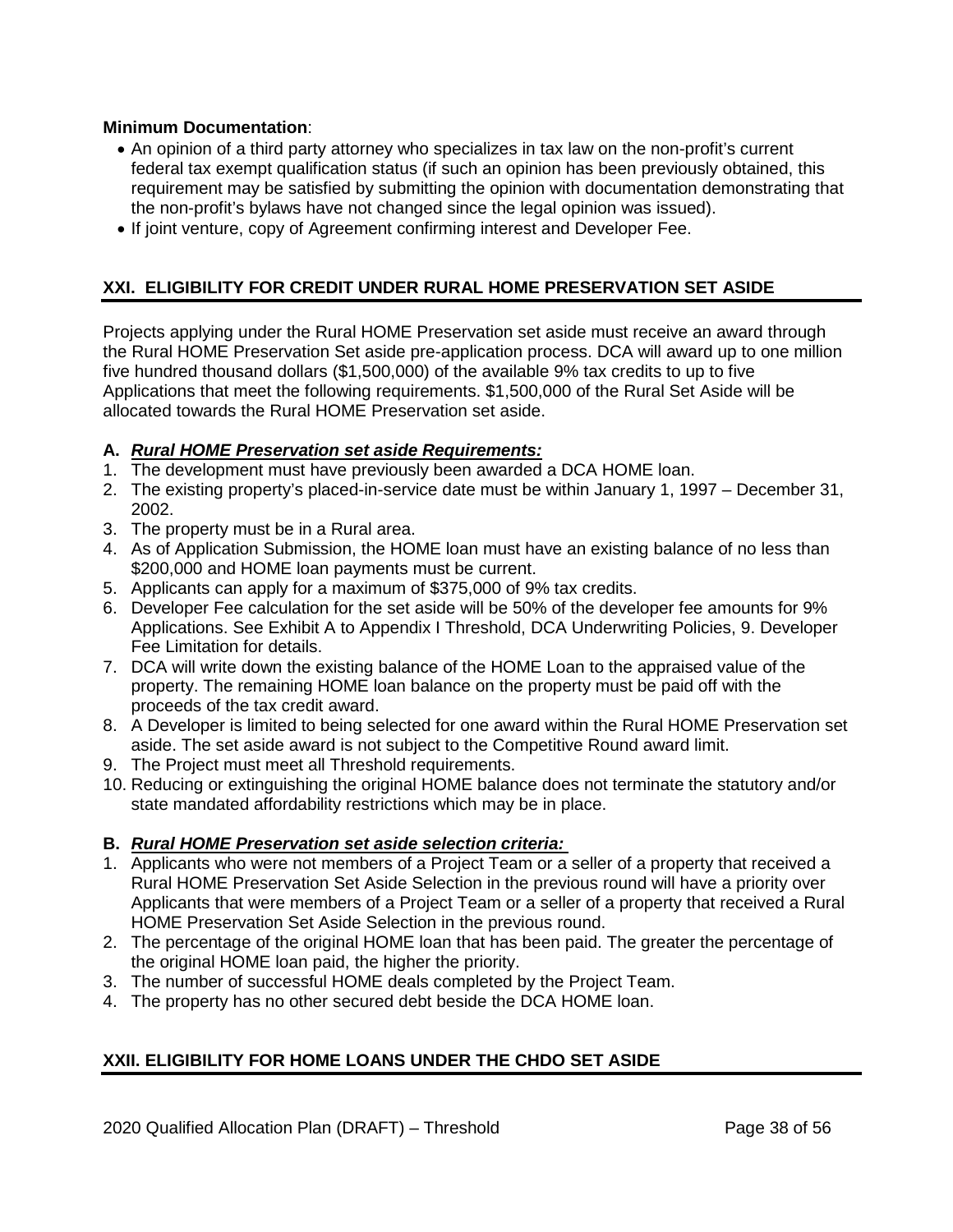Projects applying under the CHDO set aside must have been pre-qualified by DCA as CHDOs which have the capacity to own and/or develop multifamily housing. CHDOs must have been granted a HOME consent.

The final 2013 HOME Rule contains new requirements for awarding HOME funds to CHDO Applicants. The most significant changes include the requirement that CHDOs demonstrate capacity to own and develop multifamily housing including evidence that the CHDO has staff with development and ownership experience relevant to the role of the CHDO as owner, developer, or sponsor paid directly by the CHDO. All provisions in the 2013 HOME Rule should be reviewed in detail by the Applicant contemplating the use of HOME funds.

For scattered site projects, the eligibility for HOME CHDO set aside requirements must be met by the project as a whole.

# **Minimum Documentation**:

• CHDO pre-qualification from DCA

# **XXIII.REQUIRED LEGAL OPINIONS**

- A. A legal opinion regarding the acquisition Credit eligibility is required for projects involving acquisition and rehabilitation. If the project previously received Credits, the legal opinion must include sufficient documentation for DCA to confirm that the Compliance Period has ended.
- B. A legal opinion regarding Credit eligibility is required for projects operated as assisted living facilities.
- C. Non-profit organizations applying for Credit under the Non-profit set aside must include in the Application an opinion of a third party attorney who specializes in tax law on the non-profit's current federal tax exempt qualification status. If such an opinion has been obtained in the previous three (3) years from Application Submission, this requirement may be satisfied by submitting the opinion with documentation demonstrating that the non-profit's bylaws have not changed since the legal opinion was issued.
- D. A legal opinion is required for those projects involving scattered site developments. The legal opinion should address the proposed site plan and its determination as a Scattered Site as defined in Section 42(g)(7) of the Code and this QAP.

All legal opinions must state that the third party attorney reviewed all relevant documentation to render the opinion and that DCA may rely on the opinion.

For scattered site projects, the non-contiguous parcel for which this criterion is applicable must meet the legal opinion requirements.

# **XXIV. OCCUPIED DEVELOPMENTS**

All proposed developments with current occupants (demolition/new construction or rehabilitation) must meet the requirements of both A and B below.

# **A. Relocation and Displacement of Tenants**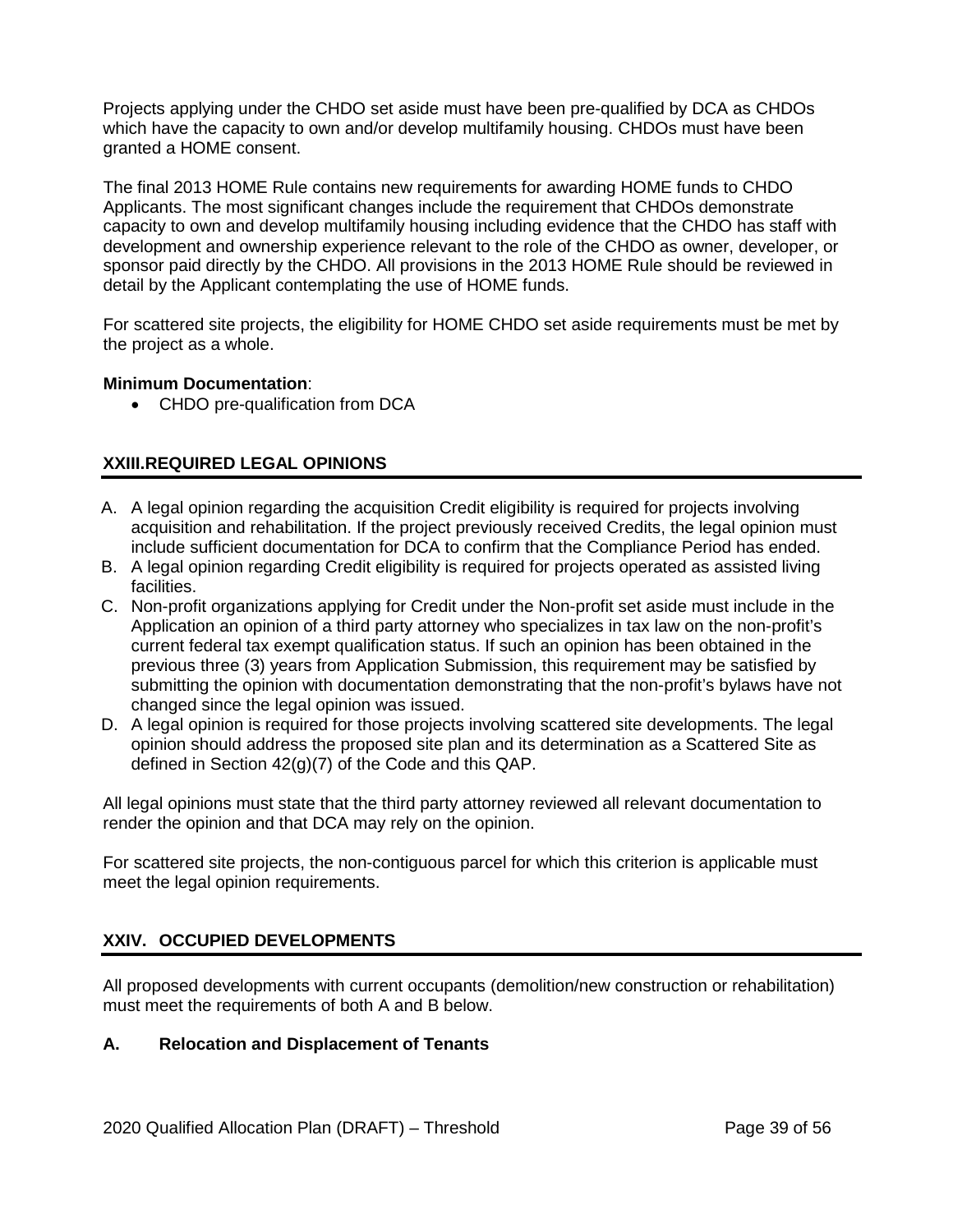Applicants must submit a DCA relocation survey specifically addressing the development history and occupancy of the proposed project. **Failure to complete and submit the survey with the Application submission will result in a Threshold failure.**

The Application must include a detailed relocation/displacement plan, which sets forth the specifics of the relocation/displacement, including a projected budget, and an explanation of efforts planned by the Applicant to mitigate the impact of the relocation/displacement. Any relocation or displacement of tenants will require DCA's approval of this plan. DCA will also review the development budget to ensure that sufficient costs have been included for relocation expenditures. **For 9% Applications, DCA will not allow permanent displacement of tenants.** 9% Applicants that foresee permanent displacement must submit a waiver at pre-application.

The Applicant must provide advisory services for existing tenants. This may be done by a third party. Third parties could include a non-profit, advocacy group, relocation specialist or Local Government. Completed and executed tenant household data forms must be submitted with the Application for every unit in each building to be rehabilitated that has an existing tenant. The Applicant is responsible for the accuracy of the information on the data forms.

If tenants will be temporarily relocated to areas with limited replacement housing, the plan must detail construction phasing, including projected start and end dates for each phase and when work will be performed on each unit. Applicant must identify which units will require temporary relocation of more than 30 days and which units require relocation of less than 30 days.

Applications for HOME Loans and NHTF that require relocation of existing tenants due to construction work will be accepted only with a relocation plan (including a sufficient budget) that, in the opinion of DCA, meets the requirements of the Uniform Relocation Act and any other applicable laws. DCA HOME Loan draws must not be used to finance the relocation costs. Applicants applying for Credits must disclose other federal funding sources (HOME, USDA 515, etc.) which may trigger URA or 104D requirements.

RAD Applications must provide a relocation plan and supporting documentation as applicable, that, in the opinion of DCA, meets the RAD requirements.

A copy of all documents relating to non-DCA requirements must be included with the application.

In the event condemnation proceedings are pending against a proposed project, DCA's relocation policies are applicable to all tenants residing at the property at the earlier of Application Submission or HOME consent request, if applicable.

Applicants must include all documentation required in the DCA Relocation Manual at the time of Application. Required forms are provided on the DCA website.

# **Reference Documentation:**

• DCA Relocation Manual

- Relocation Survey
- Completed and executed tenant household data forms
- Relocation/Displacement Plan and budget
- Relocation/Displacement Project Spreadsheet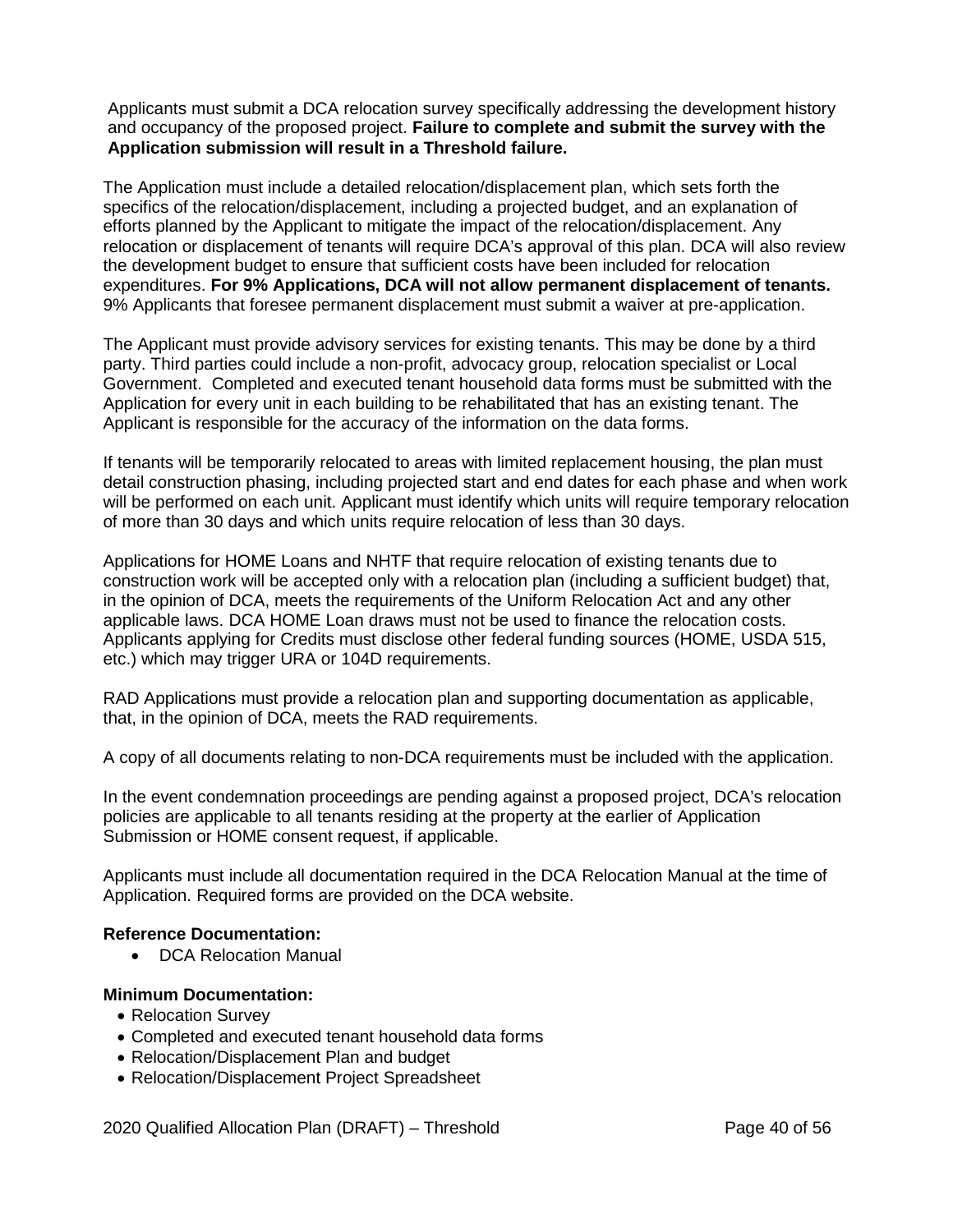- Rent rolls for most recent three months
- Any additional documents as required in the DCA Relocation Manual

# **B. Resident Feedback on Existing Subsidized Housing**

All Applicants for 4% and 9% Credits must indicate a commitment to accept DCA-led resident engagement. This paragraph does not constitute a commitment that DCA will seek resident feedback at all proposed developments with current occupants. However, if DCA chooses to conduct resident engagement at a proposed development, the Applicant will accept DCA-led resident engagement. By agreeing to this provision, the Applicant agrees to all conditions set forth in the resident engagement process by DCA.

### **Reference Documentation:**

• DCA Relocation Manual

# **XXV. AFFIRMATIVELY FURTHERING FAIR HOUSING**

It is the policy of the Georgia Department of Community Affairs to administer the Housing Tax Credit Program affirmatively, as to achieve a condition in which individuals of similar income levels in the same housing market area have a like range of housing choices available to them regardless of their race, color, religion, sex, disability, familial status or national origin. All Applicants shall implement affirmative fair housing marketing policies in soliciting residents and outreaching to underserved populations and those least likely to apply to reside in completed tax credit units.

All Applicants selected for an award of Credits must prepare and submit an Affirmative Fair Housing Marketing Plan outlining how the project will market units to underserved residents including residents with disabilities. The Marketing Plan must be submitted and approved prior to the start of lease up and must include:

- A. HUD Affirmative Fair Housing Marketing Plan (AFHMP) Multifamily Housing Form (HUD-935.2A) with completed worksheets and supportive documentation
- B. A comprehensive documented marketing strategy to affirmatively market and attract individuals least likely to apply, including persons with disabilities and the homeless. This strategy should include:
	- Goals, outcomes and action steps to thoroughly market to target populations and to establish and maintain relationships between the management agent and all community partners noted in the marketing strategy.
	- The progress assessment plan from the Evaluation of Marketing Activities section noted in the HUD-935.2A form.
	- Examples of outreach efforts (i.e. letters, meeting dates, events, etc.) to each service provider, homeless shelter and/or local disability advocacy organization in the county in which the proposed development is located. Be sure all marketing efforts include the Fair Housing and Accessibility logos, slogan and/or statement.
	- Examples of all marketing materials distributed to underserved populations 2-4 months prior to occupancy (i.e. tear sheets with dates from newspapers and magazines, copies of ads on a website, pictures of signs on the property, etc.).
- C. A formal documented strategy and outreach examples for individuals with Limited English Proficiency (LEP) for languages identified as being prevalent in the surrounding market area. Please note: Counties and Cities required to expand their marketing to include additional languages will be listed on the QAP Website.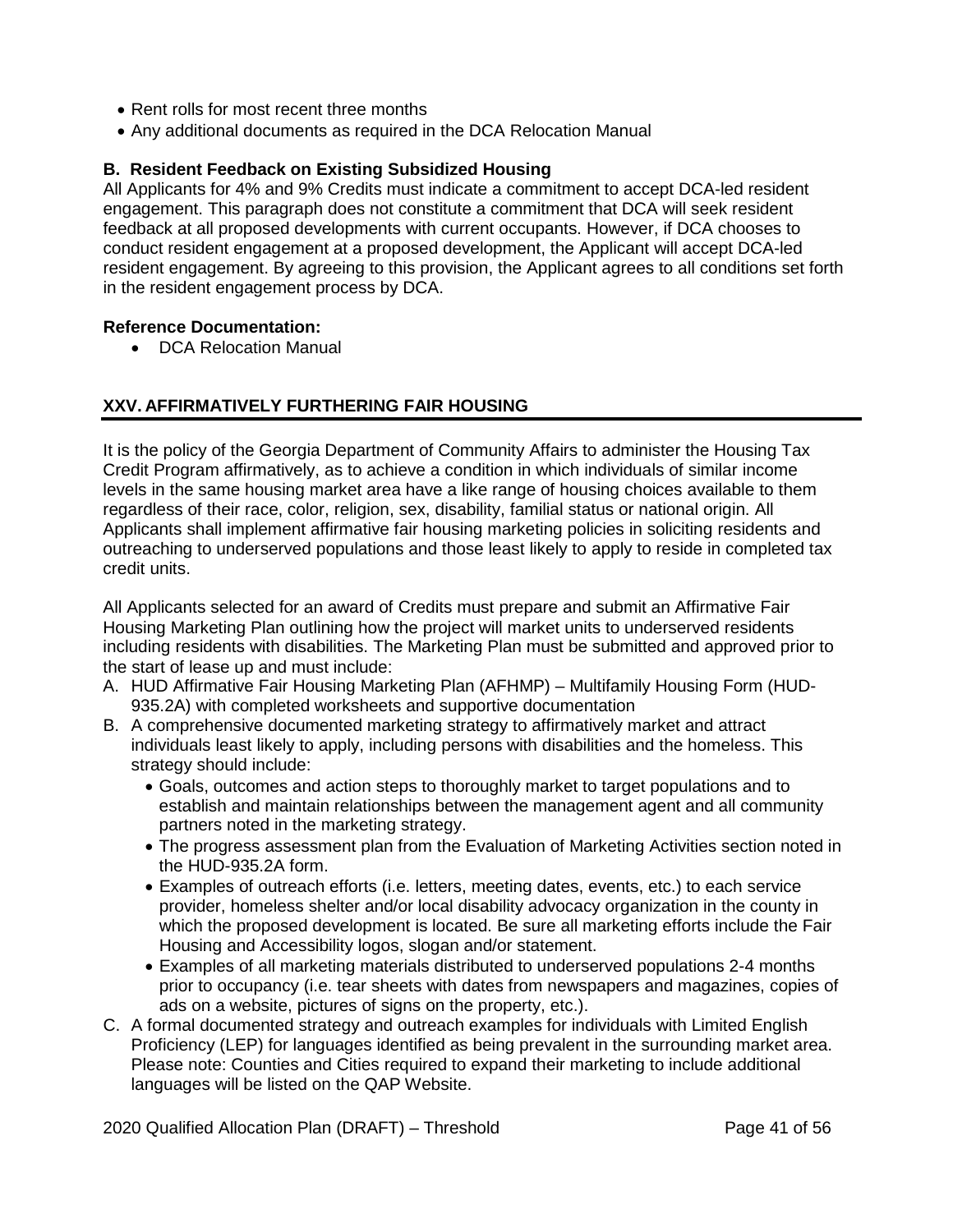- D. Formal documented referral and screening process that will be used to refer residents to the development, the screening criteria that will be used, and reasonable accommodations that will be made to facilitate the admittance of persons with disabilities or the homeless.
- E. A list of the public locations in and near the community where the development will be located, including at least one that has night hours, where applications for affordable units shall be made available.

The Applicant agrees to provide reasonable accommodation for these residents in the Property Management's resident application. The leasing criteria must clearly facilitate admission and inclusion of the targeted population residents and must not violate federal or state fair housing laws.

# **XXVI. INTEGRATED SUPPORTIVE HOUSING**

It is DCA's intent to integrate residents with disabilities into all funded properties if allowable under program regulations. All Applicants for 4% and 9% Credits that have units without rental assistance must indicate a commitment to accept project based rental assistance (PBRA) contracts for the purpose of providing integrated housing opportunities to persons with disabilities. The units set aside for this assistance must be:

- At least 10% of the total restricted units and
- Not more than 20% of overall units

The Owner may meet the requirements under this section by agreeing to utilize DCA and/or other permanent supportive housing resources. If agreeing to use DCA resources, this paragraph does not constitute a commitment from DCA that the rental assistance is available. However, if assistance does become available, the Applicant agrees to accept the PBRA contract. Applicants utilizing non-DCA PBRA must receive DCA approval prior to the Application Submission deadline. Applicants must submit documentation for their proposed PBRA funding source to hfdround@dca.ga.gov on or before May 13th, 2020.

It is the Applicant's responsibility to understand the applicable PBRA program requirements. Applicants utilizing 811 PRA should note that the program requires a 30-year use restriction for all 811-assisted units.

All new construction properties must have at least 10% of the total units as 1 bedroom.

Applicants who are prevented from adopting and implementing the above criteria due to program regulations associated with the funding for the property must notify DCA in writing.

# **Minimum Documentation:**

• Applicants utilizing non-DCA resources must provide evidence from the funding provider that the PBRA units set aside to meet the requirements under this section target individuals with disabilities.

# **XXVII. OPTIMAL UTILIZATION OF RESOURCES**

DCA is required to take any actions necessary or convenient to ensure the complete, effective, efficient, and lawful allocation and utilization of the Housing Tax Credit Program. It will not select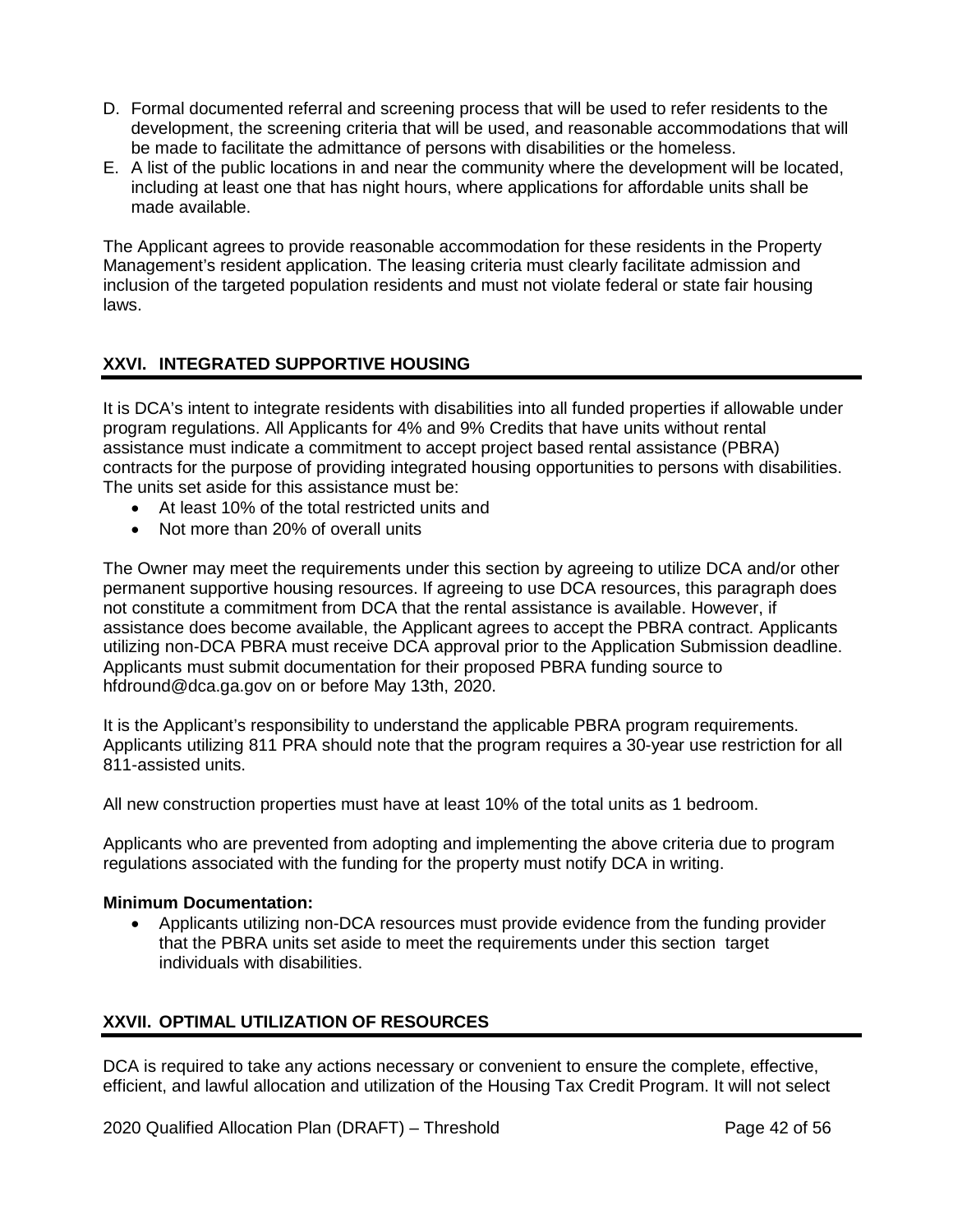projects that will result in a waste of DCA resources, have an inferior project design or site, or which result in the unjust enrichment of a Project Team or its member(s). DCA will also not select Applications where a Project Team member has made conditional promises or financial commitments to a Local Government in order to obtain support. DCA may request additional documents or explanations in order to clarify or confirm information required for the appropriate analysis of the proposed property.

Examples of factors that will be considered include, but are not limited to:

- A. Property acquisition and rehabilitation cost versus the cost to demolish and build a similar property in the same market area.
- B. Ratio of acquisition costs versus rehab hard costs.
- C. Work scope for rehabs.
- D. DCA resources allocated to develop each unit.
- E. Effectiveness and aesthetics versus the cost of a mitigation plan.
- F. Efficient and marketable use of the site, considering size and layout, to accommodate the number and type of units and amenities proposed.
- G. Undue enrichment of any Project Participant or contractor particularly where there are Identities of Interest.
- H. Impact on affordable housing stock.
- I. Other uses proximate to the site.
- J. Market information generated by or available to DCA.
- K. Property is already affordable and not a priority for receipt of resources
- L. Transaction appears to be primarily driven by the transfer of the property
- M. Per unit costs not reasonable.
- N. Excessive soft costs.
- O. Oversized units.
- P. Number of bedrooms high for proposed market.
- Q. High acreage.
- R. Other factors which are contrary to the policies and objectives of DCA.
- S. Applications that misrepresent sources of funds or attempt to conceal pertinent facts related to the proposed project.

# **XXVIII. BOND (4%) TAX CREDIT ADDITIONAL THRESHOLD REQUIREMENTS**

#### *Extended Affordability Commitment*

To satisfy this Threshold criteria, owners must agree to forgo the Qualified Contract "cancellation option" for at least five (5) years after the close of the Compliance Period.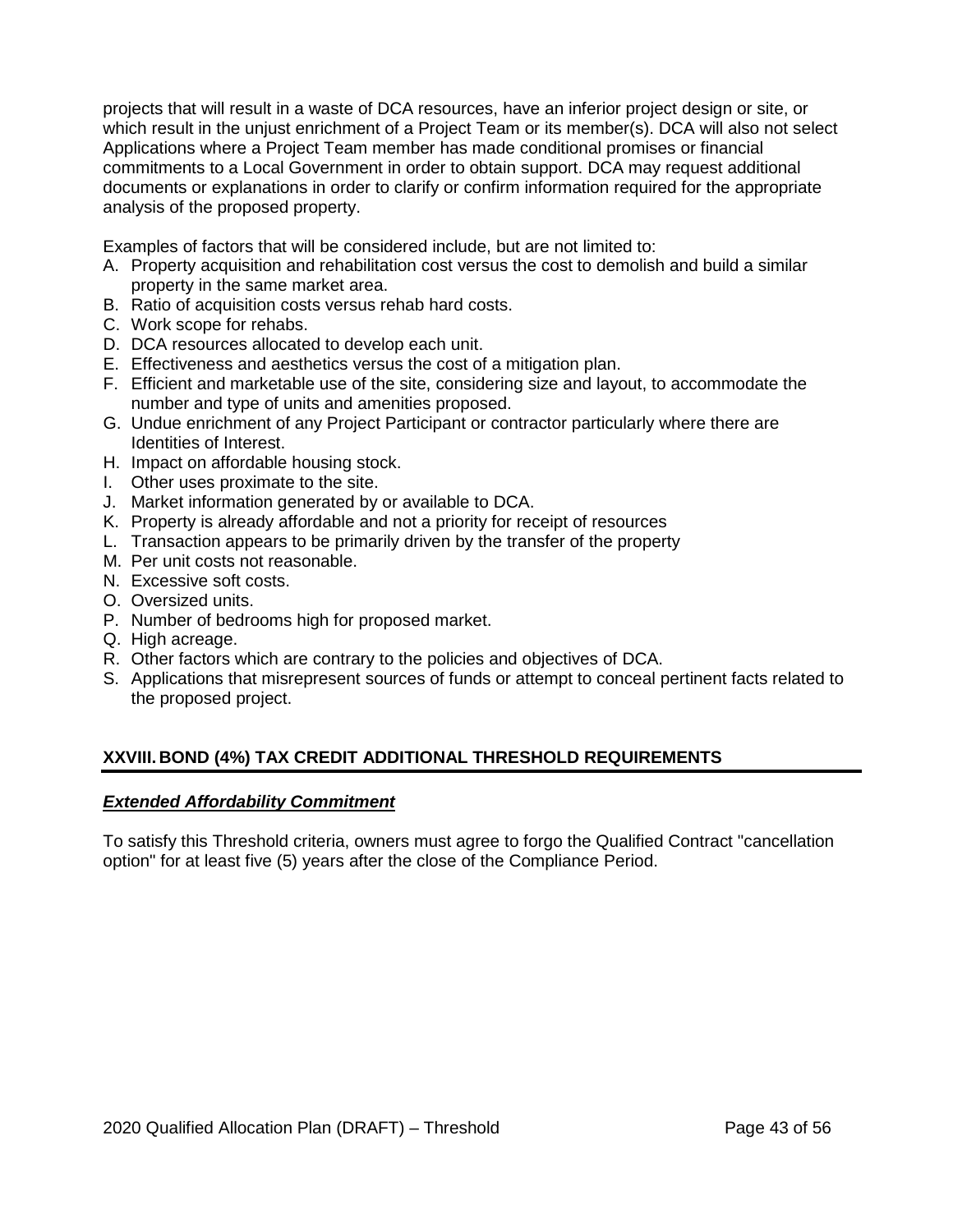# **Exhibit A to Appendix I**

# **DCA UNDERWRITING POLICIES**

- **1. Annual Operating Expenses.** Annual budgeted operating expenses must be reasonable, excluding reserve contributions.
	- a) *Minimums.* Annual budgeted operating expenses must be no less than the following:
		- i. \$5,000 per unit for projects within the City of Atlanta,
		- ii. \$4,500 per unit for projects located in a Metropolitan Statistical Area (MSA) other than the City of Atlanta,
		- iii. \$3,750 per unit for Rural projects in an MSA
		- iv. \$3,250 per unit for non-MSA Rural projects, and
		- v. DCA will determine the reasonableness of the budgeted operating expenses for developments that include 515 USDA loans on a deal by deal basis.
	- b) *Waiver Requests*. Applicants will not be allowed to decrease annual operating expenses after submission of an Application. Requests for a waiver of the minimum operating expense must be submitted at the Pre-Application deadline and will only be considered with the following minimum documentation:
		- i. Documentation from the real estate taxing authority of its methodology for determining real estate taxes, and an estimate for the subject project.
		- ii. For rehabs: detailed historic operating statements (must break out income, vacancy, other income, utilities, taxes, administration/payroll, maintenance, and insurance) from the proposed rehab project for the most recent 2 years. Audited statements must be provided, if available.
		- iii. For new construction: audited operating statements (must break out income, vacancy, other income, utilities, taxes, administration/payroll, maintenance, and insurance) for at least two (2) other projects located in similar areas of the state, with similar characteristics (Affordable, tenancy, building type) for the most recent 12-month period of stabilized operations. Please include the number of units. If comparable projects are not available in the same tax district, an adjustment for real estate tax expense will be made.
		- iv. Rent projections must be at least 10% below the lower of market or tax credit maximum allowable limits.
- **2. Applicable Credit Percentage.** For both 4% and 9% projects, the applicable credit percentage rate will be the first business day of the full month preceding the Application Submission.
- **3. Assumptions for Building/Land Cost.** For purposes of underwriting, the building/land cost must be limited to the lesser of the sales price or the appraised value of the building(s) and/or land. Previous sales price as well as valuations may be considered. This applies to both the building/land cost and building eligible basis.
- **4. Builder Cost Limitations (Contractor Services).** Builder Profit is limited to a maximum of 6% of the subtotal of Land Improvements & Structures (on Core Application. Part IV – Uses of Funds). Builder Overhead is limited to a maximum of 2% of the subtotal of Land Improvements & Structures. General Requirements is limited to a maximum of 6% of the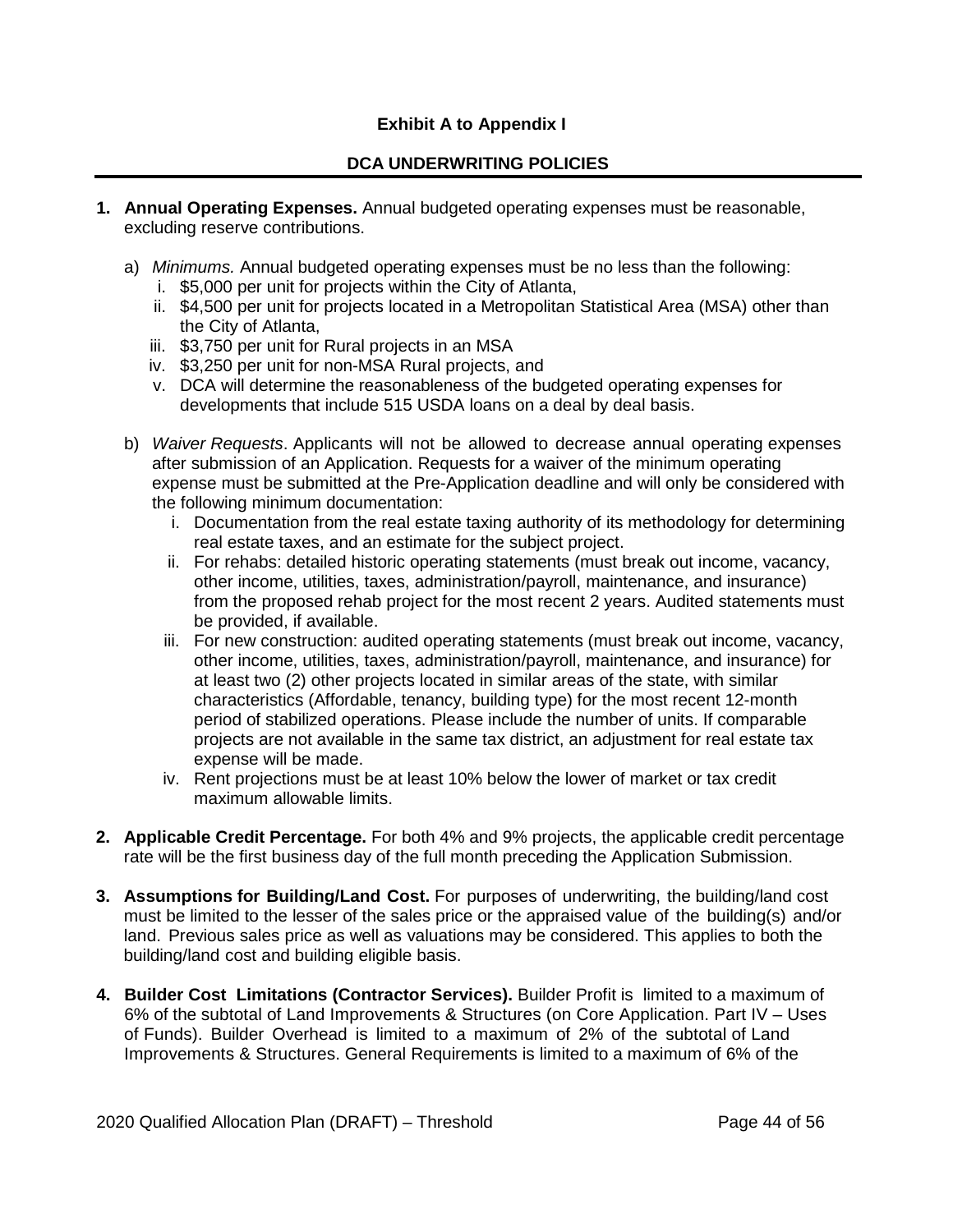subtotal of Land Improvements & Structures. These limits apply to both development costs and eligible basis, at Application and at Final Allocation.

- a) **General Requirements are defined as job overhead and cover project-specific overhead expenses. This typically includes:**
	- i. Supervision and job-site engineering;
	- ii. On-site job office expenses directly related to the project;
	- iii. Temporary buildings, tool sheds, shops, and toilets;
	- iv. Temporary heat, water, light and power for construction;
	- v. Temporary walkways, fences, roads, siding and docking facilities, sidewalk and street rental;
	- vi. Construction equipment rental not included in trade item costs;
	- vii. Clean-up and disposal of construction debris;
	- viii. Medical and first aid supplies and temporary facilities;
	- ix. General Liability and Builder's Risk Insurance.

### b) **General Requirements do not include the following:**

- i. Payment and performance bonds, letter of credit fees, and fees associated with obtaining a construction loan in lieu of payment and performance bond or letter of credit;
- ii. Site and topographic surveys;
- iii. Subsurface exploration (test borings);
- iv. Soil tests, concrete tests, and other construction testing;
- v. Fees for utility taps and connections;
- vi. Building permits and licenses;
- vii. General Contractor's cost certification audit fee.

#### **These will be costs outside of the construction contract and allocated to Soft Costs.**

- **5. Contractor Construction Cost Certifications**. Certifications audited by an independent certified public accountant must be submitted with the request for final draw for all projects funded with DCA HOME. All certifications must be prepared in accordance with DCA requirements.
- **6***. Construction Contingency.* For new construction, the construction contingency is limited to a maximum of 5% of the total construction hard costs. For rehabilitation, the construction contingency is limited to a maximum of 10% of the total construction hard costs.

The construction contingency is meant to cover unforeseen circumstances encountered during construction. In the absence of unforeseen circumstances, a change order may cover the following costs:

- a) Amenities designed to enhance the quality of life of the residents
- b) Amenities that provide security such as lighting, fencing, and life safety monitoring systems
- c) Product upgrades that increase durability and decrease maintenance costs
- d) Product upgrades or scope additions that increase energy efficiency and decrease operational costs

The Applicant may elect whether or not to include the construction contingency in eligible basis for the purpose of the credit calculation.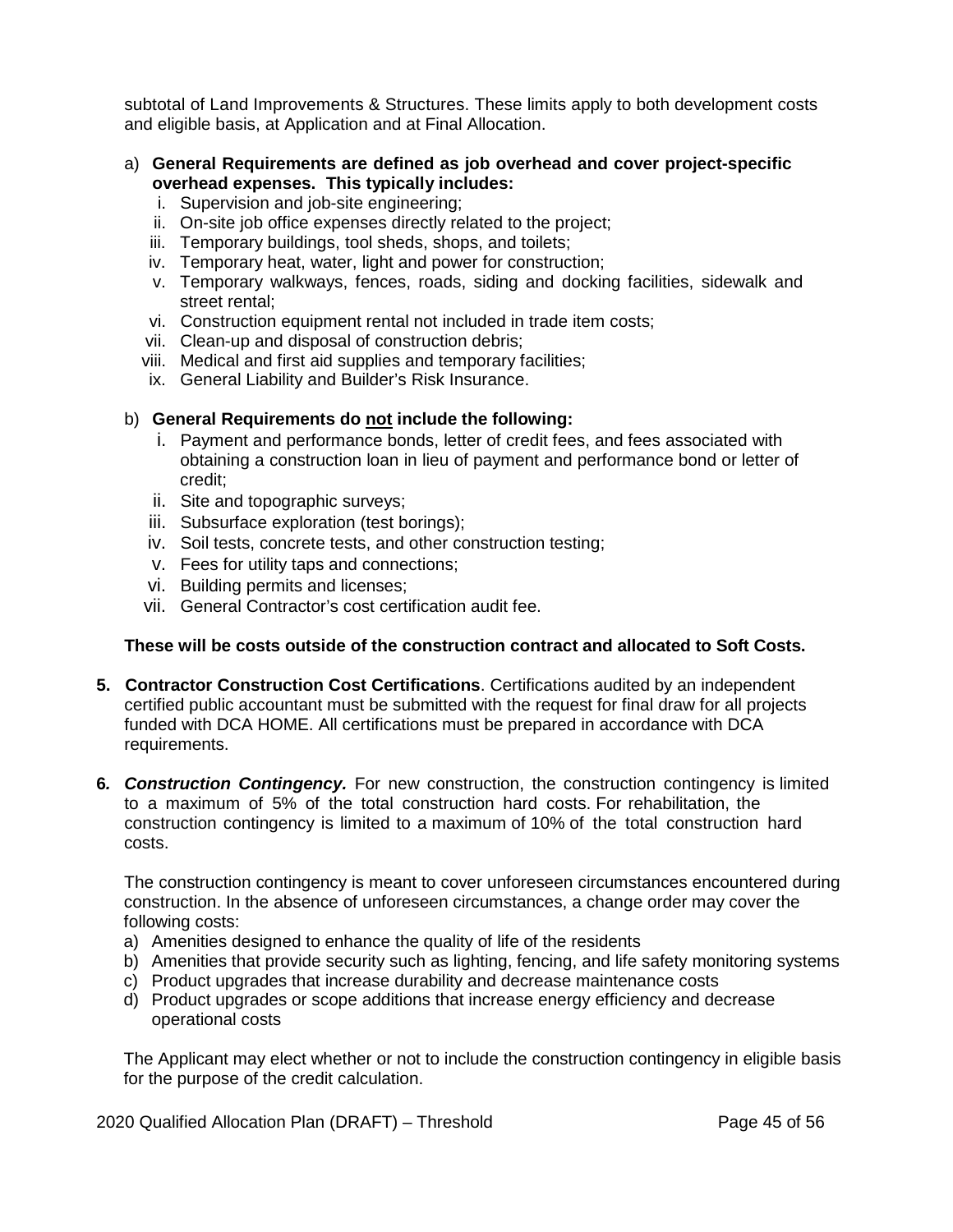**7.** *Debt Coverage Ratio (DCR).* As part of its financial feasibility analysis, DCA will require that developments with debt meet, at a minimum, a 1.20 debt coverage ratio for each year of the Compliance Period for new construction and 1.25 for developments involving rehabilitation. For purposes of determining the debt coverage ratio, deferred Developer Fee will not be considered debt. Amounts set aside in a reserve funded in one year may not be withdrawn and treated as a gross receipt in a subsequent year to satisfy the debt service coverage ratio in the subsequent year. Amounts received in one year that exceed the debt service coverage target for that year will not be credited to another year. For purposes of this test, each year will stand alone. The debt coverage ratio cannot drop below 1.20 for new construction and 1.25 for rehabilitation during the 15-year Compliance Period for a tax credit only property and 20 years for new construction properties with a DCA HOME loan. All developments with debt must meet DCA's debt coverage ratio requirement and have a minimum Effective Gross Income to Total Annual Expenses (including reserve for replacement) ratio of 1.10 for new construction and 1.15 for developments involving rehabilitation. DCA will review each development carefully to determine whether a development is over subsidized and whether the amount of HOME funds and/or credits is the best use of DCA resources. DCA reserves the right to reduce credit allocations to Applications that have high DCRs and has enough cash flow to support debt. DCA will scrutinize Applications with DCRs exceeding 1.50 in urban areas and 1.40 in Rural areas. DCA does recognize that Rural deals will typically have higher debt coverage at the beginning of the Compliance Period in order to remain feasible over the 15 years. Documentation to support these higher debt coverage ratios should be provided.

DCA may waive its minimum debt coverage ratio for USDA 515 developments that clearly demonstrate feasibility, or reduce it to match other government program funding requirements provided that confirmation from the agency of the required DCR is included in their funding commitment.

Deals with no hard debt are allowed, but will be subject to additional scrutiny from DCA. Developments submitted with no hard debt will not have a DCR but will be required to undergo a subsidy layering review. This will be determined by a ratio of Effective Gross Income to Total Annual Expenses (including reserve for replacement). A ratio of 1.10 for new construction and 1.15 for developments involving rehabilitation is the minimum required to be considered feasible by DCA in Years 1-15. This may also apply to government funded debt with a commitment that specifically defers repayment beyond the compliance period (or the term of the HOME loan), or where no cash flow repayment is required if unavailable is specified in the commitment. If hard-debt is scheduled to be repaid prior to the end of the Compliance Period, the years remaining in the Compliance Period where there is no debt repayment are subject to the Effective Gross Income to Total Annual Expense minimum ratios.

**8***. Development Costs.* These are costs shown in the development budget and include, but are not limited to, the cost for land, on-site improvements, on-site development, construction cost, financing cost, professional fees, and mandatory reserve accounts. Development costs are limited to on-site development activities.

DCA will conduct a line by line review of development costs to determine the reasonableness of each estimate. Applicants are encouraged to utilize accurate estimating data in determining this budget and to provide supporting documentation when available. DCA may require that development costs be reviewed by a third party consultant approved by DCA as a condition of funding.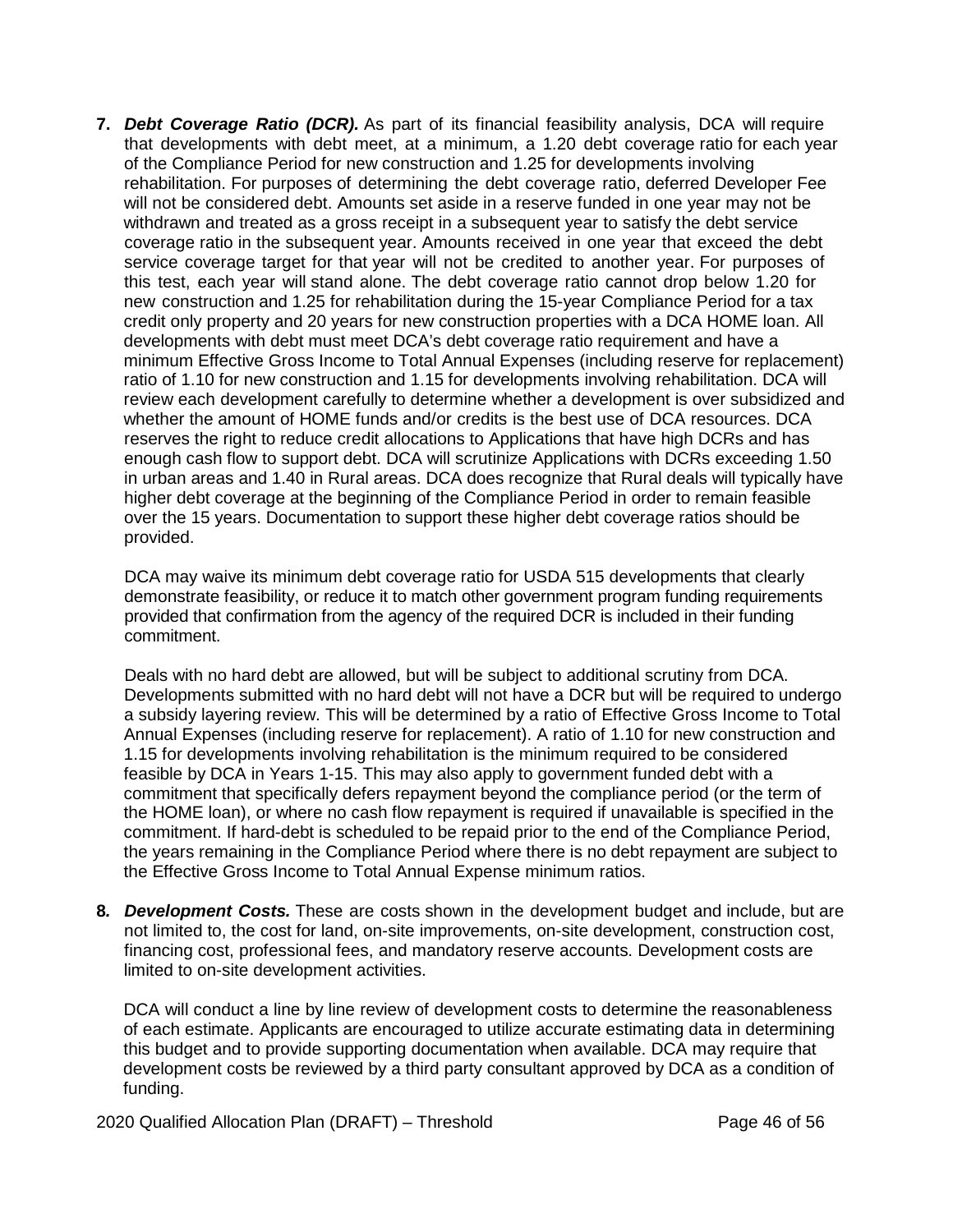**9***. Developer Fee.* The sum of the Developer's overhead and Developer's profit. Consulting fees and guarantor fees are also considered part of the total Developer Fee calculation. The developer fee cannot be increased after Application Submission.

| Development type                                                            | Developer fee per unit           |
|-----------------------------------------------------------------------------|----------------------------------|
| 9% Applications<br>First 50 units<br>Units 51-70<br>Units 71 or greater     | \$25,000<br>\$20,000<br>\$15,000 |
| 4% Applications<br>First 100 units<br>Units 101-130<br>Units 131 or greater | \$18,000<br>\$15,500<br>\$13,000 |

**10***. Developer Fee Amounts.* Developer fee awards will be set on a per-unit basis as follows: :

For developments with more than one eligible basis activity (new construction, acquisition, rehabilitation), the developer fee should be split proportionally between each activity based on the total basis for each activity to total project basis.

The Developer Fee for Applications for additional Credits (in the year the project is placed in service), shall be limited to the original approved Developer Fee.

Deferred Developer Fee must be payable within the fifteen (15) year compliance period from available cash flow. The deferred portion cannot exceed 50% of the total amount of Developer Fee at initial application.

The maximum allowable Developer fee includes Consultants' fees for each project. DCA will allow a limited exception and not include Consultant fees for the purpose of obtaining green building certifications (provided the fee is no more than \$20,000) in the Developer fee calculation.

**Notwithstanding anything contained herein to the contrary, the Developer Fee will be limited to a maximum as follows:**

- **\$2,000,000 for 9% credits competitive Applications**
- **\$3,500,000 for 4% credits Bond Financed Projects**

### **11***. Distribution across Unit / Bedroom Sizes.*

a) *Rent.* Projects with a multi-tiered rent structure must distribute the rents across unit sizes, unit types and buildings. These units need not be fixed, but may float in the same way high HOME rent and low HOME rent units may float within a project so long as the units and interior amenities are comparable.

2020 Qualified Allocation Plan (DRAFT) – Threshold Page 47 of 56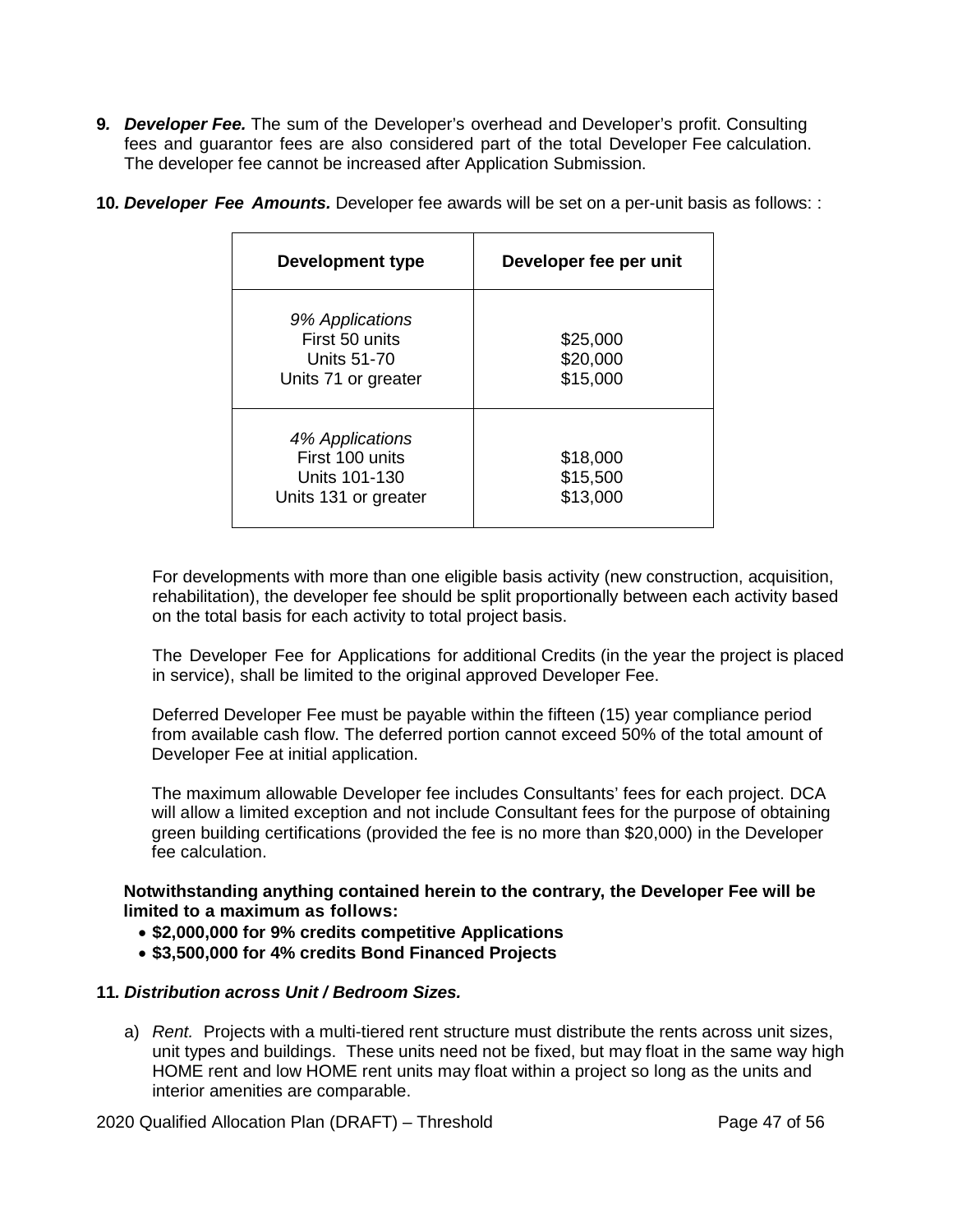b) *Accessibility*. To the maximum extent feasible, accessible units must be distributed across unit sizes, unit types and buildings so as not to limit choice.

#### **12.** *Identity of Interest.*

**Subcontractor / Materialmen**. Any Identity of Interest between any Project Participant or General Contractor and any subcontractors, other provider of service, materials, or supplies must be disclosed. Additional scrutiny will be given to subcontractor/materialmen costs where there is an Identity of Interest.

**Lenders.** If there is an Identity of Interest between any Project Participant and construction/permanent lenders, such financial structure requires financing terms and conditions which are reasonable, customary and consistent with industry standards.

**Land/Building Purchase.** For Applications where there is an Identity of Interest between the buyer and the seller for any site within the project, an appraisal no more than 6 months old and prepared by a certified appraiser must be submitted with the Application as a basis for the determination of the appropriate sales price. The appraisal must be prepared in accordance with DCA Appraisal Guide, meet USPAP standards, and must provide separate valuations for the land and existing buildings.

DCA will carefully scrutinize the sales price of land between related parties to ensure that the value has not been inflated. While the appraisal will be an indication of fair market value, DCA will consider tax values as well as actual sales price established as indicative of the value of a property. (All property values shall associate a land value as well as a value for the improvements.)

Properties which have been in the control of the Applicant or a related party for a period of three (3) years or less from Application Submission will generally be valued at the acquisition cost at the time the related party obtained initial site control. Properties that have been rezoned, subdivided or modified will not be deemed to be of higher value based on the actions taken by the Owner/ Applicant or any related party.

- **13.** *Local Government Fees.* The development budget must include all **documented** water tap, sewer tap, impact and building permit fees. **(These local government fees cannot be part of General Requirements.)** Applicants that include fees that are not required by the local government at the time of application will be subject to a loss of points.
- **14.** *Management Fee.* The operating budget should specify a reasonable management fee. A management fee is required for all projects. DCA will review carefully the terms of the management agreement if the property is self-managed or if there is a related party relationship between the Owner/Developer and the Management Company. DCA reserves the right to limit or adjust management fees which appear to be excessive or which appear to be below market. In order to ensure that Management fees are competitive and drive by the market, fee sharing is not allowed.
- **15***. Operating Deficit Reserve.* All developments must budget for and fund operating deficit reserves. The funding of the operating deficit reserve must be completed at or before Conversion. The operating deficit reserve must be held for the Compliance Period. For underwriting purposes, DCA will generally use six months of operating expenses plus six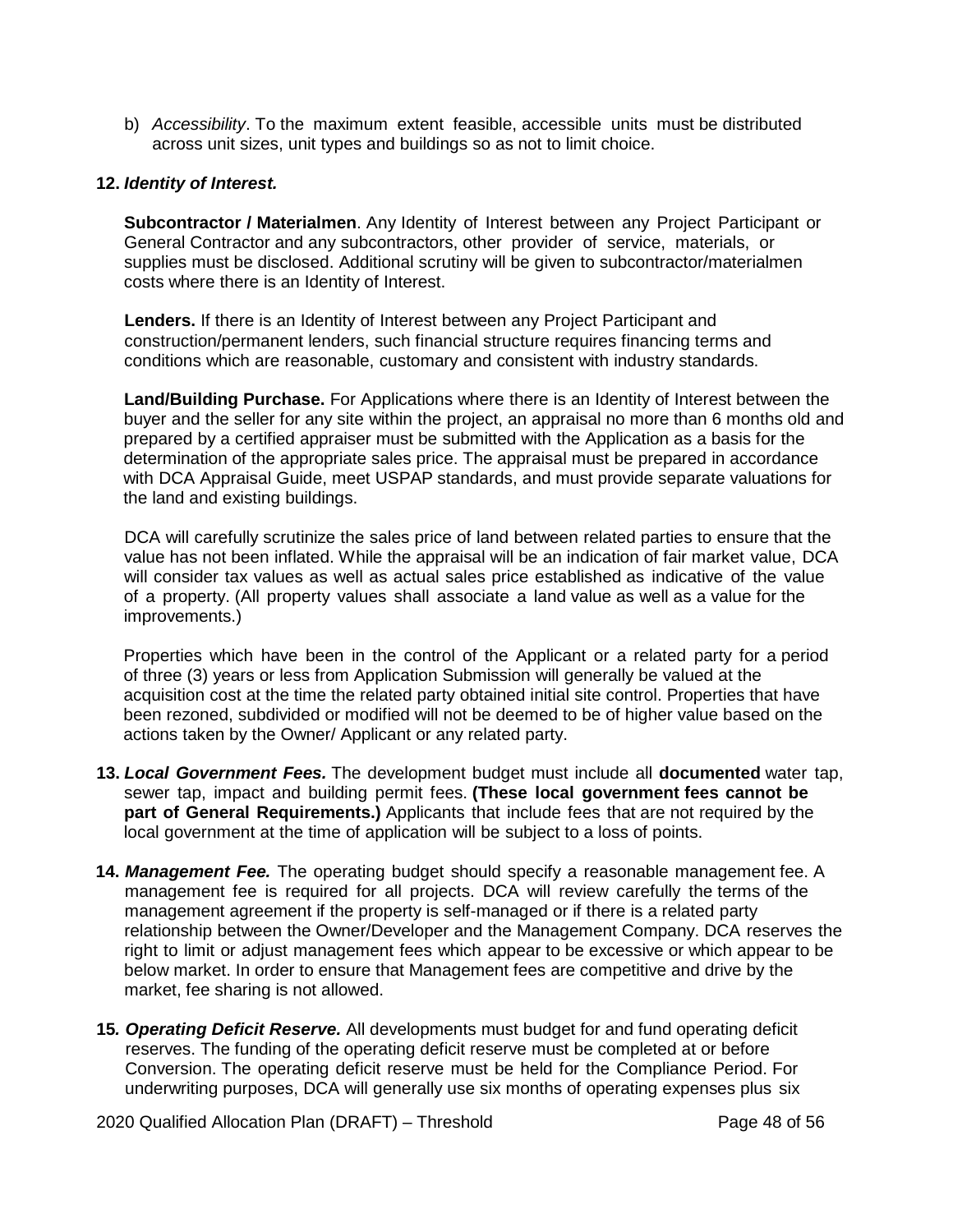months of debt service. However, DCA reserves the right to evaluate the reasonableness of the proposed amount and may make appropriate adjustments.

- **16***. Permanent Debt Financing.* Permanent debt financing shall have a minimum term of 10 years.
- **17***. Preliminary Financing Commitment Letters.* See Appendix I Threshold Section I.A for Financing Commitment requirements. DCA reserves the right to evaluate the reasonableness of the interest rate of any loan and adjust it based on the market information available to DCA.

If DCA determines that continued volatility in the market makes the interest rate expressed in the preliminary commitment submitted at Application Submission unreasonable, DCA may request that the proposed lender provide an updated interest rate during Application review.

- **18***. Rehabilitation Hard Costs.* Average "dwelling unit" per unit rehabilitation hard costs must equal or exceed \$25,000. See Architectural Manual Rehabilitation Guide for further guidance.
- **19***. Rent-Up Reserves.* A reasonable rent-up reserve (excluding marketing costs) is required for all projects based on the estimated projected lease up deficit. Absent information to the contrary, DCA will assume that three months of projected operating expenses constitutes a reasonable reserve. After lease-up, any funds remaining in this reserve will be transferred to the ODR or will be utilized to pay any deferred Developer Fee.
- **20***. Replacement Reserve.* A Replacement Reserve based on a Replacement Plan, is required for all projects awarded funding under the Plan and must be included in the operating budget. Contributions must be made to the reserve account, starting at or before the conversion date of the construction loan to permanent loan and must be funded for the longer of the term of the HOME loan, Period of Affordability or the Compliance Period in accordance with the Replacement Plan. The following **minimum** contributions must be used:
	- (a) Rehabilitation:  $$350$  per unit per year (b) New Construction:  $$250$  per unit per year (c) Single Family Units/Duplexes: \$420 per unit per year (d) Historic Rehabilitation \$420 per unit per year

Replacement Reserve funds may be used only for Capital Improvements (substantial improvements to the real estate such as re-roofing, structural repairs, or major projects to replace or upgrade existing furnishings, but not including replacement of individual appliances or minor repairs) and must **not** be used for general maintenance expenses. Less restrictive provisions required by Lenders should be approved by DCA.

Replacement Reserves must escalate at a rate of 3% per year. If the Replacement Plan indicates that an amount greater than the minimum reserve outlined above is necessary, then this greater amount will be required and must be escalated at a rate of 3% per year. For Rehabilitation Projects, the physical needs assessment will also be reviewed in determining whether sufficient reserves have been established. DCA will adjust the Replacement Reserve to reflect reasonable and customary capital and replacement expenditures, and will continue to do so during the term of the DCA funding, if necessary.

**21***. Revenue, Vacancy, and Expense Trends.* Revenue should be trended at 2% per year, operating expenses at 3%. Vacancy and collection loss will be underwritten at the higher of

2020 Qualified Allocation Plan (DRAFT) – Threshold Page 49 of 56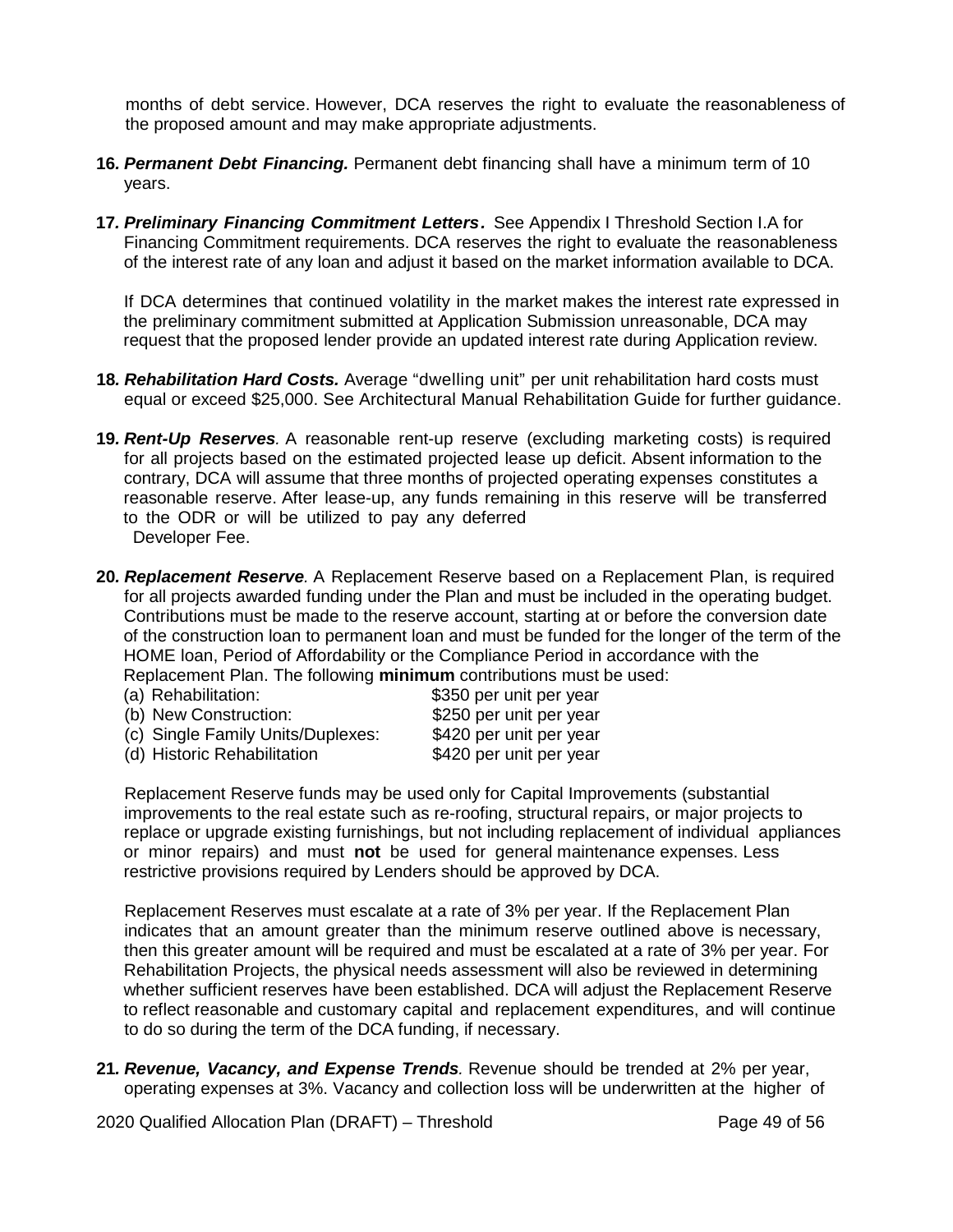7% or a percentage that DCA determines is appropriate based on market and historical information for the proposed project area.

- **22***. Soft Cost Contingency.* "Soft cost" or "total project" contingency, over and above the allowed construction contingency, will not be permitted as a budgeted line item.
- **23***. State Tax Credit.* DCA will not allocate state tax credits to a project that shows a price less than the reasonable fair market price for credits.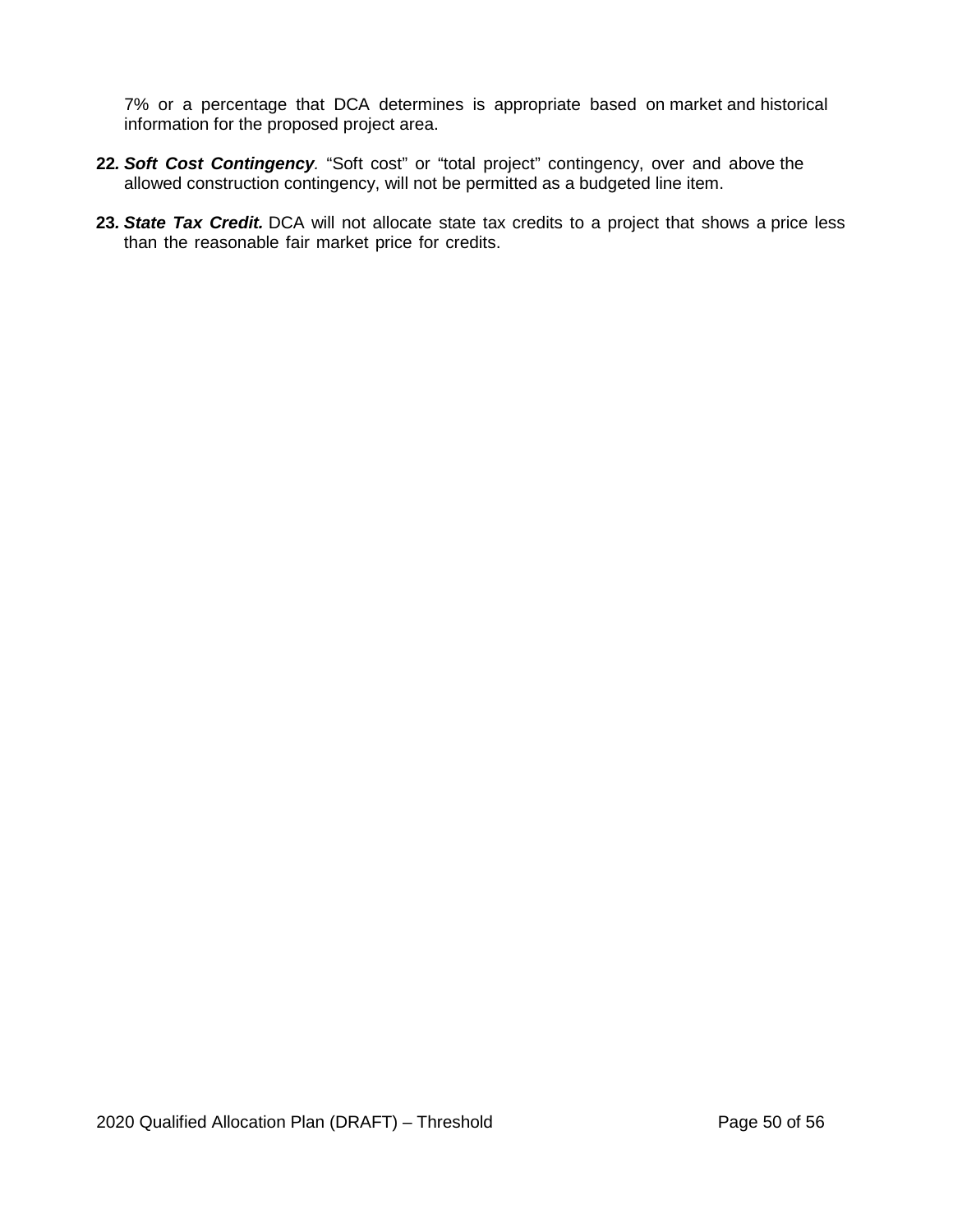### **ADDITIONAL DCA POLICIES RELATED TO THE FUNDING OF DCA HOME LOANS DCA Underwriting Process**

# **Overview of DCA HOME Underwriting Process**

- All properties with a DCA HOME consent will be subject to a stringent underwriting review. Prior to commitment, the proposed loan must be approved by the DCA Project Loan Committee (Committee). DCA underwriting staff will work with development staff to present deals in their best light but cannot guarantee that a proposed loan will be approved by the Committee. The presentation of a workable loan is the sole responsibility of the Applicant.
- Properties that are determined by the Committee to pose an undue risk of loss to DCA or GHFA through recapture during the period of affordability or default prior to payment in full will not receive a final commitment of funds.
- DCA underwrites the loan based on the proposed pro forma submitted by the Borrower. Underwriting staff also performs a "sensitivity" analysis. The sensibility analysis will show whether the expenses or revenue proposed by the applicant can be less than 10% and still show a viable repayment structure. This means that tax credit rents will be underwritten both at the maximum allowable amount and at 10% less than the maximum amount. The ability of the proposed loan to "pass" this sensitivity analysis is used as part of the overall analysis of the risk of recapture and/or default.
- A proposed application that is selected for funding in the 9% round with a DCA HOME consent will have their tax credit award rescinded if the proposed HOME loan cannot be approved by the DCA loan committee within a reasonable time of the tax credit reservation (if applicable).
- The Committee will only approve loans where the proposed financing structure reasonably shows repayment of all HOME funds. Recapitalization at year 15 is not considered as a basis for repayment of the proposed loan. The value of the property at the end of the Period of Affordability may be considered as a source of repayment.
- The adherence to underwriting criteria increases the chances of a project receiving final committee approval but is not a guarantee of approval. One or more Waivers or exceptions to DCA underwriting guidelines increases the chances that a proposed loan will not be approved by the Committee even if the waiver or exception is allowed by DCA underwriting staff.
- Risk of default after the end of the period of affordability may be mitigated by a market appraisal showing that the property has a value in excess of the loan balances.

#### **HOME Underwriting Policies**

- **1. Assumptions for Land Purchase**. Once a project has been selected and the appraisal received, the building cost assumed for acquisition of land and existing buildings will be limited to the lesser of the sales price or the appraised "as-is" value.
- **2. Contractor Change Orders.** All changes to the approved scope of work and/or construction contract must be approved by DCA in advance of proceeding with the work.
- **3. Construction Commencement**. All HOME projects must be able to commence construction within nine (9) months of the preliminary award letter.
- **4. Construction Contingency.** Any unused balance in the construction contingency at the time of Conversion must be used to reduce the principal amount of the HOME Loan or the senior lender loan as appropriate.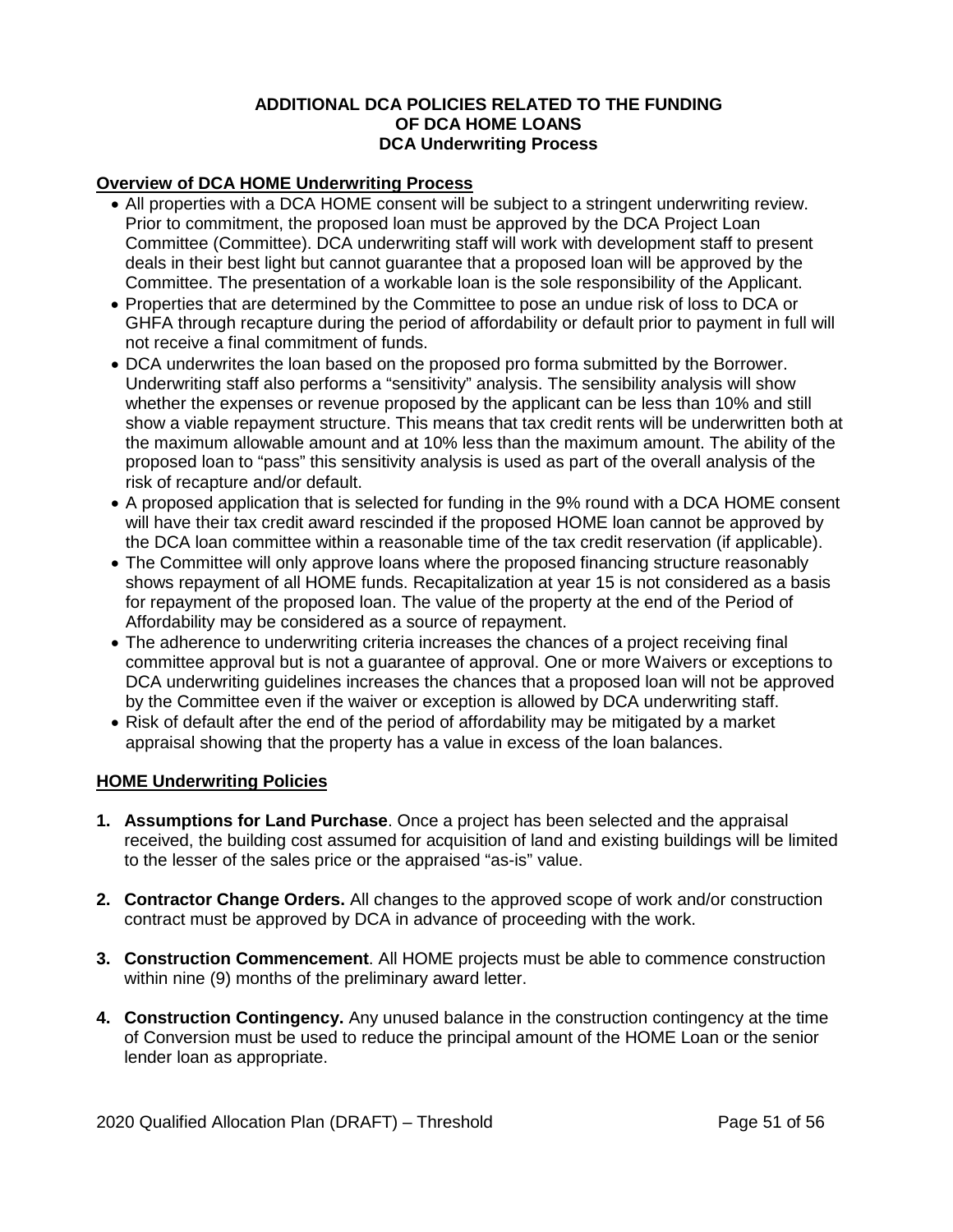- **5. Construction Hard Cost Financing.** HOME Loan funds must be used to finance construction hard costs (site development, unit/building construction), and Contractor Services (General Requirements (exclusive of payment and performance bonds), Builders Overhead and Builder's Profit). Soft costs, acquisition costs and other project costs must be financed by other financing sources unless expressly approved by DCA.
- **6. Construction Loan Recourse**. All construction loans will be full recourse against the borrower and/or the Principals of the ownership entity until Conversion. DCA may require that one or more Principals of the Owner or Developer entities also guarantee the completion of construction and payment of the HOME Loan until Conversion.
- **7. Conversion**. Projects receiving HOME Loans must be scheduled to convert within twenty-four (24) months of the HOME construction loan closing.
- **8. Developer Fee Disbursement Limitations**. The maximum amount of the Developer's and Consultant's Fee (if applicable) that can be drawn before Project Completion must not exceed the total Developer Fee requested less any portion being deferred times 50%. None of the Developer's profit will be disbursed until Conversion. These disbursement conditions will be reflected in the HOME Loan documents and in an agreement with any other funding source(s) that will be funding these line items.
- **9. Draws**. HOME Construction Loan proceeds will be disbursed on a draw basis during the construction period. The HOME loan documents will describe the policies and procedures for obtaining a draw. If applicable, HOME and TCAP funds will be drawn in equal amounts during the period of construction.
- **10. Fixed or Floating Unit Designation**. When HOME assisted units are "fixed", those units are subiect to specific HOME rent and occupancy requirements and will never change. When HOME assisted units are "floating", the units that are designated as 50% or 60% AMI units may change over time as long as the total number of those units in the project remains constant. If the Applicant fails to make such an election at the time of loan commitment, it will be deemed that the Applicant has elected to treat the HOME assisted units as "floating". This will be reflected in the closing documents.
- **11. General Contractor**. DCA must approve the General Contractor prior to commencing work on any HOME project. The General Contractor for all DCA construction projects must be properly licensed in the State of Georgia and must not be on the HUD debarment list.

Request for approval of a General Contractor shall include the following:

- a) A resume on the General Contractor's Construction Experience that demonstrates a history of having performed work of the scope and type required for the development (low income housing, tax credit, multifamily, number of projects, number of units, location of projects, capacity of involvement);
- b) Three (3) letters of reference with contact information (name, address, email, phone and facsimile numbers);
- c) Affidavit that the Contractor is not on the U.S. Department of Housing and Urban Development (HUD) list of contractors debarred or not approvable for prior noncompliance with HUD or DCA requirements:
- d) A statement as to whether the General Contractor has any lawsuits pending, has ever declared bankruptcy or has any pending unresolved claims;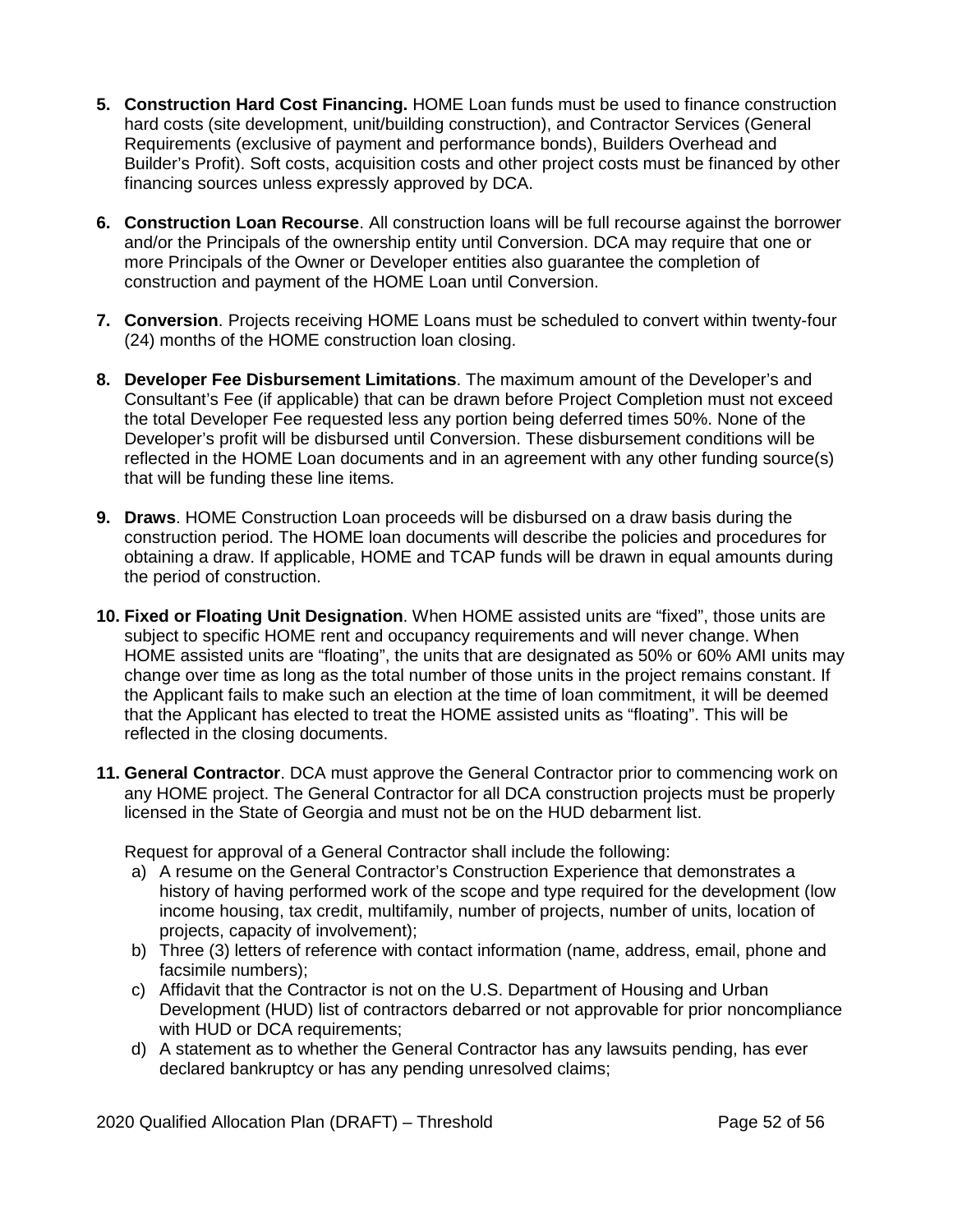- e) A statement as to whether the General Contractor has been bonded within the last three (3) years; if bonded, include amount and by what entity.
- f) The General Contractor's Schedule of Work in Progress which details current projects under construction and estimated timeline for completion;
- g) General Contractor's Estimate of Construction Time for the project;
- h) Evidence of the extent to which the General Contractor is bondable.
- i) A complete AIA A305 General Contractor Qualification statement;
- j) Evidence that the General Contractor carries Comprehensive General Liability and Worker's Compensation insurance in the amounts specified in the Construction Contract or the DCA Insurance Manual, whichever is the most restrictive.
- k) A statement identifying all identities of interest with Project Participants and subcontractors/vendors where the value of the work subcontracted or purchased is expected to exceed \$50,000.
- l) A copy of General Contractor's license shall be submitted with the Contractor Qualification Package along with evidence of insurance that meet the State of Georgia minimum requirements.
- **12. Guarantees**. Guarantees will be required by the Developer entity as well as the individual Principals of that entity for the period from the loan closing until conversion
- **13. Intercreditor Agreements**. When GHFA is not the only construction lender on a project, an intercreditor agreement shall be executed with the other lenders to ensure DCA's required involvement in all significant aspects of the administration of the construction loans. At a minimum, the intercreditor agreement will contain at least the following essential elements:
	- a) A development cost budget approved by all lenders indicating the source(s) of funding for each line item;
	- b) A process and timetable for reviewing and approving change orders to the construction contract;
	- c) A process and timetable for reviewing and approving draw requests, including site inspection and documentation standards;
	- d) A process and timetable for amending the approved development cost budget;
	- e) Limitations on disbursements for Developer Fee (Owner's profit and risk) and Consultant fees; and,
	- f) Priority of each lender's interest in the collateral for the loans.
- **14. Loan Documents**. Written agreements shall be entered into between GHFA and the borrower evidencing, securing, and setting forth all of the terms and conditions of the HOME Loan. The Project Owner will also be required to execute all other closing or loan documents DCA deems necessary or desirable to document the HOME Loan satisfactorily.
- **15. Loan Terms**. The principal amount of the HOME construction loan and HOME permanent loan for a project will be the same. No interest will be charged during the construction loan period. The interest rate on the permanent loan is generally no less than 1% for the full loan term. Construction loan terms will be based upon the projected construction and lease-up schedule, as determined from the Application and DCA's underwriting. In general, permanent HOME Loans will be fully amortizing, with maturity and amortization periods ranging from 20 to 35 years. TCAP construction loan terms will mirror DCA HOME construction loans and will be repaid to DCA in full by other sources at the time of loan conversion. (See DCA Loan Product term sheets for additional information on loan terms.)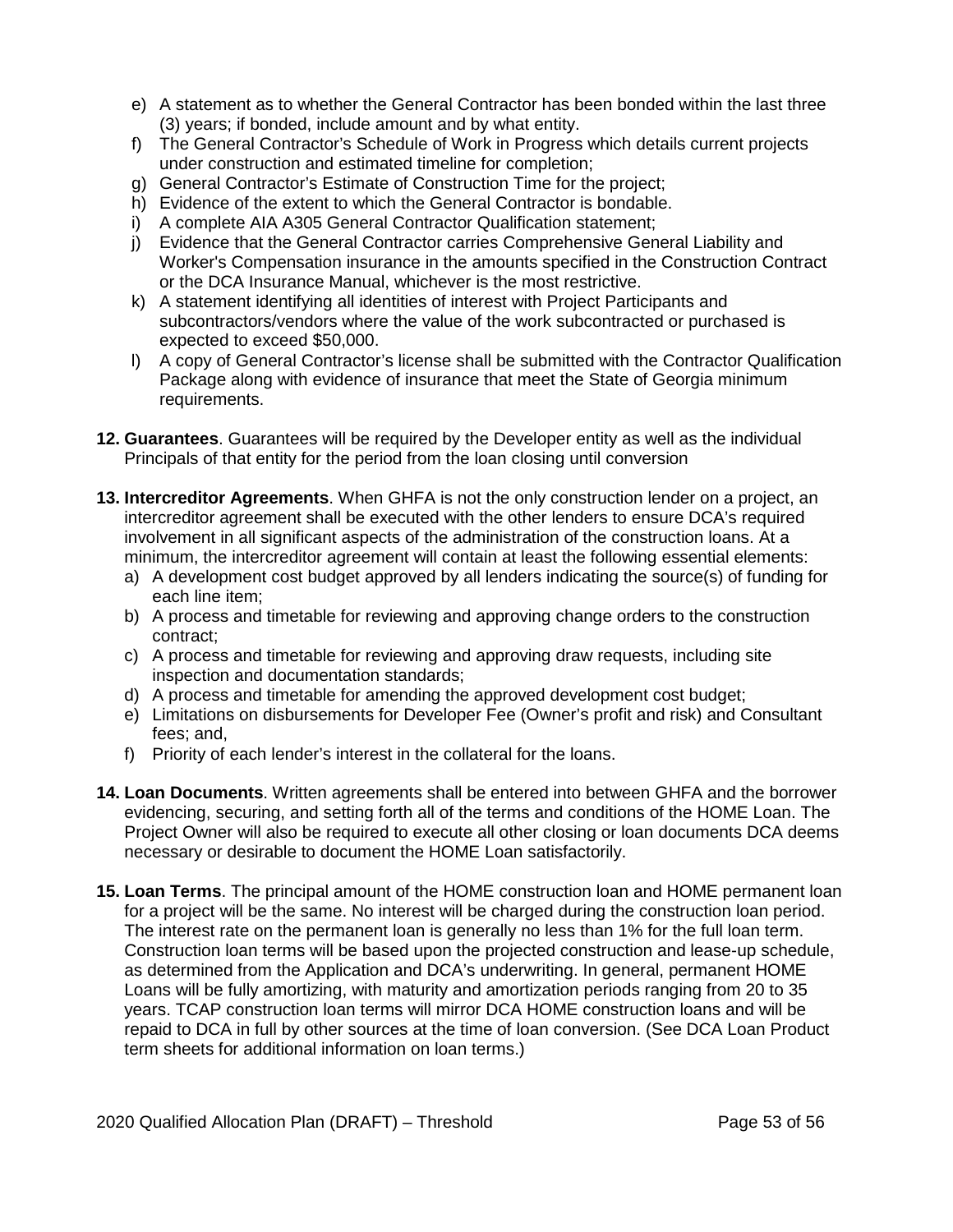- **16. Non-Fully Amortizing Loans**. Non-fully amortizing Balloon Loans are available for projects in Rural areas. In such cases the term will be set by DCA with monthly principal and interest payments determined by DCA's underwriting projections and a balloon payment due at maturity. In the case of non-fully amortizing HOME Loans, the outstanding interest and a portion of the principal must be paid every year (no negative amortization).
- **17. Excess Cash Flow Reserve**. For all permanent non-fully amortizing Rural HOME Loans, in which the monthly installments of principal and interest are not sufficient to pay the HOME Loan in full over the loan term the borrower will deposit one-half of the cash flow from the project (after payment of all debt service, approved deferred developer fee payments and investor asset management fees) into an interest bearing reserve account. The holder of the reserve account and the terms under which it will be held must be approved by DCA. Third party 'cash flow' loans secured by the project will be repaid from cash flow remaining after the annual deposit to DCA's HOME cash flow reserve. Funds held in the reserve account will be used only for principal reduction of the HOME Loan and will be credited towards the HOME Loan balance on an annual basis.
- **18. Owner/Developer Financial and Credit Qualifications**. The financial status and capacity of the owner and/or developer as well as their current credit rating will be reviewed by DCA at the time of underwriting. The results of these analyses may indicate the requirement for additional guarantors and/or partners, reserve accounts, and/or repayment term adjustments. Additional review of capacity based on staffing may be required in accordance with the 2013 HOME Rule.
- **19. Operating Deficit Reserve**. The operating deficit reserve for HOME loans must be held by DCA or the senior lender and must remain in place for the term of the HOME Loan or the Period of Affordability, whichever is longer. All withdrawals from the operating deficit reserve must be requested in writing and approved in advance by DCA. Interest earned on the operating deficit reserve account shall be added to the account as an additional contribution and will not be credited against the required monthly cash contributions.
- **20. Over-Income Resident Restrictions**. When DCA HOME Loans are used, additional overincome restrictions shall apply. Upon re-certification of a previously eligible resident, if it is determined that the resident's income exceeds 60% of AMI, then the resident's rent must be increased to the lesser of: 30% of the resident's adjusted annual income, HUD's fair market rent limitations, or the maximum amount allowable by the Code, not to exceed limitations set by state or local laws (if any) or to be decreased under the established rent floor.
- **21. Owner-Contractor Agreements**. If the Owner is not also the General Contractor, all developments financed in whole or in part with a HOME Loan for construction must use an AIA Standard Form Agreement between Owner and contractor, with Standard Form Terms and Conditions. The contract can either be stipulated sum or cost plus a fee with a maximum.
- **22. Partnership Agreements**. The partnership agreement and any amendments must be fully executed prior to the HOME Loan closing. The Partnership Agreement and any amendments must reflect the terms of the HOME Loan transaction on all material points. If the Owner is a limited liability company, an operating agreement in a form satisfactory to DCA must be fully executed before the HOME Loan closing. After the HOME Loan closing, the partnership agreement or the operating agreement (as the case may be) may not be further amended without GHFA's prior approval.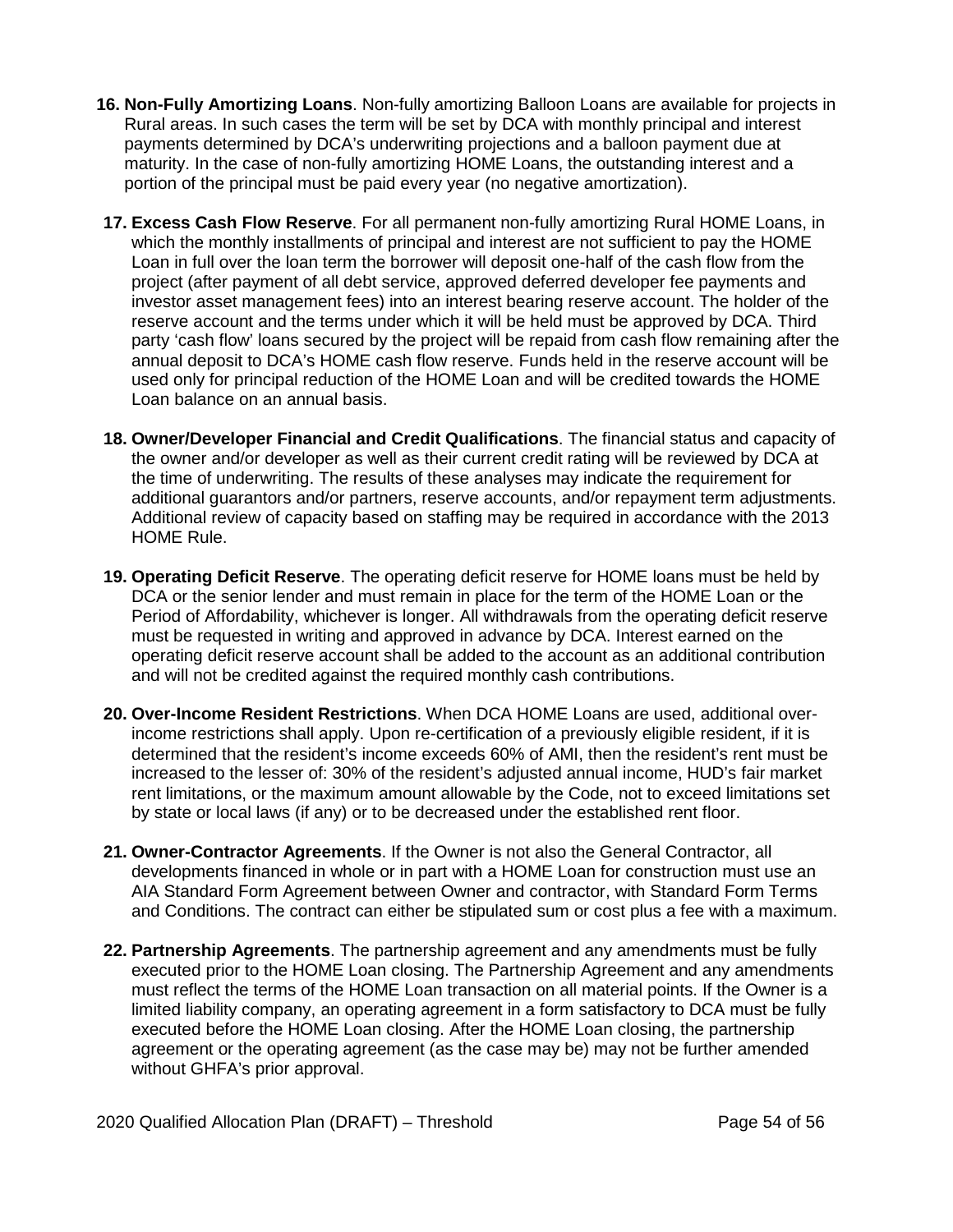- **23. Payment and Performance Bonds**. A 100% payment and performance bond will be required for all developments funded with HOME Loans. The issuer of the bonds and the terms of the bonds must be approved by DCA. When an Identity of Interest exists and the contractor cannot obtain a payment and performance bond, a waiver of the requirement for payment and performance bonds may be granted. A waiver will not be considered unless:
	- a) The Owner agrees to provide a construction completion guaranty and payment guarantee, secured by a letter of credit from a federally-insured institution with a value of at least 50% of the total construction cost, including profit and overhead.
	- b) Refinancing. DCA HOME loans cannot be used to refinance or payoff an existing loan. Proceeds from permanent HOME loans can be used to pay off construction, bridge and predevelopment loans provided that the HOME assistance is part of the original financing package.
- **24. Replacement Reserve Withdrawals**. All withdrawals from the Replacement Reserve account must be approved by DCA in advance. If the replacement reserve is held by the senior lender, the account must be maintained in an FDIC-insured financial institution. Interest earned on the Replacement Reserve account shall be added to the account as an additional contribution and will not be credited against the required monthly cash contributions. Replacement Reserves are to be used only for capital expenditures and not to handle operating deficits. Requests for replacement reserve withdrawals must be made within 90 days of the capital expenditure. "Capital Improvements or Capital Expenditures" mean substantial improvements or expenditures for substantial improvements to the real estate, for items such as re-roofing, structural repairs, or major projects to replace or upgrade existing furnishings. Capital Improvements do not include replacement of individual appliances or minor repairs.

# **25. Construction Draws and Retainage**

- a) Construction Draws:
	- i. Construction draws must be drawn as set forth in the Loan documents.
	- ii. Draws of HOME loan proceeds may be submitted no more frequently than monthly, or less frequent than quarterly.
	- iii. Draws from other sources and any change order requests must be submitted monthly concurrent with the request to other sources and prior to any work related to the change order request.
	- iv. In no case may more than ten (10) months elapse between disbursements of HOME funds.
- b) Retainage:

The loan agreement between the Project Owner and GHFA will provide that GHFA will retain the greater of 5% of the original GC contract amount until the conditions of the final draw are met.

In addition, the contractor is required to show retainage on the AIA G702/703 as follows: If the project completion is 0-50.0% of the General Contractor's contract sum, the AIA G702/703 must show at least 10% retainage on the current month's work completed to date. If the project completion is 50.1-100% of the General Contractor's contract sum, the AIA G702/703 must show at least 5% retainage on the entire contract sum. The construction contract must provide and the contractor must acknowledge that GHFA has the right to withhold such retainage and that the retainage will not be disbursed until full and final completion of the construction and all conditions of the final draw are met.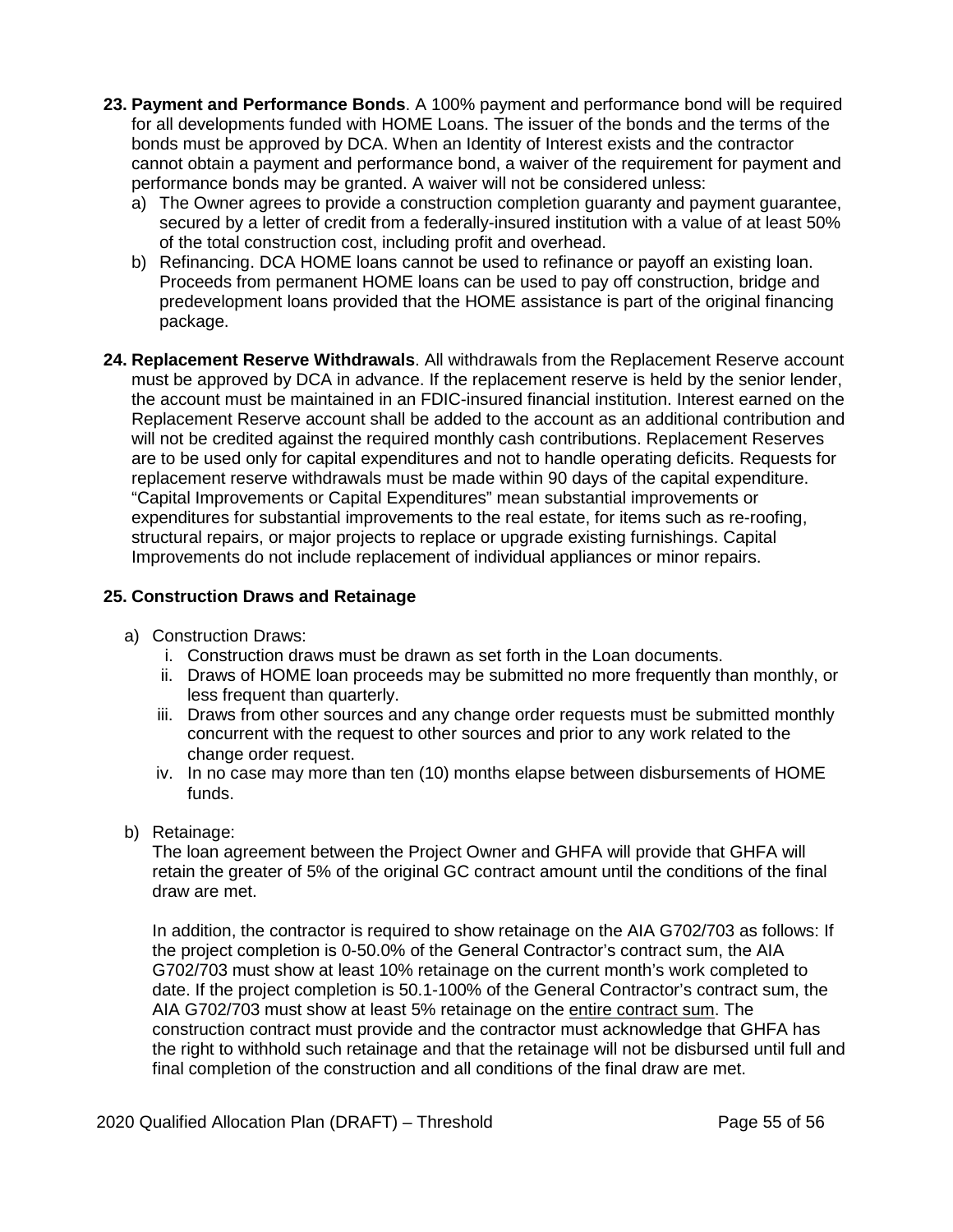- **26. Loan Modifications**. DCA recognizes that affordable housing properties may involve greater financial risk than market rate properties. To mitigate this increased financial risk and meet the requirement of maintaining the property as safe, decent affordable property, DCA will consider loan modifications during the course of the HOME Loan for projects which have suffered a demonstrated major economic impact as a result of a change in circumstances or other extenuating circumstances beyond the control of the owner. The loan modification may be structured to allow the Owners to maintain Ownership and control of the property and to continue providing affordable housing to the extent it is needed in the community.
- **27. Stored Materials**. HOME funds will not be used to fund the cost of stored materials without the prior consent of DCA. Stored materials are considered to be materials that will not be incorporated into the construction within the subsequent thirty (30) days from the date of any draw request.
- **28. Subsidy Layering Review**. DCA will perform subsidy-layering analysis for HOME funded projects prior to the time of preliminary commitment for projects receiving tax credits from the state's Housing Credit allocation. In cases where the results of a DCA subsidy layering review indicates that there would be excess assistance, DCA will reduce the amount of the HOME loan to eliminate the excess. A subsidy layering review is also conducted during HOME loan underwriting prior to the closing of the HOME loan. In addition, if applicable, DCA will perform a subsidy layering review for HOME prior to issuing 8609s.
- **29. Subordination**. The decision whether to subordinate DCA's regulatory agreement and/or lien position to a private lender's security deed will be made only after DCA considers the individual circumstances of each HOME Loan. Factors that will be considered include, but are not limited to, the senior loan amount, DCA's HOME Loan amount, debt coverage ratio, loan(s) to value ratio, private lender's interest rates, loan maturity, type of loan, etc.
- **30. Syndicator Asset Management Fee**. Syndicator asset management fees will be paid after HOME debt service.
- **31. Tri Party Agreements**. A Tri Party Agreement will be required for all DCA HOME Loan transactions involving another permanent lender that is not financing construction costs. The Tri Party Agreement must clearly state, at a minimum, that the permanent lender has reviewed and approved the DCA HOME Loan documents, plans and specifications, development budget, resident lease, environmental assessment, construction contract, title exception legal description, management agreement, partnership agreement, borrower's certificate of limited partnership, survey, appraisal, form of subordination agreement, State of Georgia Qualified Allocation Plan and items necessary to satisfy the permanent commitment regarding completion of construction of the improvements of the collateral property.
- **32. Inspections**. All costs incurred for DCA HOME property inspections will be the responsibility of the Borrower – including, but not limited to, inspections at Draws and Final Draw and other inspections required if a property is improperly maintained.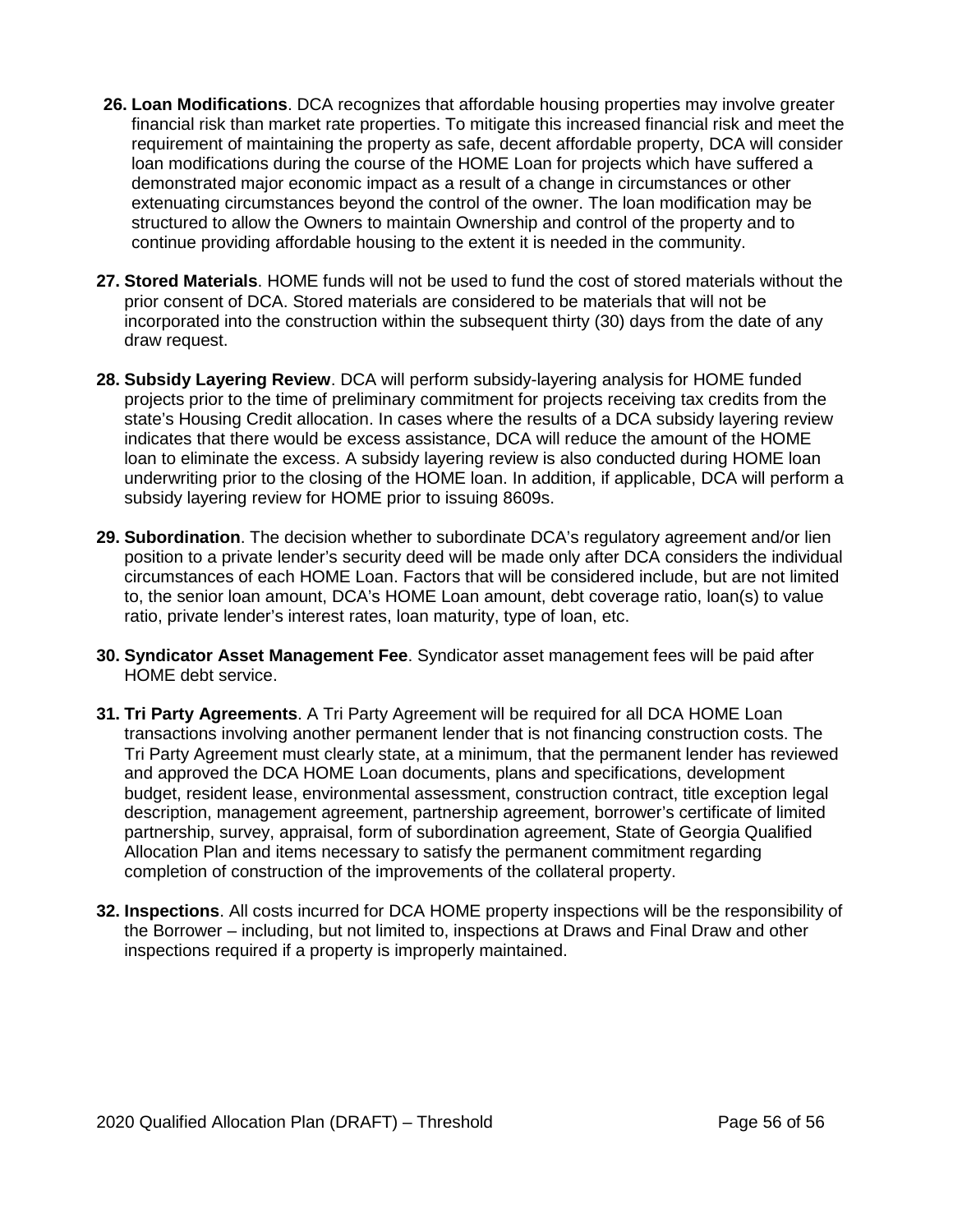# **Appendix II**<br>Scoring Criteria

| $\mathbf{L}$ |  |
|--------------|--|
| H.           |  |
| III.         |  |
| IV.          |  |
| V.           |  |
| VI.          |  |
| VII.         |  |
| VIII.        |  |
| IX.          |  |
| X.           |  |
| XI.          |  |
| XII.         |  |
| XIII.        |  |
| XIV.         |  |
| XV.          |  |
| XVI.         |  |
| XVII.        |  |
| XVIII.       |  |
| XIX.         |  |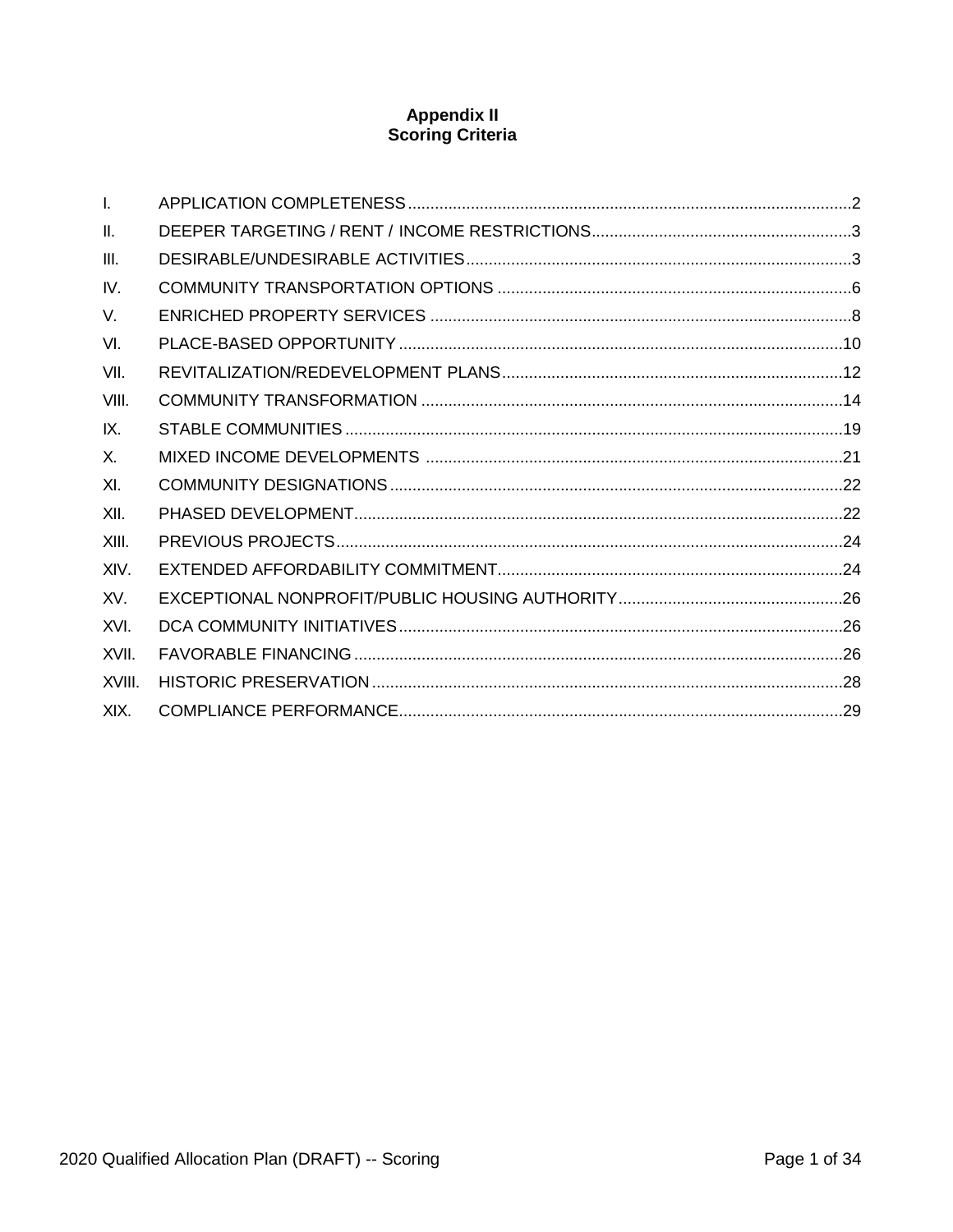**Documents**: Minimum document requirements are listed after each point category. Applicants that do not submit Minimum Documentation for a subsection in which they are claiming points will not be eligible for those points. Additionally, Applicants are required to submit **all** documents at Application Submission necessary to determine that the Application meets the criteria for points, regardless of whether they are listed in the minimum document requirements. No additional documentation or explanations for scoring categories can be provided after Application Submission. In the event the Applicant submits an alternate document to a minimum document, a thorough explanation of the usefulness of this alternate document should be entered into the appropriate scoring justification section.

**Applicants must use each scoring justification section in the scoring workbook to fully explain the basis for points claimed in each category**. The justification must be complete and not refer to supporting documents. The first scoring section that does not have a full scoring justification will not result in a point deduction. *One (1) point* will be *deducted* for Applications with 2-4 scoring sections that do not have a full scoring justification. Each additional scoring section that does not have a full scoring justification will result in a *one (1) point deduction*.

**Examples of unacceptable justifications include but are not limited to:**

- "Please see attached documents/accompanying folder."
- "Applicant is eligible for points claimed."

# <span id="page-94-0"></span>**I. APPLICATION COMPLETENESS Up to 10 Points**

Each Application will be awarded an initial score of *ten (10) points* in this category. Point deductions from that score will be made for Application errors as set forth below.

# **A.** *Missing/Incomplete Documents/Organization*

#### *One (1) point* will be *deducted* for each of the following:

- 1. Each Missing Document necessary for Core or Threshold Sections.
- 2. Every two (2) Incomplete, Inaccurate, or Illegible Documents necessary for Core or Threshold.
- 3. Applications not organized as set out in the Tab Checklist and the Application Instructions.

# **B.** *Financial and Other Adjustments*

DCA may correct minor errors in the Application or make minor adjustments (financial or otherwise) to the Application during Threshold review.

- 1. The first adjustment will not result in a point deduction.
- 2. *One (1) point* will be *deducted* for Applications requiring 2-4 adjustments.
- 3. Each additional adjustment will result in a *one (1) point deduction*.

Examples of financial adjustments include, but are not limited to:

- Incorrectly calculating developer fee.
- Incorrectly allocating the developer fee between acquisition and rehab.
- Adjusting developer fee down, by any amount, to bring a development under project cost limits.
- Additions to line item development costs.
- Application errors that result in a change in the allowable tax credits.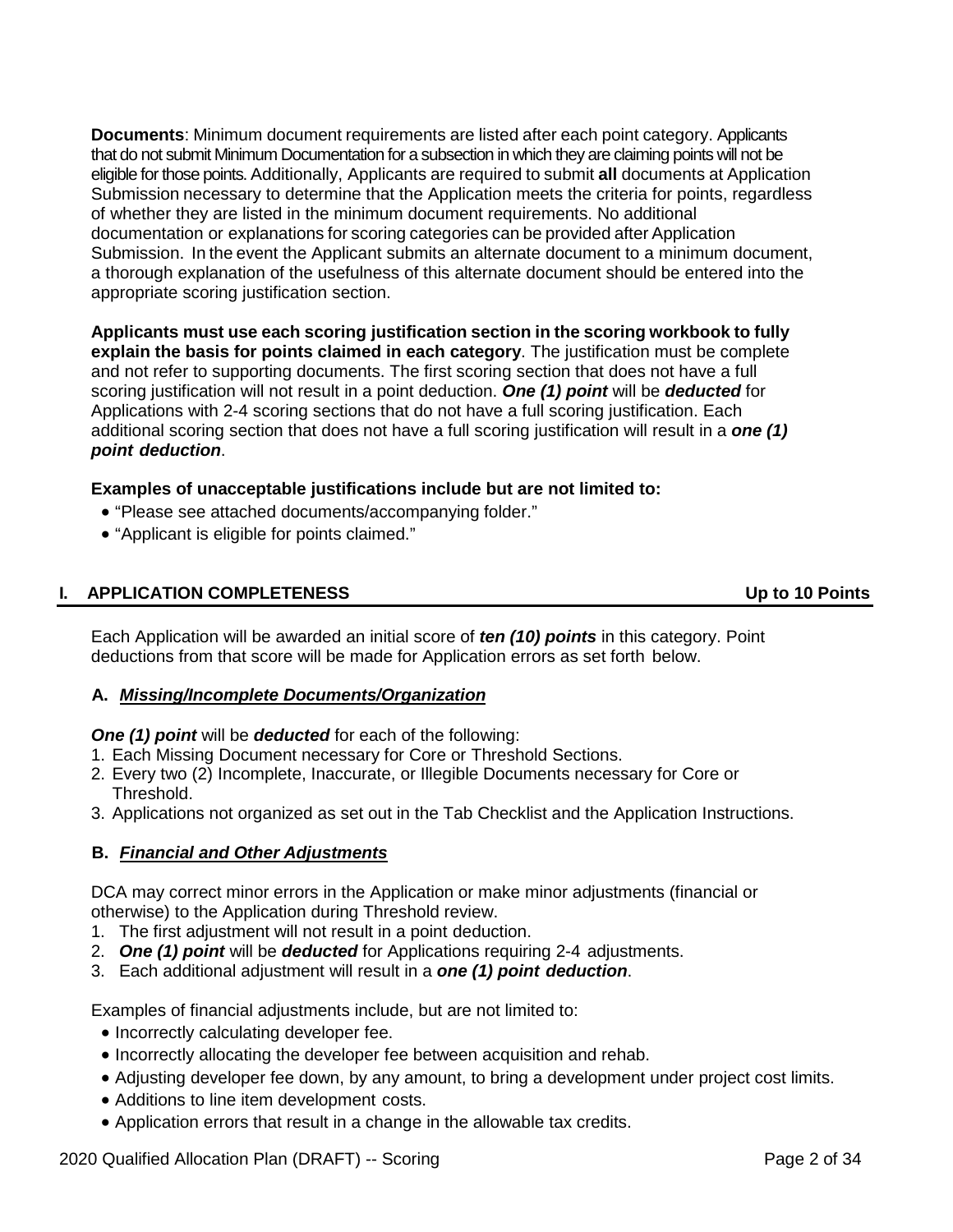- Failure to include DCA required reserves in the pro forma.
- Incorrectly calculating rents and/or utility allowances.
- Inaccuracies between submitted financial documentation and Core application information.

# <span id="page-95-0"></span>**II. DEEPER TARGETING / RENT / INCOME RESTRICTIONS Up to 3 Points**

Applicants may claim points under either A or B.

Owners will be required to execute restrictive covenants stipulating the number of very-low-rentrestricted units to be rented to very-low income households for the term of the Compliance Period.

The overall AMI percentage will be calculated based on the total residential units. (Common spaces and employee units will not be included in the total residential units.)

# **A.** *Deeper Targeting Through Rent Restrictions* **2 Points**

**Two (2) points** will be awarded to Applications with an overall property area median income, calculated based on the imputed income and rent limitations (20%, 30%, 40%, 50%, 60%, 70%, 80%) for each affordable unit, equal to or less than 58%. Applicants may do so by utilizing either

- income averaging, or
- the 40% at 60% minimum set-asides and targeting units at lower levels.

*(PBRA and public housing units can be used to claim points in this category*).

# **B.** *Deeper Targeting Through New PBRA Contracts* **3 Points**

*Three (3) points* will be awarded to Applications that have an award of new governmentfunded project based rental assistance (PBRA). Applicants shall be eligible for points in this category provided all of the following requirements are met:

- PBRA is for at least 30% of total residential units. (Common spaces and employee units will not be included); and
- PBRA contract has a minimum term of ten (10) years.

New PBRA contracts do not include public housing units, bifurcation, or renewal of existing contracts. Properties with existing PBRA contracts are not eligible for these points.

# **Minimum Documentation:**

**A.** *Desirable Activities*

Commitment for PBRA executed by authorized regulatory agency.

# <span id="page-95-1"></span>**III. DESIRABLE/UNDESIRABLE ACTIVITIES Up to 10 Points**

Points will be awarded for each desirable activity/characteristic category as set forth below. Applicants will be limited to receiving a maximum of *ten (10) points* under this section.

# **1. Requirements**

a) **One (1) point** will be awarded to desirable activity/characteristics which are within a 2 mile driving or walking distance of a proposed Rural site and 1.5-mile driving or walking distance of a proposed Flexible site.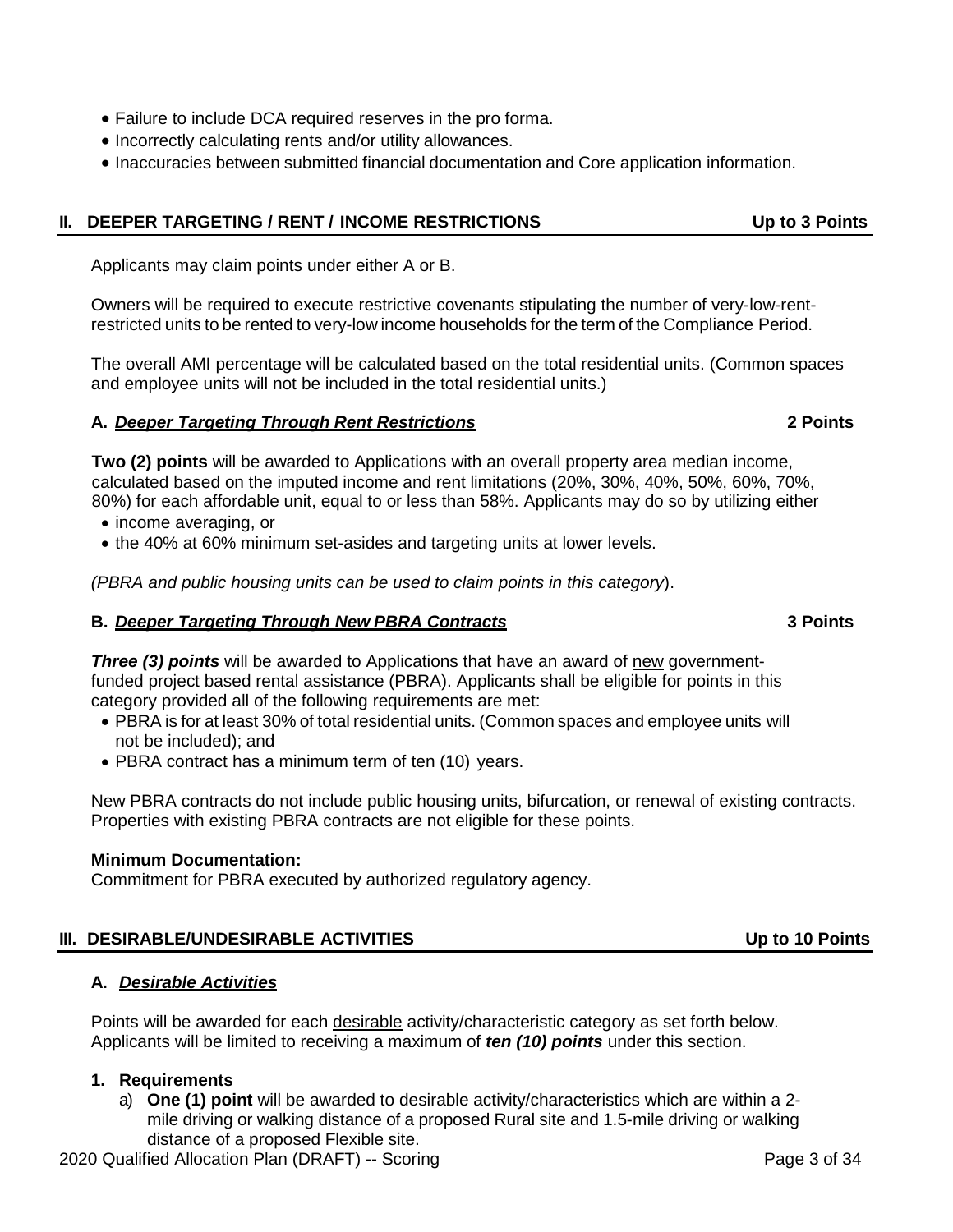- b) **Two (2) points** will be awarded to desirable activity/characteristics which are within a 0.5-mile driving or walking distance of a proposed site.
- c) Driving or walking routes must originate from geo-coordinates of the pedestrian or vehicle site entrance and end at the geo-coordinates of the desirableamenity.
- d) Each building/entity/location will be assigned to only one (1) desirable category, with the exception of an amenity under (a), (c), or (l) below, which may be assigned to up to two (2) desirable categories. (Example: a public park may have a gymnasium and/or a swimming pool, or a supermarket may have a pharmacy).
- e) Desirable characteristics that are under construction may be eligible for points if the construction site is clearly active and the new structures are above ground at the time of Applicant Submission.
- f) For Scattered Site Projects, desirable amenities must be measured from the center point of each Scattered Site locations.

| Category            | Item         | Amenity                                                                   |
|---------------------|--------------|---------------------------------------------------------------------------|
| Retail &            | a            | National big box general merchandise store, typically with a minimum      |
| <b>Restaurants</b>  |              | of 50,000 square feet of floor space (e.g., Wal-Mart, Target, Costco,     |
|                     |              | BJ's, Sam's Club                                                          |
|                     | b            | Retail/clothing/department store (full range of clothing/household items) |
|                     | C            | Supermarkets and grocery stores with meat, dairy, and produce (high-      |
|                     |              | end specialty stores and convenience stores not eligible)                 |
|                     | d            | <b>Restaurants</b>                                                        |
| <b>Medical Care</b> | e            | Hospital (outpatient centers or emergency care facilities not eligible)   |
|                     | f            | Medical care provider (e.g. clinic, physician/dental office)              |
|                     | g            | Pharmacy                                                                  |
| Education &         | $\mathsf{h}$ | Child care service licensed by Georgia Dept. of Early Care and            |
| <b>Child Care</b>   |              | Learning                                                                  |
|                     |              | Institution that is part of the Technical College System of Georgia       |
|                     |              | Elementary, middle, or high school                                        |
| Community           | k            | Traditional town square which includes an operational anchor institution  |
| Assets              |              | (e.g. county courthouse, city hall) and which serves as a hub for both    |
|                     |              | commercial activity and community events (only applicable to Rural        |
|                     |              | properties                                                                |
|                     |              | Community or recreational center (e.g. YMCA, Boys & Girls Club,           |
|                     |              | public pool, public gymnasium, senior community or multipurpose facility  |
|                     | m            | Public park/public community garden                                       |
|                     | n            | Public library                                                            |
|                     | O            | Fire station or police station                                            |
|                     | p            | Federally insured banking institutions (ATMs not eligible)                |
|                     | a            | Place of worship                                                          |
|                     |              | Post office                                                               |

**2. Eligibility.** The following Desirable activities/characteristics are eligible for points**:**

# **B.** *Undesirable/Inefficient Site Activities/Characteristics*

In determining whether an undesirable activity/characteristic is near a proposed site, the Applicant must consider any undesirable activity/characteristic that is located within the radius of 0.25 miles of the proposed site. *Two (2) points* will be *deducted* from the Applicant's Desirable points for each Undesirable activity/characteristic.

2020 Qualified Allocation Plan (DRAFT) -- Scoring Page 4 of 34 For scattered-site projects, the Applicant must evaluate the 0.25-mile radius from each non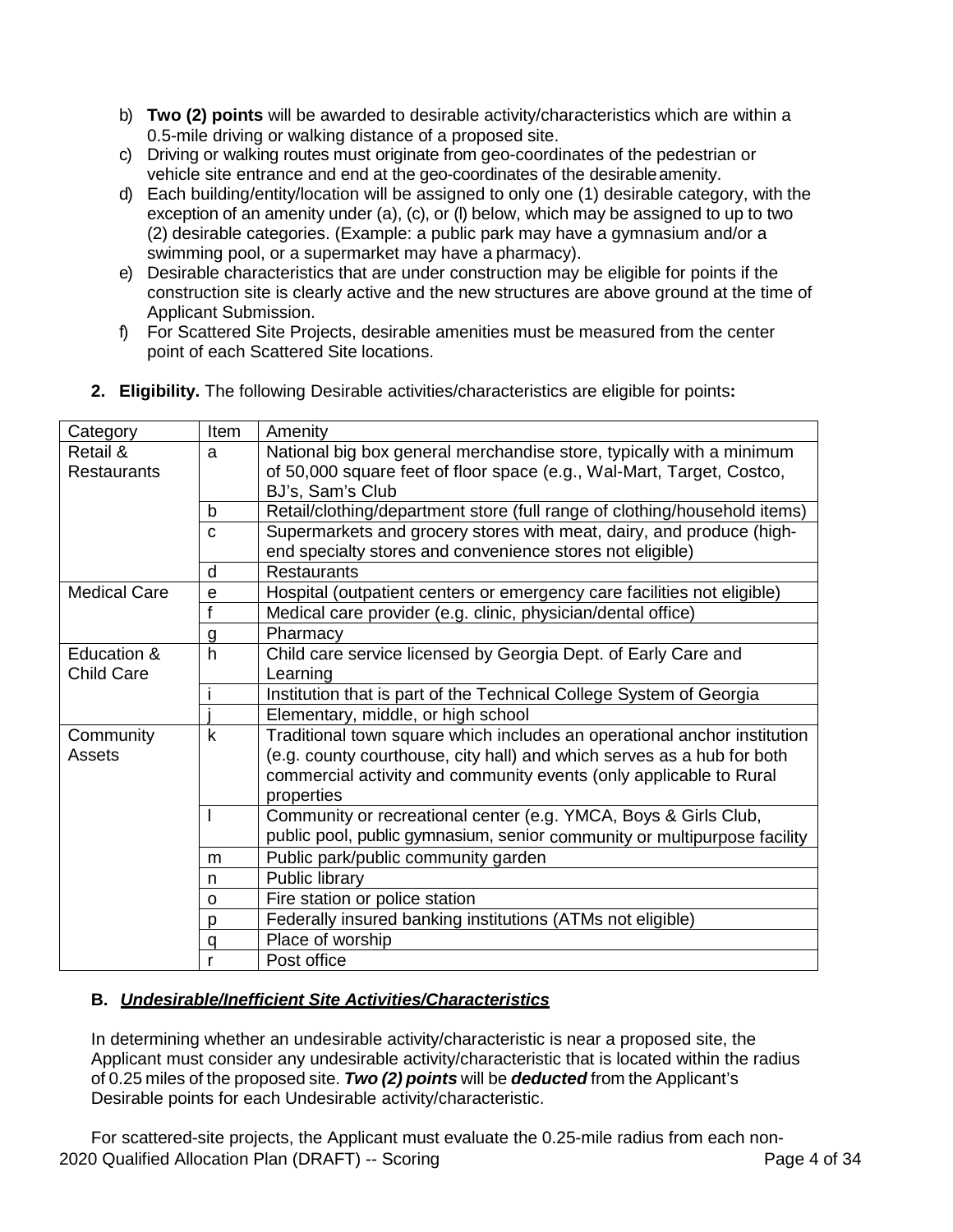contiguous parcel separately.

- **1. Undesirable/Inefficient Site Activities/Characteristics may include but are not limited to the following***:*
	- a) Inappropriate surrounding property uses (examples include but are not limited to junkyards, dumps, landfills, materials storage areas, commercial livestock operations, uses that generate odor, and uses that generate excessive glare fromlighting).
	- b) Potential or existing environmental hazards such as chemical or heavy manufacturing activities, industrial development, facilities listed in Federal or State hazardous inventory databases, gas stations with a history of leaking underground storage tanks, auto repair stations, and dry cleaners with a history of contaminant releases.
	- c) Abandoned houses or buildings that are unoccupied and unsecured and/or detract from an area's physical appearance, diminish living conditions and/or safety of the neighborhood, and/or decrease the marketability of the proposed sites ("abandoned" will be determined by the following factors: unsecured entrances (windows and doors) and lack of maintenance). Additionally, deteriorated housing or buildings where extensive defects are evident from the exterior of the building and which depress an area's physical appearance, diminish living conditions and/or safety of the neighborhood, and decrease the marketability of the proposed site.
	- d) Extensive mitigation that can translate to a less efficient use of resources. Examples include extensive noise mitigation costs, steep grade changes that require extensive grading and/or retaining walls, extensive floodplain or wetland areas that render the existing soils unsuitable for required bearing capacity, and inefficient use of land/excessive site acreage in relation to the number of units constructed.
	- e) Property falls within a food desert, defined as a low-income census tract where a significant number or share of residents is more than 2 miles (USDA urban) or 20 miles (USDA rural) from the nearest supermarket.

DCA will review the undesirable activity or establishment's proximity to the property and the impact of the activity on the proposed project and its residents in determining a point deduction.

# **2. Exceptions to Undesirable Deductions***:*

If the Applicant has knowledge at the time of Application that an undesirable activity/characteristic is temporary and that a change or mitigation will remove the undesirable activity as set forth below, no points will be deducted.

DCA will consider mitigation to be performed by a third party that will remove the undesirable condition if it is scheduled to occur prior to September 1, 2020. Applicants will need to supplement their Application by providing evidence to DCA that the condition has been mitigated by September 1, 2020 (Applicants will not be notified prior to the deadline that this documentation should be submitted).

If the mitigation will be completed by the Applicant or a Local Government, the condition must be mitigated by the placed in-service date for the project. Applicants must provide clear documentation that they have the site control and resources to complete the mitigation. A Local Government must provide definitive documentation that the specific undesirable mitigation will occur prior to the placed in service date.

- Desirable/Undesirable Certification Form
- Google Maps driving or walking route for each claimed desirable starting from the walking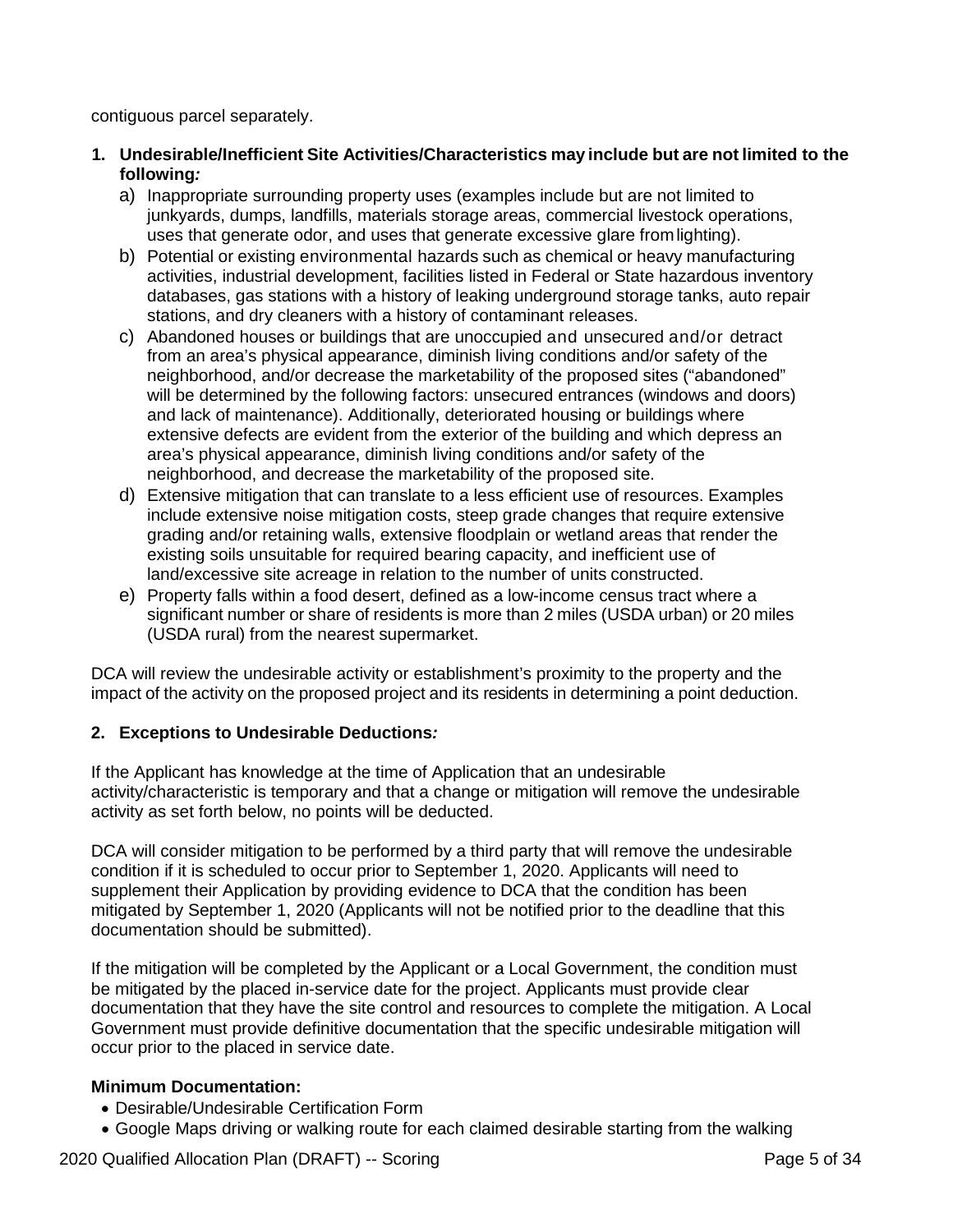and/or driving entrance of the desirable amenity

- Evidence of mitigation of undesirable activity/characteristic from the third party responsible for the mitigation by the date noted above, if applicable.
- If (h): Documentation of State license.
- Site map indicating the specific location of the nearest grocery store (including distance from site) and copy of USDA Food Access Research Atlas showing "LI and LA at 1 and 20 miles" layer with site location clearly marked. USDA Food Access Research Atlas is available at: [http://www.ers.usda.gov/data-products/food-access-research-atlas/go-to-the-](http://www.ers.usda.gov/data-products/food-access-research-atlas/go-to-the-atlas.aspx) [atlas.aspx](http://www.ers.usda.gov/data-products/food-access-research-atlas/go-to-the-atlas.aspx)

# <span id="page-98-0"></span>**IV. COMMUNITY TRANSPORTATION OPTIONS Up to 6 Points**

Applicants may claim points in A or B.

All Community Transportation Options must meet the following criteria:

- Transportation service must be publicized to the general public via website or published brochure.
- Transportation service must be available to all residents of the proposed development/site.
- Transportation route must have a local route. Routes that only run direct or express routes will not qualify.
- On-call transportation services are not eligible for points in the Flexible Pool.

DCA will measure required distances from the geo-coordinates of a pedestrian site entrance to the proposed transit stop. DCA will not identify and/or measure any route other than the route submitted in the Application to determine whether points should be awarded to the Applicant.

For Scattered Site Properties, each non-contiguous parcel must meet the above criteria.

No Project Participants or affiliates may fund transportation options for purposes of claiming points in this scoring section.

# **A.** *Transit-Oriented Development* **6 Points**

- **1. Five (5) points** will be awarded to Flexible Pool Applications proposing a site owned by a public or local transit agency which has been strategically targeted by the agency to create housing with on-site or adjacent access to public transportation. The agency-owned site must rest along a transit line that follows a fixed route and fixed daily schedule available to the public *every day* of the week.
- **2. Four (4) points** will be awarded to Flexible Pool Applications that propose a site within one (1) mile walking distance of a transit hub. DCA will define transit hub as a station that has three (3) or more bus routes, rail options, and/or other affordable mass transit options. The hub must rest along a transit line that follows a fixed route and daily schedule serving the public no less than *5 days* per week.
- **3. One (1) additional point** will be awarded to Flexible Pool Applicants awarded points in A1 or A2 above that serve a Family tenancy.

- Narrative submitted and signed by a representative of the transit agency describing the strategic plan for the proposed site (Item "A1" only).
- Documentation showing the local transit agency's land ownership (Item "A1"only).
- Walking distance route obtained from Google Maps from the geo-coordinates of the pedestrian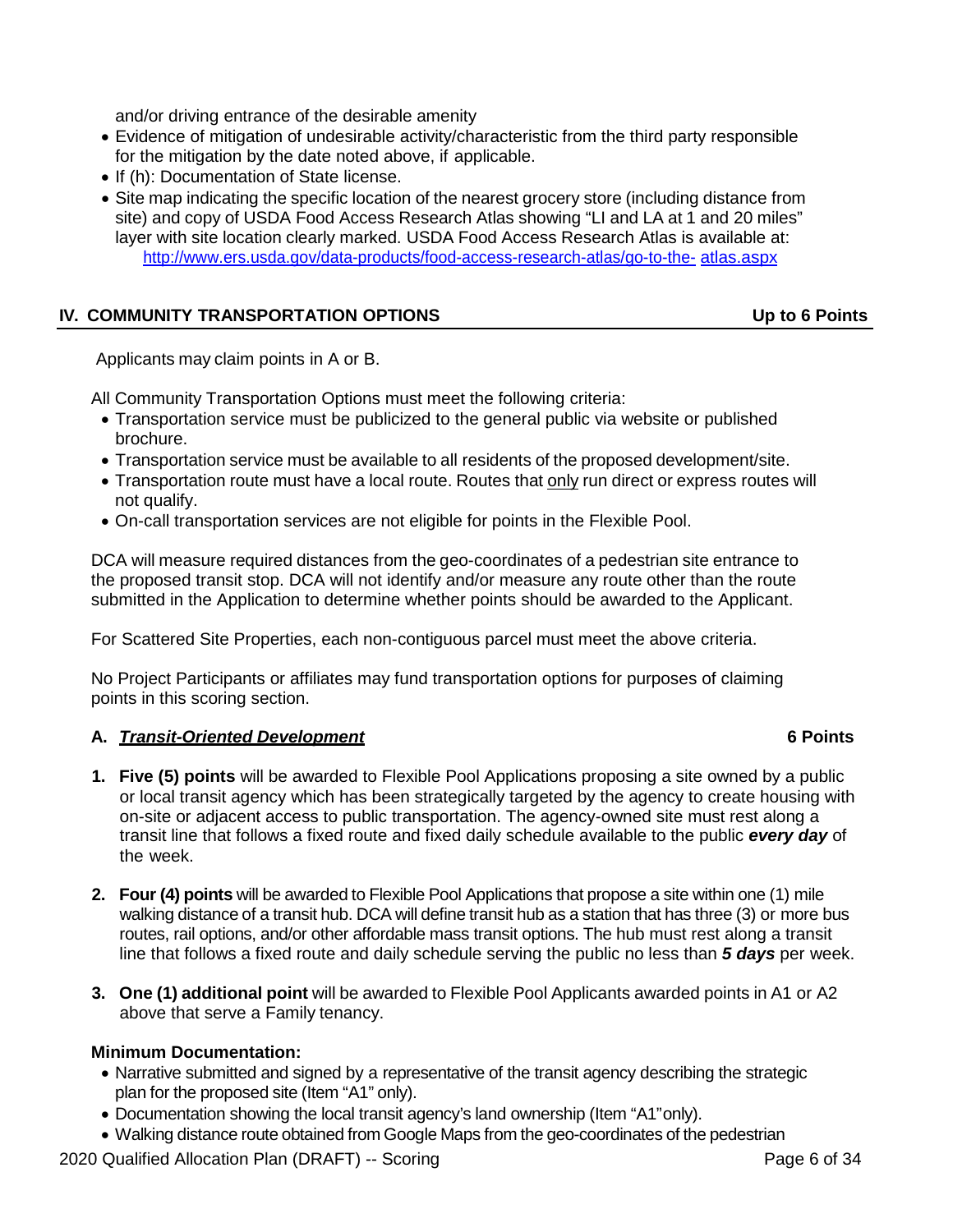site entrance to the transitstop.

- Photograph of the transit stop accompanied by a description of the stop's location.
- Documentation of the following criteria must be included in a PDF of the webpage. The PDF must include the webpage URL. If the website does not include all criteria, a letter from the transit agency is required including all criteria listed below, as well as the phone number and email address of the transitservice.
	- o Cost of service
	- o Relevant transit route(s)
	- o Route schedule

# *OR*

# **B.** *Access to Public Transportation* **3 Points**

For items B1-4 below, the service must serve the public no less than 5 days per week. For items B1- 3 below, the stop must also rest along a transit line that follows a fixed route and daily schedule. Applicants are eligible for either B1, B2, B3, or B4.

- **1. Three (3) points** will be awarded to Flexible Pool Applications that propose a site within a 0.25 mile walking distance of an established public transportation stop.
- **2. Two (2) points** will be awarded to Flexible Pool Applications that propose a site within a 0.5-mile walking distance of an established public transportation stop.
- **3. One (1) point** will be awarded to Flexible Pool Applications that propose a site within a 1-mile walking distance of an established public transportation stop.
- **4. One (1) point** will be awarded to Rural Pool Applications demonstrating that a publicly operated/sponsored and established transit service (including on-call or fixed-route service) will provide a reliable and available transportation option to all residents of the development. If the rural transportation option is a fixed-route service, the stop must be within a 0.5-mile walking distance of the site. If the transportation option is on-call, the service must be available on-site.

- Map showing the location of the transit stop in relation to the proposed development site and clearly indicating the site entrance or pedestrian site entrance to be used in calculating distance.
- Google Map walking routes must originate from geo-coordinates of the pedestrian site entrance or the nearest physical address and end at the transit stop.
- Photograph of the transit stop accompanied by description of the stop's location (if applicable).
- PDF of the transit service webpage documenting the following criteria. If the website does not include all criteria, a letter from the transit agency is required including all criteria listed below, as well as the transit service's phone number and email address.
	- o Webpage URL
	- o Cost of service
	- o Relevant transit route(s)
	- o Route schedule
- Rural Applicants claiming a point for on-call transportation services must include a PDF of the transit service webpage documenting the following criteria. If the website does not include all criteria, a letter from the transit agency is required including all criteria listed below, as well as the transit service's phone number and email address.
	- o Webpage URL
	- o Cost of service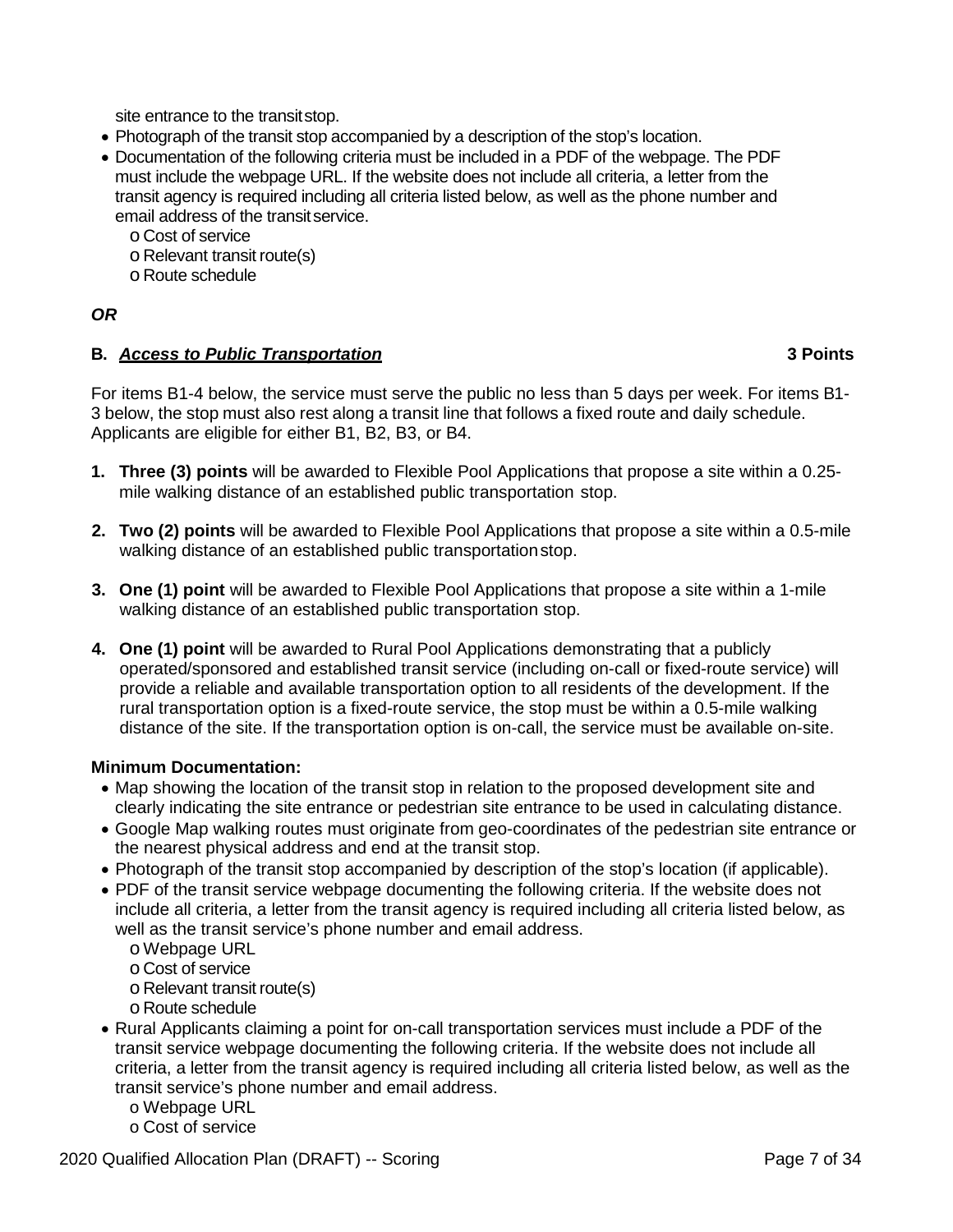o Confirmation that the service is available onsite at the proposed development

### <span id="page-100-0"></span>**V. ENRICHED PROPERTY SERVICES Up to 4 Points**

Applicants may claim points for either A or B. Applicants may also claim points for C.

### **A.** *Education Outcomes* **3 Points**

DCA will award *three (3) points* to family Applicants presenting a program that addresses barriers to residents' educational attainment and improves residents' educational outcomes.

To provide an education program, Applicants must partner with an external organization or demonstrate prior experience independently providing an education program to residents. Examples of education programs that might be considered under this category include but are not limited to after-school tutoring, on-site early learning center, after-school enrichment, college prep, or partnering with a technical college for adult continuing education/GED.

#### **Minimum Documentation**

- Detailed service plan;
- How the Applicant will track measurable benefits and outcomes for residents, stating: 1) the outcomes to be measured; and 2) how these outcomes will be measured. Applicants will be required to provide results in annual reports to DCA for a period of not less than five years following the development's placed-in-service date;
- If not partnering with an external organization, evidence of Applicant's prior experience independently providing an education program to residents;
- Estimated budgeted cost of operating service(s) on an annual basis;
- With any partner(s) contributing service(s), the Applicant must submit an MOU, LOI, or service agreement, executed by both parties, that notes all items below:
	- Identification of roles and responsibilities of all participating entities;
	- Confirmation of which entity will compensate the service provider.
- If an entity other than the Owner will compensate the service provider, Applicant must provide an executed commitment letter that includes:
	- the estimated budgeted cost of operating service(s) on an annual basis, and
	- a commitment to fund the operating service(s) for a minimum of three (3) years.

# **B.** *Preventive Health Care* **3 Points**

**Three (3) points** will be awarded to Applicants agreeing to provide on-site preventive health care services and education at the proposed development.

*Services*. To be eligible for points in this category, the preventive services must be provided at least monthly and be offered for \$15 or less, preferably at no cost, to the residents. The Applicant must also provide health education. To provide services and education, the Applicant must partner with an external organization, such as a medical clinic, university, or healthcare organization or demonstrate prior experience of independently delivering preventive health care services and education to residents .

Examples of eligible preventive health care services include but are not limited to:

• Annual physical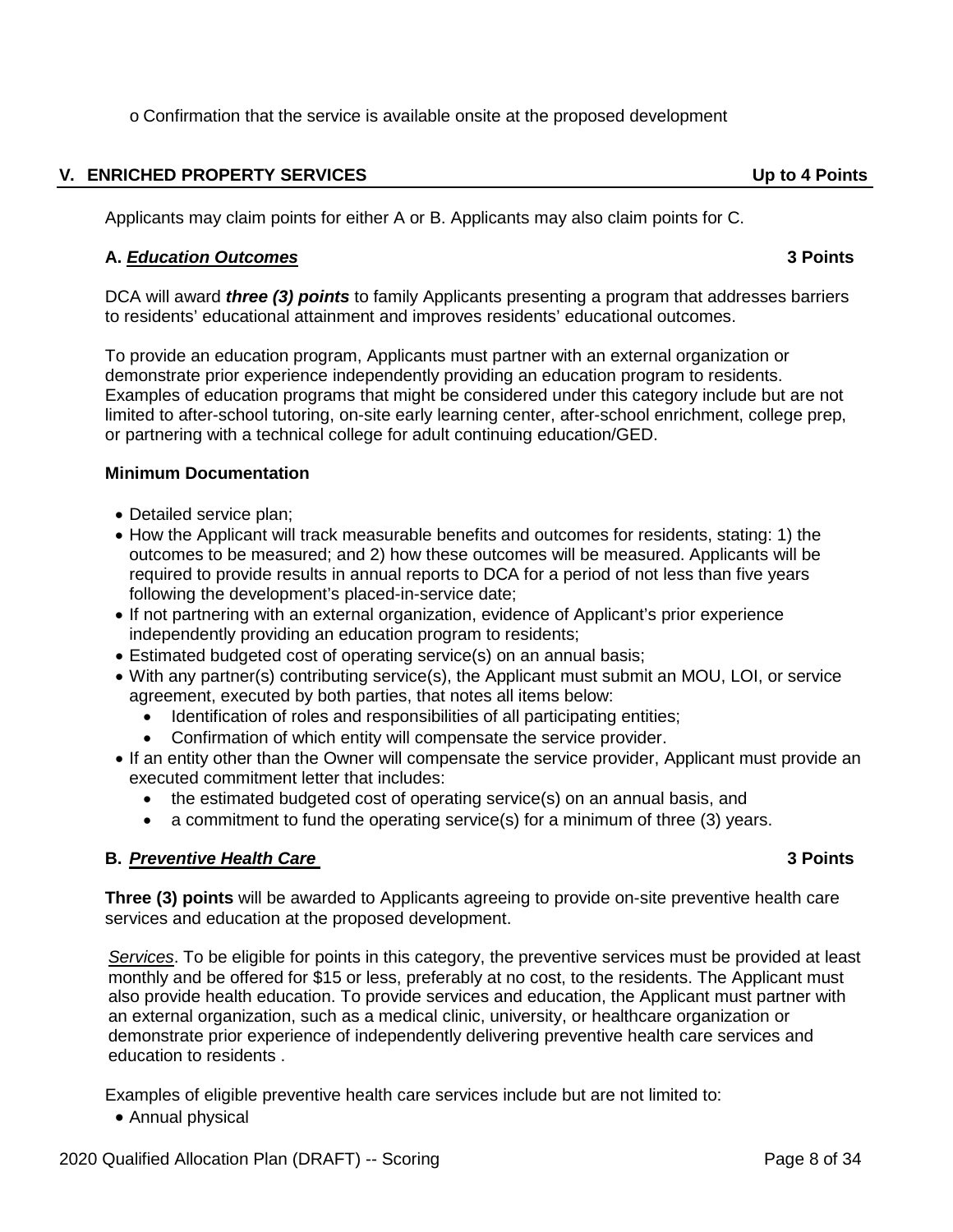- Immunizations
- Biometric screenings
- Diabetes
- HIV tests
- STD tests
- PAP smears
- Mammograms
- Colorectal cancer screenings
- Depression screenings
- Tuberculosis (TB) screenings

*Outcomes*. The Applicant must designate a Health Services Coordinator (HSC), from in-house staff or through an external organization. An existing resident services coordinator may serve as an HSC. The HSC will assess residents' health needs, make appropriate referrals, and track health outcomes. The outcomes tracked may include but are not limited to the following performance measurements:

- Median number of ER visits in the last year
- Median number of hospital admissions in the last year
- Percent of residents who visited a doctor for routine care in the last year
- Percent of residents who have an established personal doctor and/or report a usual place of care
- Percent of residents enrolled in Medicare and/or Medicaid
- Percent of residents participating in health services and activities

# **Minimum Documentation**:

- Detailed service plan including a list of services to be provided, information about the entity providing services, and details of resident education.
- How the Applicant will track measurable benefits and outcomes for residents, stating: 1) the outcomes to be measured; and 2) how these outcomes will be measured. Applicants will be required to provide results in annual reports to DCA for a period of not less than five years following the development's placed-in-service date.
- If not partnering with an external organization, evidence of Applicant's prior experience independently delivering preventive health care services.
- Estimated budgeted cost of operating service(s) on an annual basis
- The staff cost of the HSC must be reflected in the Revenues & Expenses tab of the Core Application.
- Description of designated screening space
- With partner(s) contributing service(s), the Applicant must submit an MOU, LOI, or service agreement, executed by both parties, that notes all items below:
	- o Identification of roles and responsibilities of all participating entities;
	- o Confirmation of which entity will compensate the service provider.
		- Services may not be paid for by billing residents' insurance.
- If an entity other than the Owner will compensate the service provider, Applicant must provide an executed commitment letter that includes:
	- o the estimated budgeted cost of operating service(s) on an annual basis, and
	- o a commitment to fund the operating service(s) for a minimum of three (3) years.

# **C.** *Healthy Eating Initiative* **1 Point**

**One (1) point** will be awarded to Applicants agreeing to provide a healthy eating initiative at the proposed development. The initiative must include both items (1) and (2):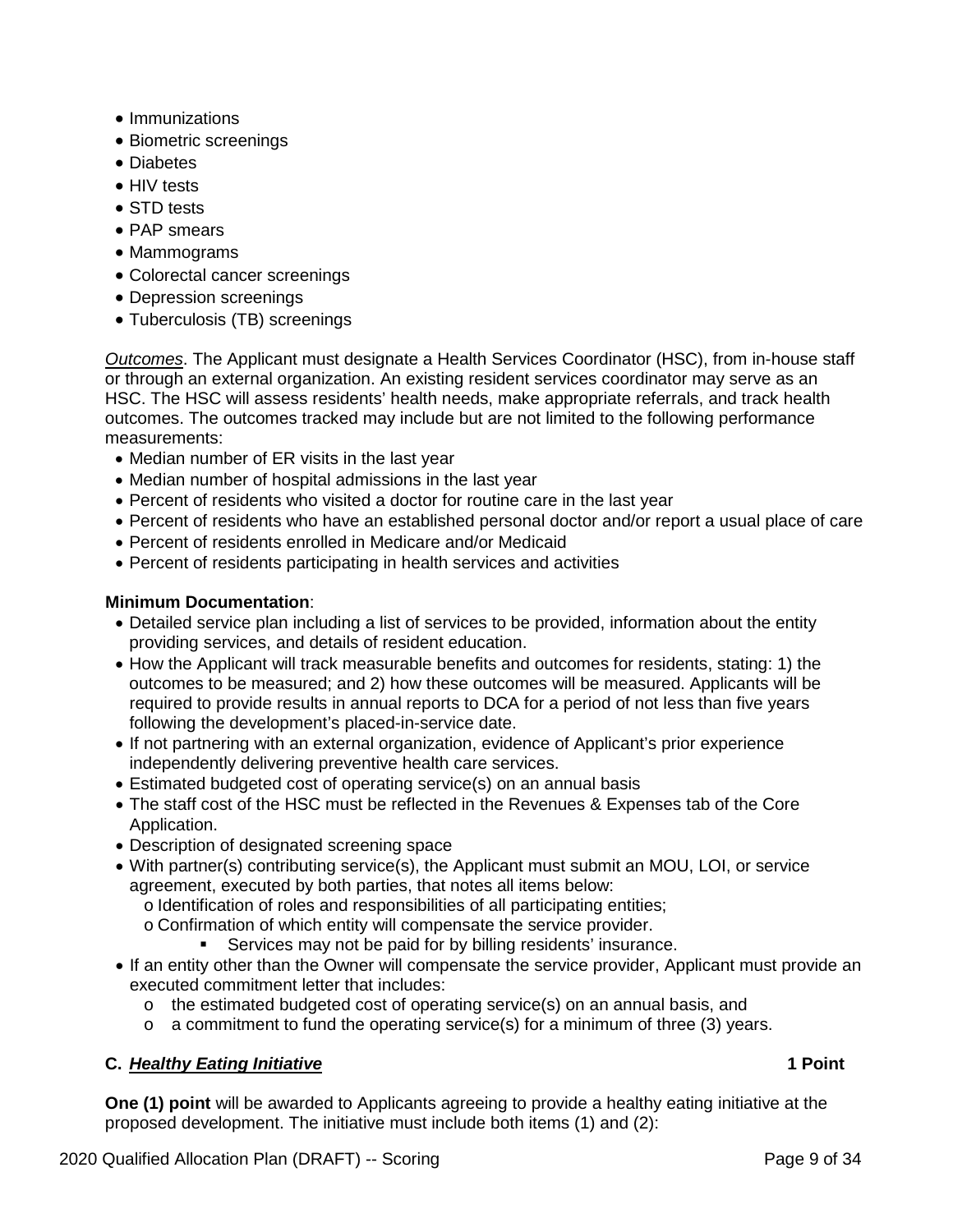- 1. *Community garden*, which must:
	- have a minimum planting area of at least 400 square feet;
	- utilize a nearby water source;
	- be accessible to all residents;
	- be surrounded on all sides with fence of weatherproof construction; and
	- meet the additional criteria outlined in DCA's Architectural Manual Amenities Guidebook.

The Applicant must ensure that the basic organization and management of the garden is maintained.

- *2. Monthly healthy eating programs* provided free of charge to residents. These programs may incorporate education about healthy food or access to healthy food. Examples include but are not limited to:
	- Garden maintenance
	- Healthy food preparation
	- Healthy eating newsletter
	- Weight management efforts
	- Collaborating with local food assistance programs such as food banks and food pantries
	- Facilitating the use of online food delivery programs

#### **Reference Documentation:**

• DCA Architectural Manual – Amenities Guidebook

#### **Minimum Documentation:**

- Detailed description of the community garden.
- Detailed plan of the proposed healthy eating program and resident education.
- How the Applicant will track measurable benefits and outcomes for residents, stating: 1) the outcomes to be measured; and 2) how these outcomes will be measured. Applicants will be required to provide results in annual reports to DCA for a period of not less than five years following the development's placed-in-service date.
- Estimated budgeted cost of operating service(s) on an annual basis.
- Confirmation of which entity will pay for services.
- If any partner(s) are contributing service(s), the Applicant must sign and submit an MOU, LOI, or service agreement, executed by both parties, that notes all items below:
	- o Identification of roles and responsibilities of all participating entities;
	- o Confirmation of which entity will compensate the service provider.
- If the owner is partnering with an external service provider and an entity other than the Owner will compensate the provider, Applicant must provide an executed commitment letter that includes:
	- o Estimated budgeted cost of operating service(s) on an annual basis, and
	- o Commitment to fund the operating service(s) for a minimum of three (3) years.

# <span id="page-102-0"></span>**VI. PLACE-BASED OPPORTUNITY Up to 5 Points**

Applicants are ineligible to claim points in either Scoring Sections VII. Revitalization/Redevelopment Plans or VIII. Community Transformation if claiming points in either Scoring Sections VI. Place-Based Opportunity or IX. Stable Communities.

Applicants may claim points for A and/or B.

2020 Qualified Allocation Plan (DRAFT) -- Scoring Page 10 of 34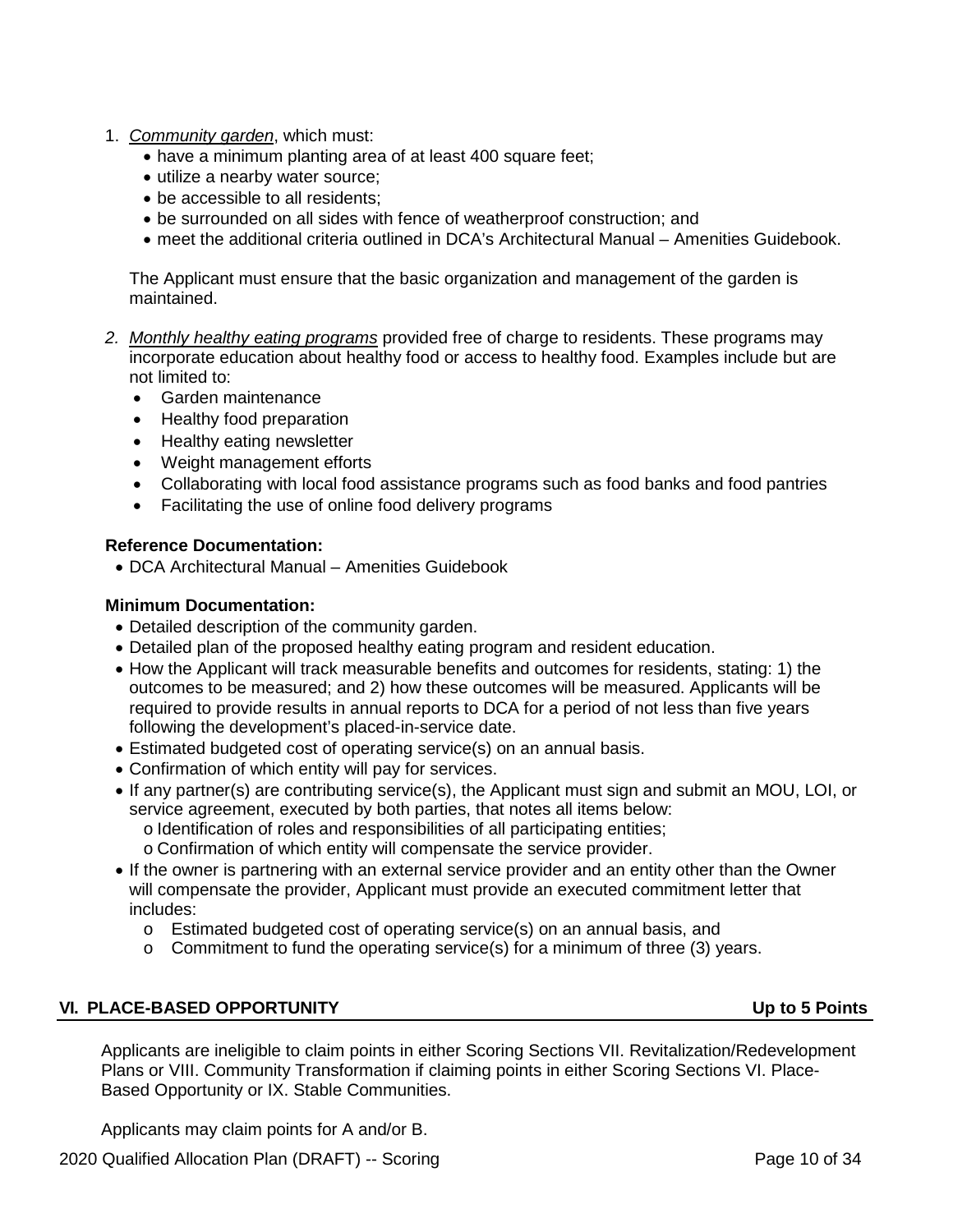# **A.** *Quality Education Areas* **3 Points**

Up to *three (3) points* will be awarded to qualifying Applications located in the attendance zone of high-performing schools. To qualify, a school cannot have district-wide enrollment unless the school is the only school in the district. Charter schools can qualify as the school reported for the site if the attendance zone is not district wide, includes the property site, and the school serves at least 3 grades.

Each school qualifying for points must meet requirements for (a) or (b) below.

- a) College and Career Readiness Performance Index (CCRPI) scores are above-average. DCA will post a document on its website displaying the average CCRPI scores applicants will need to exceed to receive points in this subsection.
	- Schools that have three years of published CCRPI scores must use a 3-year average.
	- Schools that only have two years of published CCRPI scores may use a 2-year average.
	- Schools that only have one year of published CCRPI scores may use 1-year data.
	- Schools serving grades that span any K-5, 6-8, 9-12 groupings (e.g. school serving grades 5-6, school serving grades K-8) must have a CCRPI score greater than the lowest score requirement of the groupings it spans.
- b) School receives 2018 or 2019 "Beating the Odds" designation
- **1.** *Two (2) points* will be awarded for Applications if all schools serving grades K-12 for which the property is in the attendance zone meet requirements for a) or b) above. All grades K-12 must be represented and meet requirements for a) or b) above to receive two (2) points. *One (1) additional point* will be awarded if this property has a family tenancy.

# *OR*

**2.** *One (1) point* will be awarded for Applications if all schools within at least one of the three grade groupings listed above (K-5, 6-8, 9-12),but not all the schools for which the property is in the attendance zone meet requirements, for a) or b) above.

# **Minimum Documentation:**

- School district map(s) showing the property is in the attendance zone of school(s). Both the site location and full attendance zone boundaries must be clearly indicated on the school district map(s). If the school district map is unavailable or unobtainable for any reason, a letter from a school district representative must be submitted evidencing that the proposed site is within the school district boundaries.
- The Applicant must submit applicable CCRPI data for each school. Scores are available at http://ccrpi.gadoe.org.
- The Applicant must submit each school name highlighted in a copy of file "2018 or 2019 BTO Designations" found at [https://gosa.georgia.gov/beating-odds-analysis.](https://gosa.georgia.gov/beating-odds-analysis)

# **B.** *Workforce Housing Need and Job Strength* **2 Points**

Up to *two (2) points* will be awarded to Applications proposing a site in an area with access to local jobs. Applicants must use "Other MSA" jobs threshold if the proposed development meets either of the following: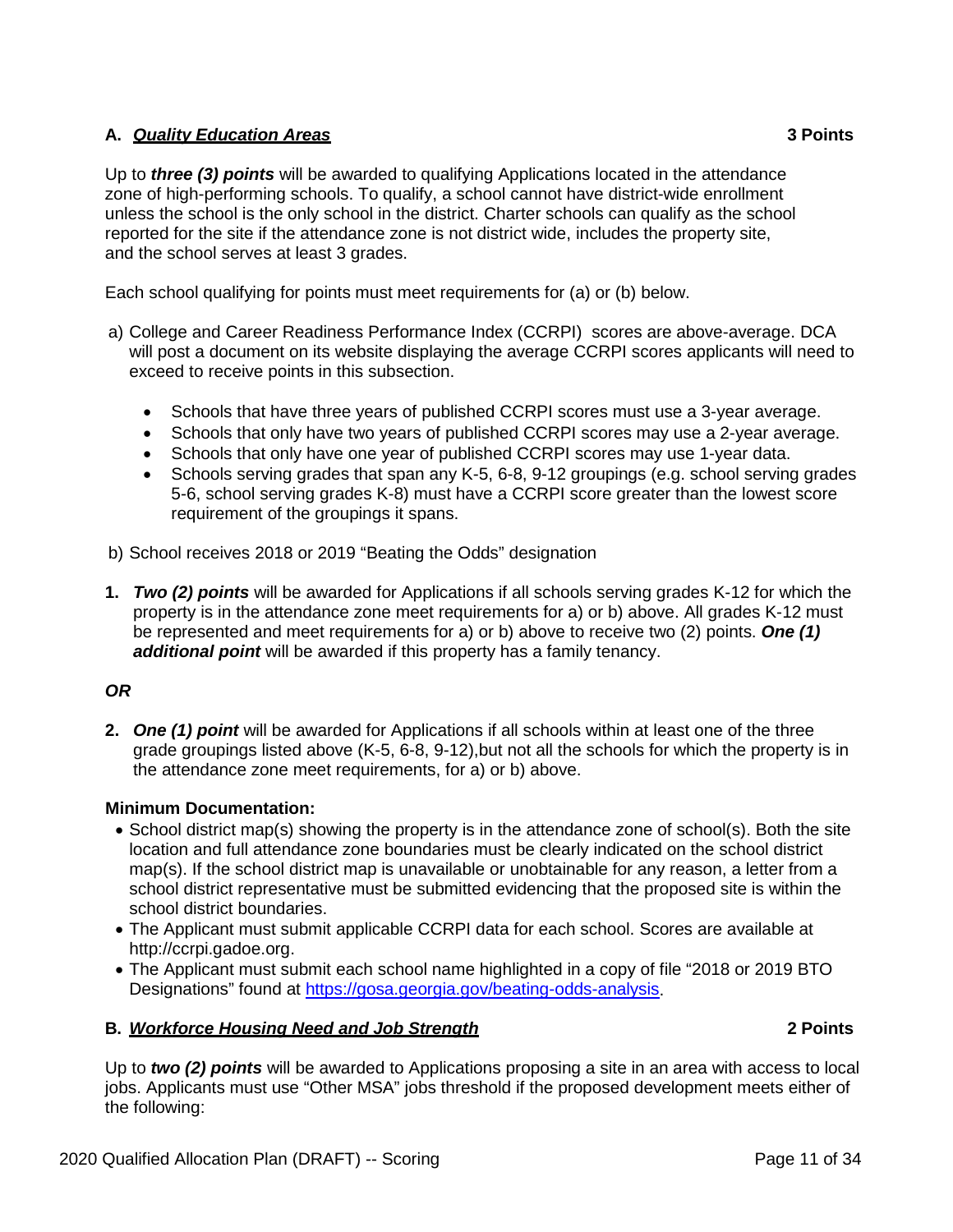- In the Rural Pool within a non-Atlanta MSA.
- Within the Atlanta MSA but not in the "Atlanta Metro" counties listed below.

For purposes of this section, MSA refers to Metropolitan Statistical Areas and does not include Micropolitan Statistical Areas. Applicants in Micropolitan Statistical Areas may use the "Rural Area" jobs threshold.

To qualify for these points, a minimum number of jobs must exist within a 2-mile radius of the site, according to the following thresholds:

|                                  | City of<br>Atlanta | Atlanta Metro (Cherokee, Clayton, Cobb, DeKalb,<br>Douglas, Fayette, Fulton, Gwinnett, Henry and<br>Rockdale counties) | Other<br><b>MSA</b> | Rural<br>Area |
|----------------------------------|--------------------|------------------------------------------------------------------------------------------------------------------------|---------------------|---------------|
| Threshold                        | 20,000             | 15,000                                                                                                                 | 6,000               | 3,000         |
| Exceeding<br>Threshold<br>by 50% | 30,000             | 22,500                                                                                                                 | 9,000               | 4,500         |

**1. One (1) point** will be awarded to sites which meet the minimum jobs threshold.

*OR*

**2. Two (2) points** will be awarded to sites which exceed the minimum jobs threshold by 50%.

### **Minimum Documentation:**

- Copy of report from the Census Bureau's "OnTheMap" website demonstrating that the site meets requirements.
	- o Visit [http://onthemap.ces.census.gov](http://onthemap.ces.census.gov/)
	- o Click "Import from GPS" under the "Import Geography" option.
	- o Using the "Point(s)" selection, enter the site geo-coordinates from the Project Info Tab used in the Application. Do not use the site address or nearest physical address. Click "Import."
	- o Click the "Selection" tab at the top of the page and click "Simple Ring" under "Add Buffer to Selection."
	- o Enter "2" into the "Radius" box. Click "Confirm Selection."
	- o Click "Perform an Analysis on Selection Area."
	- o Within the Analysis Settings box that will appear, choose "Work" under the first column, "Distance/Direction" under the second column, "2017" under the third column, and "All Jobs" under the fourth column.
	- o Click "Go" for results.
- A document identifying the exact site geo-coordinates in the "Import from GPS" box.

#### <span id="page-104-0"></span>**VII. REVITALIZATION/REDEVELOPMENT PLANS Up to 7 Points**

Applicants are ineligible to claim points in either Scoring Sections VII. Revitalization/Redevelopment Plans or VIII. Community Transformation if claiming points in either Scoring Sections VI. Place-Based Opportunity or IX. Stable Communities.

Applicants may claim points in A and/or B.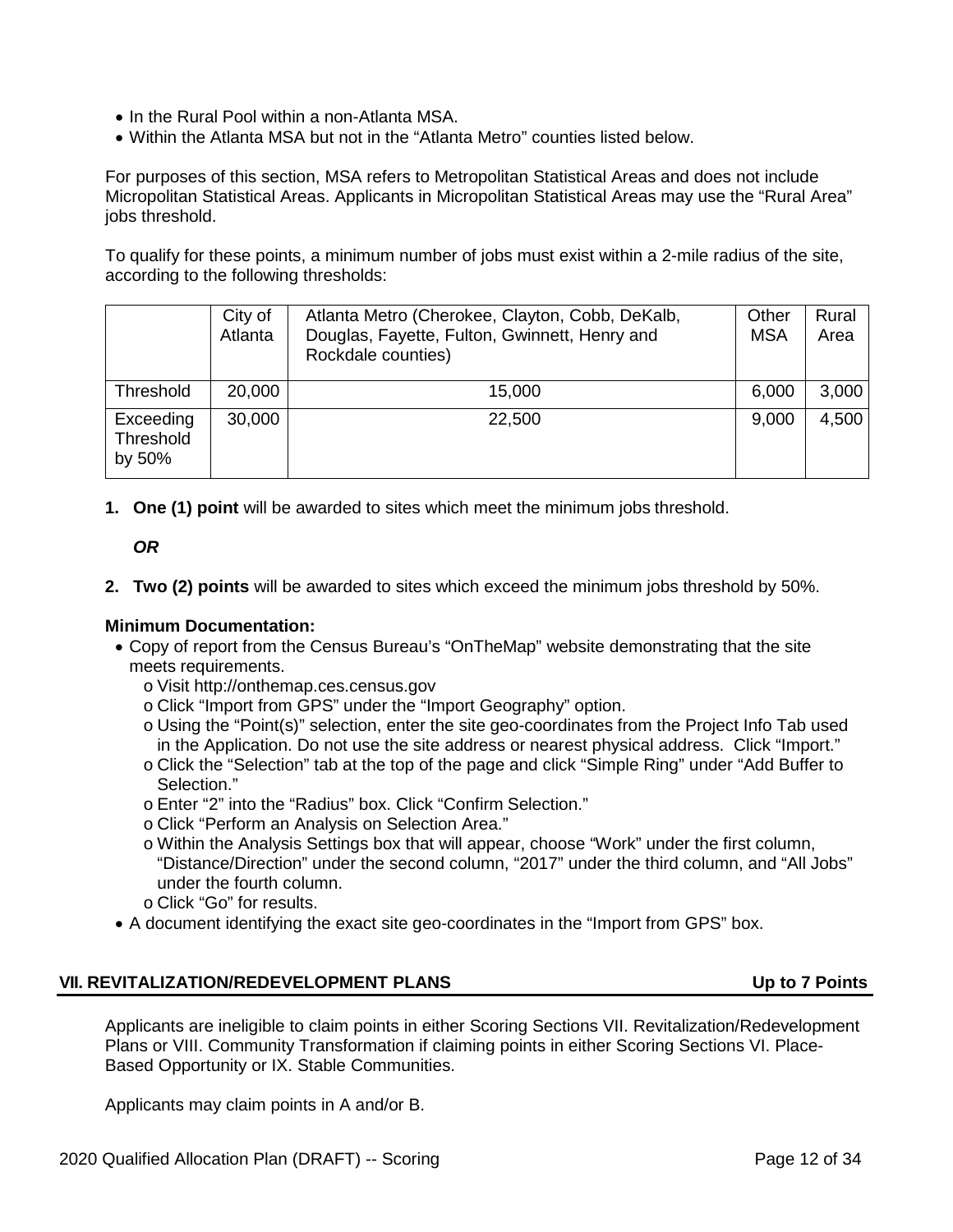# **A.** *Revitalization Plan/Qualified Census Tract* **5 Points**

Submitted revitalization/redevelopment plans must meet the following primary criteria to be considered Community Revitalization Plans (CRPs):

- Clearly delineate a Targeted Area within a Local Government boundary that includes the proposed site. For applications in the Flexible pool, the Targeted Area must not encompass the full Local Government Boundary
- Discuss housing as a goal of the CRP; and
- Be officially approved or re-approved by a Local Government within five (5) years of Application Submission.

Additional CRP criteria:

- Solicit public input and engagement during its creation;
- Include an assessment of the community's existing infrastructure;
- Designate implementation measures along with timeframes and funding sources.

A document is ineligible for consideration as a CRP if it is a short-term work plan, comprehensive plan, consolidated plan, municipal zoning plan, or land use plan.

- **1. Up to three (3) points** will be awarded to Applications proposing to develop housing within a Targeted Area of a revitalization/redevelopment plan meeting CRP requirements as listed above.
	- If a CRP meets all primary criteria and all additional criteria, the applicant will be awarded **three (3) points**.
	- If a CRP meets all primary criteria and two additional criteria, the applicant will be awarded **two (2) points**.
	- If a CRP meets all primary criteria and one additional criterion, the applicant will be awarded **one (1) point**.
	- If a CRP does not meet all primary criteria or lacks more than two additional criteria, the applicant will be awarded **zero (0) points** in this subsection.

# **Reference Documentation:**

• Revitalization/Redevelopment Plan Criteria Guidance

- A PDF of the full Community Revitalization Plan.
- Map of CRP's Targeted Area clearly marked with location of proposed development.
- To evidence Local Government approval or re-approval, Applicants must provide either:
	- o Direct evidence of Local Government approval or re-approval (e.g., Local Government resolution or meeting minutes) occurring within five (5) years of Application Submission; or
	- o Signed letter from Local Government representative confirming the date of the Local Government's official approval or re-approval of CRP within five (5) years of Application Submission.
- To evidence public input and engagement occurring during CRP's creation, Applicants must provide either:
	- o Direct evidence of public input and engagement (e.g., advertisements of public meetings, agendas, sign-in sheets); or
	- o Signed letter from representative of entity responsible for CRP summarizing the CRP's public input and engagement process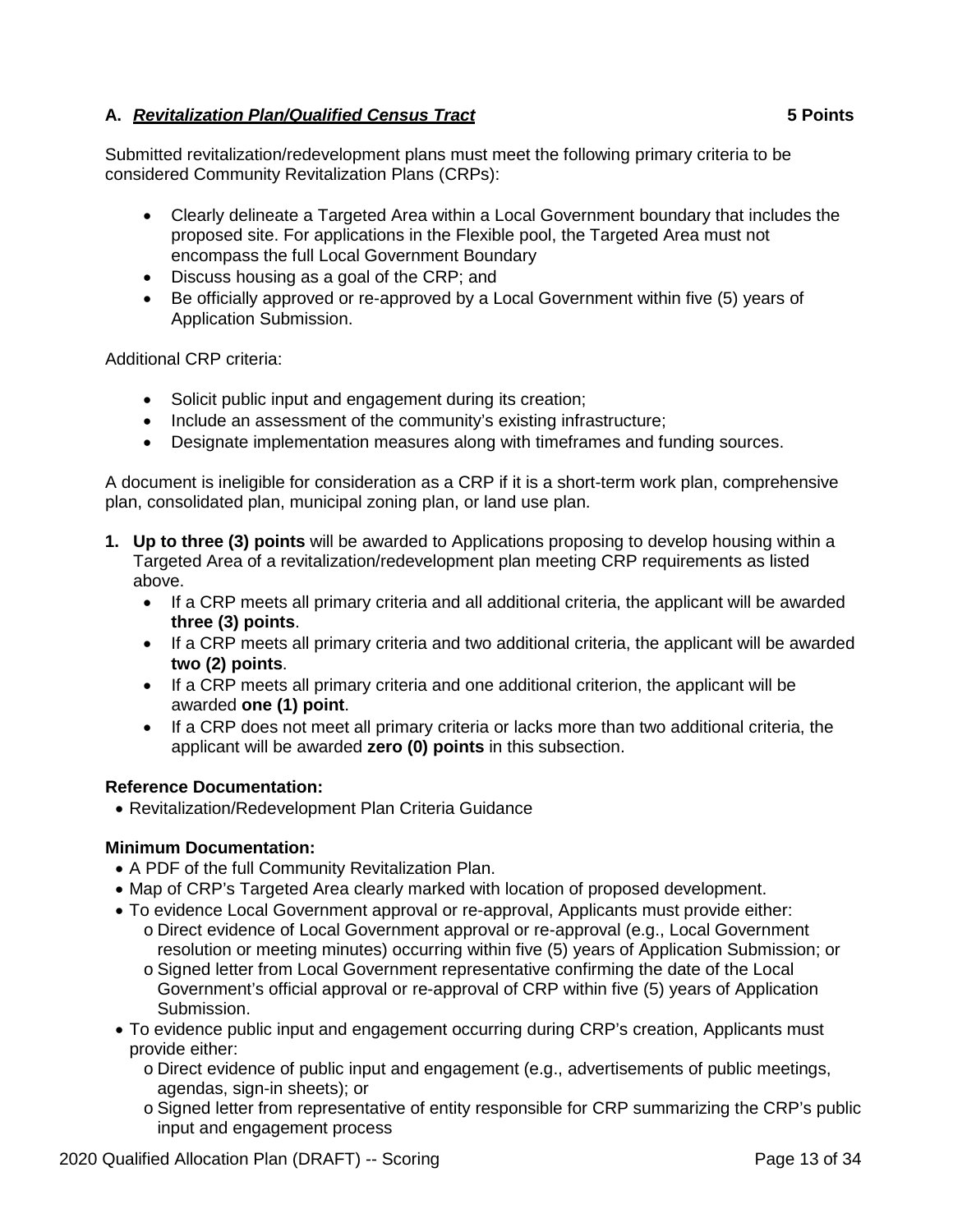**2. Two (2) additional points** will be awarded to Applications receiving at least one (1) point in A1 and proposing to develop housing in a Qualified Census Tract (QCT). Applicants are eligible for A2 points only if receiving A1 points.

### **Minimum Documentation:**

• Documentation evidencing that the proposed site is in a QCT.

### **B.** *Third-Party Capital Investment* **2 Points**

Using the QAP definition of "Related Parties," up to *two (2) points* may be awarded to Applicants if an unrelated third party (foundation, trust, business and/or government) designates an investment of resources that will result in the development of a place-based improvement.

This resulting investment must:

- Occur within a 0.5 mile radius of the proposed site;
- Be off site; and
- Serve the residents for the proposed development.

Improvements that were completed more than three (3) years prior to Application Submission are not eligible for points in this section.

The proposed improvements, amenities, and/or facilities must have expected completion dates before January 1st, 2023. The development cost and source of funding associated with the development of the improvements, amenities, and/or facilities must be mutually exclusive of the development cost and sources of funding for the subject property. The cost for the improvement must be paid in full by the unrelated third party.

Examples of third-party improvement include, but are not limited to, the following:

- Development of community assets (e.g., parks, trails, community center); or
- Infrastructure improvements (e.g., water, sewer, drainage, streets)

Points will be awarded according to the following scale. DCA will only consider the amount invested within a 0.5-mile radius of the proposed site.

| <b>1. Flexible</b><br>Pool | Investment amount at least 10% of TDC                  | 2 points |
|----------------------------|--------------------------------------------------------|----------|
|                            | Investment amount at least 5% but less than 10% of TDC | 1 point  |
| 2. Rural<br>Pool           | Investment amount at least 5% of TDC                   | 2 points |
|                            | Investment amount at least 2% but less than 5% of TDC  | 1 point  |

#### **Minimum Documentation:**

- Evidence from the unrelated 3<sup>rd</sup> party demonstrating source and amount of investment.
- Description and location of improvements on site map.
- Timeline for completion.

# <span id="page-106-0"></span>**VIII. COMMUNITY TRANSFORMATION 3 Points**

2020 Qualified Allocation Plan (DRAFT) -- Scoring Page 14 of 34 Applicants are ineligible to claim points in either Scoring Sections VII. Revitalization/Redevelopment Plans or VIII. Community Transformation if claiming points in either Scoring Sections VI. Place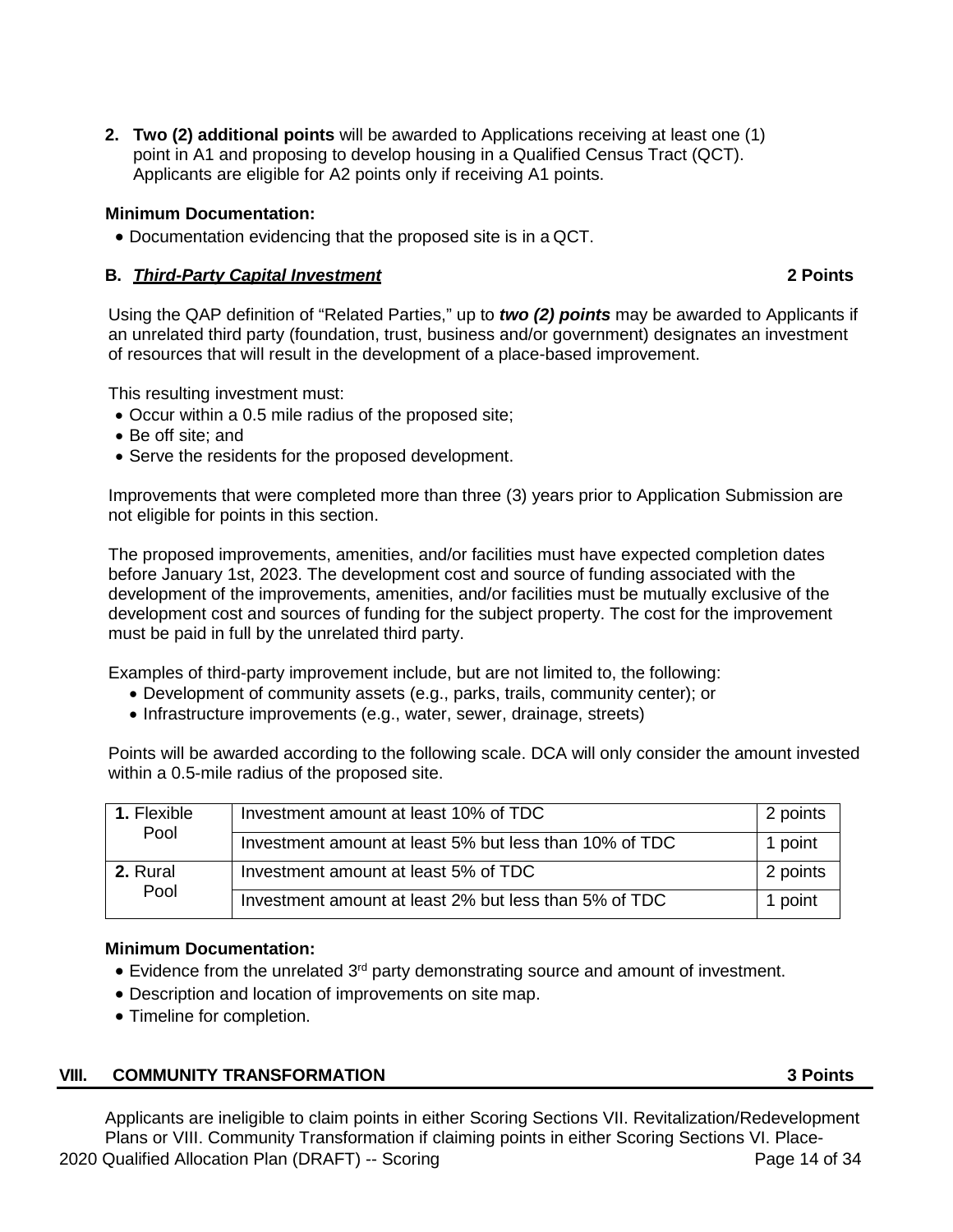Based Opportunity or IX. Stable Communities.

DCA will select up to **five (5)** Applications that will receive *three (3) points* for qualifying under the requirements listed below. All applications will compete against each other, regardless of Pool.

An Applicant is only eligible to claim points in this section if it meets the following criteria:

- Three (3) or more points under Scoring Section VII. Revitalization/ Redevelopment Plans.
- Three (3) or more points under Scoring Section V. Enriched Property Services.
- Each Project Team may submit only one Application for Scoring Section VIII. Community Transformation.
- Only one Applicant may be selected from each defined neighborhood.

The basis of selection will be:

- The capacity of the Project Team to qualify as a Community-Based Developer.
- Securing commitment from Community Quarterback Board members.

Together, the Community-Based Developer and the Community Quarterback—the Community-Based Team—commit to Subsection D., undertaking Community Engagement and Outreach and creating a Community Transformation Plan targeting the Defined Neighborhood. These terms are defined below:

- Defined Neighborhood: a targeted area that includes the proposed site but does not encompass the entire surrounding city, municipality, or county. If the Local Government has adopted a Community Revitalization Plan (CRP), the Defined Neighborhood should align or fall within the Targeted Area of the CRP.
- Community-Based Developer (CBD): a Project Team member that demonstrates an ongoing commitment to developing collaborative, holistic community solutions.
- Community-Based Team: Community-Based Developer and the Community Quarterback Board
- Community Quarterback Board (CQB): a coalition of public/private entities serving the Defined Neighborhood that
	- o Drives the revitalization initiative to make sure all related components are successful and sustainable;
	- o Ensures the people in the Defined Neighborhood are engaged, included, and served; and
	- o Serves as a single point of accountability for partners and funders.

Transformation requires housing developers to work in coordination with the Local Government, community stakeholders and service providers to achieve access to place-based opportunity for all residents. Project Teams selected must be prepared to undertake considerable Community Engagement and Outreach necessary for this transformation.

# **A.** *Community-Based Developer*

Projects requesting points in this section will be judged comparatively, so Applicants must provide sufficient evidence and documentation to substantiate claims regarding the strength, capacity, and experience of the Project Team member as a Community-Based Developer. In the event of a tie, DCA will prioritize projects that leverage DCA resources to the greatest extent.

In order to be eligible for Community Transformation points, the following must be clearly documented in the Application:

# **1. Community Partnerships**

The CBD has successfully partnered with two (2) or more established community organizations that serve the area in which the proposed property will be located and can document that these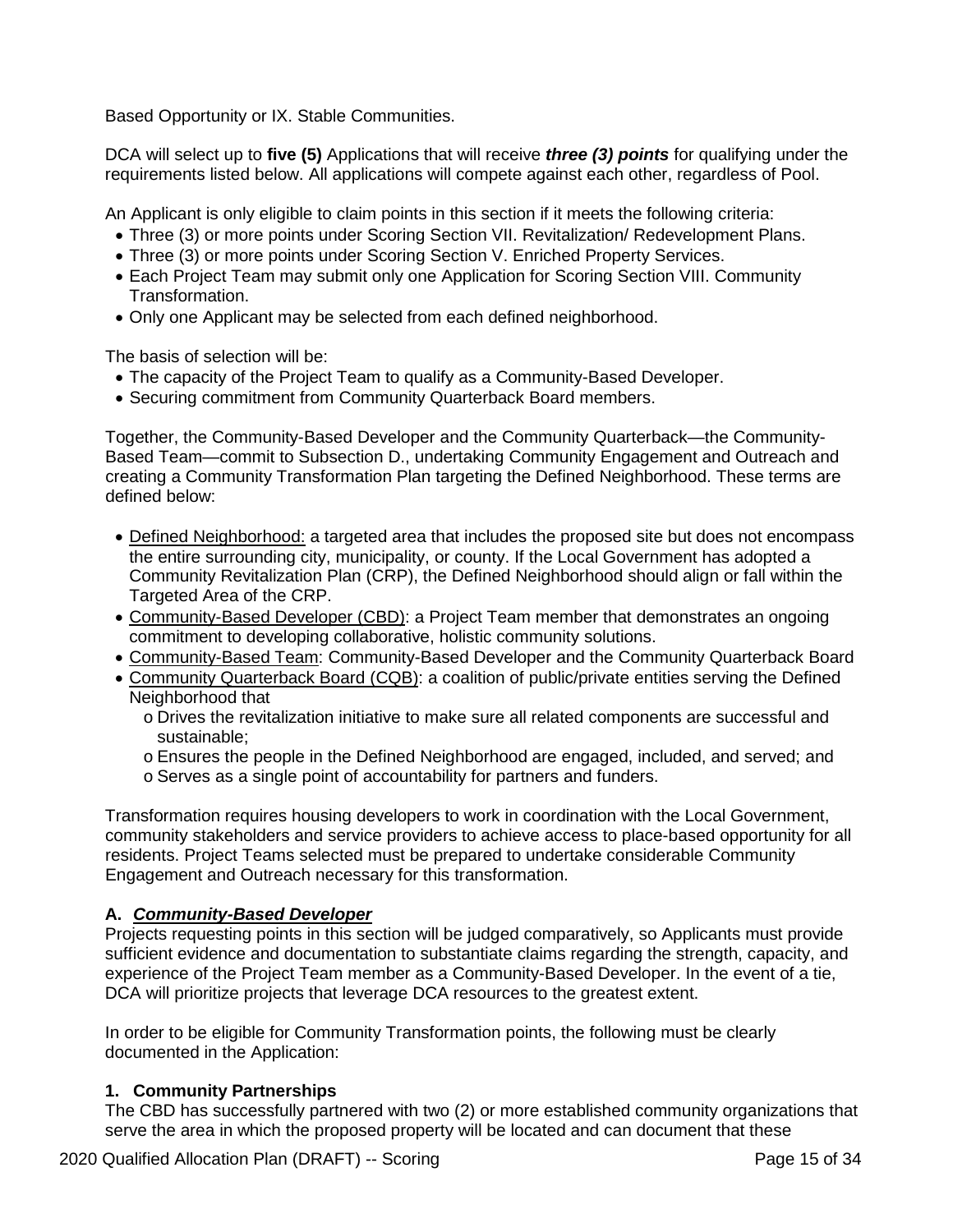partnerships have measurably improved community or resident outcomes, such as improved educational achievement or increased access to health services. The length of each partnership must be at least two years. If the CBD has not supported a development in the community in which the proposed property will be located, the CBD may meet the requirement by documenting measurable improvement from community partnerships that the CBD has formed in support of their development in another Georgia community.

"*Community organizations*" are entities 1) that serve the geographic focus area noted above, and 2) whose stated mission is to increase residents' access to community services such as education, health, employment, and/or transportation.

"Successful" partnerships are those that result in replicable, measurable improvement in residents' access to education, health, employment, and/or transportation services as a result of the partnership.

# **Reference Documentation:**

• Community Transformation Rubric

# **Minimum Documentation:**

- Each established community partner must provide one (1) letter that
	- o Recognizes the length of their partnership with the Applicant and confirms that this relationship is ongoing; and
	- o Discusses how the partnership has measurably improved community development outcomes.
- Quantitative/numerical data evidencing that the joint effort between partners has measurably improved residents' access to education, health, employment, and/or transportation services. Examples of measurable improvement might include increased attendance and/or student performance, increased number of books available to children, higher rates of community members reporting employment, and/or improved community health indicators.

# **2. Philanthropic Activities**

In the last three years, the CBD has participated in or led philanthropic activities benefitting either the community in which the proposed development is to be located or a targeted area surrounding their development in another Georgia community.

- A "philanthropic activity" is the consistent and ongoing charitable donation of:
	- o Goods
	- o In-kind services, or
	- o Cash
- The donation must not be an isolated event: it must have occurred more than once between 5/25/17 and 5/23/20.
- The recipient of "philanthropic activities" may be more than one individual or nonprofit, including grant-making entities.
- Donations dedicated to support services required at a DCA-funded property are not considered.
- This donation must have been made or fundraised by the Developer Entity.

# **Reference Documentation:**

• Community Transformation Rubric

# **Minimum Documents:**

• Developer Entity's IRS tax returns documenting the charitable donation OR grant statements, press releases, letters, or other documentation substantiating the local philanthropic activities.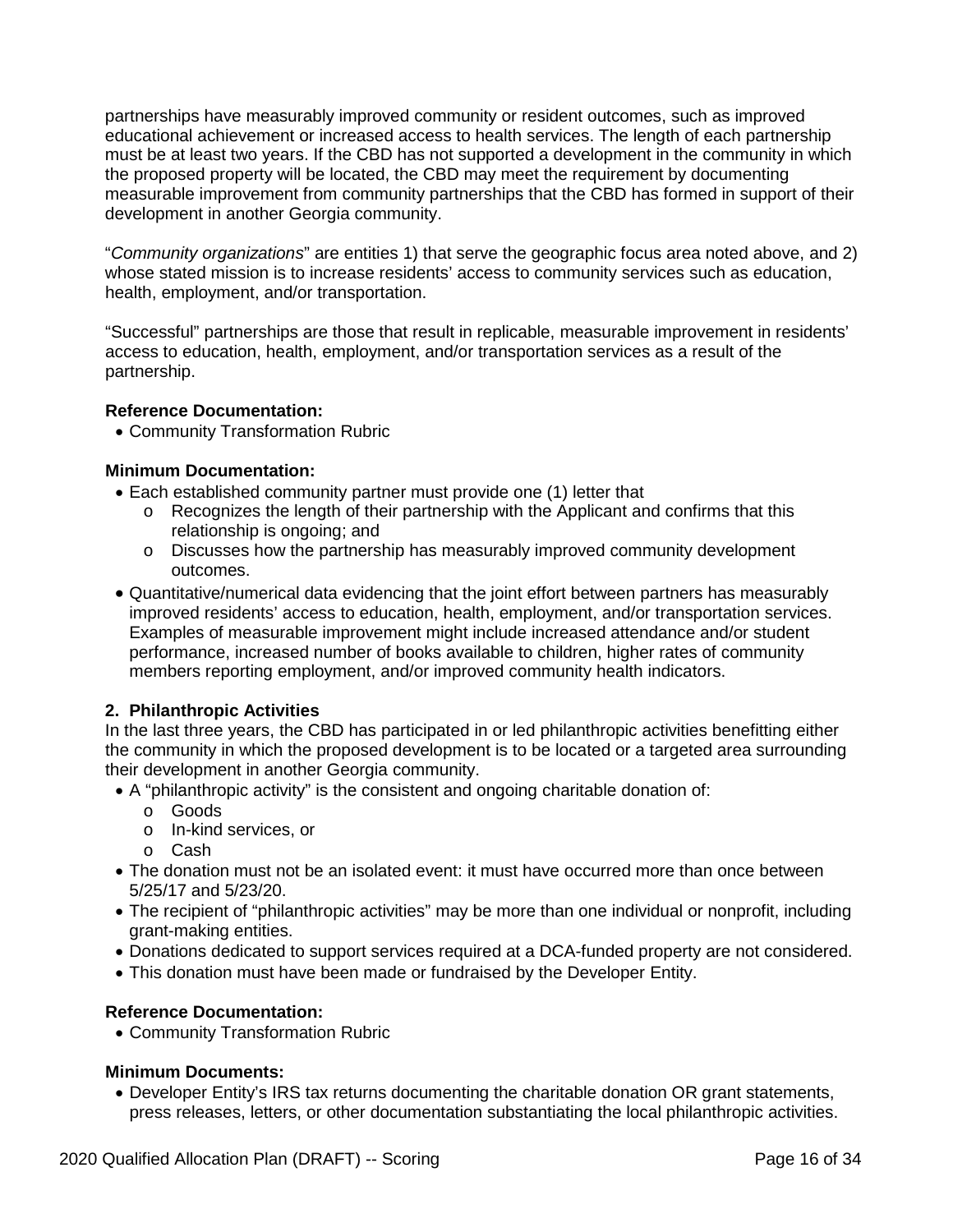$\circ$  Documents must include the CBD, date, and donation amount/activity to be considered fully substantiated.

# **3. Community Improvement Fund**

Applicants have received a commitment of funds for services to support the provision of community services and resources to the proposed development's future residents and/or neighbors. The commitment may be from the Applicant itself or another related or unrelated entity. The funds must be directed to a designated financial account that is capable of documenting specific deposits and expenditures. The funds must be spent out over a period of five (5) years after the development is placed in service.

# **Reference Documentation:**

• Community Transformation Rubric

# **Minimum Documents:**

- Commitment of funds.
- Detailed use of funds.

# **4. Equitable Geographic Allocation**

Applicants will be rated less competitively in this selection process if the development proposed is within or overlaps a Defined Neighborhood already containing a Transformational Community initiative funded in 2017, 2018, or 2019.

# **B.** *Community Quarterback Board*

The CQB should reflect the Project Team's local community partnerships that will drive Community Engagement and Outreach and support Community Transformation. The Applicant must convene a CQB that meets the following requirements:

- 1. At least one-third must be residents of the Defined Neighborhood who self-certify their income at less than 80% of AMI, other individuals who self-certify their income at less than 80% of AMI, or elected representatives of neighborhood organizations serving the Defined Neighborhood.
- 2. At least one-third must include three (3) of the five (5) following representatives:
	- a) Education representative
	- b) Employment services representative.
	- c) Transportation services representative.
	- d) Health services representative
	- e) Local Government representative the elected official representing the district in which the proposed development is located or a member of the Local Government administration staff.
- 3. The CQB should build on existing community structures and local partnerships.
	- a) If the Project Team qualifies as a CHDO, the Project Team may appoint one or more members of their Board of Directors to the CQB.
	- b) If the community is a GICH participant or alumni, the Project Team may appoint one or more members of the GICH Community Housing Team to the CQB.

# **Minimum Documentation:**

• Signatures from representatives listed under item B1 indicating commitment to serve on the C<sub>O</sub>B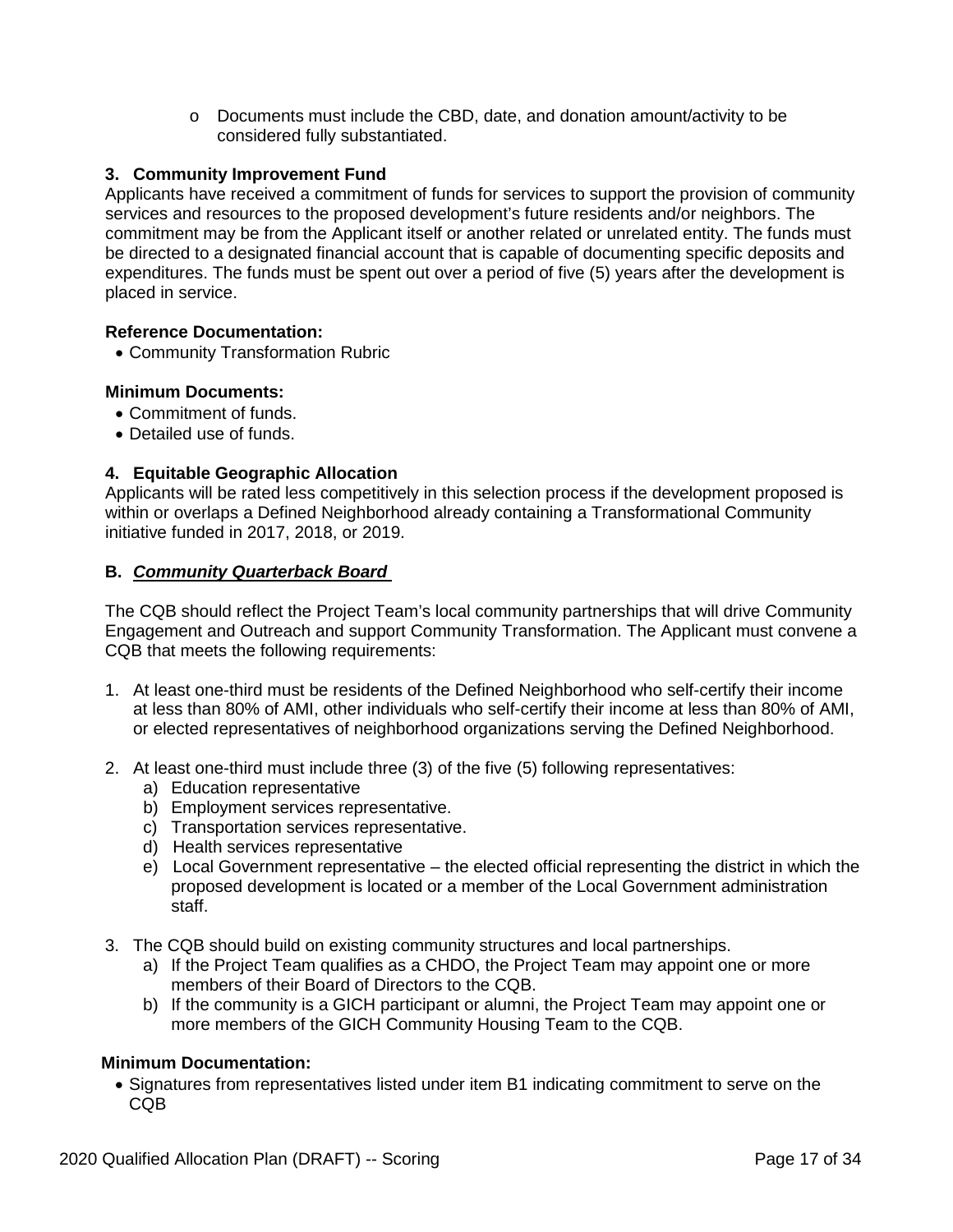- Letter from each CQB representative listed under item B2 stating commitment to serve on the CQB
- A completed Community Transformation Plan Certificate

# **C.** *Community-Based Team Responsibilities*

If selected, the Applicant is required to ensure that the Community-Based Team complies with the following responsibilities and timeline:

- **1. Between notice of selection and 60 days prior to placed-in-service date**, the Community-Based Team must:
	- a) Undertake Community Engagement and Outreach as defined below; and
	- b) Create Community Transformation Plan as defined below.
- **2. At 60 days prior to placed-in-service date,** the Applicant must submit the following documentation to DCA at [hfdround@dca.ga.gov](mailto:hfdround@dca.ga.gov) for approval:
	- a) A copy of the full Community Transformation Plan that meets DCA requirements
	- b) Community Outreach and Engagement documentation:
		- i. Evidence of substantial effort taken to reach low-income individuals (e.g., copies of public notices advertising required public meetings)
		- ii. Evidence of the occurrence of outreach and engagement (e.g., meeting agenda listing Community-Based Team members present, sign-in sheet, and/or minutes)
		- iii. Methodological report of survey (e.g., when and how long was the survey available to respondents? How were respondents selected? How many people responded?)
- **3. Applicant agrees to undertake the following monitoring and reporting activities** on an

annual basis for a period of at least five (5) years following the placed-in-service date:

- a) Survey residents annually; and
- b) Report progress of Community Transformation Plan goal completion to DCA.

# **D.** *Planning for Community Transformation*

An effective Community Transformation Plan contains strategies for the coordination and provision of local services and resources to those most in need in the Defined Neighborhood.

The Community Transformation Plan must show a placed-based strategy to transform the Defined Neighborhood by addressing critical problems and challenges identified by the citizens as well as public and private community partners. The solutions proposed may be existing or new but each must represent an intentional community strategy targeting both the future residents and the Defined Neighborhood.

# **1. Community Engagement and Outreach**

Must be completed by the Community-Based Team prior to creation of the Community Transformation Plan as part of identifying challenges and opportunities for transformation. At a minimum, Community Engagement and Outreach must include the following:

- a) *Public and Private Engagement*: The Community-Based Team must show documentation that the CQB held at least one (1) meeting open to the public focused on identifying challenges to Community Transformation.
- b) *Citizen Outreach*: The Community-Based Team must make substantial efforts to record feedback from the low-income population to be served on what challenges prevent this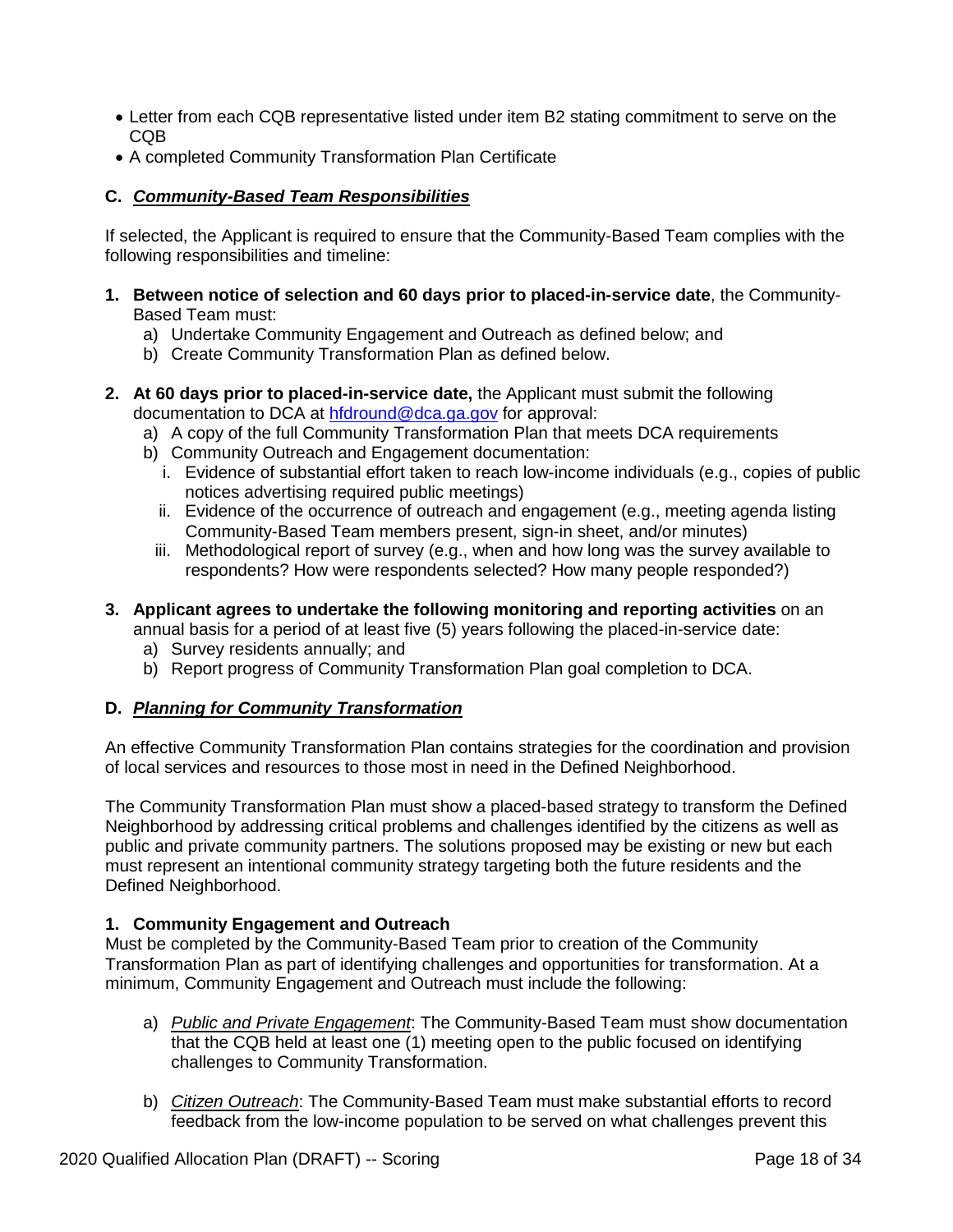community from accessing local resources. This requirement for Community Outreach must be met through both:

- i. Two (2) public meetings led by CQB members; and
- ii. One (1) survey of Defined Neighborhood residents.

## **2. Community Transformation Plan Requirements**

The Community Transformation Plan must include a full description of all goals, solutions, metrics of success, milestones, resources committed, and entities responsible. It must discuss:

- The Local Government's current priorities and strategies for the Defined Neighborhood, which are outlined in an existing Community Revitalization Plan or other Local Government planning documents; and
- How the Community Transformation Plan builds on those priorities and strategies.
	- a) The Community Transformation Plan must clearly identify specific challenges, citing
		- i. Data from Community Engagement and Outreach that demonstrates how the local population to be served currently accesses community resources; and
		- ii. Input from Community Engagement and Outreach that identifies the challenges the local population to be served face in accessing those community resources.
	- b) The Community Transformation Plan must prioritize these challenges and, based on Community Engagement and Outreach, provide a rationale for how the community has prioritized them.
	- c) For each prioritized challenge, the Applicant must identify at least one measurable goal for increasing future residents' access to these resources. Defining a timeframe and a marker of success is essential for creating effective milestones.
	- d) For each measurable goal, the Community Transformation Plan must name at least one solution to be implemented by Community-Based Team members. For each solution, the Community Transformation Plan should note what resources have been committed by these entities or others to achieve this outcome.

### **IX. STABLE COMMUNITIES Up to 5 Points**

Applicants are ineligible to claim points in either Scoring Sections VII. Revitalization/Redevelopment Plans or VIII. Community Transformation if claiming points in either Scoring Sections VI. Place-Based Opportunity or IX. Stable Communities.

Applicants may claim points in A and/or B.

### **A.** *Low-Poverty Communities* **3 Points**

Applicants are eligible for only one of the following items, 1-5.

- **1.** *Three (3) points* will be awarded to Applications that are in a census tract that meets the following demographics according to the most recent FFIEC Census Report [\(http://www.ffiec.gov/census/\)](http://www.ffiec.gov/census/):
	- a) Poverty level (see Income):
		- Flexible Applications: less than **5%** below Poverty level
		- Rural Applications: less than **10%** below Poverty level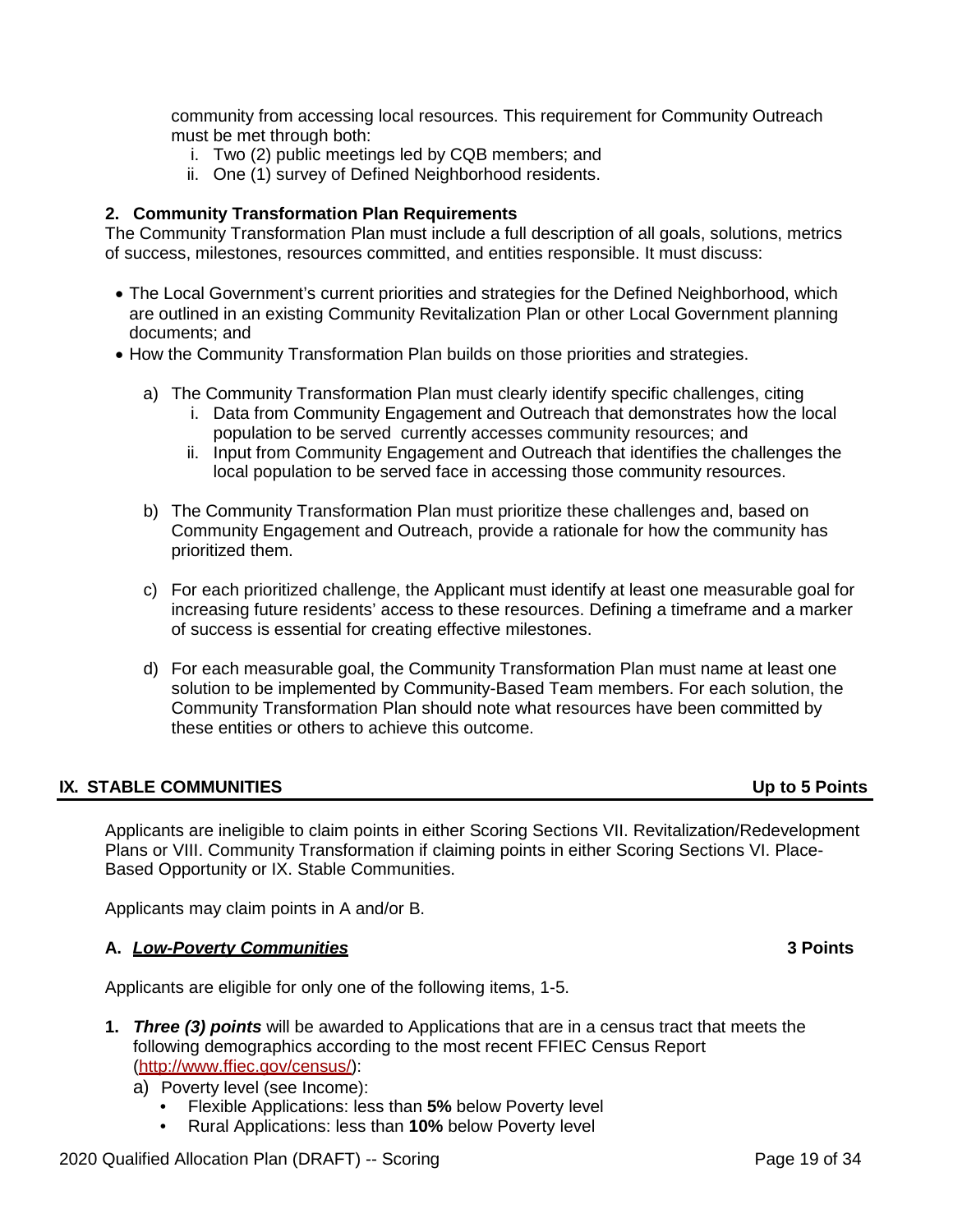- b) Designated Middle or Upper Income level (see Demographics)
- **2.** *Two (2) points* will be awarded to Applications that are located within 0.25-mile of a census tract meeting the requirements of A(1) above, measured as the driving distance from an Application's site entrance to the census tract border and also receive the full 10 points under Scoring Section III. Desirable/Undesirable Activities, Subsection A. Desirable Activities.
- **3.** *Two (2) points* will be awarded to Applications that are in a census tract that meets the following demographics according to the most recent FFIEC Census Report [\(http://www.ffiec.gov/census/\)](http://www.ffiec.gov/census/):
	- a) Poverty level (see Income):
		- Flexible Applications: less than **10%** below Poverty level
		- Rural Applications: less than **15%** below Poverty level
	- b) Designated Middle or Upper Income level (see Demographics)
- **4.** *One (1) point* will be awarded to Applications that are located within 0.25-mile of a census tract meeting the requirements of A(3) above, measured as the driving distance from an Application's site entrance to the census tract border, and also receive the full 10 points under Scoring Section III. Desirable/Undesirable Activities, Subsection A. Desirable Activities.
- **5.** *One (1) point* will be awarded to Applications that are located in a census tract that meets the following demographics according to the most recent FFIEC Census Report [\(http://www.ffiec.gov/census/\)](http://www.ffiec.gov/census/).
	- a) Poverty level (see Income):
		- Flexible Applications: less than **15%** below Poverty level
		- Rural Applications: less than **20%** below Poverty level
	- b) Designated Middle or Upper Income level (see Demographics)

# **Minimum Documentation:**

- Each page of FFIEC census report demonstrating the proposed site meets requirements. Data must be from the most current FFIEC census report as of January 1, 2020.
- Map clearly showing the census tract of the proposed site and, if applicable, distance from site entrance to census tract border.

# **B.** *Enterprise Community Partners Opportunity360* **2 Points**

Applicants are eligible for only one of the following items, 1-2.

Enterprise has released a public dashboard called Opportunity 360. It analyzes how well a given census tract offers residents access to opportunity, compared to a regional, state, and national percentile.

A score of 60 indicates that a census tract provides higher access than 60 percent of the neighborhoods in the State. Applicants may earn points for demonstrating a State percentile of 60 or greater in one or both of the following categories:

- Health and well-being: Seven measures assessing residents' health status and ability to access care
- Economic security: Four measures assessing residents' ability to afford a good standard of living
- **1.** *Two (2) points* will be awarded to Applications with a State percentile of 60 or greater in the two identified categories.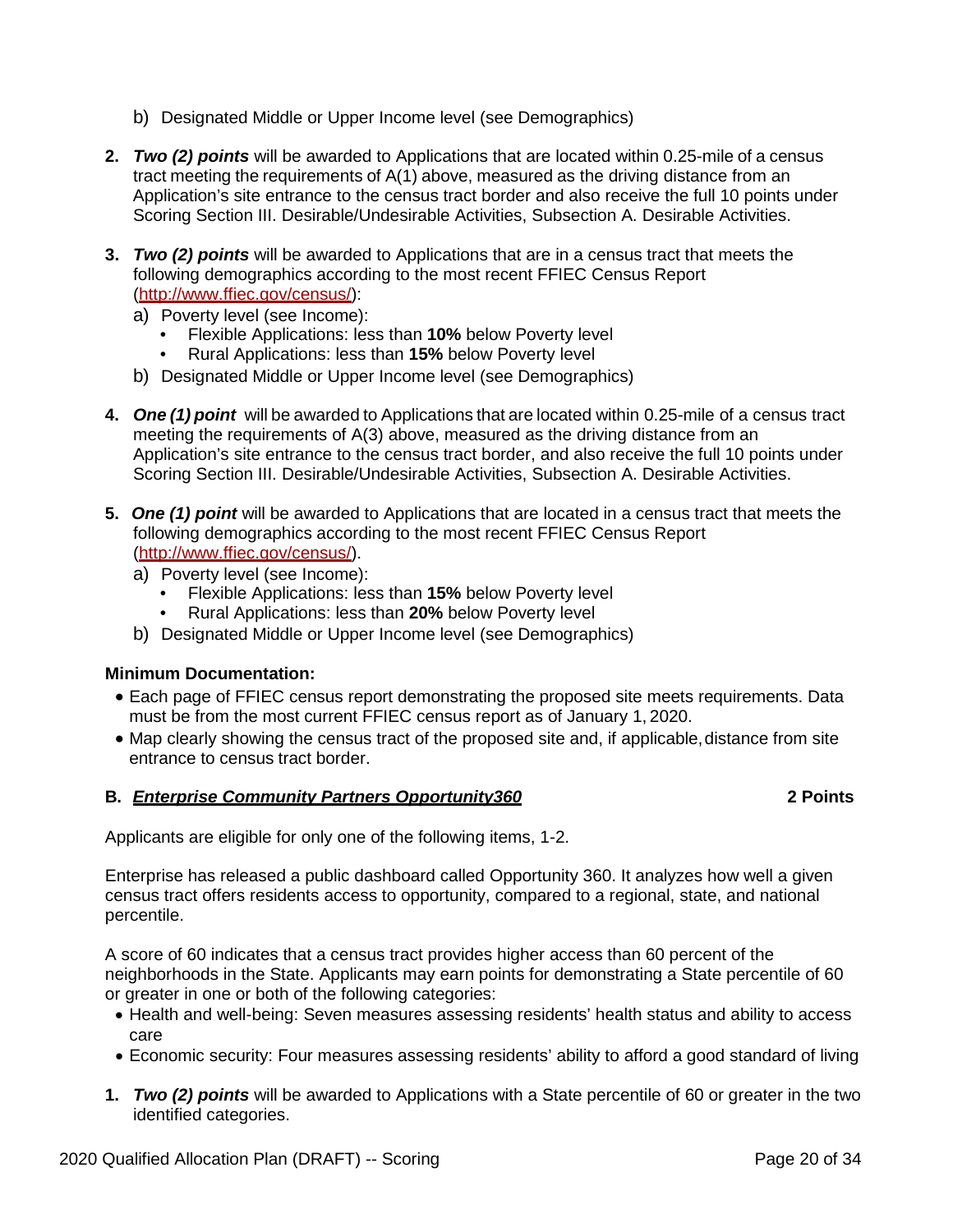**2.** *One (1) point* will be awarded to Applications with a State percentile of 60 or greater in one of the identified categories.

Enterprise generally updates Opportunity 360 once per year. Applicant point eligibility under this section will be based on the highest score possible during the period between publication of the 2020 QAP and 9% Application Submission.

DCA will post a report on its website displaying how many points each census tract is eligible for under this section. Applicants can generate full reports for each census tract through the following instructions, though there are no Minimum Documentation requirements for this section:

- Opportunity360 Measurement Reports can be accessed at <https://www.enterprisecommunity.org/opportunity360/measure>
- Create a report for any census tract by entering the proposed site's address or nearest physical address in the map.
- Click on the map and click again on "Get Enterprise Opportunity Report" in the pop-up.
- Use the "Download PDF" option to save a copy of the report.
- State percentiles are found as the top bar graph for each index legend on p. 4 under the heading "What Does Opportunity Look Like for People Living in this Community?"

# **X. MIXED INCOME DEVELOPMENTS 1 point**

Applicants may claim points in A or B.

Applicants claiming points under this section should review the Market Study Manual rent advantage requirements.

### *A. Unrestricted Units* **1 point**

**One (1) point** will be awarded to Applications that include at least 10% unrestricted market rate units, and will not make the income averaging minimum set-aside election.

# *B. Income Averaging* **1 point**

**One (1) point** will be awarded to Applications that will make the income averaging minimum setaside election, and do not include market rate units.

# **Reference Documentation:**

• DCA Market Study Manual

# **XI. COMMUNITY DESIGNATIONS 10 Points**

Applicants in this section are ineligible for points under Section VII. Revitalization/Redevelopment Plans or Section IX. Stable Communities.

Applicants may claim points in either A or B.

# **A.** *HUD Choice Neighborhood Implementation (CNI) Grant* **10 Points**

*Ten (10) points* will be available to an Application that is located in an area that has received a HUD CNI Grant. The CNIawardee must select only one (1) Application to receive these points. This development must be identified in the CNI Grant application.

# **Minimum Documentation:**

2020 Qualified Allocation Plan (DRAFT) -- Scoring Page 21 of 34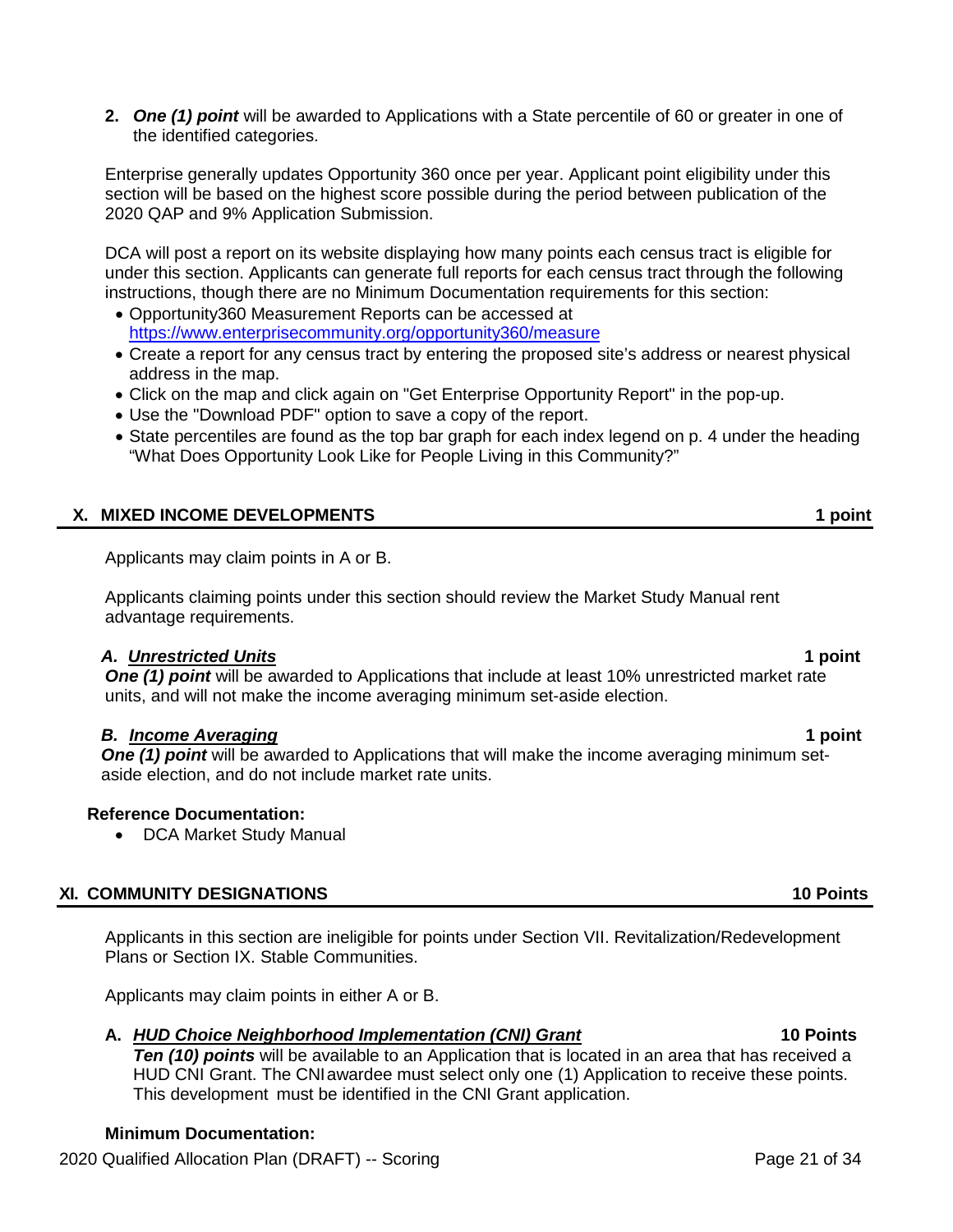- The Application must include the Choice Neighborhood Implementation grant award as well as documentation that the proposed project is included in the targeted area.
- Letter from the CNI awardee confirming that the proposed property has been selected to receive these points.

# *B. Purpose Built Communities* **10 Points**

**Ten (10) points** will be available to one (1) Application that is designated by Purpose Built Communities as furthering one (1) Purpose Built Community's transformation. Purpose Built Communities must select only one (1) Application to receive these points.

# **Minimum Documentation:**

• One (1) letter from Purpose Built Communities nominating one (1) proposed development discussing how the proposed development will further the neighborhood's holistic community revitalization strategy.

# **XII. PHASED DEVELOPMENT 3 Points**

Applicants may only claim points in either XII. Phased Development or XIII. Previous Projects. For purposes of this section**, "Phased Development"** means:

- One tax credit development that will be developed in several physically adjacent phases with different allocations of Credits;
- The phases must share common planning documents which must include a master site plan and may also include documents including parks, green space, and shared amenities between the different phases.
- Each phase of the property should have common ownership entities.
- The Applicant must have site control in place for all phases at the time the initial phase was closed.

**Three (3) points** will be awarded to Applications in the Flexible Pool if the proposed property is part of a Phased Development in which one or more phases received an allocation of 9% tax credits or 4% tax credits within the past six (6) Qualified Allocation Plans and at least one phase has commenced construction by the 2020 Application Submission deadline. Projects that DCA determines are adjacent (as opposed to being Phased Developments) are not eligible for points. DCA will look to the underlying project concept to determine whether the community was originally designed as one development with different phases. Only one phase of a project can receive points during a funding round. In determining whether a project is a phased development, only the second and third phase of a project may receive these points.

# **Minimum Documentation**:

- Master site plan with complete project concept showing all phases.
- Legal documentation that site control was established for all phases when the initial phase is closed.

# **XIII. PREVIOUS PROJECTS Up to 5 Points**

Applicants may only claim points in either XII. Phased Developments or XIII. Previous Projects. Applicant is eligible for only one option within either A or B.

The following developments are not included in the analysis of previous competitive funding cycles: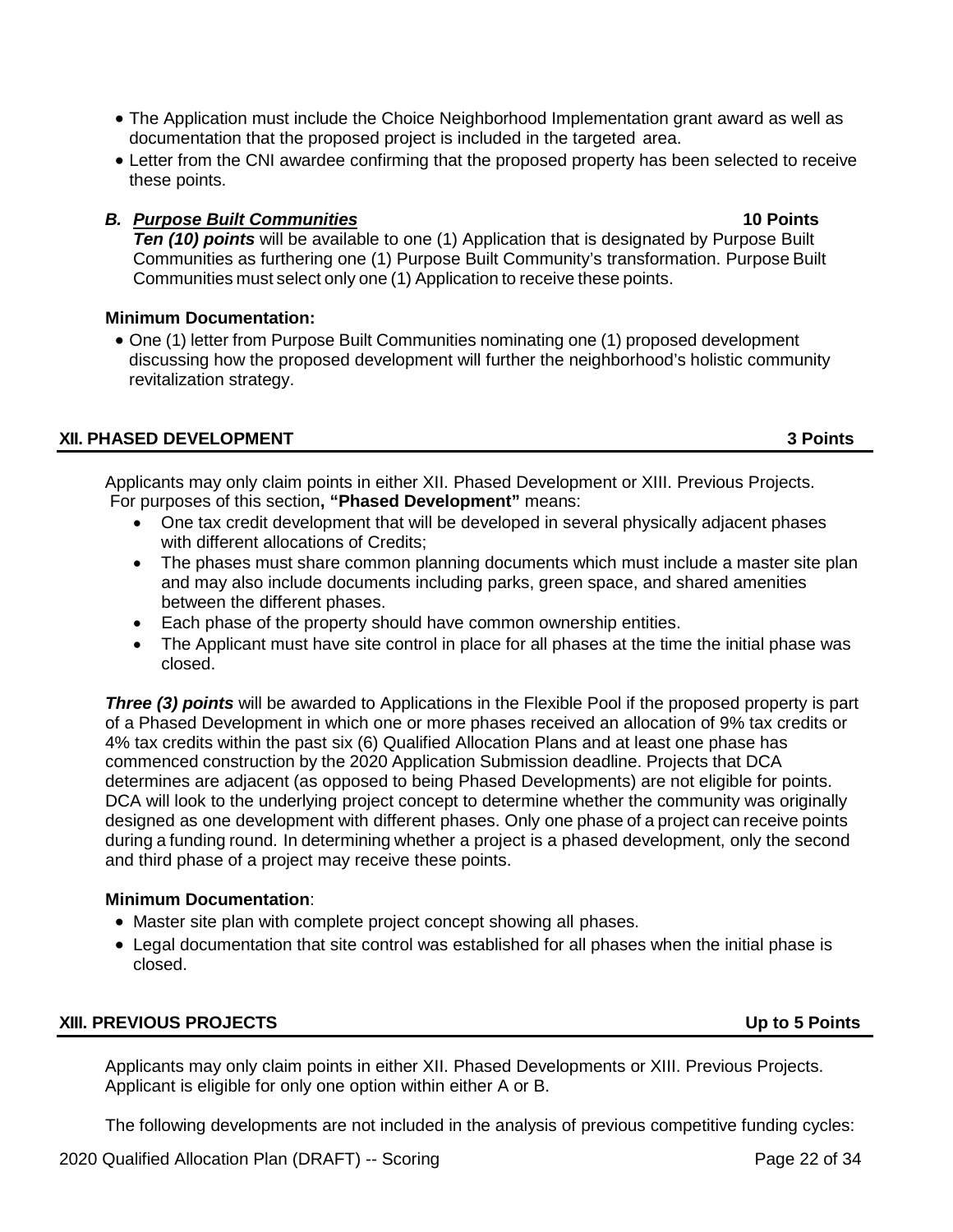• Rural HOME Preservation set aside funded applications.

# *A. 15 Years Lookback Period* **5 Points**

For purposes of this subsection A, if proposing a development in an incorporated area, the Local Government boundary must be of a municipality that was incorporated on or before January 1, 2014.

- **1.** *Five (5) points* will be awarded if the proposed development site is within a current Local Government Boundary that has not been awarded 9% Credits within the last 15 DCA Housing Credit Competitive Rounds.
- **2.** *Four (4) points* will be awarded if the proposed development site is within a current Local Government boundary that has only received one (1) 9% Credits award within the last 15 DCA Housing Credit Competitive Rounds.

# *B. Two to Six Years Lookback Period* **3 Points**

For purposes of this subsection B, the buffers for each pool are the following:

- Flexible pool: 1-mile radius
- Rural pool: Local Government Boundary
- **1.** *Three (3) points* will be awarded if the proposed development site is not within the pool-specific buffer of a 9% Credit development that has received an award in the last six (6) DCA competitive funding cycles.
- **2.** *Two (2) points* will be awarded if the proposed development site is not within the pool-specific buffer of a 9% Credit development that has received an award in the last four (4) DCA competitive funding cycles.
- **3.** *Three (3) points* will be awarded to Flexible Pool Applicants if the proposed development site is:
	- within a 1-mile radius of a transit hub as defined in Scoring IV. Community Transportation Options and;
	- is not within a 1-mile radius of a 9% Credit development that has received an award in the last three (3) DCA competitive funding cycles.
- **4.** *Two (2) points* will be awarded to Flexible Pool Applicants if the proposed development site is:
	- within a 1-mile radius of a transit hub as defined in Scoring IV. Community Transportation Options and;
	- is not within a 1-mile radius of a 9% Credit development that has received an award in the last two (2) DCA competitive funding cycles.

# **Reference Documentation:**

• Interactive map of previous 9% awards posted on DCA website.

# **Minimum Documentation:**

- Applicants claiming points due to proximity to a transit hub must submit documentation substantiating that:
	- the public transportation stop qualifies as a transit hub under the definition in Scoring IV.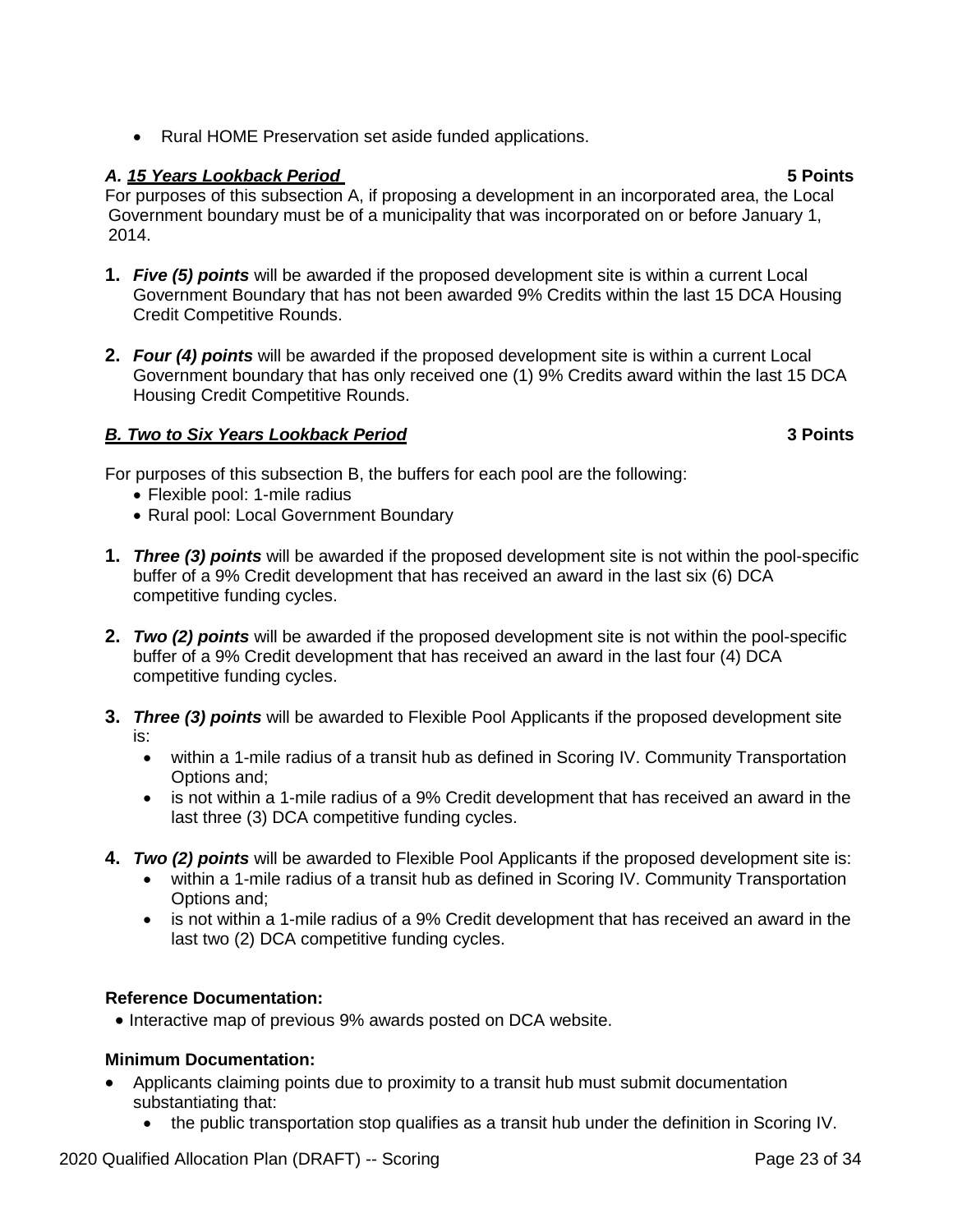Community Transportation Options

• the proposed development is within a 1-mile radius of the transit hub

### **XIV. EXTENDED AFFORDABILITY COMMITMENT Up to 4 Points**

Applicants may claim points in A or B. Applicants claiming points in A may also claim a point in C.

### **A.** *Waiver of Qualified Contract Right* **3 Points**

- **1.** *Three (3) points* will be awarded to Owners willing to forgo the Qualified Contract "cancellation option."
- **2.** *Two (2) points* will be awarded to Owners willing to forgo the Qualified Contract "cancellation option" for at least 10 years.
- **3.** *One (1) point* will be awarded to Owners willing to forgo the Qualified Contract "cancellation option" for at least 5 years.

### **B.** *Resident Ownership* **1 Point**

**One (1) point** will be awarded to Owners that commit to submit a plan for resident ownership, acceptable to DCA, at the end of the 15-year Compliance Period. Only single-family styled units are eligible for these points. In order to qualify for resident ownership plan points, Applicants must agree to submit a viable homeownership strategy with the Application for residents who will reside in the units. The strategy must outline the Applicant's exit strategy, calculation of the estimated affordable purchase price for the unit occupied by the resident, and pre-purchase homeownership counseling. All sites must be owned by the Applicant (long-term leases are unacceptable). Applicant must clearly show how the property will be managed during the compliance period and how the resident's down payment will be managed.

### **Minimum Documentation:**

Copy of strategy documents meeting the above requirements must be submitted with Application.

### **C.** *Waiver of Qualified Contract Right and Right of First Refusal* **1 Point**

*One (1) point* will be awarded to Owners that, pursuant to **(***A). Waiver of Qualified Contract*, also commit to provide a right of first refusal to a qualified nonprofit organization or a local housing authority or a wholly-owned subsidiary of such organization if the Owner elects to transfer all or some of his/her interest in the property during the Compliance and Extended Use Period in accordance with DCA requirements set forth in Exhibit B of Appendix II (Scoring) and Section 42(i)(7) of the Code. All applicants are eligible to receive points under this category, regardless of whether the sponsor is a nonprofit or a for-profit organization. Additionally, ownership transfers for the purposes of resyndication will not trigger the right of first refusal.

# **XV.EXCEPTIONAL NONPROFIT/PUBLIC HOUSING AUTHORITY 2 Points**

Applicants may claim points in either A or B.

# **A.** *Exceptional Nonprofit* **2 Points**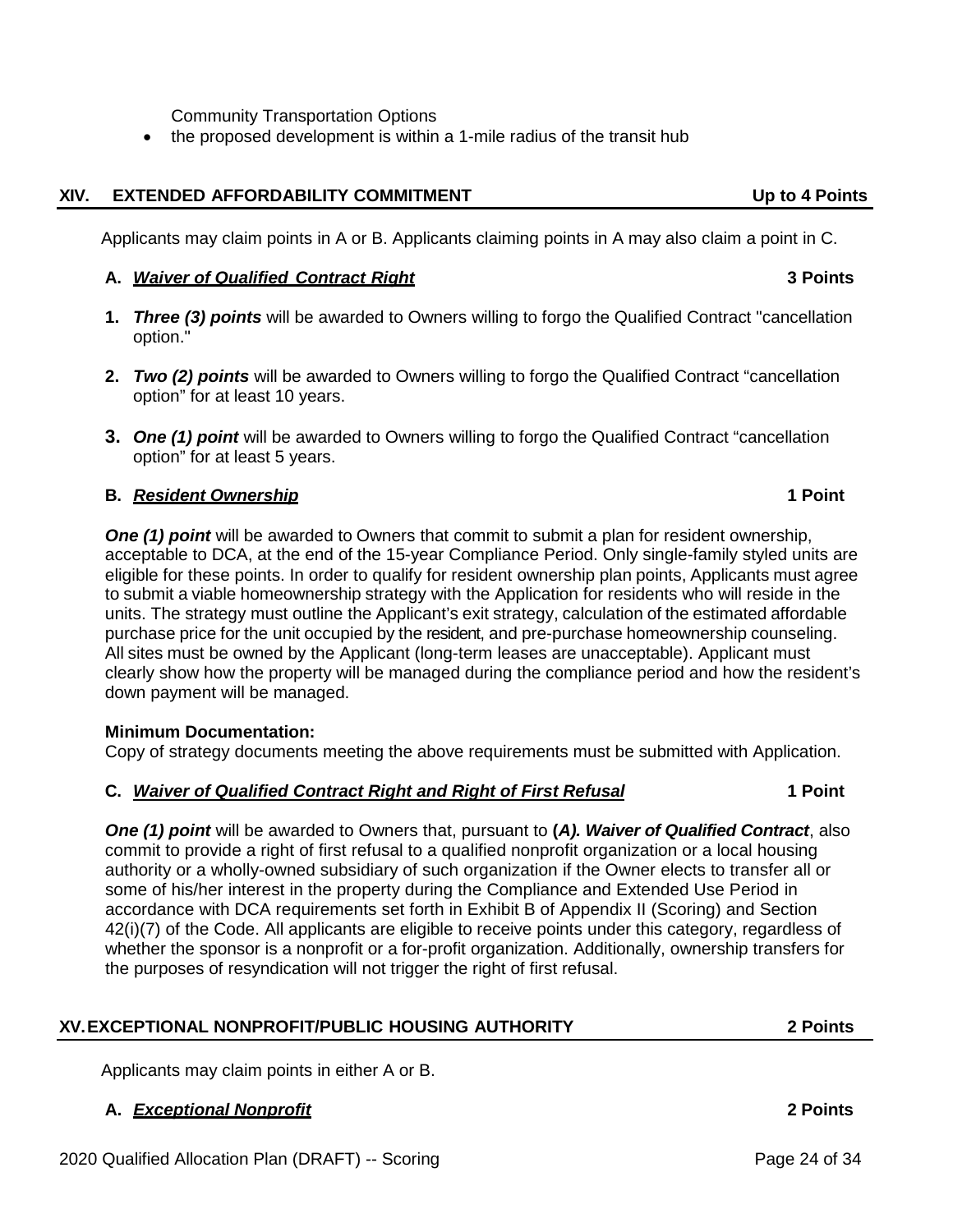DCA will award *two (2) points* to two (2) Applications in which the Project Teamincludes a qualified Nonprofit as the managing general partner. (Public housing authorities, their sponsoring entities, affiliated companies or subsidiaries are not eligible for points in this subsection.) Only projects applying and eligible for the nonprofit set aside are eligible for points in this category. The nonprofit must be the entity that meets requirements for the set aside. A qualified Nonprofit may only request consideration for these points for one Application.

Projects qualifying under the CHDO Set Aside or Rural HOME Preservation Set Aside are ineligible. The desired outcome of this category is to award points to strong, innovative, missionoriented nonprofit organization that meet IRS set aside requirements.

Nonprofit entities will be comparatively evaluated and ranked according to how well they meet each of the following criteria:

- Technical expertise in the tax credit program.
- Operating sustainability of the organization.
- Management and governance of the Nonprofit.
- Community impact demonstrated by a record of funding and engaging in activities that have positively impacted communities in addition to housing tax credit development.

The scoring method for the comparative analysis is contained in the DCA Nonprofit Assessment Form. In the event of a tie, DCA will select first any Nonprofit not awarded Exceptional Nonprofit points in the 2018 or 2019 competitive round and second the Applicant(s) with the strongest technical expertise as a tiebreaker.

# **Minimum Documentation:**

- DCA Exceptional Nonprofit/PHA Assessment Form.
- Copy of organization's publicly available federal Form 990 for 2017 and 2018. If the Form 990 is not available, DCA requires a clear explanation and proof of exemption.
- Copy of 2018 and 2019 recent annual audits completed by an independent auditor for the Nonprofit. If the Nonprofit operates on a Fiscal Year ending after Application Submission, the Nonprofit must provide 2017 and 2018 audits.

# **B.** *Exceptional Public Housing Authority* **2 Points**

DCA will award *two (2) points* to one (1) Application in which the Project Team includes a qualified Public Housing Authority (PHA), their sponsoring entities, affiliated companies or subsidiaries. A Project Team may only request these points for one Application.

The desired outcome of this category is to award points to strong, innovative, mission- oriented PHAs. PHA programs, services, and activities funded by HUD or HUD funds will not be considered in this analysis.

PHAs will be comparatively evaluated and ranked according to how well they meet each of the following criteria.

- 1. Technical expertise in the tax credit program.
- 2. Operating sustainability of the organization.
- 3. Management and governance of the PHA.
- 4. Community impact demonstrated by a record of funding and engaging in activities that have positively impacted communities in addition to housing tax credit development.

The scoring method for the comparative analysis is contained in the DCA PHA Assessment Form. In the event of a tie, DCA will select first the PHA not awarded Exceptional PHA points in the 2018 or 2019 competitive rounds and second the PHA with the strongest technical expertise as a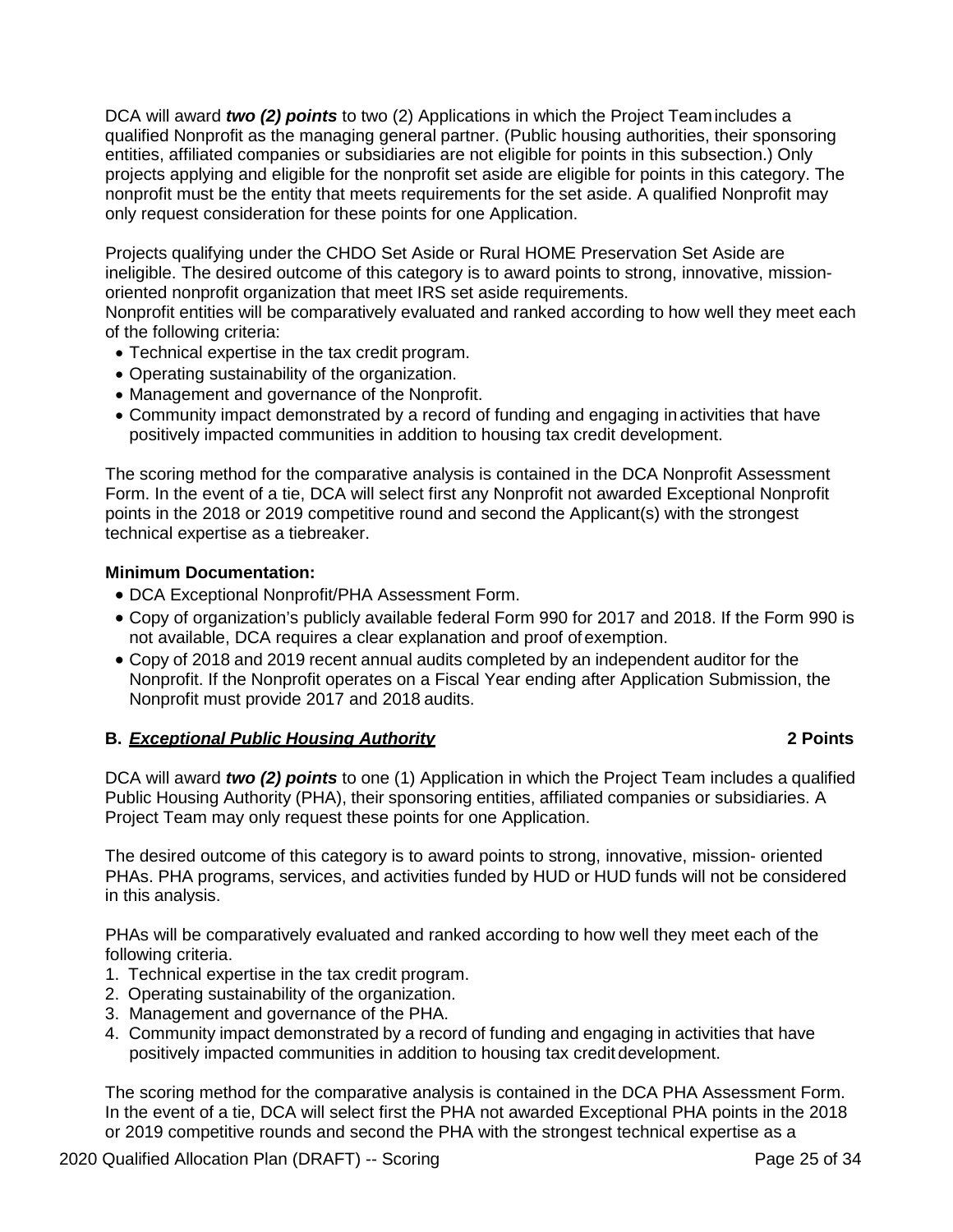tiebreaker.

## **Minimum Documentation:**

- DCA Exceptional Nonprofit/PHA Assessment Form
- Copy of 2018 and 2019 recent annual audits completed by an independent auditor for the PHA. If the PHA operates on a Fiscal Year ending after Application Submission, the PHA must provide 2017 and 2018 audits.

| XVI. | <b>DCA COMMUNITY INITIATIVES</b> | 1 Point |
|------|----------------------------------|---------|
|      |                                  |         |

## *Georgia Initiative for Community Housing (GICH)* **1 Point**

*One (1) point* will be awarded for projects that have a letter from a DCA Georgia Initiative for Community Housing (GICH) team (current or certified alumni) which clearly:

- Identifies the boundaries of their GICH community;
- Identifies the project as located within their stated GICH community boundaries; and
- Is executed by the GICH community's primary or secondary contact on record with the University of Georgia Housing and Demographic Research Center as of May 1, 2020.

Each GICH team may issue only one (1) letter for one project in this year's competitive round. If more than one (1) letter is issued, no project in that community shall be awarded this point.

Alumni GICH Teams which have not successfully completed a GICH Alumni Certification application within the previous two years are ineligible for the point in this section.

### **Minimum Documentation***:*

- Letter executed by the GICH community's primary or secondary contact on record with the University of Georgia Housing and Demographic Research Center as of May 1, 2020, committing the formal support of the majority of GICH members.
- Letter from Local Government agreeing to the issuance of the letter.

For Scattered Site Projects, the above documentation is required from each Local Government for each non-contiguous site.

# **XVII. FAVORABLE FINANCING Up to 4 Points**

Applicants may claim points in A and/or B.

To be eligible for points, the following criteria must be met:

### *Pre-Requisites*

- Funding or assistance provided must be binding and unconditional except as set forth in this section.
- Resources must be utilized if the project is selected for funding by DCA.
- Only loans that will be used for both construction and permanent financing phases will be considered for points in this section.
- Loans must be for a minimum period of 10 years at or below long term monthly AFR. DCA may include any fees in the calculation of the overall interest rate. Commitment or award documentation must meet the terms and conditions as applicable specified in Appendix I,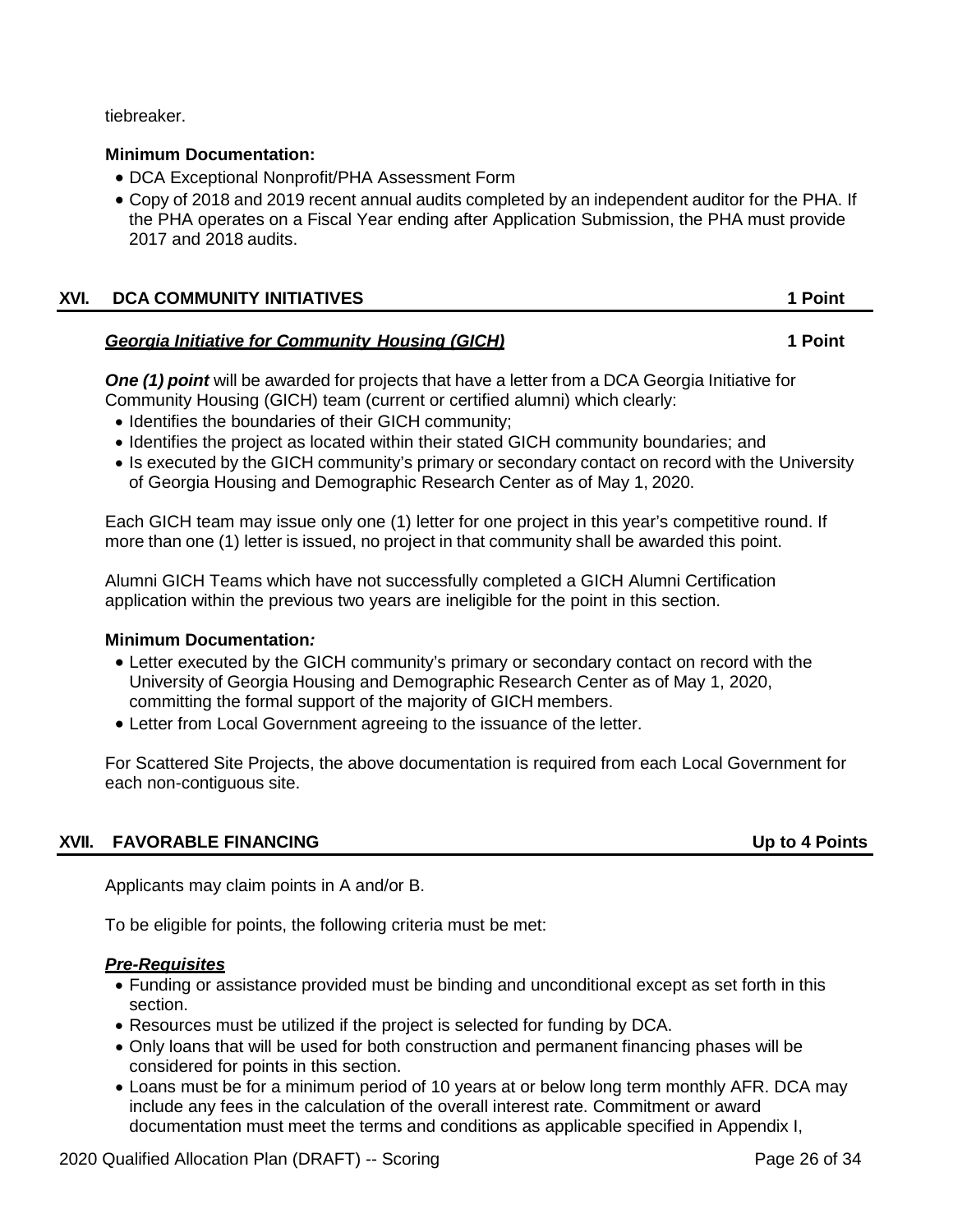Threshold Criteria, Section I. (Permanent financing, limited partnership equity, deferred developer fee and other financing Commitment).

If a lender or related party is providing more than one permanent source of funds, all permanent sources of funds received from this entity or related party must meet the requirements listed in pre-requisites above.

# **A.** *Qualifying Sources for Favorable Financing*. **3 points**

In order to qualify as Favorable Financing, the loans must have a maximum interest rate of long term monthly AFR. New loans or new grants from the following sources that will provide new capital funding will qualify for points under this category:

- 1. Federal Home Loan Bank Affordable Housing Program (AHP).
- 2. Replacement Housing Factor funds (RHF) or other HUD public housing improvement fund.
- 3. HOME funds administered by an entity other than DCA.
- 4. Beltline Grant/Loan.
- 5. Historic tax credit proceeds.
- 6. Community Development Block Grant (CDBG) program funds.
- 7. National Housing Trust Funds.
- 8. TCAP loans passed through a Qualified CDFI revolving loan fund. (These loans only have to meet the first two pre-requisites listed above.)
- 9. Foundation grants, or loans based from grant proceeds that meet the following legal and financial requirements:
	- a) The foundation must be a private foundation as defined in the US Tax Code 26 USCA 509 or a community foundation that is accredited by the National Standards for U.S. Community Foundations.
	- b) Points will only be counted in this section if the foundation is not related to any entity or person in the General Partner or Developer teams and has a history of supplying grants to affordable housing developments.
- 10. Other Federal, State, or local grant funds or loans.

No project participant or affiliate may guarantee, fund, advance, or otherwise provide direct or indirect funding for the purpose of an Application claiming points in this category.

If the seller of the land/property (or any related party) is providing funds to finance the development and claiming these points, the sales price will be reduced from the total funds provided, to calculate the favorable financing points allowable.

**Point Scale**. The total amount (combined) of all new loans and/or new grants will qualify for points according to the following scale:

| Amount at least 10% of Total Development Cost (TDC) 3 Points |          |
|--------------------------------------------------------------|----------|
| Amount at least 5% but less than 10% of TDC                  | 2 Points |
| Amount at least 2% but less than 5% of TDC                   | 1 Point  |

# **Minimum Documentation:**

- Commitment letter for such new loan and/or grant and/or historic Tax Credit equity commitment letter;
- A copy of the Georgia DNR-HPD and NPS approved Part 1, Part 2 and the Georgiaapproved Part A (for historic tax credits only).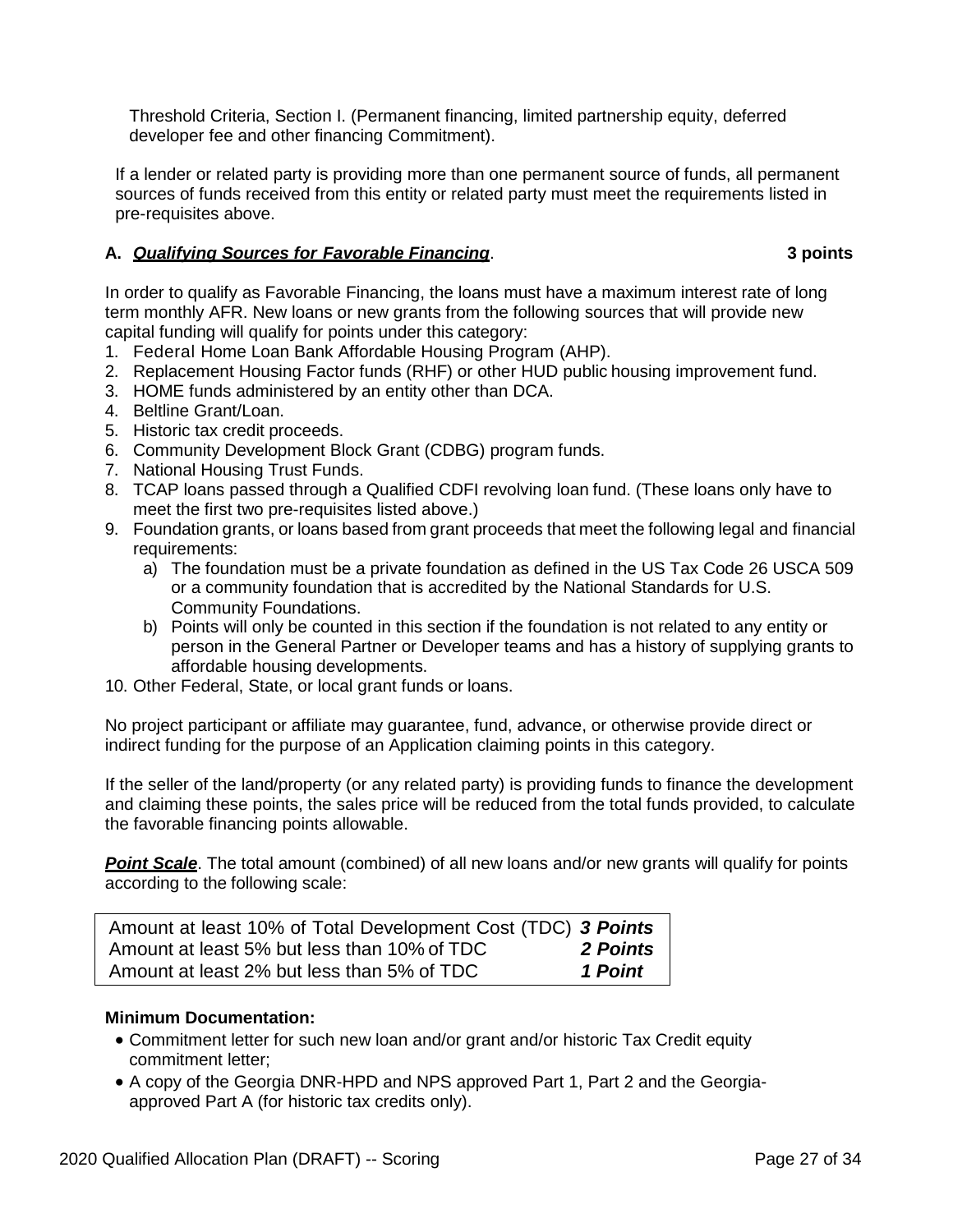# **B.** *Long Term Ground Lease* **1 Point**

*One (1) point* will be awarded for Applications receiving a long-term ground lease (no less than 45-year) from a local public housing authority or government entity for nominal consideration and no other land costs. DCA defines "nominal consideration" as no more than \$100 per year. Leases can only be considered for points under this sub-section and not under any other scoring sub-section. No funds other than what is disclosed in the Application may be paid for the lease either directly or indirectly. The Lessor must be willing to execute the tax credit Land Use Restriction Agreement in order to qualify for points in this section.

## **Minimum Documentation:**

- A binding long-term executed ground lease or an executed option for a binding long-term ground lease, that clearly provides the right for the applicant to execute a binding agreement upon closing, with a minimum term of forty-five (45) years.
- Letter from Lessor that states it will execute the Land Use Restriction Covenant

# **XVIII. HISTORIC PRESERVATION 2 Points**

Applicants may claim points in either A or B.

## **A.** *Historic Tax Credit Proceeds* **2 Points**

*Two (2) points* will be awarded if the proposed development includes historic tax credit proceeds and is an adaptive reuse of a certified historic structure (either listed individually on the National Register, or as a contributing structure in a National Register Historic District) or is deemed historic via a Georgia DNR-HPD approved NPS Part 1- Evaluation of Significance to have a preliminary determination of listing on the National Register.

Adaptive reuse is defined as the change in use of a building. For purposes of this scoring section, the building or buildings being adaptively reused must constitute at least 30% of the total units. Slabs, sheds, gazebos, trailers/mobile homes, pavilions, pump houses, barns, garages and single-family homes are not eligible for these points. DCA will look to the primary purpose of a structure in determining whether there has been a change in use.

### **Minimum Documentation:**

- Documentation on the previous use of the building.
- Documentation of whether or not the building is occupied.
- Narrative of how building will be reused.
- Copy of Georgia DNR-HPD and NPS approved Part 1 Evaluation of Significance.
- Preliminary equity commitment for historic rehabilitation credit (if applicable). If no historic tax proceeds will be claimed provide a letter explaining the situation in lieu of the requirement for documentation of a preliminary equity commitment.

# **B.** *Historic Structure* **2 Points**

**Two (2) points** will be awarded if property is a certified historic structure (either listed individually on the National Register, or as a contributing structure in a National Register Historic District) or is deemed historic via a Georgia DNR-HPD approved NPS Part 1- Evaluation of Significance to have a preliminary determination of listing on the National Register. The historic structure must house at least 50% of the total units.

# **Minimum Documentation:**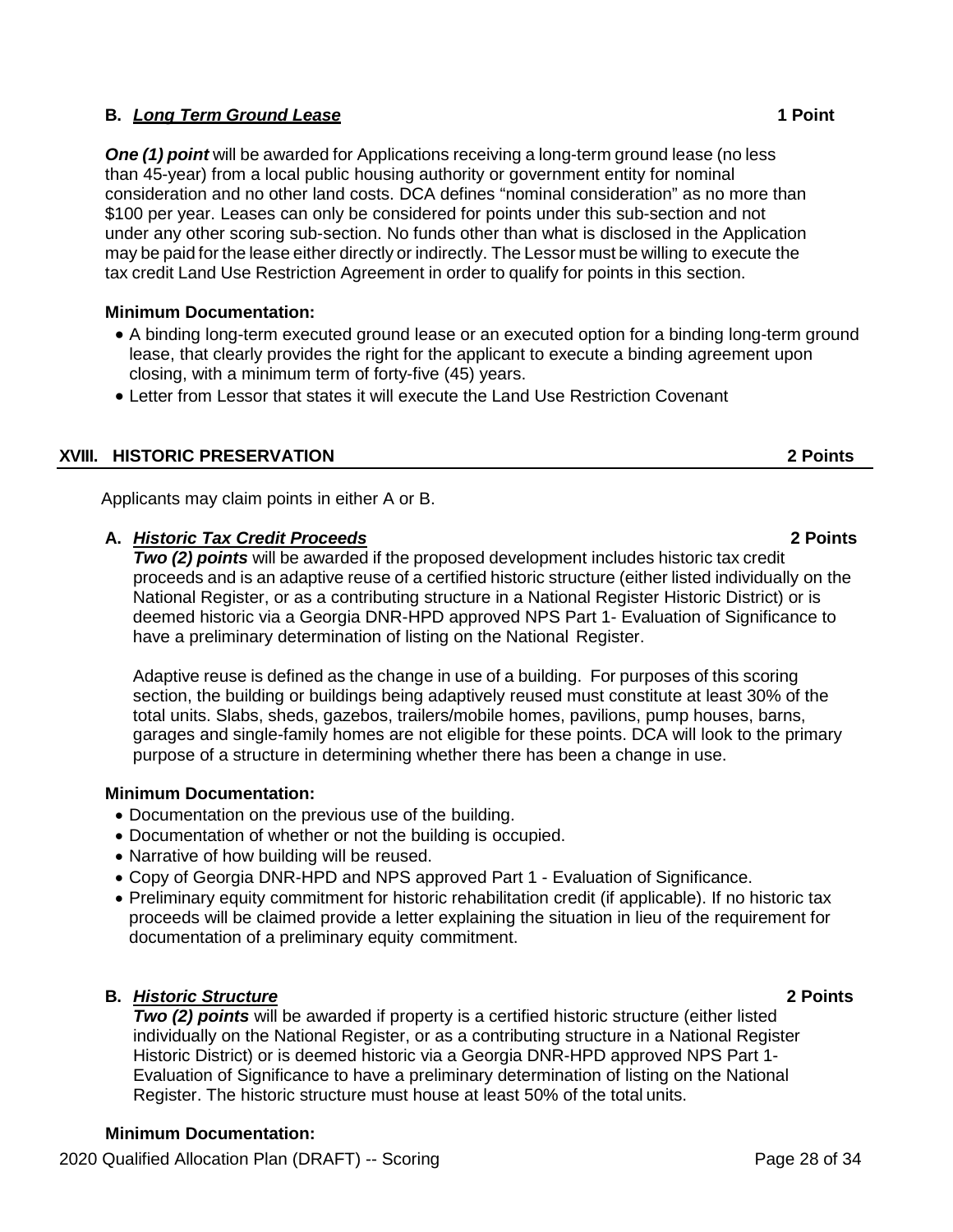- Copy of Georgia DNR-HPD and NPS approved Part 1 Evaluation of Significance.
- Preliminary equity commitment for historic rehabilitation credit (if applicable). If no historic tax proceeds will be claimed provide a letter explaining the situation in lieu of the requirement for documentation of a preliminary equity commitment.

(DCA encourages Applicants to see [www.GeorgiaSHPO.org](http://www.georgiashpo.org/) for further guidance on the requirements and associated timeframes for the development of projects with historic tax credits. DCA also encourages Applicants to seek the advice of a qualified attorney and/or tax professional before proceeding with any project of this nature.)

# **XIX. COMPLIANCE PERFORMANCE Up to 10 Points**

Each Application will receive a score under this Section that will be made part of the Applicant's DCA Final Score. To arrive at a score in this section, each Application will start with an award of ten (10) Performance Points.

DCA will deduct points for: DCA Administrative Noncompliance, Program Non-compliance, Adverse Circumstances (ACs), and for Significant Adverse Events (SAEs) for which the Applicant has obtained a DCA waiver (see Appendix I Threshold Section XIX. Experience, Capacity and Performance Requirement for General Partner and Developer Entities).

Applicants with Point Deduction Scores of less than ten (10) Performance Points will have the opportunity to claim Point Additions if they can demonstrate achievements in the five areas listed in Subsection B. Calculation of Point Additions.

### *Compliance Score: Determination and Applicability*

- **1.** Compliance score deductions are based on the compliance and performance history of both the General Partnership entity and the Developer entity as well as each Principal of the General Partner and/or Developer entity. Even if DCA determines that an adverse condition is not sufficient to bar an Application from participation in the competitive round, that condition will be evaluated as a noncompliance point deduction.
- **2.** Negative compliance history of an entity cannot be negated by the resignation or removal of a Principal or the selling of a noncompliant Property to a newentity.
- **3.** Point deductions will be made for each Project Team and Principal that were directly or indirectly involved in the General Partnership and/or Development entity of non- performing projects.
- **4.** If a Principal withdraws from an entity with a negative compliance history, the negative compliance history must be claimed by the departing Principal for three (3) years following the date the Principal legally left the company.

# *A. Calculation of Point Deductions*

**1. Five (5) Point Deduction for Significant Adverse Events** A *five (5) point* deduction shall be made from the ten (10) Performance Points for the occurrence of each SAE for which a waiver was granted or renewed. These instances include, but are not limited to: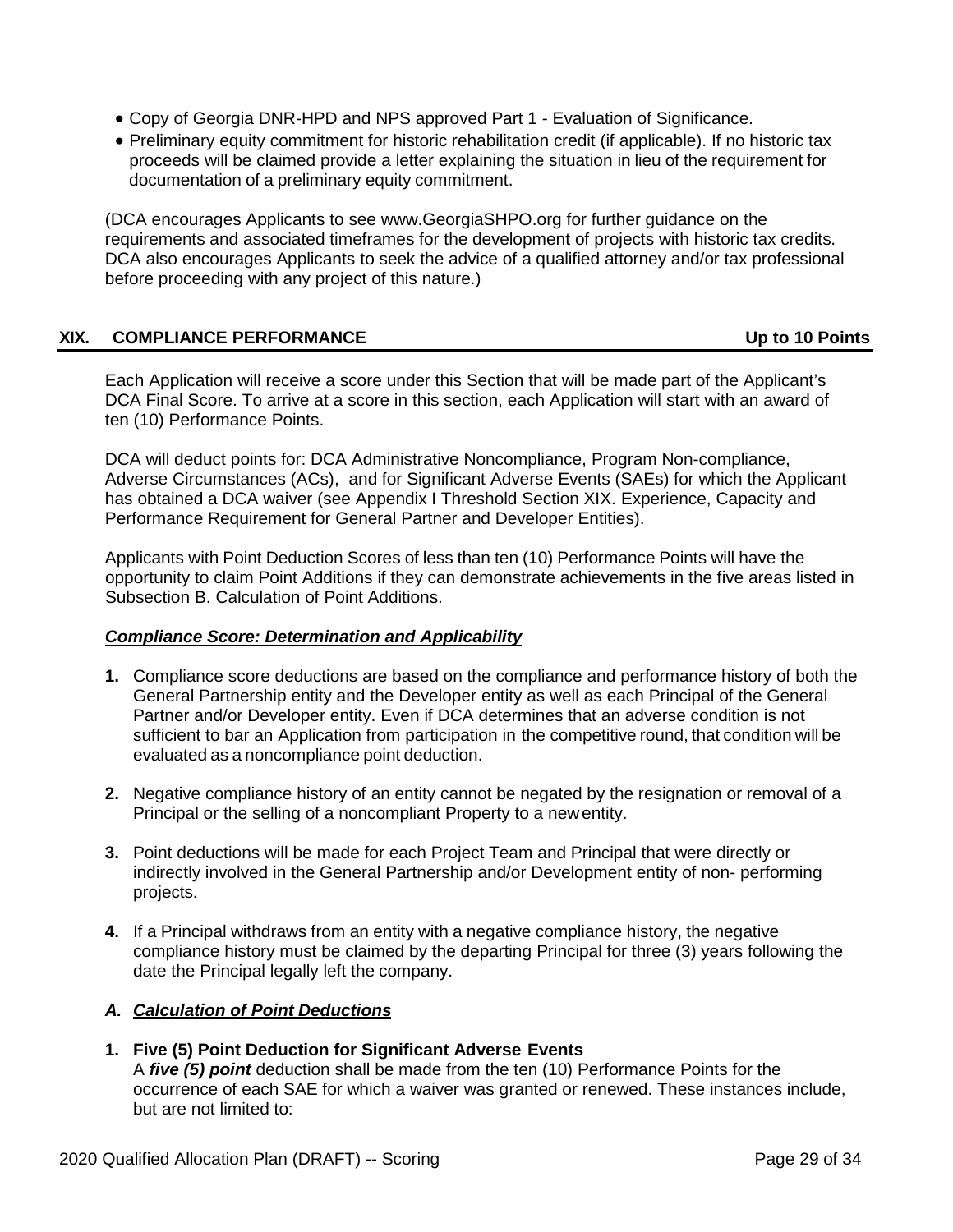| <b>SIGNIFICANT ADVERSE EVENT</b>                                                                                                                                                                                                                                                                                                                                                                                                                           | <b>Look Back Period</b><br><b>(From Application</b><br><b>Submission Date)</b> |  |
|------------------------------------------------------------------------------------------------------------------------------------------------------------------------------------------------------------------------------------------------------------------------------------------------------------------------------------------------------------------------------------------------------------------------------------------------------------|--------------------------------------------------------------------------------|--|
| Foreclosure of a loan or deed in lieu of foreclosure, which is secured<br>by a tax credit property after the compliance period ended and<br>resulting loss of affordability during the Extended Use Period<br>(commencing on the entry of the judgment of foreclosure)                                                                                                                                                                                     | 5 Years                                                                        |  |
| Foreclosure of a loan or deed in lieu of foreclosure, which is secured<br>by a tax credit property before the compliance period ended and<br>resulting loss of affordability during the Compliance Period<br>(commencing on the entry of the judgment of foreclosure or filing of<br>the deed, Major Project Failure)                                                                                                                                      | 5 Years                                                                        |  |
| Default on a HOME loan which results in a foreclosure or deed in lieu<br>of foreclosure and removal of the Owner and property retains<br>affordability (commencing on the entry of the judgment of foreclosure<br>or filing of the deed, Major Project Failure)                                                                                                                                                                                            | 8 Years                                                                        |  |
| Senior Lender loan default or foreclosure which results in the<br>extinguishment of a HOME loan security interest and resulting loss<br>of affordability during the Extended Use Period (Major Project<br>Failure)                                                                                                                                                                                                                                         | 10 Years                                                                       |  |
| Removal or withdrawal as General Partner or Managing General<br>Partner of an Affordable Housing property other than a DCA<br>approved ownership change with no adverse circumstances<br>surrounding the change                                                                                                                                                                                                                                            | 5 Years                                                                        |  |
| A pattern of reoccurring significant uncured physical findings, in the<br>absence of an approved Workout Plan, for any Affordable Housing<br>properties                                                                                                                                                                                                                                                                                                    | 7 Years                                                                        |  |
| Any outstanding uncured findings from an 8823 or any DCA notice of<br>a finding of non-compliance on a DCA funded property, in the<br>absence of an approved Workout Plan.                                                                                                                                                                                                                                                                                 | 7 Years                                                                        |  |
| A Fair Housing investigation by any government agency on any<br>Affordable Housing property which resulted in; a lawsuit (regardless<br>of the outcome), a negotiation for settlement, and/or a settlement<br>agreement                                                                                                                                                                                                                                    | 10 Years                                                                       |  |
| Any violation of DCA's and/or IRS' requirements of a property during<br>the property's Decontrol period following the (1) one-year Qualified<br>Contract period's expiration                                                                                                                                                                                                                                                                               | 5 Years                                                                        |  |
| Any determination of an owner(s)'s outright refusal to participate in<br>the applicable funding program during the Compliance and Extended<br>Use Period. 'Refusal to participate' includes, but is not limited to; the<br>owner's failure to rent units within the rent and income limits, refusal<br>to grant DCA access to the property and or resident files, failure to<br>properly determine qualification for Affordable Housing residents,<br>etc. | 7 Years                                                                        |  |

# **2. Two (2) Point Deduction for Adverse Circumstances**

A *two (2) point* deduction shall be made from the ten (10) Performance Points for each instance of Adverse Circumstance (AC). These instances include, but are not limited to: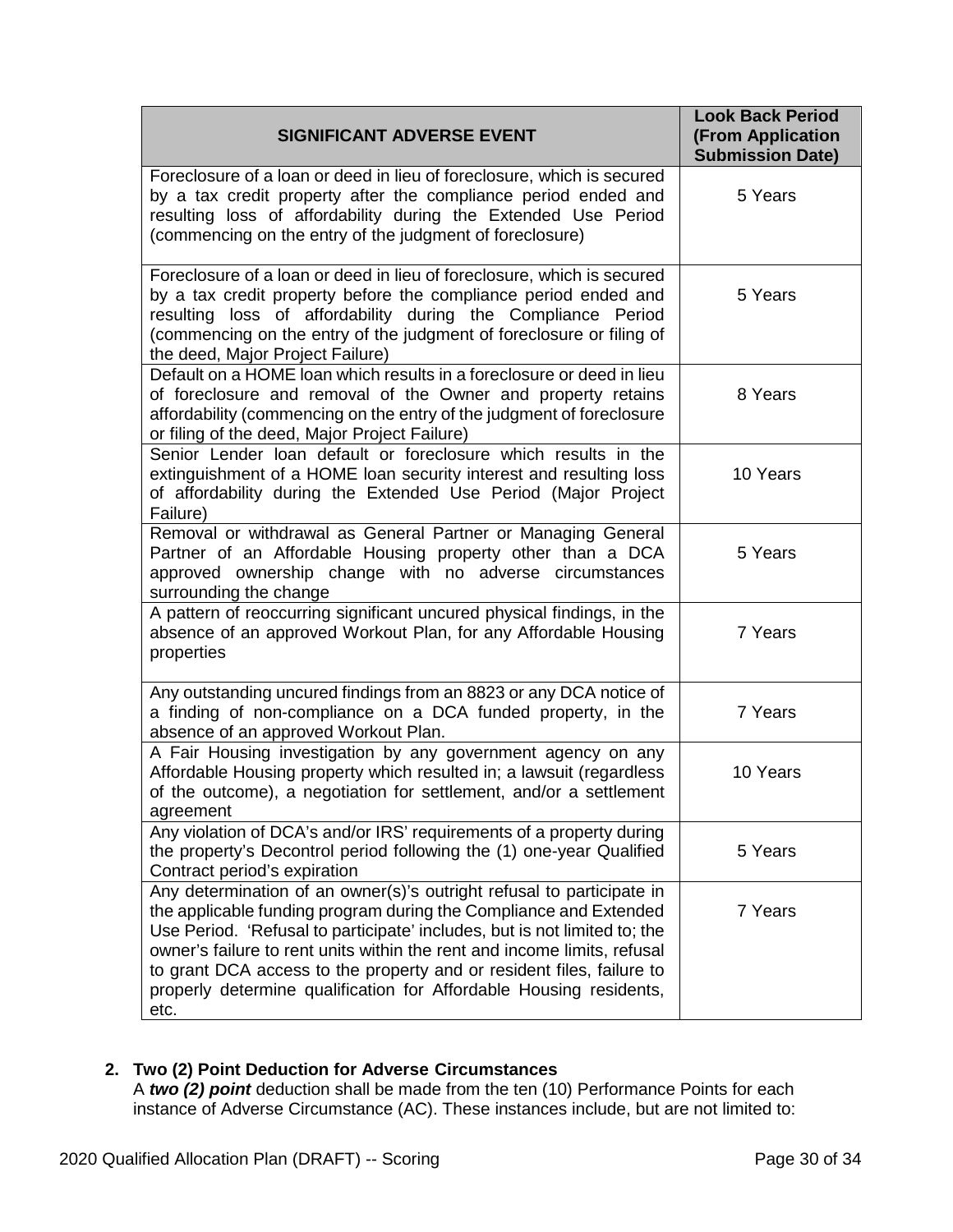| <b>ADVERSE CIRCUMSTANCES</b>                                                                                                                                                                                                                                      | <b>Look Back Period</b><br>(From Application<br><b>Submission Date)</b> |
|-------------------------------------------------------------------------------------------------------------------------------------------------------------------------------------------------------------------------------------------------------------------|-------------------------------------------------------------------------|
| Failure to properly notify DCA of a change in the management<br>company for any Affordable Housing property in the DCA portfolio,<br>following the initial award of funding by DCA and no less than 30 days<br>prior the start date of the new management company | 3 Years                                                                 |
| Any determination by DCA, HUD, or the IRS that at least one resident<br>was overcharged rent in the Compliance Period or the Extended Use<br>Period, regardless of whether the rent was paid back to the resident                                                 | 5 Years                                                                 |
| Failure to complete a tenant initial certification or annual<br>recertification of income and assets (TIC), for any tenant of an<br>Affordable Housing property in the DCA portfolio                                                                              | 3 Years                                                                 |
| Failure to timely submit a complete and accurate Annual Owner<br>Certification (AOC) for all applicable funding sources, as required by<br><b>DCA</b>                                                                                                             | 3 Years                                                                 |
| Failure to timely submit any financial reporting for any Affordable<br>Housing property in the DCA portfolio, as required by DCA                                                                                                                                  | 3 Years                                                                 |

# **3. One (1) Point Deduction for DCA Administrative and Program Non-Compliance**

A *one (1) point* deduction shall be made from the ten (10) Performance Points for each instance of DCA Administrative Noncompliance and/or Program Non-Compliance. These instances include, but are not limited to:

| <b>DCA ADMINISTRATIVE NON-COMPLIANCE /</b><br><b>PROGRAM NON-COMPLIANCE</b>                                                                                                                                                                          | <b>Look Back Period</b><br><b>(From Application</b><br><b>Submission Date)</b> |
|------------------------------------------------------------------------------------------------------------------------------------------------------------------------------------------------------------------------------------------------------|--------------------------------------------------------------------------------|
| Failure to submit the 8609 with Part I and Part II completed, for any<br>Affordable Housing property in the DCA portfolio                                                                                                                            | <b>Until Cured</b>                                                             |
| Failure to timely submit tenant data in Mitas by the 10 <sup>th</sup> of each month<br>for any property in the DCA Affordable Housing portfolio, following at<br>least one (1) written notification from DCA for Mitas reporting non-<br>compliance. | 3 Years                                                                        |
| Obtaining a tenant initial certification or annual recertification of<br>income and assets (TIC) beyond the required due date, for any<br>tenant of an Affordable Housing property in the DCA portfolio                                              | 3 Years                                                                        |
| Other determination that a property is out of compliance with HOME<br>or LIHTC regulations                                                                                                                                                           | 3 Years                                                                        |
| Other determination that a property is out of compliance with DCA<br>Affordable Housing Program requirements                                                                                                                                         | 7 Years                                                                        |

### **Minimum Documentation**

• Waivers related to any Point Deductions must be requested during the Pre- Application process.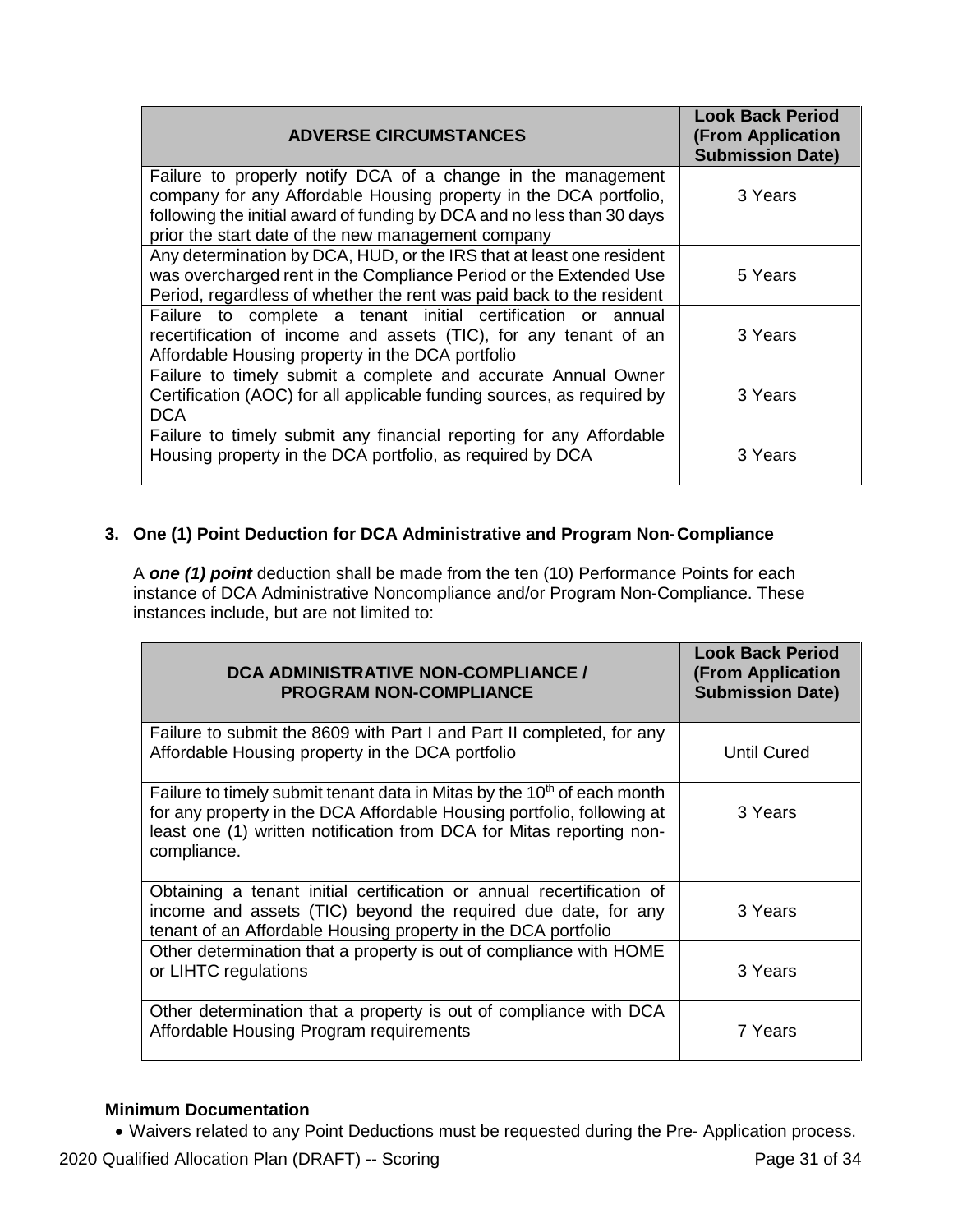The document issued by DCA granting the Waiver must be included in the Compliance Performance Tab as part of the Application.

• A separate tab must be included in the Compliance History Summary Section of the Performance Workbook listing only the Georgia Properties for the entire Development Team.

## *B. Calculation of Point Additions*

The following points may be added back to the Owner/General Partner, Developer, or Principal's Compliance Score only if the score after Point Deductions is less than ten (10) points. Documentation of Successful development and current ownership **MUST** be provided.

Point Additions **MAY** be added to offset an Applicant's Point Deduction Score of less than ten (10) points as follows (Applicants are eligible for only one of the following items, 1-5):

- **1.** *One (1) point* will be added if any of the designated Project Team members can demonstrate that he/she has Successfully developed and owns seven (7) Tax Credit or HOME Properties.
- **2.** *Two (2) points* will be added if any of the designated Project Team can demonstrate that he/she has Successfully developed and currently owns eight (8) to ten (10) Tax Credit or HOME Properties.
- **3.** *Three (3) points* will be added if any of the designated Project Team members can demonstrate that he/she has Successfully developed and currently owns eleven (11) to fifteen (15) Tax Credit or HOME Properties.
- **4.** *Four (4) points* will be added if any of the designated Project Team members can demonstrate that he/she has Successfully developed and currently owns sixteen (16) to twenty (20) Tax Credit or HOME Properties.
- **5.** *Five (5) points* will be added if any of the designated Project Team members can demonstrate that he/she has Successfully developed and currently owns more than twenty (20) Tax Credit or HOME Properties.

### **Minimum Required Documents for Point Additions**:

- If claiming Point Additions to cover possible Deduction Points in this section, a listing of Successful Georgia Affordable Developments owned by the Project Team must be submitted for this section's minimum documentation. A separate tab is now reserved in the Performance Workbook for listing Successful Georgia Affordable Properties that are seeking Point Additions in this section, these are properties owned by the Project Team, located only in Georgia.
- If applicable, a copy of the letter issued by DCA granting the SAE Waiver request that was submitted at Pre-Application or during Threshold review.
- For properties located outside of Georgia, if requested by DCA as part of Threshold Qualification, a letter from the Syndicator or HFA that documents the property compliance status of good standing. The letter of good standing must include percentage of ownership. Failure to provide such documentation upon DCA's request will result in those properties not being included as 'Successful Properties' for additional points.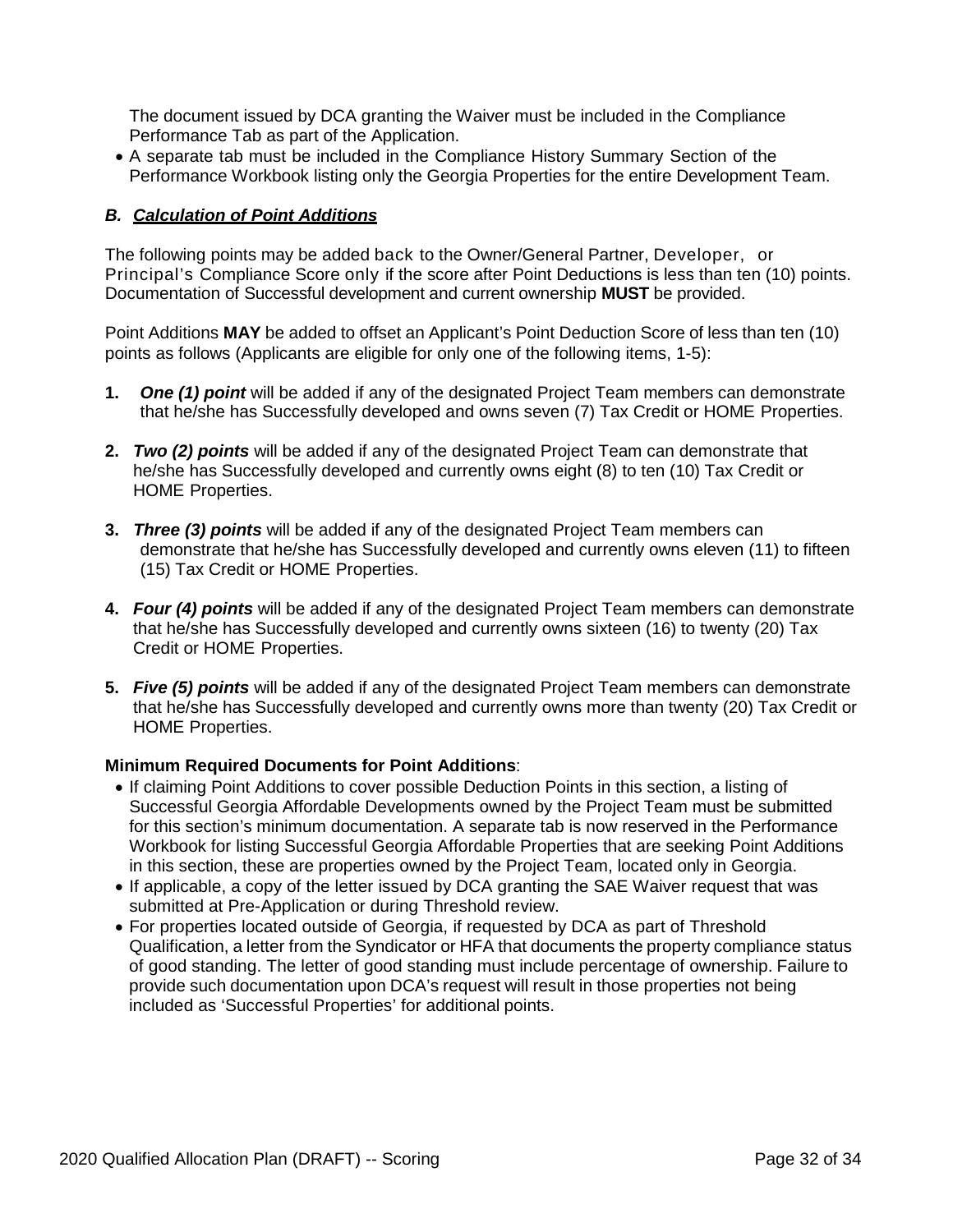# **Exhibit A to Appendix II Rural Counties**

For scoring purposes and for the Rural Set-Aside a project must be designated as rural according to the US Department of Agriculture.

# **OR**

Appear on this list of Rural Counties:

| Appling         | Colquitt  | <b>Harris</b>     | Montgomery      | Thomas        |
|-----------------|-----------|-------------------|-----------------|---------------|
| Atkinson        | Columbia  | Hart              | Morgan          | Tift          |
| <b>Bacon</b>    | Cook      | Irwin             | Murray          | <b>Toombs</b> |
| <b>Baker</b>    | Crawford  | Jackson           | Oconee          | Towns         |
| <b>Baldwin</b>  | Crisp     | <b>Jeff Davis</b> | Oglethorpe      | Treutlen      |
| <b>Banks</b>    | Dade      | Jefferson         | Peach           | Troup         |
| <b>Ben Hill</b> | Decatur   | <b>Jenkins</b>    | Pierce          | Turner        |
| <b>Berrien</b>  | Dodge     | Johnson           | Polk            | Twiggs        |
| <b>Bleckley</b> | Dooly     | Jones             | Pulaski         | Union         |
| <b>Brantley</b> | Early     | Lamar             | Putnam          | Upson         |
| <b>Brooks</b>   | Echols    | Lanier            | Quitman         | Walker        |
| <b>Bryan</b>    | Effingham | Laurens           | Rabun           | Ware          |
| <b>Bulloch</b>  | Elbert    | Lee               | Randolph        | Warren        |
| <b>Burke</b>    | Emanuel   | Lincoln           | Schley          | Washington    |
| <b>Butts</b>    | Evans     | Long              | Screven         | Wayne         |
| Calhoun         | Fannin    | Lumpkin           | Seminole        | Webster       |
| Camden          | Franklin  | Macon             | <b>Stephens</b> | Wheeler       |
| Candler         | Gilmer    | Madison           | <b>Stewart</b>  | White         |
| Catoosa         | Glascock  | <b>Marion</b>     | Sumter          | <b>Wilcox</b> |
| Charlton        | Gordon    | <b>McDuffie</b>   | Talbot          | Wilkes        |
| Chattahoochee   | Grady     | McIntosh          | Taliaferro      | Wilkinson     |
| Chattooga       | Greene    | Meriwether        | <b>Tattnall</b> | Worth         |
| Clay            | Habersham | <b>Miller</b>     | Taylor          |               |
| Clinch          | Hancock   | Mitchell          | <b>Telfair</b>  |               |
| Coffee          | Haralson  | Monroe            | <b>Terrell</b>  |               |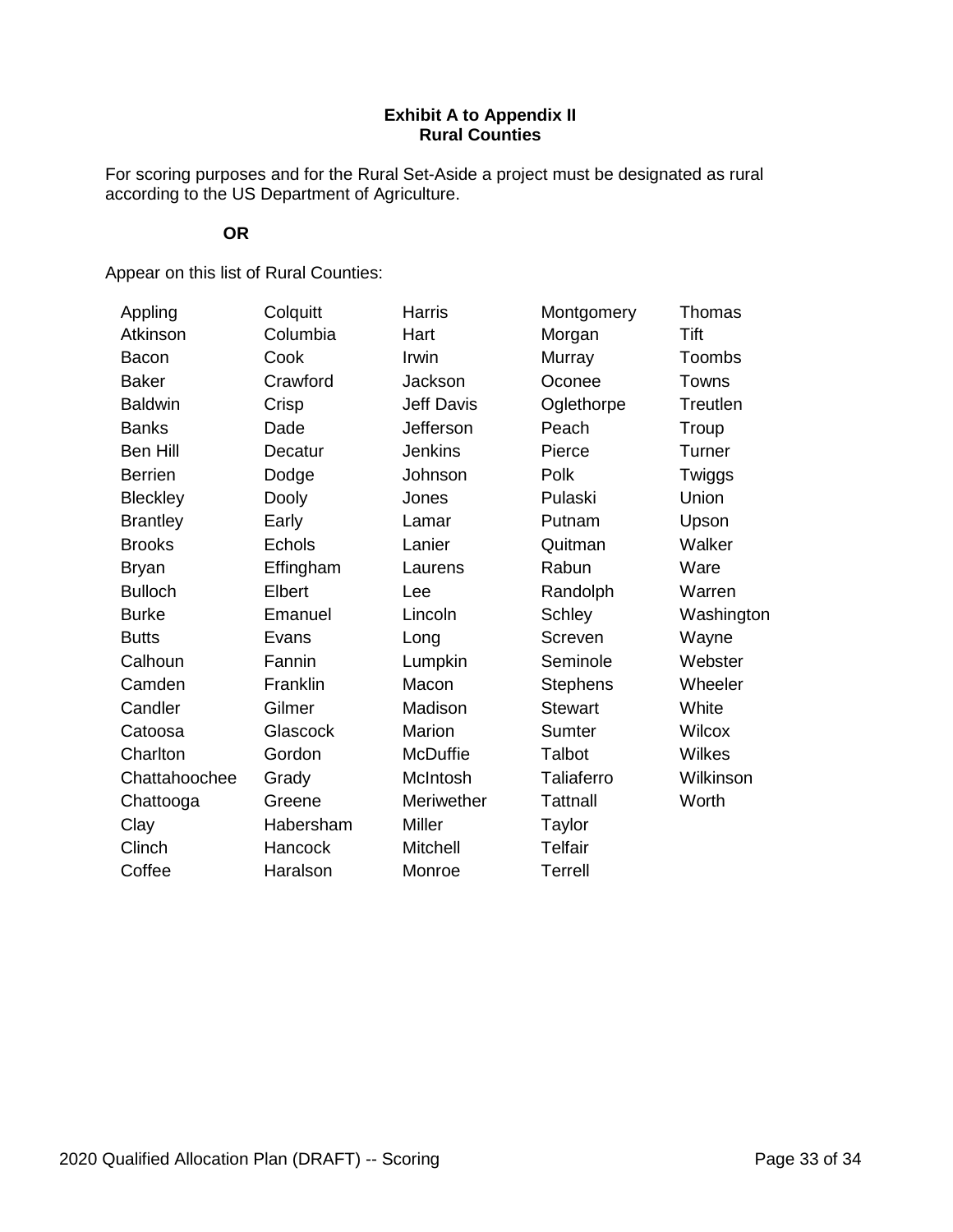## **Exhibit B to Appendix II DCA Right of First Refusal (ROFR) Process**

Applicants receiving points under Scoring Section XIII. Extended Affordability Commitment, C. Right of First Refusal, commit to provide an ROFR to a qualified nonprofit organization or a local housing authority or a wholly-owned subsidiary of such organization in accordance with Section 42(i)(7), the requirements in this section, and subject to DCA approval of the terms. The ROFR process is only triggered when a third party makes an offer on the property or for an ownership interest in the partnership.

All applicants are eligible to receive points under this category, regardless of whether the sponsor is a nonprofit or a for-profit organization. Additionally, ownership transfers for purposes of resyndication will not trigger the right of first refusal process.

The price in an ROFR transaction must not exceed the greater of the minimum purchase price set forth in Section 42(i)(7) of the Code or fair market value of the property, the latter defined to be the as-is restricted and encumbered value of the property, as determined by an appraisal to be commissioned by DCA and paid for by the Owner. DCA will commission the appraisal within thirty (30) days of receiving notification from the Owner of a third party offer.

The ROFR posting period commences on the date DCA posts the property on the DCA website for purposes of soliciting eligible offers under the ROFR process. DCA will post the property on its website once the maximum allowable price has been established according to the appraisal. The maximum duration of the ROFR posting period is 180 days.

In order to be eligible to make an offer on the property or partnership during the ROFR posting period, a potential buyer must meet the following requirements:

- A nonprofit buyer must conform to the "qualified nonprofit" definition set forth in Section 42(h)(5)(C) of the Code;
- All buyers must have achieved the highest standard for developer qualifications in DCA's most recent review of a tax credit application from the entity. This qualification determination must have been issued in the five (5) years prior to the commencement of the ROFR posting period.

The Owner may not accept a third party offer on the property until the ROFR requirement is satisfied. The Owner is free to accept or reject any offer from an eligible buyer during the ROFR posting period, and the Owner may, at their sole discretion, accept an offer during the ROFR posting period that is less than the maximum allowable price. However, if the Owner receives an offer from an eligible buyer at the maximum allowable price during the ROFR posting period and the Owner does not accept the offer, then the ROFR requirement is not satisfied and the Owner may not accept a third party offer upon expiration of the ROFR posting period. If the Owner does not receive an offer from an eligible buyer at the maximum allowable price during the ROFR posting period, then following the end of the ROFR posting period the Owner may accept any third party offer.

The ROFR transaction is not required to close by the end of the ROFR posting period. However, if the Owner and eligible buyer fail to close following the end of the ROFR posting period and DCA determines that failure to close was the fault of the Owner, the ROFR requirement is not satisfied. The Owner may accept a third party offer on the property or partnership if DCA determines that failure to close was the fault of the eligible buyer.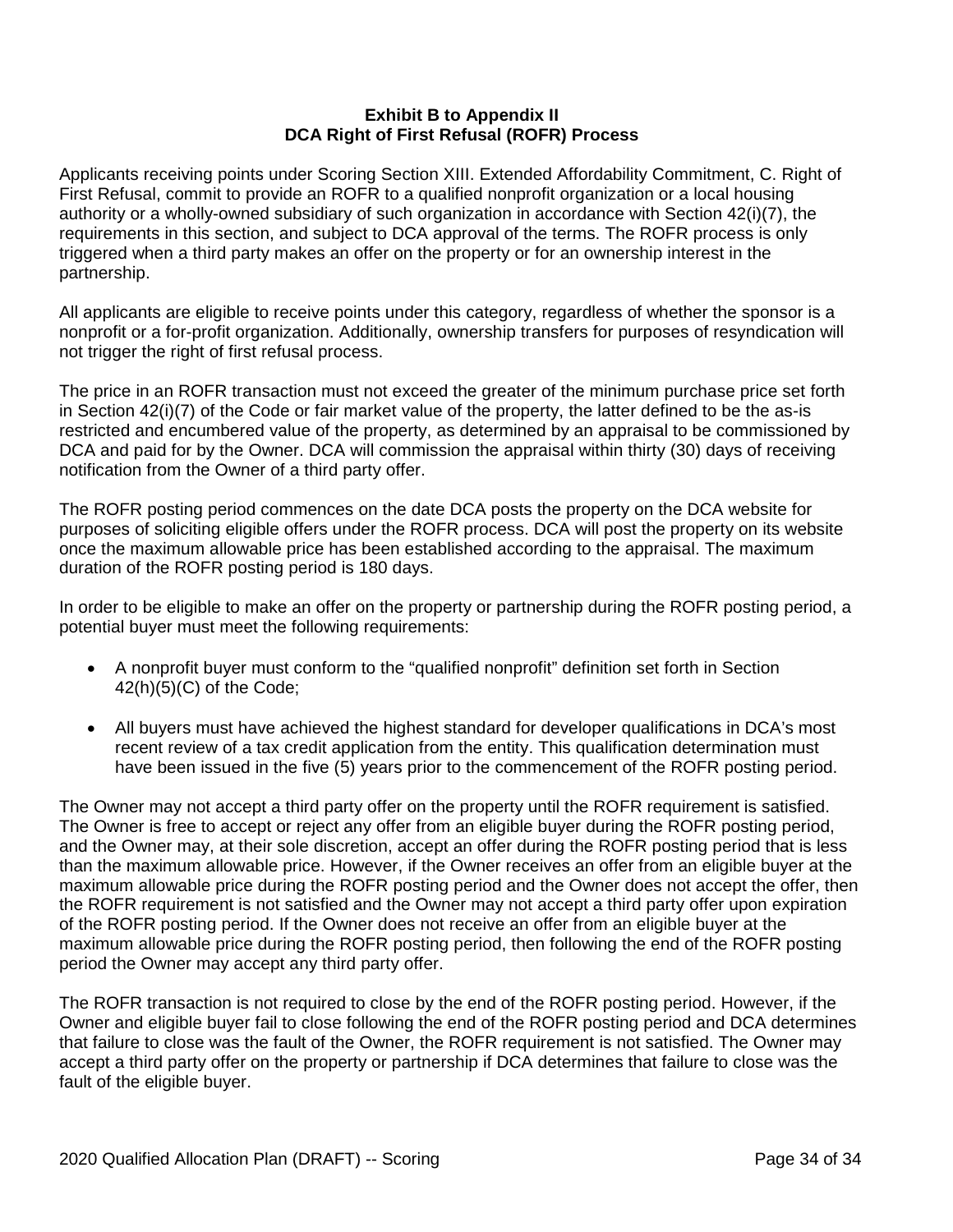## **Appendix III Compliance Monitoring Procedures, Requirements and Penalty Criteria**

The DCA Compliance department will conduct monitoring procedures and requirements to ensure Ownership Entity and Project compliance with Section 42 (m)(1)(B)(iii) of the Internal Revenue Code and all requirements as specified in the QAP.

- A. DCA will require an Owner of a Housing Tax Credit (HTC) project and/or Tax Exempt Bond/Tax Credit property to maintain records for each qualified Housing Credit building in the Project. For each year in the compliance period, the records must show the information required by the record-keeping provisions contained in Section 1.42-5 (b) of the Treasury Regulations.
- B. DCA will require an Owner to retain the records documenting compliance with Section 42 of the Internal Revenue Code (Section 42) for each year as described in Paragraph A above for at least 6 years after the due date (with extensions) for filing the federal income tax return for that year. DCA will also require Owners to retain the records for the first year of the Credit Period for at least 6 years beyond the due date (with extensions) for filing the federal income tax return for the last year of the compliance period of the building.
- C. DCA will require a first-year tenant file review and issuance of a clearance letter from an industry recognized HTC training and file review specialist. Each first-year file with all tax credit qualification documents must be reviewed by a specialist and a summary of their findings must be submitted to DCA within 18 months from the date of the first building being placed in service. Failure to submit the findings will impact future scoring as applicable under the Compliance Performance section for 9% tax credit applications submitted by the owner and the property's ability to be issued a Recertification Waiver (allowing the Ownership Entity to cease full annual recertifications and process tenant selfcertifications for subsequent annual recertifications for 100% HTC properties). Each ownership entity must enter all required tenant data for each property into the DCA online Mitas software program by the 10<sup>th</sup> of each month for the preceding month. The required tenant data must include a report of all tenant move-ins and move-outs (to include onsite transfers) and income recertifications.
- D. An Owner of a Housing Credit Project must submit an online Annual Owner's Certification (AOC) to DCA, under penalty of perjury and as provided in Section 1.42-5 (c)(1) of the Treasury Regulations, by the stated deadline provided on the AOC form and the Compliance Monitoring website each year. All AOC submissions will be reviewed for Section 42 compliance and timely submission. DCA may deduct up to two (2) points from scoring in the application funding round, per Section II (A)(2) of Addendum D, for the Owner's failure to submit an AOC for any project by 5:00 p.m. EST on the stated deadline.
- E. DCA will notify the IRS of an ownership entity's noncompliance or failure to submit an AOC no later than forty-five (45) days after the end of the time allowed for correction and no earlier than the end of the correction period. DCA will notify the IRS by filing IRS Form 8823, Low-Income Housing Credit Agencies Report of Noncompliance for the 15-Year Compliance Period. Under certain circumstances DCA may notify HUD of a failure to submit an AOC.
- F. Each ownership entity must submit an audited annual financial statement and form Schedule A (filed with IRS Form 8609 for each year during the 15-Year Compliance Period) to DCA for each project by May 1st. Each project funded with Housing Credits and HOME funds must submit annual audited financial statements prepared by a licensed Certified Public Accountant. All financial statements must be sent electronically unless otherwise permitted. Paper financial statements will not be accepted. An owner must submit a copy of the Schedule A (IRS Form 8609) Annual Statement filed with the federal income tax return of the Ownership Entity for each Project by May 1st.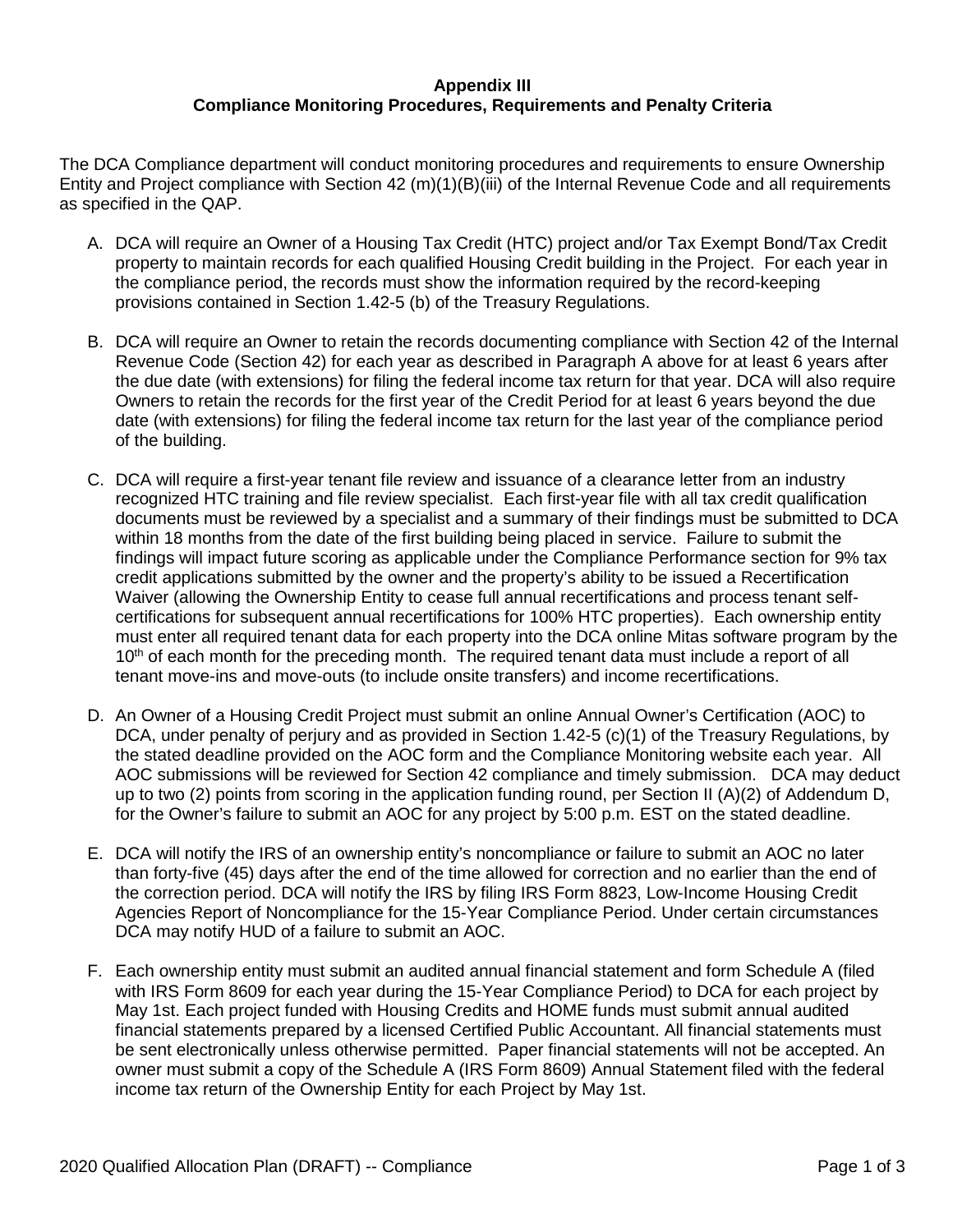- G. Each property having received any funding through DCA at any time will be required to submit a quarterly financial package, to include: a balance sheet, an income and expense report (with budget variances), a general ledger, and a check register. Quarterly financial packages will be due within 30 days of the last day of the month following the end of the quarter. The first package will be due for the quarter after the first tenant occupies a unit on the property.
- H. The ownership entity of any property having received funding through DCA must prepare and submit an Affirmative Fair Housing Marketing Plan (AFHMP) as outlined within this QAP. More detailed and specific information is available on the DCA website with regard to frequency of submission and/or updates, outreach efforts with specific contact information, required forms, etc.
- I. DCA will inspect each required HTC project with a frequency and sample size applied as defined in the DCA Compliance Manual located on the DCA website.
- J. During each Compliance Review/Audit, the ownership entity must submit the Owner Certification of Supportive Services form with corresponding detailed backup, (letters, sign in sheets, etc.) relating to the event and the resident participation. Failure to make submissions will result in State noncompliance and potential point deductions as stated in this QAP.
- K. Each ownership entity must allow DCA, or its designated representative, to perform additional on-site inspections of any HTC unit or building in a Project through the end of the applicable Compliance Period. These additional inspections are separate from any review of tenant files or units under Paragraph I. Inspections performed outside of Paragraph F will be at the expense of the ownership entity. Each unit or building inspection will be performed using the Uniform Physical Condition Standards (UPCS) guidelines established by HUD. The UPCS standards and related definitions provided by HUD (https://www.hud.gov/sites/documents/appendix2-finaldictionary.pdf) provide guidance for at least five hundred twenty (520) compliance protocols. For any additional inspections or re-inspections required by DCA, a \$75.00 per unit fee will be assessed to the property payable to DCA within 30 days of notification of the fees. Re-inspections may be mandated by conditions found during a regularly scheduled inspection, information released by a media outlet, a notification of a resident concern, or any other source.
- L. DCA will promptly notify the ownership entity in writing if DCA is not provided access by either the owner or the management company to inspect and review as described in Paragraphs I and K, or otherwise discovers that the Project does not comply with Section 42. In such event, the ownership entity will be informed in writing of the stipulated period to supply missing documentation or to correct noncompliance commencing on the date of the notification letter.
- M. DCA may charge fees to cover the ongoing administrative expenses in monitoring compliance and to collect all expenses incurred in carrying out its duties as the Housing Credit agency, including, but not limited to, reasonable fees for legal and professional services.
- N. Compliance with the requirements of Section 42 is the responsibility of the ownership entity of the building for which the Housing Credits are allocated. The ownership entity of each building is responsible for compliance with all of the accessibility, adaptive design, and construction requirements, of the Fair Housing Act. Failure to comply with the requirements of Section 42 or the Fair Housing Act may result in the loss of Housing Credits pursuant to Section 1.42-9 of the Treasury Regulations.
- O. DCA monitoring of an Ownership Entity's compliance with the requirements of Section 42 and the Fair Housing Act does not make DCA or the State of Georgia liable to any Ownership Entity or to any shareholder, officer, director, partner, member or manager of any Ownership Entity or of any entity comprising any Ownership Entity for an Ownership Entity's non-compliance therewith.